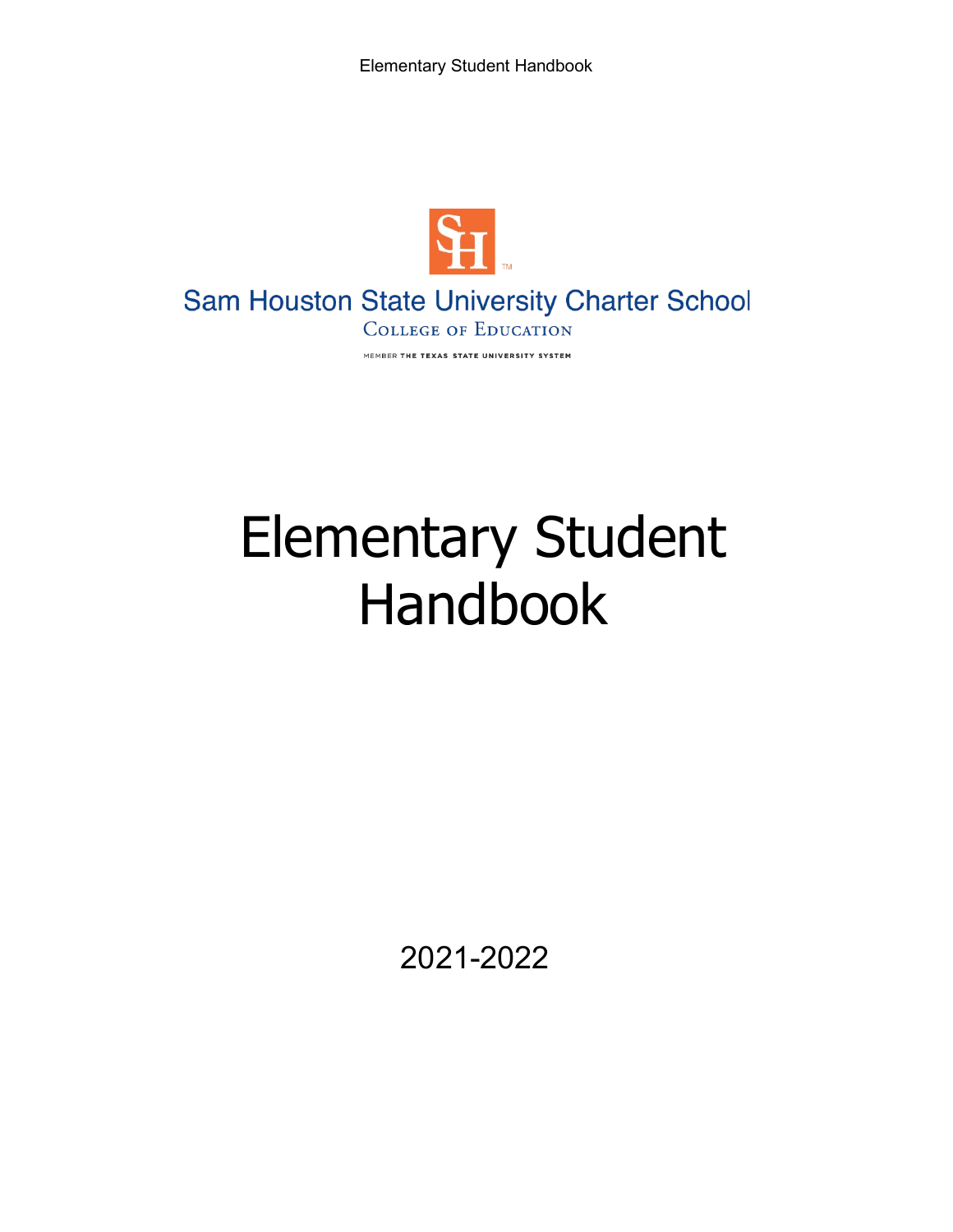# **SHSU Charter School Student Handbook**

2021-2022 School Year

If you have difficulty accessing the information in this document because of disability, please contact Oveta Woodson:

1908 Bobby K. Marks Drive, Room 338 Huntsville, Texas 77341 (936) 294-3347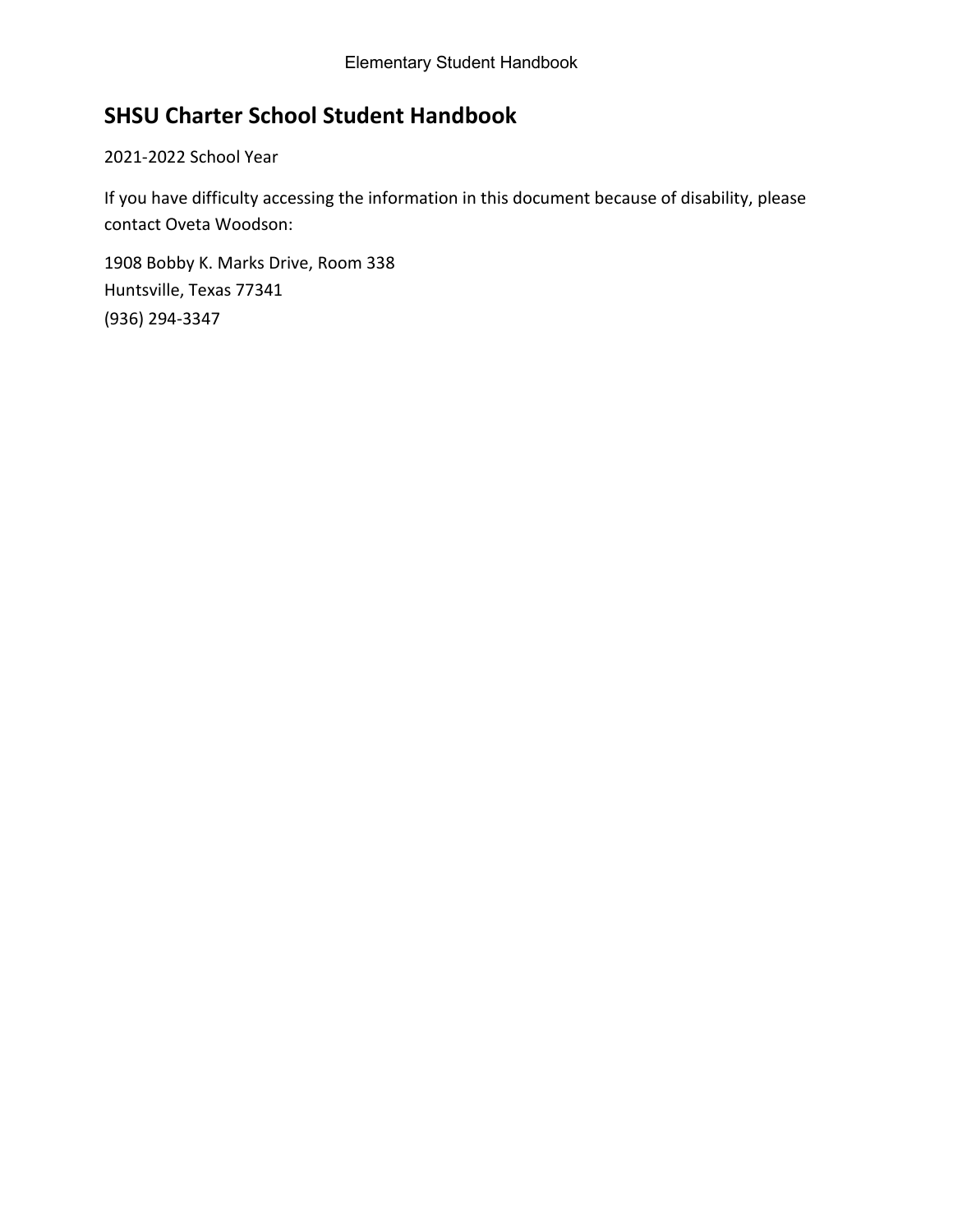# **Table of Contents**

| Requesting Limited or No Contact with a Student through Electronic Media 22 |  |
|-----------------------------------------------------------------------------|--|
|                                                                             |  |
|                                                                             |  |
|                                                                             |  |
|                                                                             |  |
|                                                                             |  |
|                                                                             |  |
|                                                                             |  |
|                                                                             |  |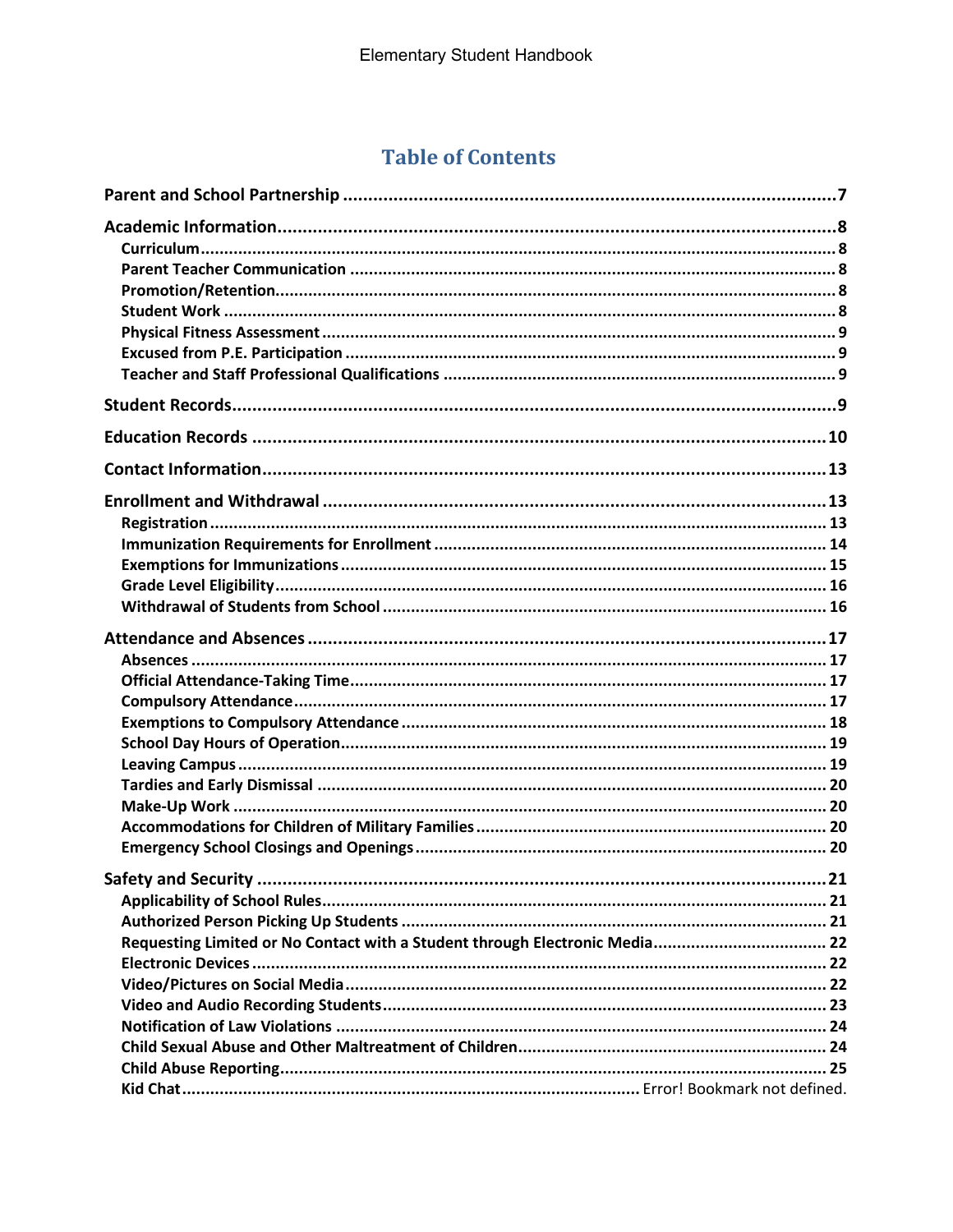| Textbooks, Electronic Textbooks, Technological Equipment, and Other Instructional Materials 28 |  |
|------------------------------------------------------------------------------------------------|--|
| Student Email/Student Google Apps for Education  Error! Bookmark not defined.                  |  |
|                                                                                                |  |
|                                                                                                |  |
|                                                                                                |  |
|                                                                                                |  |
|                                                                                                |  |
|                                                                                                |  |
|                                                                                                |  |
|                                                                                                |  |
|                                                                                                |  |
|                                                                                                |  |
|                                                                                                |  |
|                                                                                                |  |
|                                                                                                |  |
|                                                                                                |  |
|                                                                                                |  |
|                                                                                                |  |
|                                                                                                |  |
|                                                                                                |  |
|                                                                                                |  |
|                                                                                                |  |
|                                                                                                |  |
|                                                                                                |  |
|                                                                                                |  |
|                                                                                                |  |
|                                                                                                |  |
|                                                                                                |  |
|                                                                                                |  |
|                                                                                                |  |
|                                                                                                |  |
| Displays of Students' Artwork, Photos, Projects and other Original Work Products 41            |  |
|                                                                                                |  |
|                                                                                                |  |
|                                                                                                |  |
|                                                                                                |  |
|                                                                                                |  |
|                                                                                                |  |
|                                                                                                |  |
|                                                                                                |  |
|                                                                                                |  |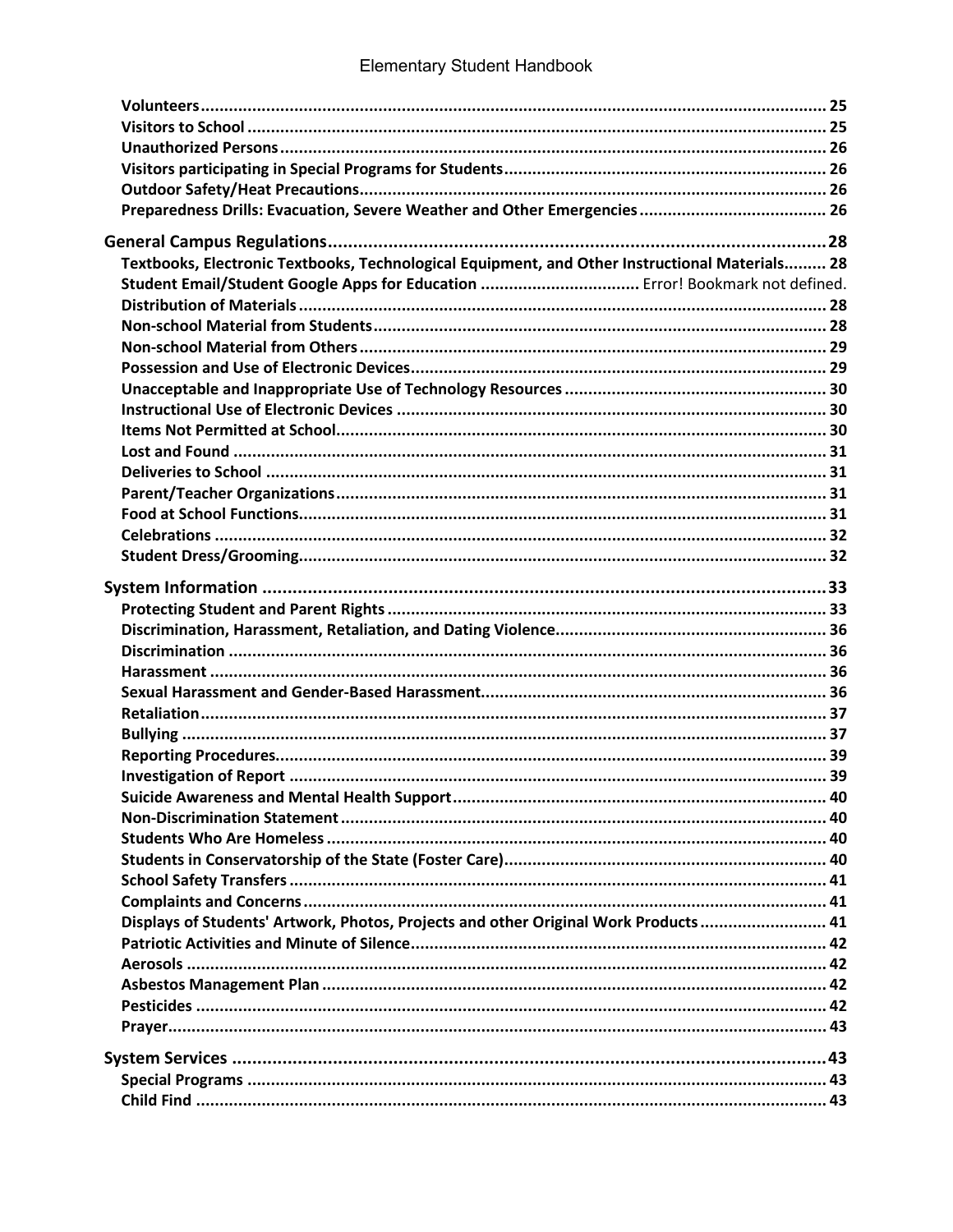| Providing Assistance to Students Who Have Learning Difficulties or Who Need Special Education |  |
|-----------------------------------------------------------------------------------------------|--|
|                                                                                               |  |
| Students with Physical or Mental Impairments Protected under Section 504 45                   |  |
|                                                                                               |  |
|                                                                                               |  |
|                                                                                               |  |
|                                                                                               |  |
|                                                                                               |  |
|                                                                                               |  |
|                                                                                               |  |
|                                                                                               |  |
|                                                                                               |  |
|                                                                                               |  |
|                                                                                               |  |
|                                                                                               |  |
|                                                                                               |  |
|                                                                                               |  |
|                                                                                               |  |
|                                                                                               |  |
|                                                                                               |  |
|                                                                                               |  |
|                                                                                               |  |
|                                                                                               |  |
|                                                                                               |  |
|                                                                                               |  |
| What should you do if you think you or a friend might have bacterial meningitis? 53           |  |
|                                                                                               |  |
|                                                                                               |  |
|                                                                                               |  |
|                                                                                               |  |
|                                                                                               |  |
|                                                                                               |  |
|                                                                                               |  |
|                                                                                               |  |
|                                                                                               |  |
|                                                                                               |  |
|                                                                                               |  |
|                                                                                               |  |
|                                                                                               |  |
|                                                                                               |  |
|                                                                                               |  |
|                                                                                               |  |
|                                                                                               |  |
|                                                                                               |  |
|                                                                                               |  |
|                                                                                               |  |
|                                                                                               |  |
|                                                                                               |  |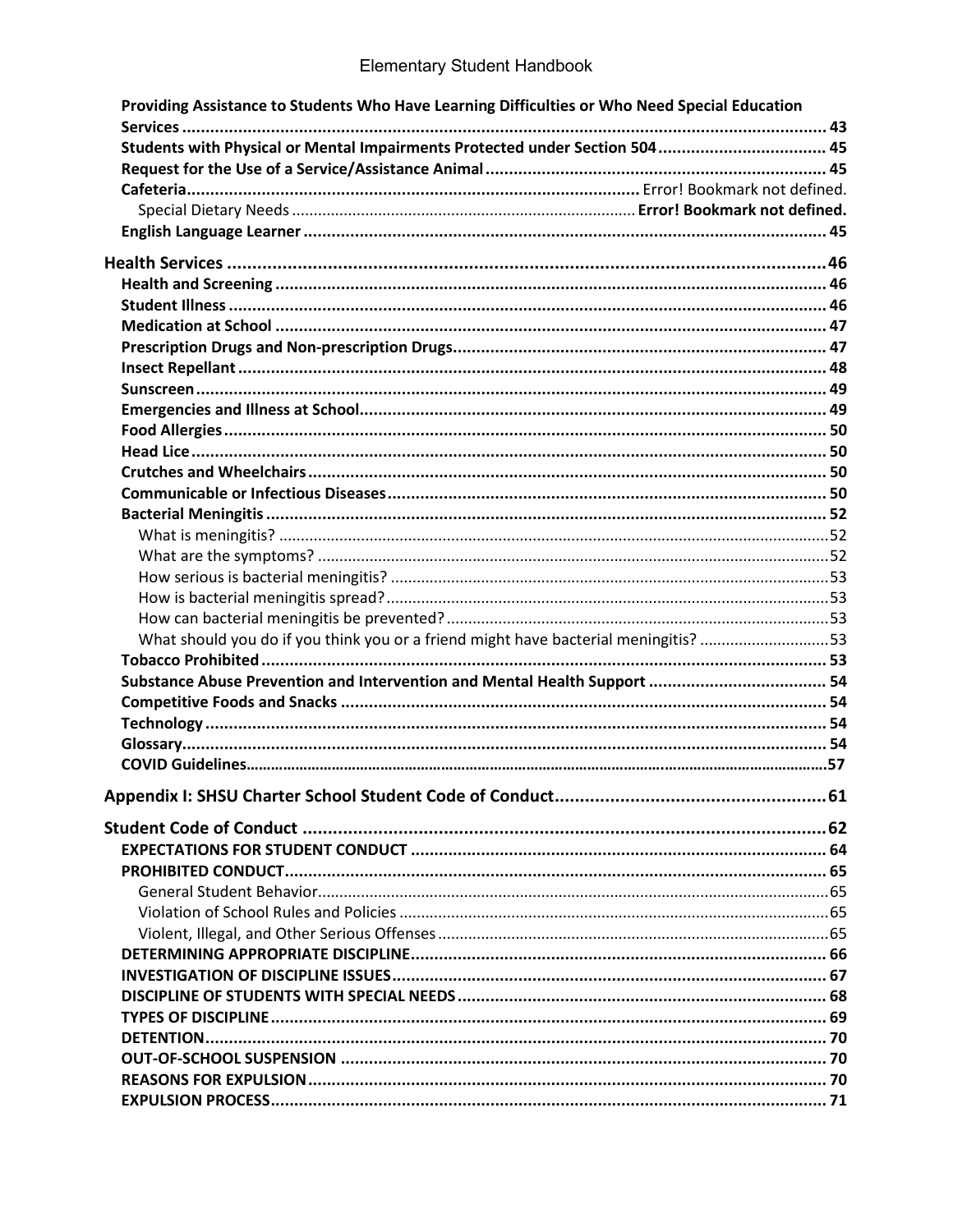# Elementary Student Handbook

| Zip gun: A device or combination of devices that was not originally a firearm and is adapted to expel a |  |
|---------------------------------------------------------------------------------------------------------|--|
| projectile through a smooth-bore or rifled-bore barrel by using the energy generated by an explosion    |  |
| Appendix VI: Student Welfare-Freedom from Discrimination, Harassment, and Retaliation  78               |  |
| Appendix VI: Student Welfare-Freedom from Discrimination, Harassment, and Retaliation  79               |  |
|                                                                                                         |  |
|                                                                                                         |  |
|                                                                                                         |  |
|                                                                                                         |  |
|                                                                                                         |  |
|                                                                                                         |  |
|                                                                                                         |  |
|                                                                                                         |  |
|                                                                                                         |  |
|                                                                                                         |  |
|                                                                                                         |  |
|                                                                                                         |  |
|                                                                                                         |  |
|                                                                                                         |  |
|                                                                                                         |  |
|                                                                                                         |  |
|                                                                                                         |  |
|                                                                                                         |  |
|                                                                                                         |  |
|                                                                                                         |  |
|                                                                                                         |  |
|                                                                                                         |  |
|                                                                                                         |  |
|                                                                                                         |  |
|                                                                                                         |  |
|                                                                                                         |  |
|                                                                                                         |  |
|                                                                                                         |  |
|                                                                                                         |  |
|                                                                                                         |  |
|                                                                                                         |  |
|                                                                                                         |  |
|                                                                                                         |  |
|                                                                                                         |  |
|                                                                                                         |  |
|                                                                                                         |  |
|                                                                                                         |  |
|                                                                                                         |  |
|                                                                                                         |  |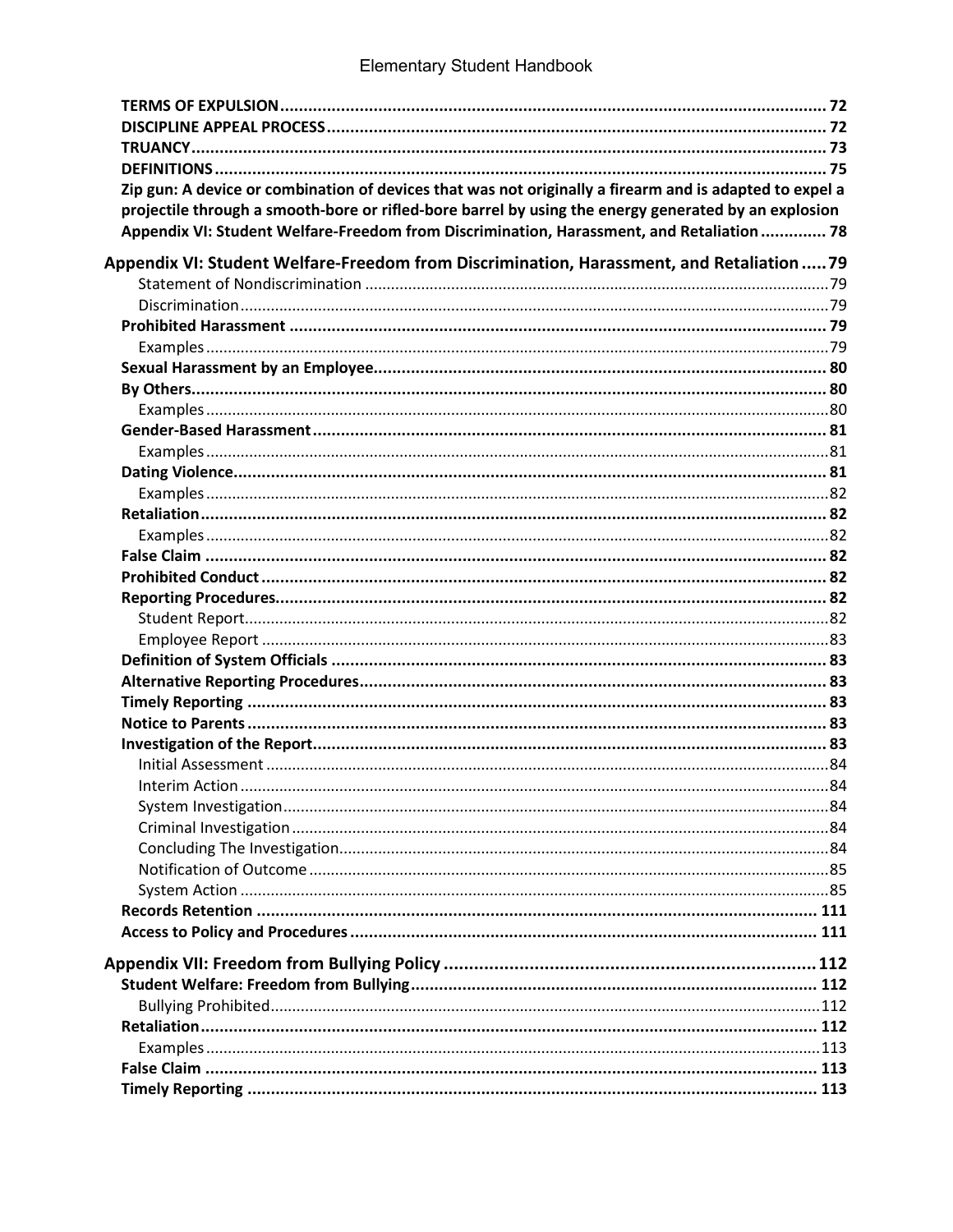# Elementary Student Handbook

| 113  |
|------|
|      |
|      |
|      |
| .113 |
| .113 |
| .114 |
| .114 |
| 114  |
| .114 |
|      |
|      |
| 114  |
|      |
|      |
| 115  |
|      |
|      |
| 115  |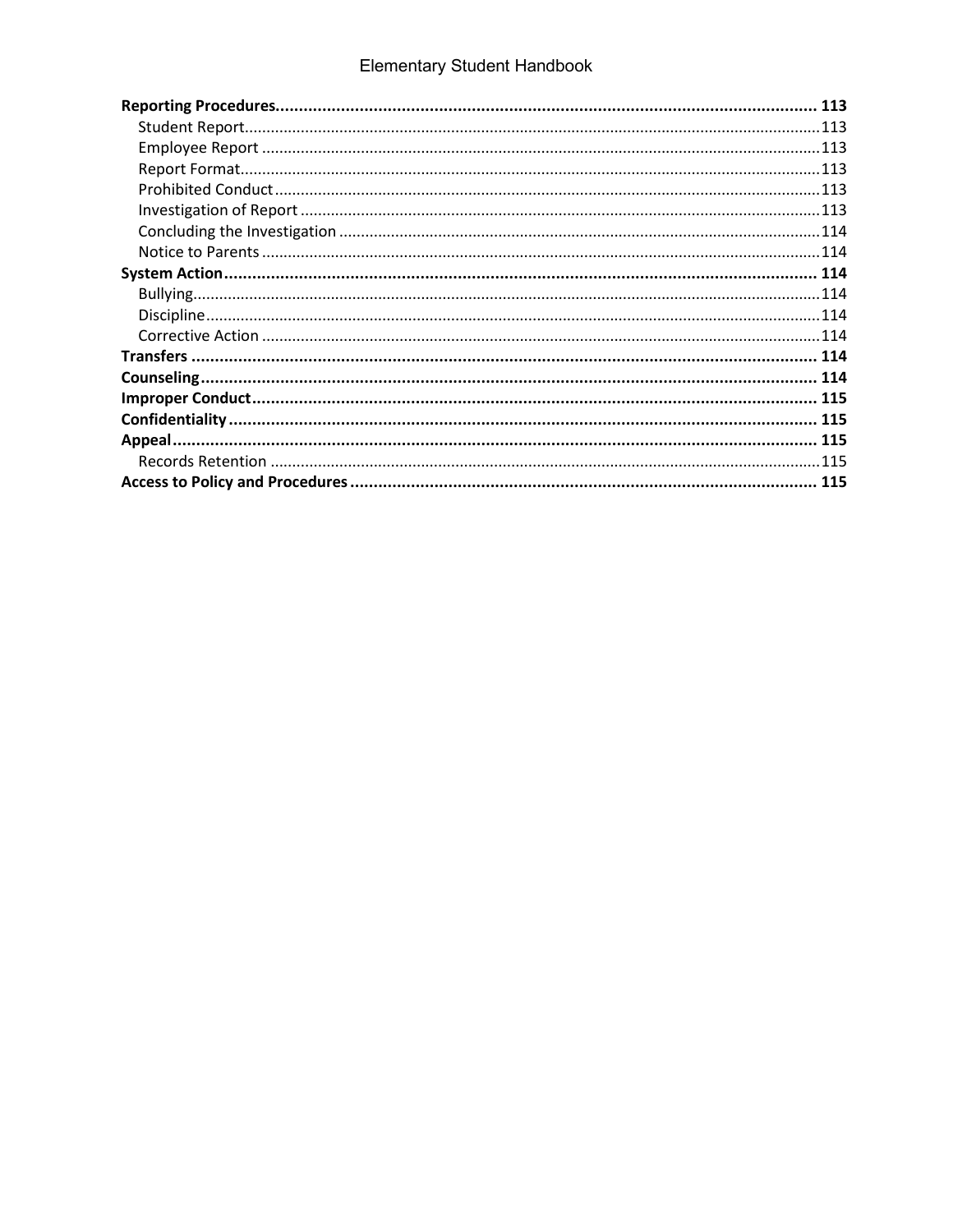#### **Parent and School Partnership**

<span id="page-7-0"></span>Parents are an essential component of a child's successful educational experience. You are encouraged to be an active participant in the education of your child. Below are several areas for you to consider in being a successful "partner" with the school staff and your child.

**Communication**: Keep in close communication with the school staff. Review weekly papers coming home. Look for newsletters, notices from the superintendent and/or principal, or notes from your child's teacher. Communication should be two- ways. Initiate questions, respond promptly and stay informed. If questions do arise, do not hesitate to contact the teacher or the school office.

**Monitor Progress**: Respond to requests from teachers for assistance or to attend conferences. Go over schoolwork with your child on a regular basis. If you detect potential problems, don't hesitate to contact your child's teacher. Be sensitive to changes in work habits, behavior, or feelings. Keep teachers informed of events in your child's life that may impact school performance.

**Become Involved**: Consider volunteering if time allows. Attend parent organization meetings whenever possible.

**Build on Success**: Acknowledge your child's successes. Support from the home is very helpful. Reinforce school rules and provide a positive atmosphere for your child. Set high expectations and reward efforts to accomplish goals. Learn from every experience.

**Set a Regular Routine**: Provide a time and place for your child to complete homework assignments. Identify a location where items to be returned to school are placed. Young children need adequate rest to be at their best. Plan and keep a regular routine whenever possible.

**Attendance**: Attending school regularly helps children feel better about school and themselves. It is important for students to arrive on time so they have time to prepare for instruction. Start building this habit early so they can learn right away that going to school on time, every day is important. Good attendance will help children do well in high school, college and at work.

**Keep Education a High Priority**: Hold high the importance of doing one's best, whatever the task. Take any opportunity to link what happens at school to things your child encounters outside of school. Read to and with your child.

Success in the early years in school provides a firm foundation for success in life. Your assistance and support is greatly appreciated. Thank you in advance for your time and effort in making this year a special one for your child.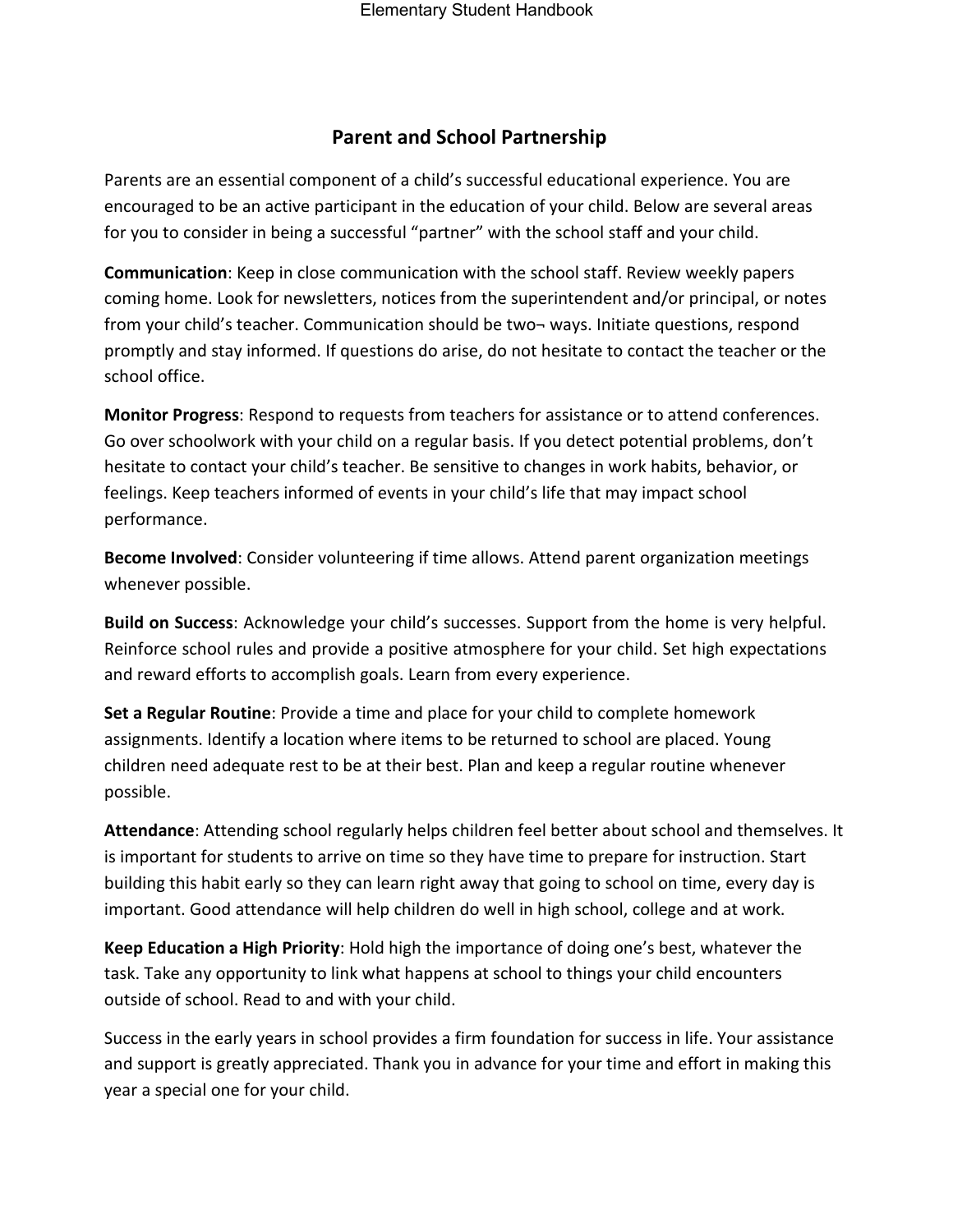### **Academic Information**

#### <span id="page-8-1"></span><span id="page-8-0"></span>**Curriculum**

The SHSU Charter School System provides a comprehensive, sound curriculum designed to meet the needs of all students based on the Texas Essential Knowledge and Skills (TEKS). Subjects taught at the elementary level include: Language Arts, Mathematics, Science, Social Studies, Health, Physical Education, and Fine Arts (Art, Music, and Theater Arts). Specialists provide instruction in Physical Education, Art, and Music.

In accordance with state law (policies at EHAB, EHAC, and FFA), the SHSU Charter School System will ensure that students in kindergarten through fifth grade will engage in moderate or vigorous physical activity for at least 30 minutes per day or 135 minutes per week throughout the school year as a part of the System's physical education curriculum or through structured activity during a school campus' daily recess. Students in sixth grade will be required to have moderate or vigorous physical activity for at least 135 minutes during each school week.

Librarian/ Media Specialists are employed on each campus to teach library skills and staff a comprehensive media center/library.

#### <span id="page-8-2"></span>**Parent Teacher Communication**

Conferences with school staff regarding your child are highly encouraged. If needed, the teacher will request the opportunity to formally meet with you to review your child's progress. Other conferences will be scheduled as needed. All conferences should focus on ways to assist each student to realize their full potential. Parents may initiate a conference at any time. Simply call the school office, send a note or email to make arrangements for scheduling the conference. Close, frequent communication between home and school is of great value to all concerned.

#### <span id="page-8-3"></span>**Promotion/Retention**

A student will be promoted on the basis of academic achievement or demonstrated proficiency in the subject matter of the course or grade level, the recommendation of the student's teacher, the score received on any criterion-referenced or state-mandated assessment, and any other necessary academic information as determined by the System. A student who meets the academic standards for promotion in Grades 1-6 cannot be retained by the school or parent.

<span id="page-8-4"></span>Promotion to the next grade level will be determined by the student successfully mastering grade level standards.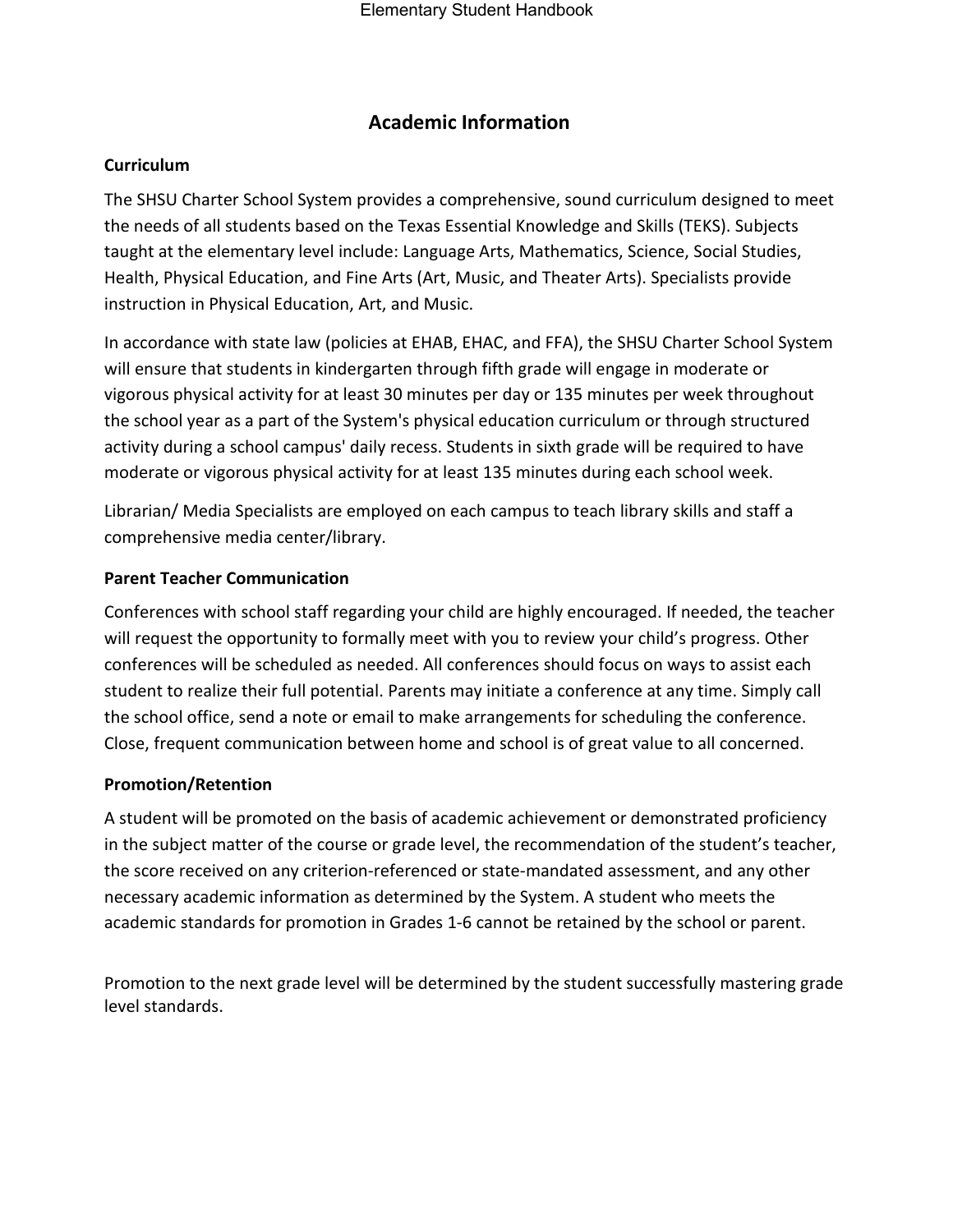#### **Student Work**

Completed student work is sent home with students on a weekly basis or as designated by the teacher(s). Often a note to parents or a conduct slip will be attached for your information.

Please review the week's work with your child. If questions arise, feel free to contact the teacher or school office.

#### <span id="page-9-0"></span>**Physical Fitness Assessment**

The System conducts physical fitness assessments of students in grades 3-6 who are currently enrolled in a PE or PE alternative class.

#### <span id="page-9-1"></span>**Excused from P.E. Participation**

Physical education is an important part of a child's educational experience and is required by state law. A written excuse is required in the event a child needs to be excused from participation in physical education. If he or she cannot participate for a period of more than five days, a doctor's statement must be presented to the school. A note from the physician releasing the student to return to regular participation in physical education will also be required.

#### <span id="page-9-2"></span>**Teacher and Staff Professional Qualifications**

You may request information regarding the professional qualifications of your child's teachers, including whether a teacher has met state qualifications and licensing criteria for the grade levels and subject areas in which the teacher provides instruction; whether the teacher has an emergency permit or other provisional status for which state requirements have been waived; and whether the teacher is currently teaching in the field of discipline of his or her certification. You also have the right to request information about the qualifications of any paraprofessional who may provide services to your child.

# **Student Records**

#### <span id="page-9-3"></span>**Access to Student Information**

Both federal and state law safeguards student records from unauthorized inspection or use and provides parents and "eligible" students certain rights of privacy. Before disclosing personally identifiable information from a student's records, the System must verify the identity of the person, including a parent or the student, requesting the information. For purposes of student records, an "eligible" student is one who is 18 or older or who is attending an institution of postsecondary education.

#### **Directory Information**

The Family Educational Rights and Privacy Act, or FERPA, allows the System to disclose appropriately designated "directory information" from a student's education record without written consent. "Directory information" is information that is generally not considered harmful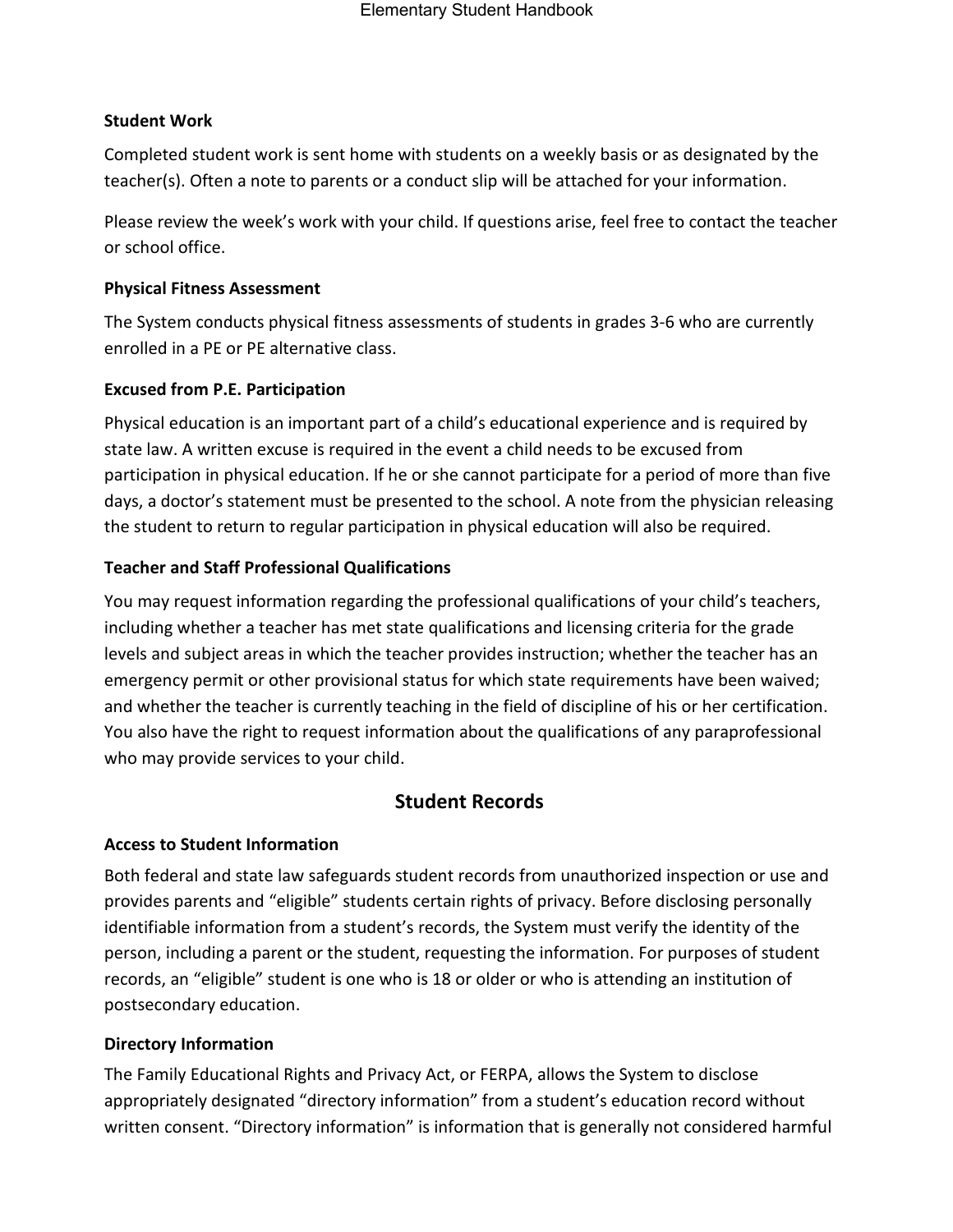or an invasion of privacy if released. Examples include a student's photograph for publication in the school yearbook; a student's name and grade level for purposes of communicating class and teacher assignment; the name, weight, and height of an athlete for publication in a school athletic program; a list of student birthdays for generating school-wide or classroom recognition; a student's name and photograph posted on a System-approved and managed social media platform; and the names and grade levels of students submitted by the System to a local newspaper or other community publication to recognize academic achievement.

The System has designated the following information as "directory information": Parent(s) name, parent email, student name, student email, address, telephone numbers, photograph, school the student attends, current grade level, degrees/honors/awards, participation in officially recognized activities and sports, and height/weight of an athlete.

This "directory information" will be released to those groups set out below that follow the procedures for requesting it. The release of a student's directory information to these groups may be prevented by the parent or eligible student. This objection can be made by completing and submitting the Educational Record Restriction form at the school's main office. The form should be returned to the campus within 10 school days of the child's first day of this school year. Once a request has been made to make all student directory information private, the student's records will remain private until a written request from the parent or eligible student to remove the privacy flag has been received by the System.

The SHSU Charter School System will only release directory information regarding its students to:

- military recruiters;
- accredited colleges or institutions of higher learning; and
- groups that are affiliated with the System and need such information to provide education services to students or the System (school photographers, PTO/PTA, booster clubs, Big Brothers & Big Sisters, System consultants, vendors, advisors, and the like).

If you do not object to your child's information being provided to these groups, the school will release directory information to them when requested for school purposes. To restrict release of your child's directory information to the above named groups submit a written request to do so to your child's campus within 10 days from enrollment.

#### **Education Records**

<span id="page-10-0"></span>Virtually all other information pertaining to student performance, including grades, test results, and disciplinary records, are considered confidential educational records. Release of these records is restricted only to the following: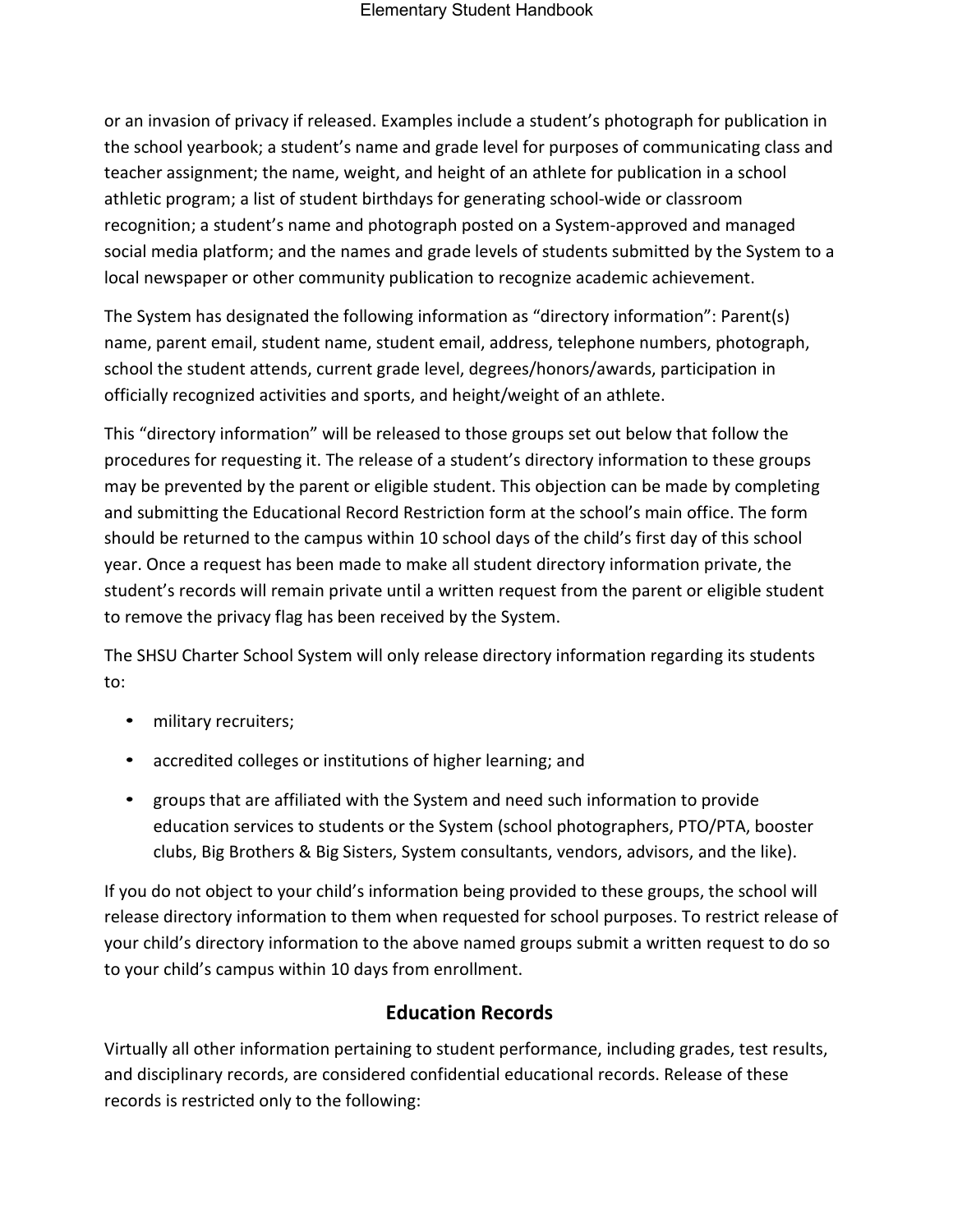- The parents—whether married, separated, or divorced— unless parental rights have been legally terminated and if the school is given a copy of the court order terminating these rights;
- Federal law requires that as soon as the student becomes 18, is emancipated by a court, or enrolls in a post-secondary institution, control of the records goes to student. However, the parents may continue to have access to the records if the student is a dependent for tax purposes and under limited circumstances when there is a threat to the health or safety of the student or other individuals;
- System school officials who have what federal law refers to as a "legitimate educational interest" in a student's records. "Legitimate educational interest" in a student's records includes working with the student; considering disciplinary or academic actions; an individualized education program for a student with disabilities; compiling statistical data; or investigating or evaluating programs. School officials would include trustees and employees such as the superintendent, administrators, and principals, teachers, school counselors, diagnosticians, System police officers, attorney, and support staff; a person or company with whom the System has contracted or allowed to provide a particular service or function (such as an attorney, consultant, auditor, medical consultant, therapist, Communities in Schools staff, or volunteer); a third party vendor that offers online programs or software; a parent or student serving on a school committee; or a parent or student assisting a school official in the performance of his or her duties; Various governmental agencies including juvenile service providers, the U.S. Comptroller General's Office, the U.S. Attorney's Office, the U.S. Secretary of Education, The U.S. Secretary of Agriculture, TEA and Child Protective Services (CPS) caseworkers or other child welfare representatives;
- A school to which a student transfers or in which he or she subsequently enrolls, including a post-secondary education institution;
- Individuals or entities granted access in response to a subpoena or court order;
- In connection with financial aid for which a student has applied or which the student has received;
- Accrediting organizations to carry out accrediting functions;
- Organizations conducting studies for, or on behalf of, the school, in order to develop, validate, or administer predictive tests, administer student aid programs or improve instruction, or
- Appropriate officials in connection with a health or safety emergency.

Release to any other person or agency, such as a prospective employer or a scholarship application, will occur only with written parental or student permission as appropriate. The System's General Counsel is the custodian of all records for currently enrolled students and for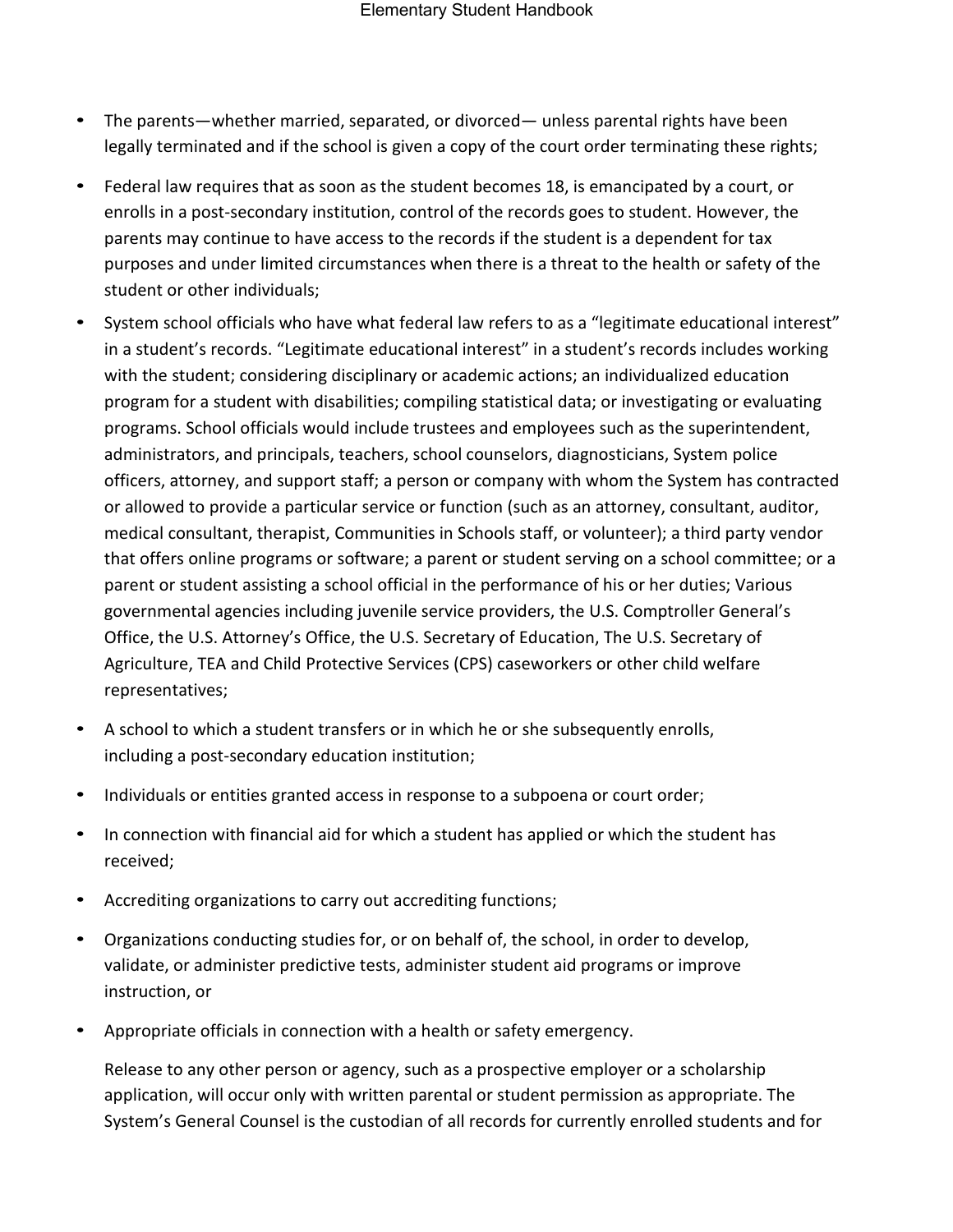students who have withdrawn or graduated.

Copies of student records are available at a cost of ten cents per page. If the student qualifies for free or reduced-price lunches and the parents are unable to view the records during regular school hours, one copy of the record will be provided at no charge upon written request of the parent.

Records may be inspected by a parent or eligible student during regular school hours. If circumstances effectively prevent inspection during these hours, the System will either provide a copy of the requested records, or make other arrangements for the parent or student to review the requested records. The records custodian or designee will respond to reasonable requests for explanation and interpretation of the records. In most circumstances, records will be made available for inspection or a copy will be provided within 45 days of the day the request is received. The address of the System's Records Custodian is located at 1908 Bobby K Marks Dr Huntsville, TX 77341.

A parent or eligible student may inspect the student's records and request a correction or amendment if the records are considered inaccurate, misleading, or otherwise in violation of the student's privacy rights. A request to correct a student's record should be submitted to the System's Records Custodian. The request must clearly identify the part of the record that should be corrected and include an explanation of how the information in the record is inaccurate. If the System refuses to amend the records, the requestor has the right to request a hearing. If the records are not amended as a result of the hearing, the requestor has 30 school days to exercise the right to a place a statement commenting on the information in the student's records.

The parent's or eligible student's right of access to and copies of student records do not extend to all records. Materials that are not considered educational records—such as teachers' personal notes about a student that are shared only with a substitute teacher—do not have to be made available to parents or students.

Although improperly recorded grades may be challenged, contesting a student's grade in a course or on an examination is handled through the general complaint process found in 300.121. A grade issued by a classroom teacher can be changed only if, as determined by the Board of Trustees, the grade is arbitrary, erroneous, or inconsistent with the System's grading policy.

Parents or eligible students who believe the System is not in compliance with the law regarding records have the right to file a complaint with the following federal agency: Family Policy Compliance Office, U.S. Department of Education, 400 Maryland Avenue, SW, Washington, DC 20202-5901.

Forms to further restrict the release of student information can be obtained in the main office of the SHSU Charter School System.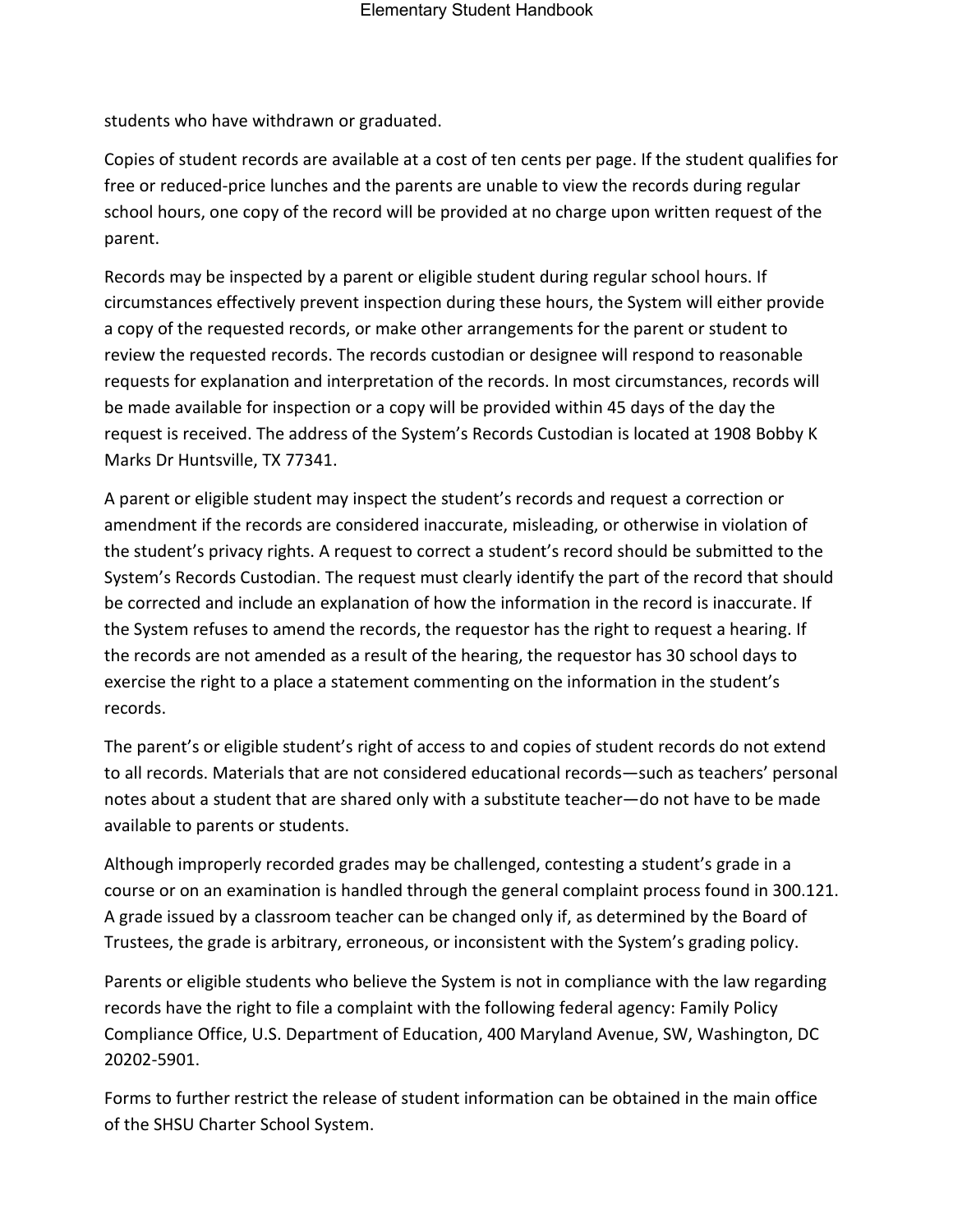#### **Contact Information**

<span id="page-13-0"></span>Campuses will request that you provide contact information such as home address, phone number and email address, in order for the campus to communicate items specific to your student, your student's campus or the System. By providing a phone number, you are consenting to receive such information through a wireless or landline. The System or campus may generate automated or pre-recorded messages, text messages, real-time phone or email communication that are closely related to the school's mission. Should there be a change in home address, telephone numbers, email addresses or emergency contact information, please notify your child's campus immediately. Note: Standard messaging rates of your carrier will apply. If you have specific requests or needs related to how the System or campus contacts you, please notify your child's principal.

#### **Enrollment and Withdrawal**

#### <span id="page-13-2"></span><span id="page-13-1"></span>**Registration**

Parents may register students who are new to the System by visiting any SHSU Charter School campus. Students previously enrolled in the SHSU Charter School are not required to register each year. Students enrolling in SHSU Charter Schools for the first time should present the following documents:

- Birth certificate of student or other legal proof of identity
- Immunization records (See "Health")
- Proof of residency—current utility bill, purchase or lease agreement
- Child's Social Security Card
- Custody papers (if applicable) signed by a judge
- If a child is not living with both parents, an identification document of the parent or guardian enrolling the student

#### Residency Requirements

#### **Admissions**

Non-Discrimination Policy. Sam Houston State University Charter School's admissions and enrollment shall be free from discrimination based on race, creed, ancestry, marital status, citizenship, color, national origin, sex, religion, age, disability, veteran's status, sexual orientation, gender identity academic, artistic, or athletic ability; or the district the child would otherwise attend under state law.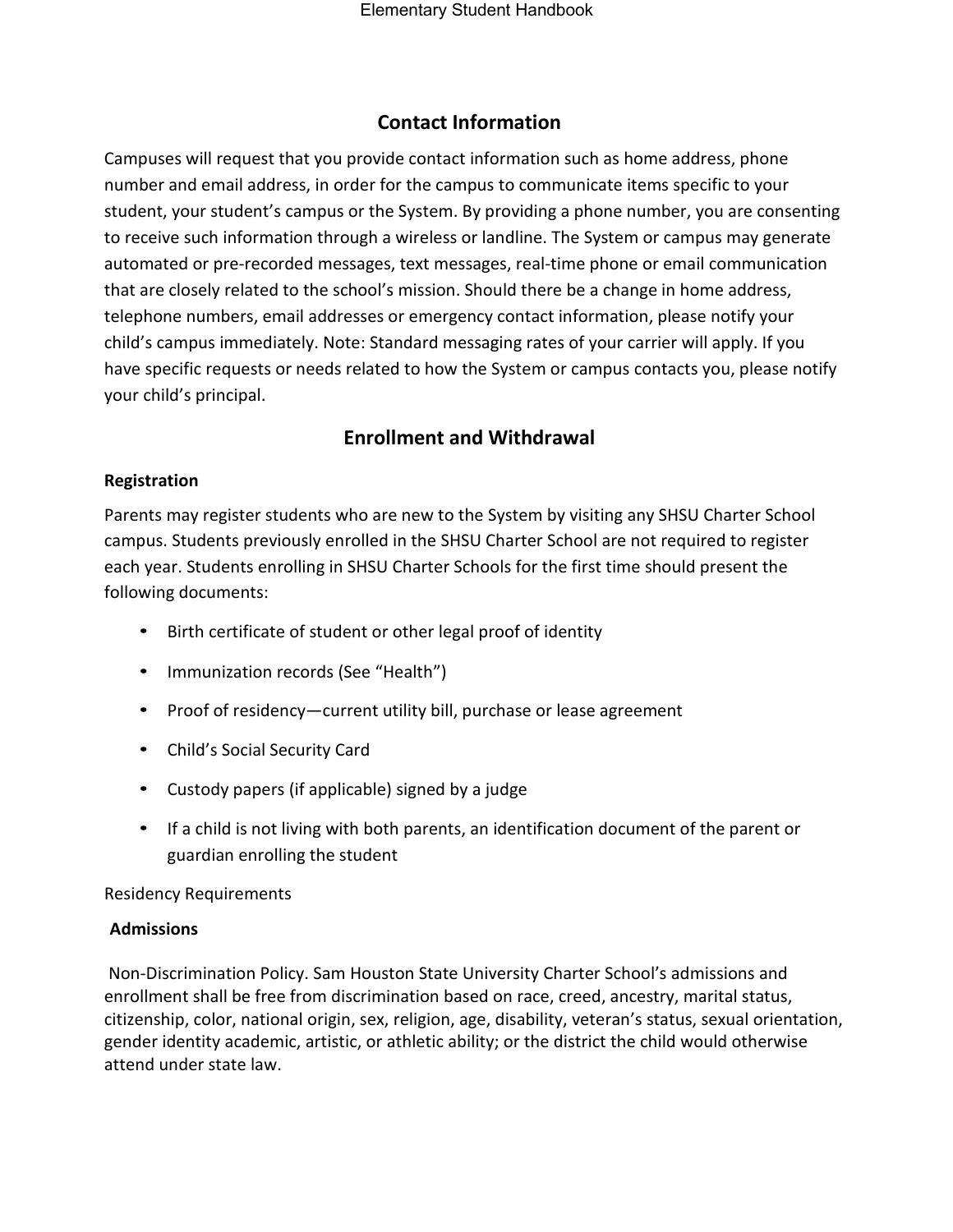Admission Application Deadline. Sam Houston State University Charter School's admission application period begins December 1 and ends on February. If more than 20 students apply for any class, a lottery will be used to determine the students who are admitted.

Exclusion from Admission. Section 1.3. Exclusion from Admission. Sam Houston State University Charter School reserves the right to exclude from admission a student who has a documented history of a criminal offense, a juvenile court adjudication, or discipline problems *under subchapter A, Chapter 37 of the Texas Education Code within the last three school years, as evidenced by records received from school previously attended by the student, law enforcement, or any other relevant documentation, and may exclude the student from admission on this basis*.

Acceptance Procedure. If Sam Houston State University Charter School receives more applications than it has spaces available, then the charter school shall conduct a random lottery.

Falsification of Information. If a student who would otherwise be ineligible for admission to the School provides false information on an admissions application or other enrollment document and as a result of the false information is admitted to the School, the student shall be immediately withdrawn from enrollment from the School upon discovery of the falsification. Falsification of information for the purpose of gaining enrollment in a public school is a criminal offense under § 37.10 of the Texas Penal Code. The School may elect to report the falsification to law enforcement or take any other action permitted by law.

#### <span id="page-14-0"></span>**Immunization Requirements for Enrollment**

Students must present records validated by a physician or health clinic for the following immunizations:

- Polio:
	- o K-12th: 4 doses
	- $\circ$  Fourth dose on or after the 4th birthday. If the third vaccination occurs after the 4th birthday, three doses are acceptable.
- DTaP/DTP/DT/Td/Tdap (Diphtheria/Tetanus/Pertussis):
	- o K-6th: 5 doses of diphtheria-tetanus-pertussis vaccine; one dose must be on or after the 4th birthday. Four doses meet the requirement if the 4th dose was received on or after the 4th birthday. Students 7 years and older, 3 doses meet the requirement if 1 dose was received on or after the 4th birthday.
	- o Td is acceptable in place of Tdap if a medical contraindication to pertussis exists.
- MMR (measles, mumps and rubella):
	- o K-12th: 2 doses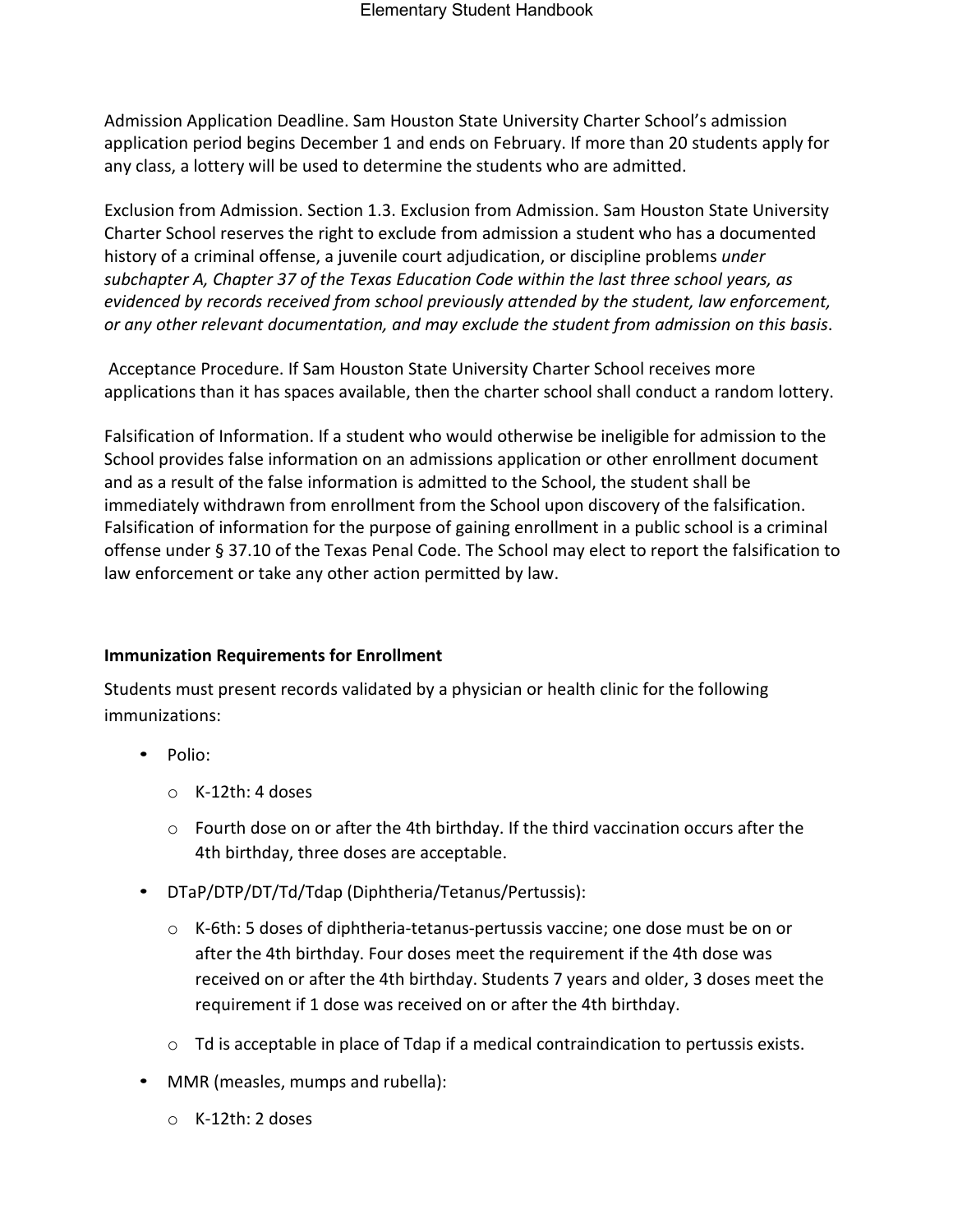- o First dose must be received on or after the first birthday. Serologic evidence of the disease is acceptable in lieu of immunization.
- $\circ$  Students vaccinated prior to 2009 with 2 doses of measles and one dose each of rubella and mumps satisfy this requirement.
- Hepatitis B: All grades 3 doses
- Hepatitis A: PK-8th 2 doses. First dose must be received on or after the 1st birthday.
- Meningococcal Conjugate (MCV4): 7th-12th 1 dose. Required on or after the 11th birthday. Vaccination received at 10 years of age will satisfy the requirement.
- Varicella:
	- o K-12th: 2 doses
	- o First dose must be received on or after the first birthday.
	- $\circ$  Varicella Immunization is not required if the student has had the disease (chicken pox). Parents, guardians, school nurses and physicians may document history of illness.
- Haemophilus Influenzae (HIB): A complete series; 1 dose on or after 15 months of age, 2 doses from 12-14 months of age, or 3 doses with one dose on or after 12 months of age. This vaccine is required for any student starting school 4 years old and younger.
- Pneumococcal (PCV): A complete series; 3 doses with one dose on or after 12 months of age, 2 doses with both doses on or after 12 months of age, or one dose on or after 24 months of age. Otherwise, one additional dose is required. This vaccine is required for any student starting school 4 years old and younger.

Doses required on or after the first or fourth birthdays can be received up to and including 4 days before the birthday.

Students who received 4-year boosters before August 1, 2004, could have received them any time in the month prior to the birth month to be accepted.

#### <span id="page-15-0"></span>**Exemptions for Immunizations**

A student must be fully immunized against certain diseases or must present a certificate or statement that, for medical reasons or reasons of conscience, including a religious belief, the student will not be immunized. For exemptions based on reasons of conscience, the System can honor only official forms issued by the Texas Department of State Health Services (TDSHS), Immunization Branch. This form may be obtained by writing the TDSHS Immunization Branch (MC 1946), P.O. Box 149347, Austin, Texas 78714-9347; or on the **TDSHS website**.

The form must be notarized and submitted to the principal or school nurse within 90 days of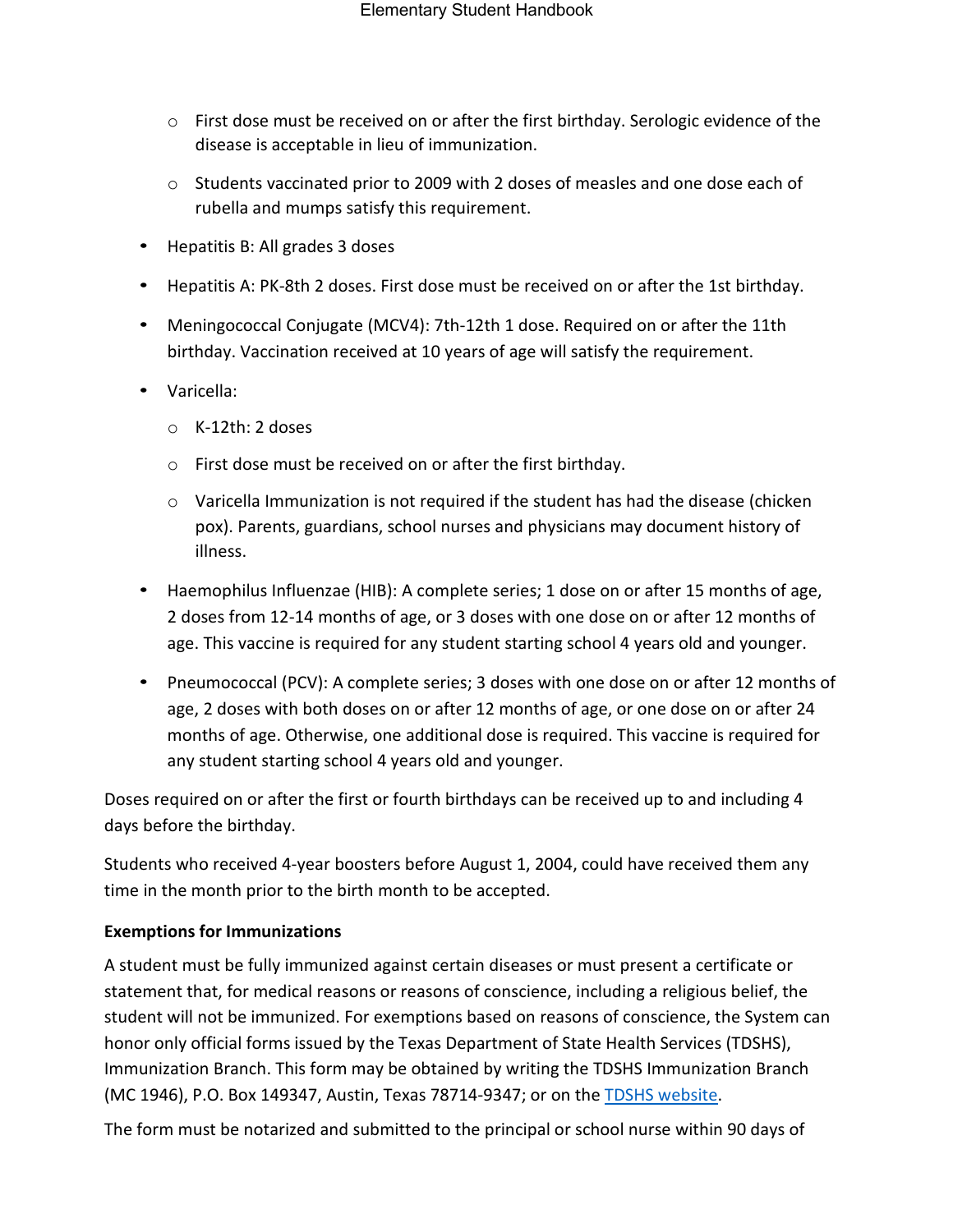notarization. If the parent is seeking an exemption for more than one student in the family, a separate form must be provided for each student. Proof of immunization may be established by personal records from a licensed physician or public health clinic with a signature or stamp validation. If a student should not be immunized for medical reasons, the student or parent must present a certificate signed by a U.S. registered and licensed physician stating that, in the doctor's opinion, the immunization required is medically contraindicated or poses a significant risk to the health and well-being of the student or member of the student's family or household. This certificate must be renewed yearly unless the physician specifies a life-long condition. Each school will maintain a list of students exempted from immunizations. In the event an outbreak of a vaccine preventable disease, state health officials may order un-immunized students be excluded from attending school. For further information please see the [TDSHS website.](http://www.dshs.state.tx.us/immunize/school/default.shtm) Serologic confirmation of immunity for measles, mumps, rubella, hepatitis B, or hepatitis A or serologic evidence of infection is acceptable in lieu of vaccine.

All immunizations should be completed by the first date of attendance. The law requires that students be fully vaccinated against specified diseases. A student may be enrolled provisionally if the student has an immunization record that indicates the student has received at least one dose of each specified age-appropriate vaccine required by state law. To remain enrolled, the student must complete the required subsequent doses in each vaccine series on schedule and as rapidly as is medically feasible and provide acceptable evidence of vaccination to the school. A school nurse or school administrator will review the immunization status of a provisionally enrolled student every 30 days to ensure continued compliance in completing the required doses of a vaccination. If, at the end of the 30-day period, a student has not received a subsequent dose of vaccine, the student is not in compliance, and the school must exclude the student from school attendance until the required dose is administered.

#### <span id="page-16-0"></span>**Grade Level Eligibility**

A child is eligible to attend kindergarten if he/she is five years of age on or before September 1 of the current school year. A child is eligible to attend first grade if he/she is six years of age on or before September 1 of the current school year.

#### <span id="page-16-1"></span>**Withdrawal of Students from School**

A student under the age of 18 may be withdrawn from school only by a parent or the legal guardian. The campus registrar will initiate the withdrawal paperwork. The campus must receive notice of intent to withdraw at least three days in advance of the withdrawal. A copy of the withdrawal form will be provided to the parent and a copy will be placed in the student's permanent record. The System may initiate withdrawal of a student under the age of 18 for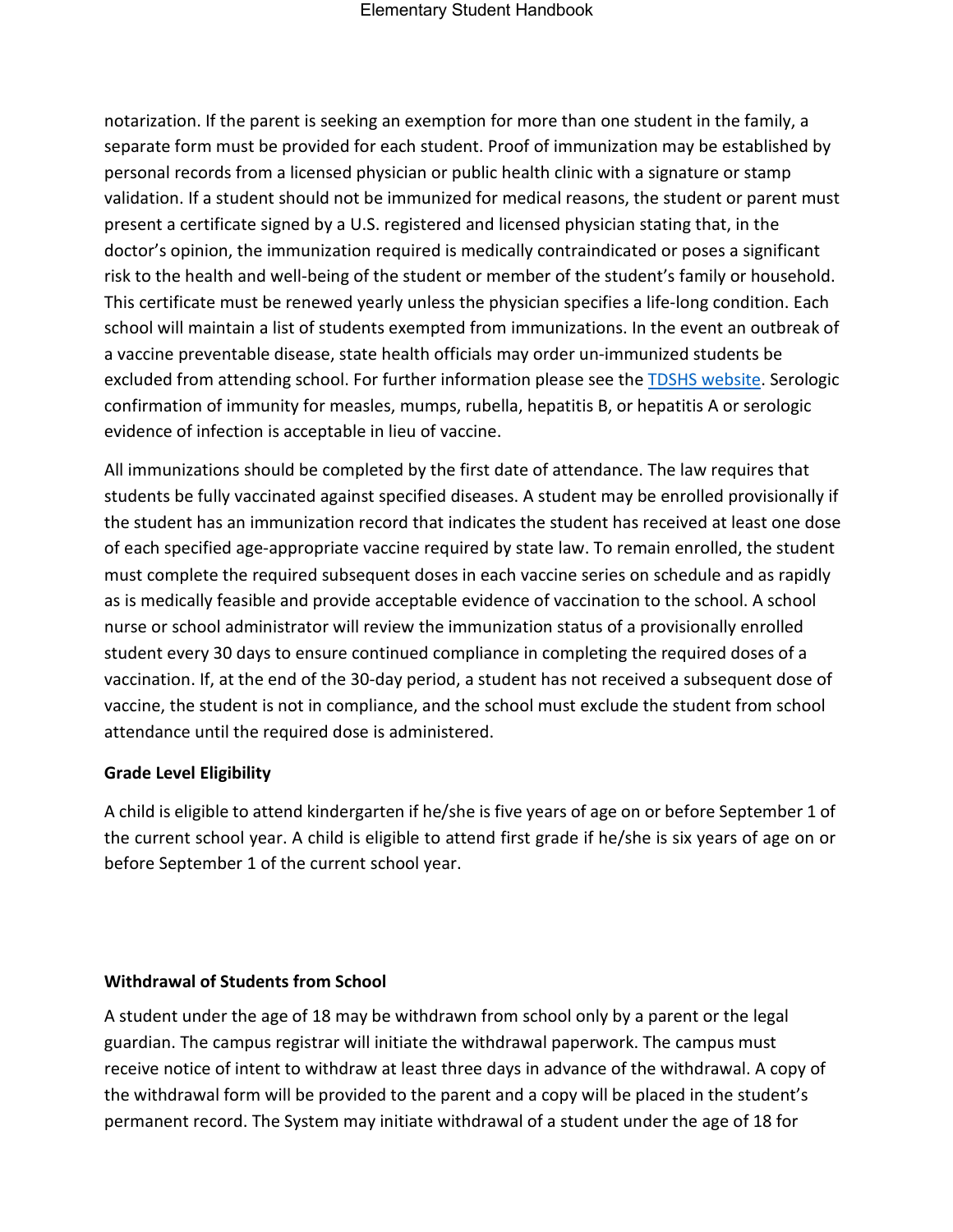<span id="page-17-0"></span>nonattendance if the student has been absent ten consecutive school days and repeated efforts by the attendance officer and/or principal to locate the student have been unsuccessful.

#### **Attendance and Absences**

#### <span id="page-17-1"></span>**Absences**

In the event a student is absent, parents must contact the front office as soon as possible. Following an absence, parents must send a note explaining the reason for the absence. Should the student develop a questionable pattern of absences, the principal or attendance committee may require a statement from a doctor or health clinic verifying the illness or condition that caused the student's absence from school.

Attendance for elementary schools is officially recorded at 10:00 a.m. each day. If possible, routine medical appointments should be scheduled before or after this time period. If a child is absent at 10:00am due to a doctor's appointment or begins classes and leaves for a doctor's appointment, he/she will be counted present if the parent brings the child back to school on the same day with a doctor's statement that verifies the appointment. Texas law states that it is the parent's duty to monitor the student's school attendance and require the student to attend school. It also requires the campus to request a conference to discuss the student's absences.

#### <span id="page-17-2"></span>**Official Attendance-Taking Time**

The System must submit attendance of its students to the Texas Education Agency (TEA) reflecting attendance at a specific time each day. Official attendance is taken at elementary schools at 10:00 a.m.

#### <span id="page-17-3"></span>**Compulsory Attendance**

Students who are at least six years of age, or who have been previously enrolled in first grade, and who have not yet reached their nineteenth birthday shall attend school for the entire period the program is offered. A child enrolled in pre-kindergarten or kindergarten is required to attend school and is subject to compulsory attendance requirements as long as they remain enrolled.

School employees must investigate violations of the state compulsory attendance law. A student absent without permission to be absent from school; from any class; from any required special programs, such as additional special instruction, termed "accelerated instruction" by the state; or from required tutorials will be considered in violation of the compulsory attendance law and subject to disciplinary action. A court of law may also impose penalties against both the student and his or her parents if a school-aged student is deliberately not attending school. A complaint against the parent may be filed in court if the student is absent without excuse from school on 10 or more days or parts of days within a six-month period in the same school year. For a student younger than 12 years of age, the student's parent is subject to prosecution under Texas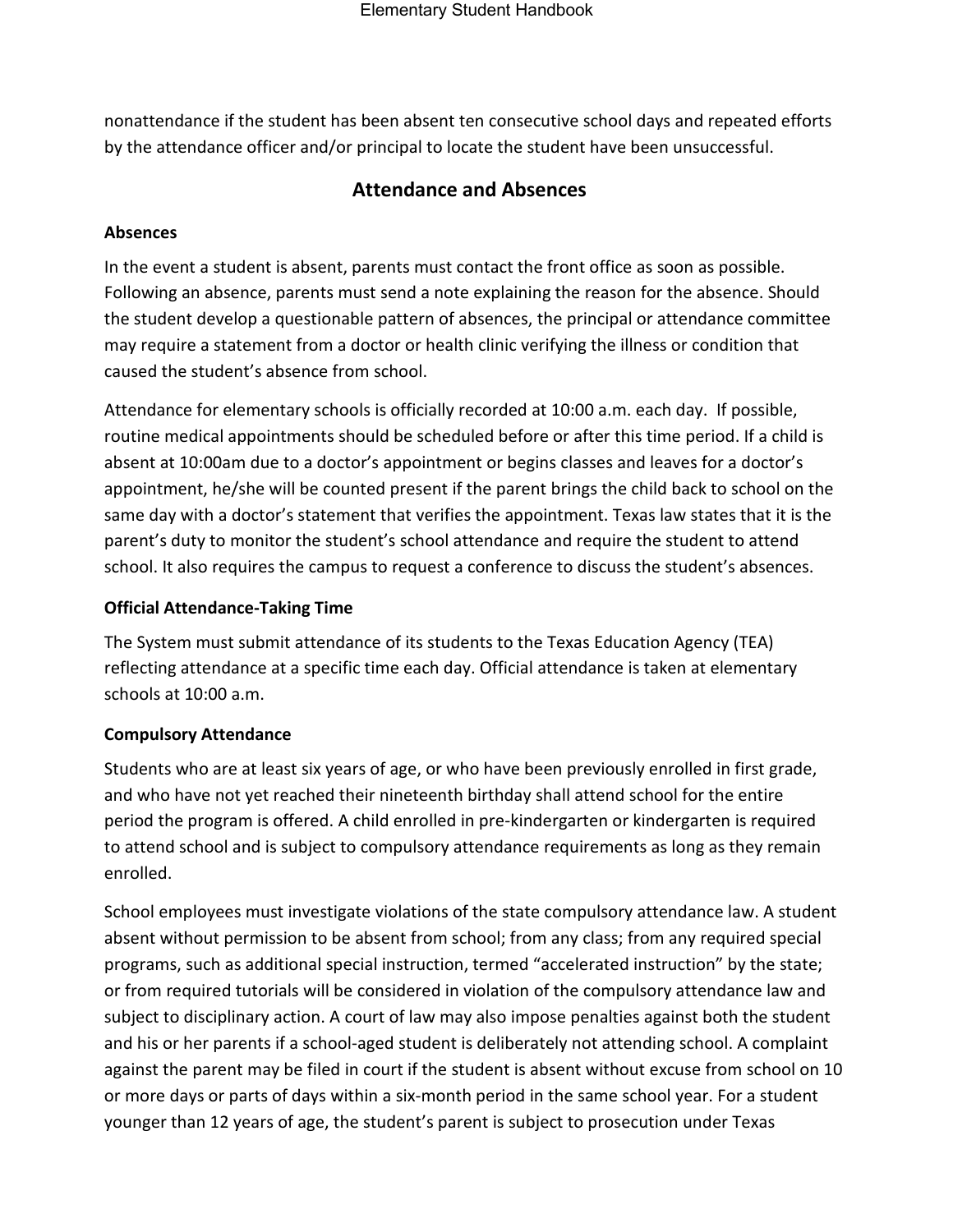Education Code Section 25.093 and the student is subject to referral to a truancy court for truant conduct under Section 65.003(a) of the Family Code if the student is absent for 10 or more days or parts of days within a six-month period. School officials will notify parents or guardians of these absences and request a conference with the parent or guardian to discuss the absences.

State law requires that students must be in attendance for a minimum of 90% of the instructional days per year in order to be promoted. A student who attends fewer than 90% of the instructional days per year may be referred to the campus attendance committee for review. State law also requires attendance in accelerated reading instruction program when K, 1st or 2nd grade students are assigned to such a program. Parents will be notified in writing if their child is assigned to an accelerated reading instruction program as a result of a diagnostic reading instrument.

#### <span id="page-18-0"></span>**Exemptions to Compulsory Attendance**

State law allows exemptions to the compulsory attendance requirements for several types of absences if the student makes up the work. These include the following activities and events:

- Documented health care appointments for the student or a child of the student, including absences for recognized services for students diagnosed with autism spectrum disorders. A note from the health care provider must be submitted to the campus upon the student's arrival or return to campus.
- Mental health or therapy appointments
- Court-ordered family visitations or any other court-ordered activity, provided it is not practicable to schedule the student's participation in the activity outside of school hours, if the child is in the conservatorship of the Department of Family and Protective **Services**
- Accommodations for Children of Military Families
- Authorized school sponsored activities
- Religious holiday observance
- Required court appearances
- Activities related to obtaining United States' citizenship
- Services as an election clerk
- To sound "Taps" at a military honors funeral for a deceased veteran

When a student is absent from school, the student – upon return to school – must bring a note signed by the parent that describes the reason for the absence. A note signed by the student, even with the parent's permission, will not be accepted unless the student is 18 or older or is an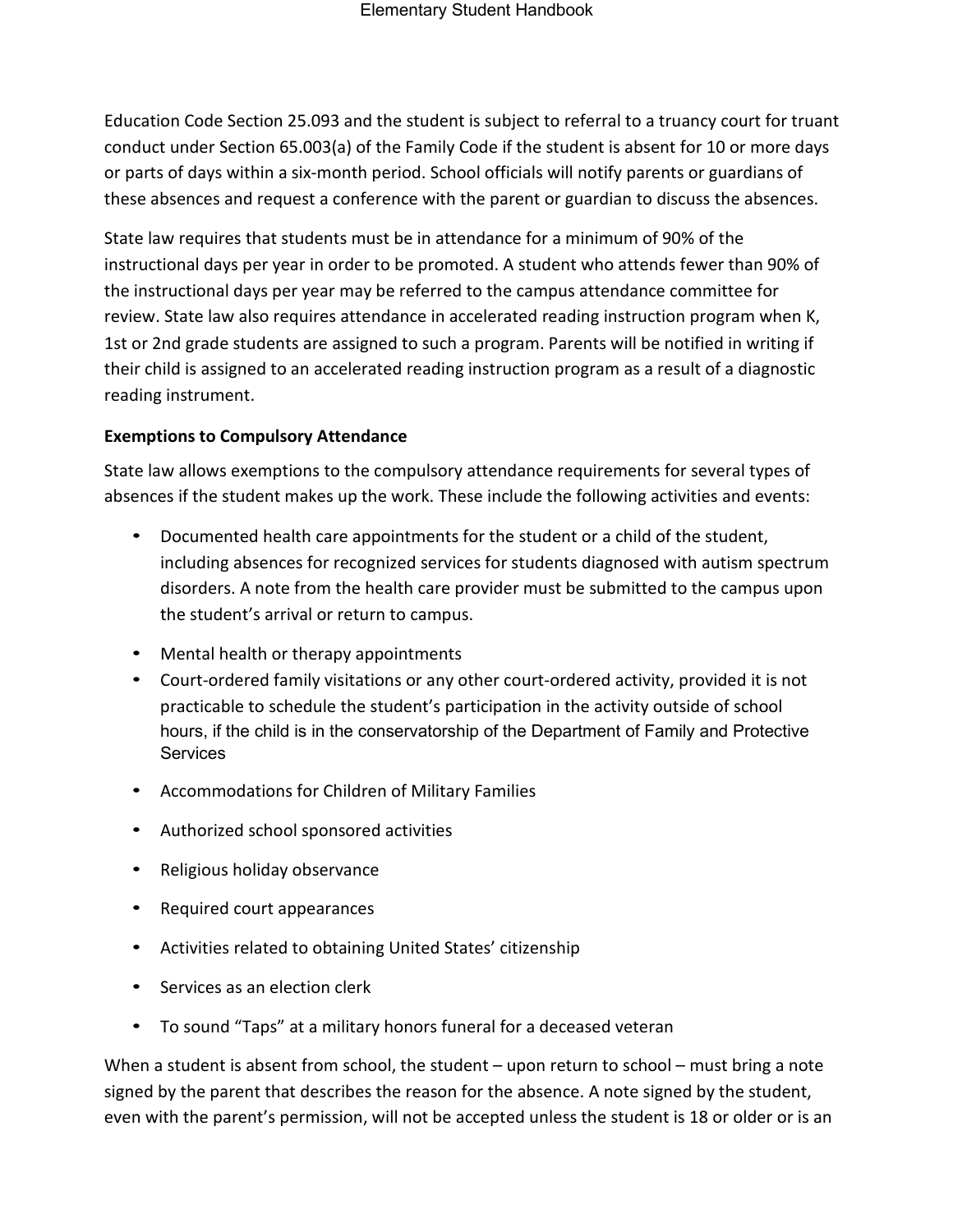emancipated minor under state law. A phone call from a parent may be accepted, but the System reserves the right to require a written note. The campus will document in its attendance records for the student whether the absence is considered by the System to be excused or unexcused. Please note that unless the absence is for a statutorily allowed reason under compulsory attendance laws, the System is not required to excuse any absence, even if the parent provides a note explaining the absence. Should a student develop a questionable pattern of absences, the principal or attendance committee may require a statement from a doctor or health care provider verifying the illness or condition that caused the student's absence from school.

#### <span id="page-19-0"></span>**School Day Hours of Operation**

Students attending the full day kindergarten program through sixth grade attend school for at least seven hours each day, including intermissions and recesses. Elementary school hours are from 8:00 a.m. - 3:30 p.m.

#### <span id="page-19-1"></span>**Leaving Campus**

Please remember that student attendance is crucial to learning. We ask that appointments be scheduled outside of school hours as much as possible. Also note that picking up a child early on a regular basis results in missed opportunities for learning. Unless the principal has granted approval because of extenuating circumstances, a student will not be released before the end of the school day. State rules require that parental consent be obtained before any student is allowed to leave campus for any part of the school day. The System has put the following procedures in place in order to document parental consent:

- For students in elementary, a parent or otherwise authorized adult must come to the office and sign the student out. Please be prepared to show identification. Once an identity is verified, a campus representative will then call for the student or collect the student and bring him or her to the office. For safety purposes and stability of the learning environment, we cannot allow you to go to the classroom or other area unescorted to pick up a student. If the student returns to campus the same day, the parent or authorized adult must sign back into the main office upon the student's return. Documentation regarding the reason for the absence will also be required.
- If a student becomes ill during the school day and System personnel determines that the student should go home, the System will contact the student's parent and document the parent's wishes regarding release from school. Under no circumstances will a child in be released unaccompanied by a parent or adult authorized by the parent.
- Students are not authorized to leave campus during regular school hours for any other reason, except with the permission of the principal. Students who leave campus in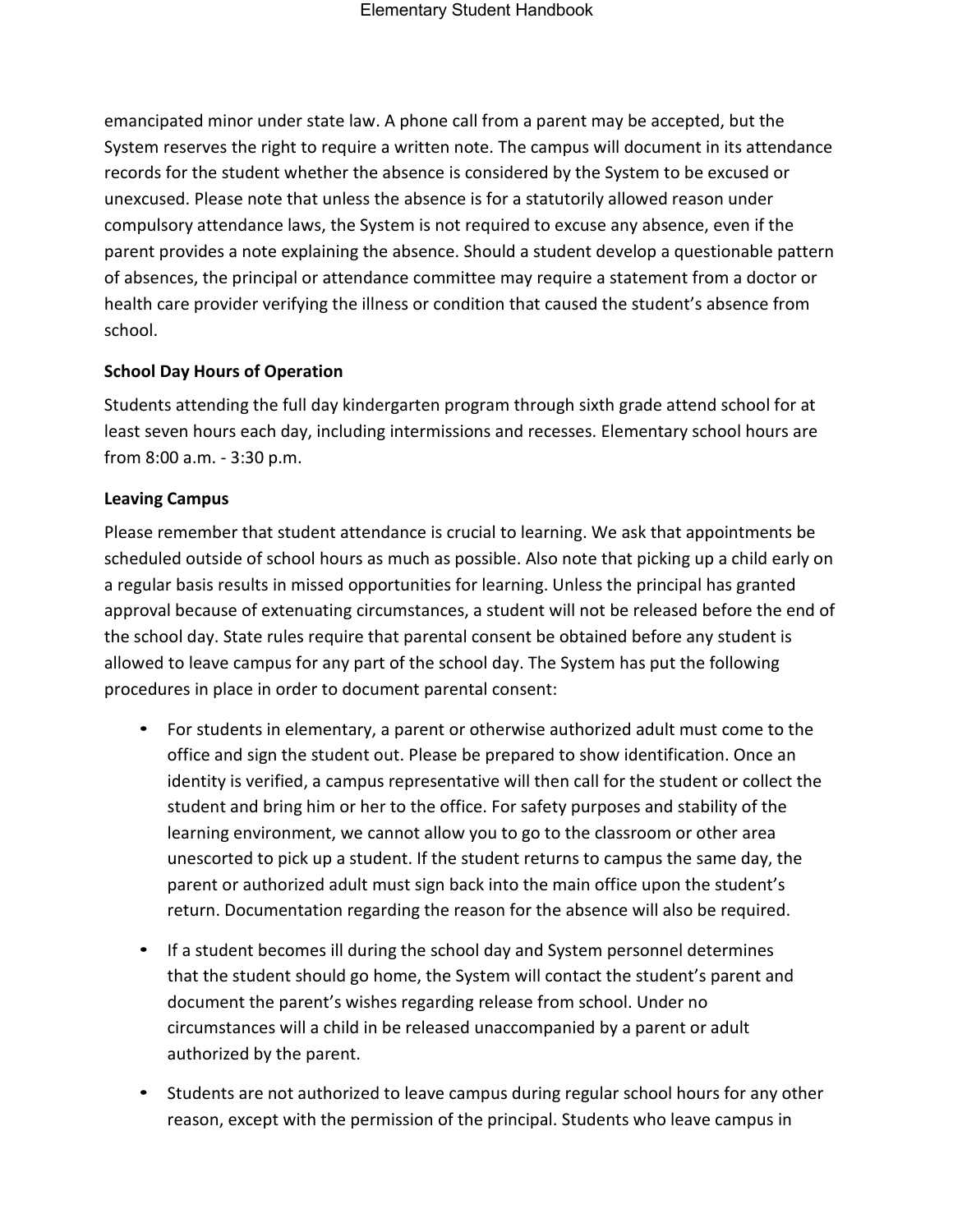violation of these rules will be subject to disciplinary action in accordance with the Student Code of Conduct.

#### <span id="page-20-0"></span>**Tardies and Early Dismissal**

Punctuality is an important trait that shows respect and consideration for fellow students and teachers and prepares students for the academic day. The student who is excessively tardy or the student who consistently leaves the campus early will miss valuable instructional time. This loss of instructional time in a class could result in the student not receiving credit for the class or possibly for the school year. Each campus may have specific tardy policies that will be communicated to students and parents. Compulsory attendance regulations apply to students who may miss a portion of the school day as well as those who are absent.

#### <span id="page-20-1"></span>**Make-Up Work**

Students are expected to make up any work missed and will receive grades earned on the make-up work. Students will have the same number of days to complete assignments as they were absent. Make-up work will not be given in advance, however during a lengthy illness (no less than three days), special arrangements may be made with the teachers and/or principal.

#### <span id="page-20-2"></span>**Accommodations for Children of Military Families**

Children of military families will be provided flexibility regarding certain System requirements, including: immunization requirements; grade level, course, or educational program placement; eligibility requirements for participation in extracurricular activities; and graduation requirements. In addition, absences related to a student visiting with his or her parent, including a stepparent or legal guardian, who has been called to active duty for, is on leave from, or is returning from a deployment of at least four months will be excused by the System. The System will permit no more than five excused absences per year for this purpose. For the absence to be excused, the absence must occur no earlier than the 60th day before deployment or no later than the 30th day after the parent's return from deployment. Additional information may be found at Military Family Resources at the Texas Education Agency.

#### <span id="page-20-3"></span>**Emergency School Closings and Openings**

Should weather conditions require schools to be closed or to open late, notice will be broadcast over major radio, TV stations, the System's web site, its mass notification service, and social media. Please utilize these resources, rather than calling the School System office or school for information. Weather- related decisions are usually not made until shortly before 6:00 a.m. since conditions that make roads hazardous may moderate overnight. If weather conditions worsen after buses have begun their scheduled runs, schools will operate on a regular schedule unless utility or weather conditions make the building unsafe. If the campus must close or restrict access to the building because of an emergency, the System will alert the community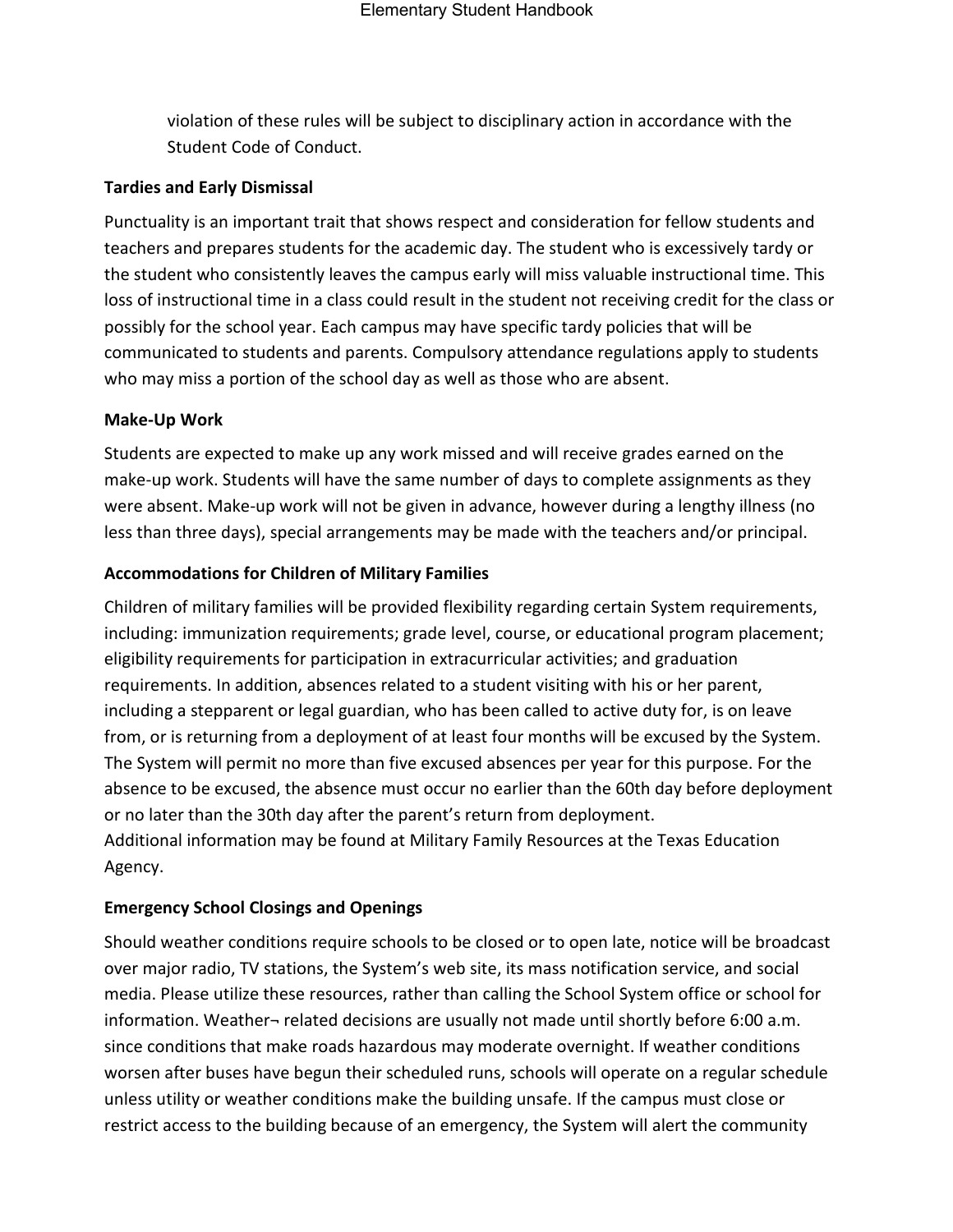through its mass notification service, email, or social media.

The System will rely on contact information on file with the System to communicate with parents in an emergency situation, which may include real time or automated messages. It is crucial to notify your child's school when a phone number previously provided to the school has changed.

# **Safety and Security**

<span id="page-21-0"></span>Your child's safety is of the utmost importance to the System. The cooperation of parents is solicited in emphasizing such common safety hazards such as talking to or riding with strangers; careless operation of bicycles; ensuring your child wears a properly fitted helmet while riding his/her bicycle or skateboard; and street safety by looking both ways, not running into the street, and looking for moving vehicles. Please be sure you emphasize safety to and from school with your child. Information on sex offenders is disseminated through the classified ads in our local newspapers or through a written request to the Sheriff's Department. In addition, the school appeals to parents to use extreme care around the school while driving in and around the schools and be mindful of the state law prohibiting the use of cell phones in school zones. Parents should pick up and drop off students in the front of the school only. Because it is extremely dangerous, students will not be allowed to load or unload in a vehicle on a street or bicycle path.

#### <span id="page-21-1"></span>**Applicability of School Rules**

The System has jurisdiction over its students during the regular school day and while going to and from school on System transportation. Within the System's jurisdiction is any activity during the school day on school grounds, attendance at any school-related activity, regardless of time or location, and any school-related misconduct regardless of time or location. The System's jurisdiction also includes any student whose conduct at any time and in any place interferes with or obstructs the mission or operations of the System or the safety or welfare of students or staff members. In addition, in some instances involving criminal conduct, the System's jurisdiction extends 300 feet beyond the property line of the campus(es).

As required by law, the Board has adopted a Student Code of Conduct that prohibits certain behaviors and defines standards of acceptable behavior – both on and off campus – and consequences for violation of these standards. Students and parents should be familiar with the standards set out in the Student Code of Conduct as well as campus and classroom rules. During any periods of instruction during the summer months, the Student Handbook and Student Code of Conduct in place for the year immediately preceding the summer period shall apply, unless the System amends either or both documents for the purpose of summer instruction.

#### <span id="page-21-2"></span>**Authorized Person Picking Up Students**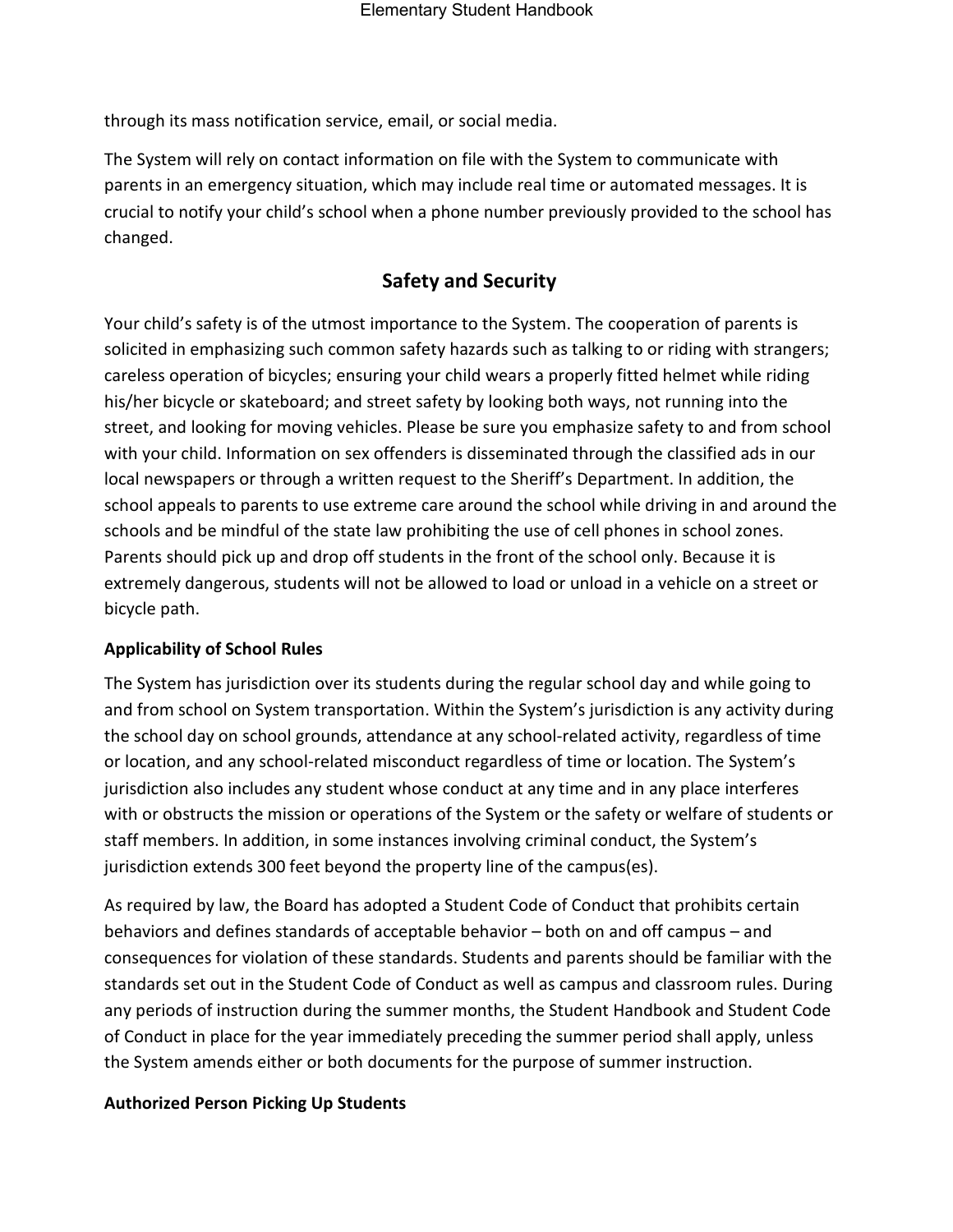Under normal circumstances, either parent of the student will be allowed to pick up a student at school. In the event the parents are separated or divorced, and the school is furnished with a copy of a court order wherein one of the parents is granted custody of the child, the child will be released only to the parent who has possession under the order at that time. Anyone picking up a child other than their own should have a note signed by the child's parent or guardian giving them permission to do so. In addition, a picture ID may be requested when picking up a student.

#### <span id="page-22-0"></span>**Requesting Limited or No Contact with a Student through Electronic Media**

Teachers and other approved employees are permitted by the System to Use electronic communication with students within the scope of the individual's professional responsibilities, as described by System guidelines. For example, a teacher may set up a social networking page for his or her class that has information related to class work, homework, and tests. As a parent, you are welcome to join or become a member of such a page.

If you prefer that your child not receive any one-to-one electronic communications from a System employee or if you have questions related to the use of electronic media by System employees, please contact the campus principal.

#### <span id="page-22-1"></span>**Electronic Devices**

Use of System-owned equipment and its network systems is not private and will be monitored by the System. Any searches of personal telecommunications or other personal electronic devices will be conducted in accordance with law, and the device may be confiscated in order to perform a lawful search. A confiscated device may be turned over to law enforcement to determine whether a crime has been committed. Students are prohibited from sending or posting electronic messages that are abusive, obscene, sexually oriented, threatening, harassing, damaging to another's reputation, or illegal. This prohibition applies to conduct off school property if it results in a substantial disruption to the educational environment. In limited circumstances and in accordance with law, a student's personal electronic device may be searched by authorized personnel. Any person taking, disseminating, transferring, or sharing obscene, sexually oriented, lewd, or otherwise illegal images or other content will be disciplined according to the Student Code of Conduct and may, in certain circumstances, be reported to law enforcement. If a device is believed to contain illegal contraband, the device will be turned over to law enforcement as required by state law. The device will not be returned to the student or his parent until the illegal contraband is removed from the device. This could take a substantial amount of time, particularly if the device is considered evidence of a crime.

Each campus will provide more detailed information regarding the possession and use of cellular telephones and other electronic devices on your child's campus.

#### <span id="page-22-2"></span>**Video/Pictures on Social Media**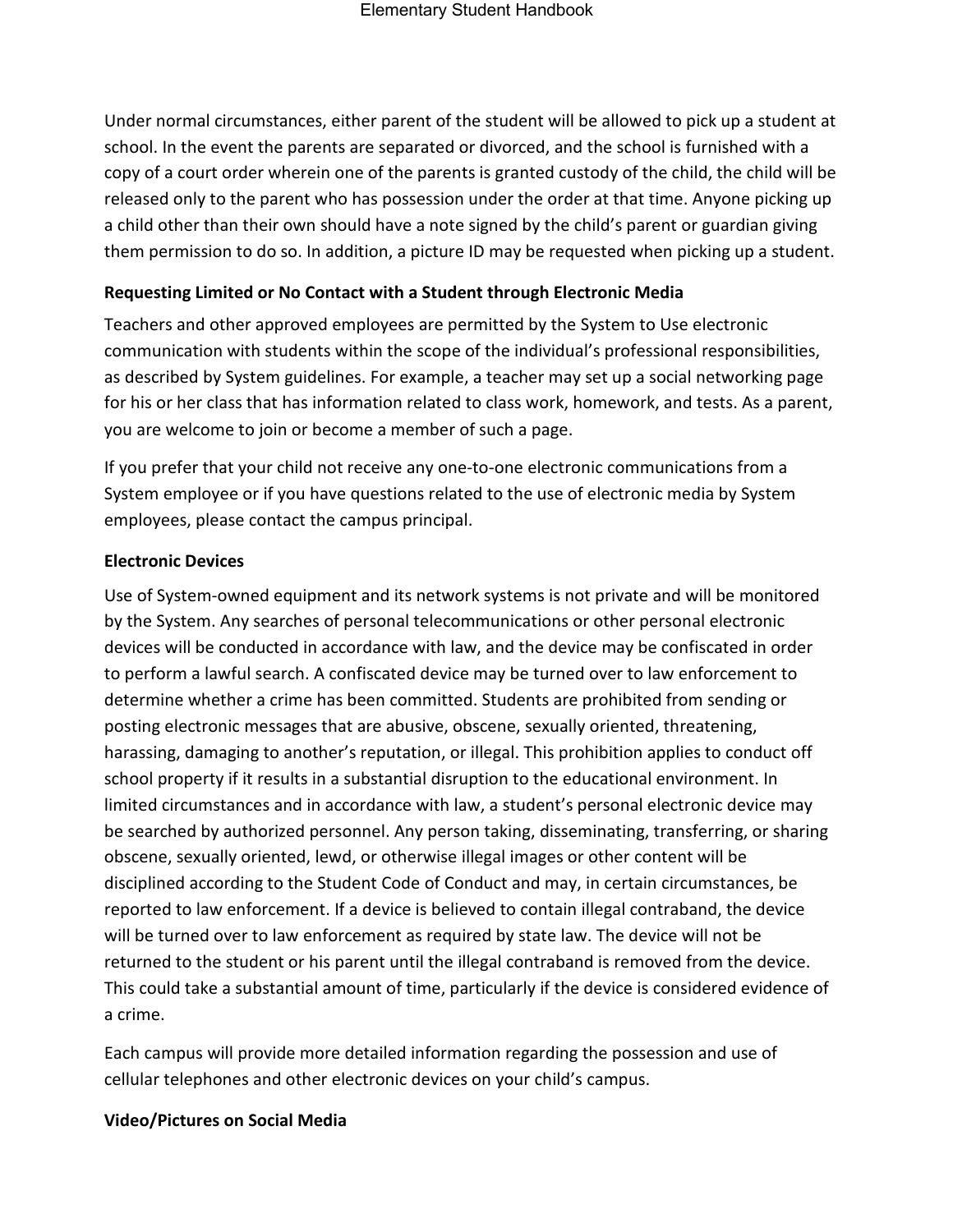Social media allows parents to share special moments and milestones with family and friends. However, it is important to remember that each family approaches posting to social media differently. Parents should be respectful of these choices and not post pictures or videos of other children to social media. During school events, parents should keep this in mind and limit, as much as possible, pictures and video to their own child. Likewise, the System strives to respect the privacy of students on social media. If you do not want your child's photograph on social media affiliated with the school System, notify the campus principal in writing.

#### Online Technology Resources

Students have access to a variety of technology through the System, including online applications for use on or off campus. Resources such as online encyclopedias, instructional videos, interactive tutorials, and many other applications offer teachers, students, and families an unprecedented variety of tools to enhance effective teaching and learning. All websites, digital subscriptions, and technology tools made available to students through the System have been vetted by System staff for quality and appropriateness, online security, and data privacy. The specific resources available to your child will depend on your child's age and grade level.

Additionally, the System contracts with certain providers of online educational services to provide System services and functions, including essential instructional and logistical programs such as the System's online grade book and the online lunch account management system.

Where personally identifiable student information is implicated, service providers act as System officials and access only the information needed to perform the contracted service. These outside parties are under the System's direct control with respect to the use and maintenance of student data.

#### <span id="page-23-0"></span>**Video and Audio Recording Students**

State law permits the school to make a video or voice recording without parental permission for the following reasons: school safety, such as in buses and common areas of a campus; relating to classroom instruction or a co-curricular or extracurricular activity such as relating to staff development, improving instructions or providing student or teacher feedback; media coverage of the school; or the promotion of student safety as provided by law for a student receiving special education services in certain settings. Written parental consent will be obtained before any other video or voice recording of your child not otherwise allowed by law is made.

Upon written request of a parent of a student who receives special education services, a staff member (as this term is defined by law), a principal or assistant principal or the board, a state law requires the System to place video and audio recording equipment in a classroom in which the student spends at least 50 percent of his or her instructional day, referred to in the law as a self-contained classroom. The majority of students in this type of classroom must also be students who receive special education services. Before the System places a video camera in a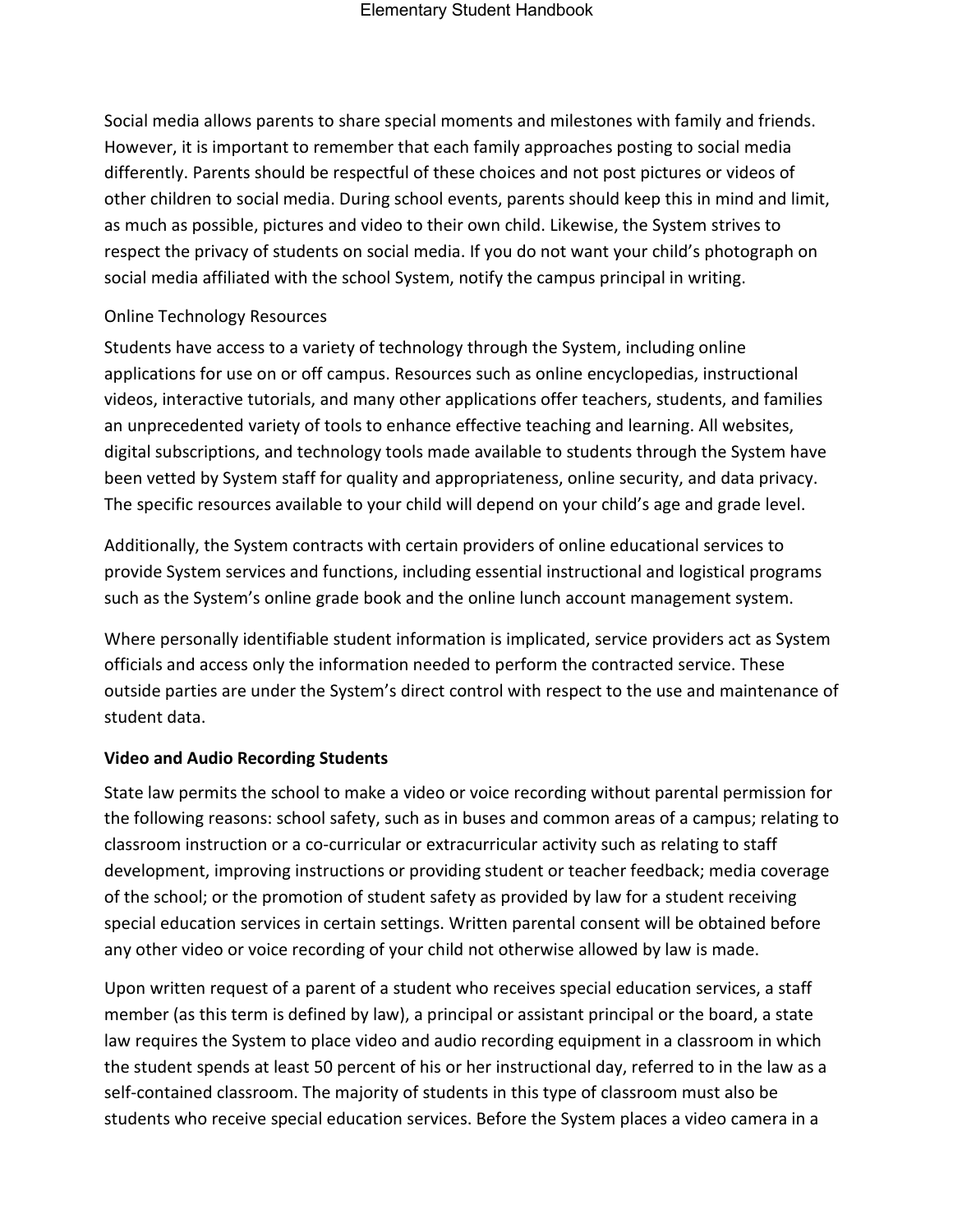classroom, the System will provide notice to you. Please speak directly with the principal or Legal Department, who has been designated by the System to coordinate the implementation of and compliance with this law, for further information or to request the installation of this equipment.

#### <span id="page-24-0"></span>**Notification of Law Violations**

The System is required by state law to notify:

- All instructional and support personnel who have responsibility for supervising a student who has been taken into custody, arrested or referred to the juvenile court for any felony offense or for certain misdemeanors.
- All instructional and support personnel who have regular contact with a student who is thought to have committed certain offenses or who has been convicted, received deferred prosecution, received deferred adjudication, or was adjudicated for delinquent conduct for any felony offense or certain misdemeanors.
- All appropriate System personnel in regards to a student who is required to register as a sex offender.

#### <span id="page-24-1"></span>**Child Sexual Abuse and Other Maltreatment of Children**

The System has established a plan for addressing child sexual abuse and other maltreatment of children, which may be accessed at [www.conroeisd.net.](http://www.conroeisd.net/) As a parent, it is important for you to be aware of warning signs that could indicate a child may have been or is being sexually abused. Sexual abuse in the Texas Family Code is defined as any sexual conduct harmful to a child's mental, emotional, or physical welfare as well as a failure to make a reasonable effort to prevent sexual conduct with a child. A person who compels or encourages a child to engage in sexual conduct commits abuse. It is illegal to make or possess child pornography or to display such material to a child. Anyone who suspects that a child has been or may be abused or neglected has a legal responsibility, under state law, for reporting the suspected abuse or neglect to law enforcement or to Child Protective Services (CPS). Possible physical warning signs of sexual abuse could be difficulty sitting or walking, pain in the genital areas, and claims of stomachaches and headaches. Behavioral indicators may include verbal references or pretend games of sexual activity between adults and children, fear of being alone with adults of a particular gender, or sexually suggestive behavior. Emotional warning signs to be aware of include withdrawal, depression, sleeping and eating disorders, and problems in school.

A child who has experienced sexual abuse or any other type of abuse or neglect should be encouraged to seek out a trusted adult. Be aware as a parent or other trusted adult that disclosures of sexual abuse may be more indirect than disclosures of physical abuse or neglect, it is important to be calm and comforting if your child, or another child, confides in you.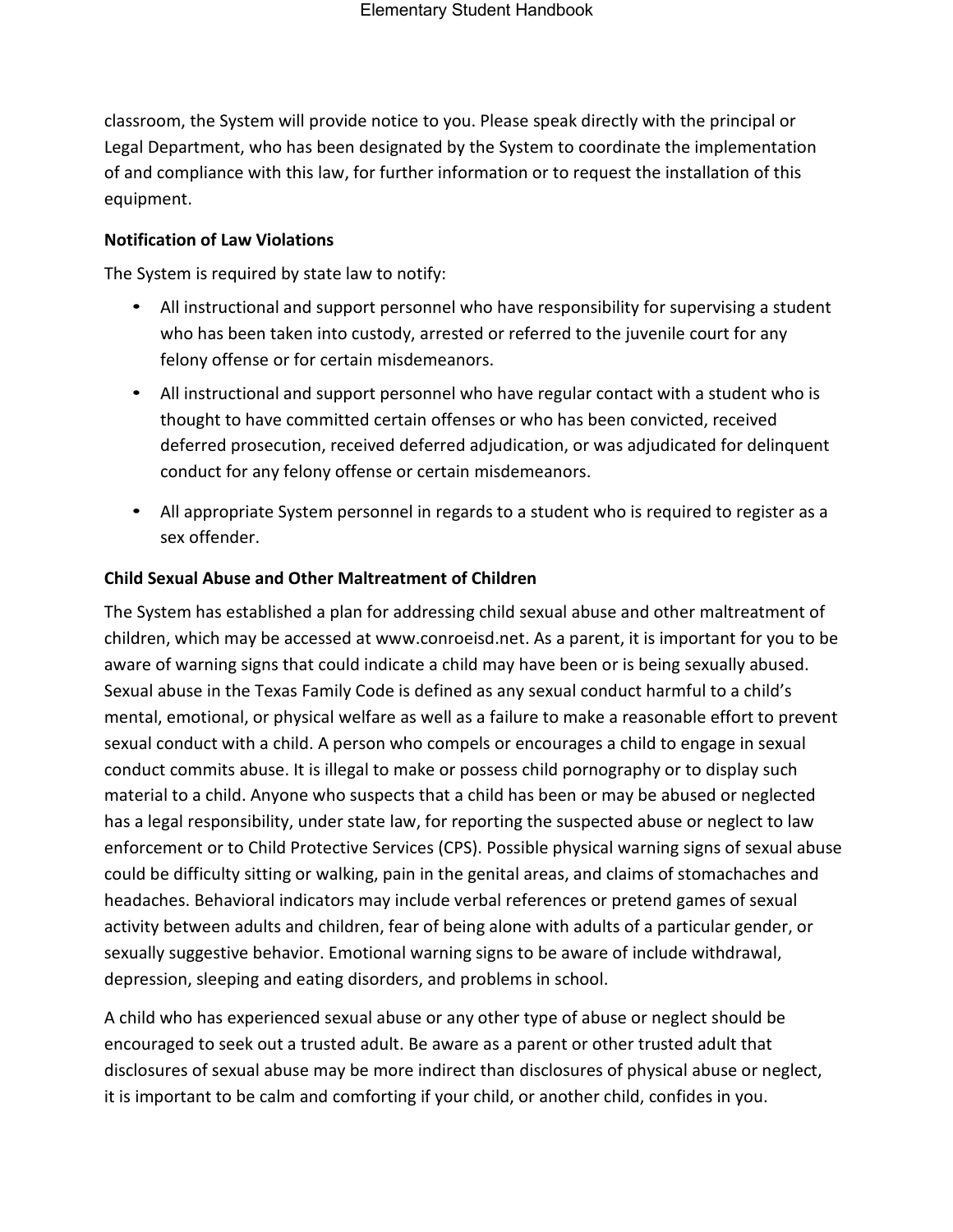Reassure the child that he or she did the right thing by telling you.

As a parent, if your child is a victim of sexual abuse or other maltreatment, the school counselor or principal will provide information regarding counseling options available in your area for you and your child. The Texas Department of Family and Protective Services (DFPS) also manages early intervention counseling programs. To find out what services may be available in your county, see the [DFPS webpage for available programs.](http://www.dfps.state.tx.us/Prevention_and_Early_Intervention/Programs_Available_In_Your_County/default.asp)

Information available on [The Child Welfare Information Gateway website,](http://www.childwelfare.gov/pubs/factsheets/whatiscan.pdf) [KidsHealth website,](http://www.kidshealth.org/en/parents/child-abuse.html) [Texas Association Against Sexual Assault website,](http://taasa.org/resources/) and [The Attorney General of Texas website](https://www.texasattorneygeneral.gov/cvs/what-we-can-do-about-child-abuse-1) might help you become more aware of child sexual abuse.

#### <span id="page-25-0"></span>**Child Abuse Reporting**

Any person who has cause to suspect that a child's physical or mental health or welfare has been or may be adversely affected by abuse or neglect shall make such reports as required by law to Children's Protective Services at 1-800-252-5400 or on the [Texas Department of Family](http://www.txabusehotline.org/) [and Protective Services' website.](http://www.txabusehotline.org/)

#### <span id="page-25-1"></span>**Volunteers**

We appreciate the efforts of parents, grandparents and community volunteers who are willing to serve our System and students. If you are interested in volunteering, you must annually complete a volunteer application and criminal history background check. If the System is unable to obtain a criminal history record for you, you may still volunteer. However, you will not be able to supervise or work with students, have access to student information, or serve as a mentor. You might be able to work in the teacher workroom, help with school events, or other similar activities.

#### <span id="page-25-2"></span>**Visitors to School**

We welcome visitors to our schools and for the safety of your child we document all visitors through a computerized database. All parents and other visitors should be prepared to show identification when they arrive on campus. Visits to individual classrooms during instructional time shall be permitted only with the principal's and teacher's approval in advance and such visits shall not be permitted if their duration or frequency interferes with the delivery of instruction or disrupts the normal school environment. Typically, approved visits to the classroom can be no more than 30 minutes. All visitors at a school campus shall register at the main office indicating the teacher or area of the building to be visited and the purpose of the visit. Each visitor shall present a valid Texas driver's license or state identification card. The driver's license will be scanned and a visitor's badge with photo identification will be worn at all times while on campus. Visitors on a campus must have a specific purpose, and the principal reserves the right to deny any person access to any classroom, office, or permission to be on the campus. Visitors other than a parent or guardian will be allowed to visit a student as long as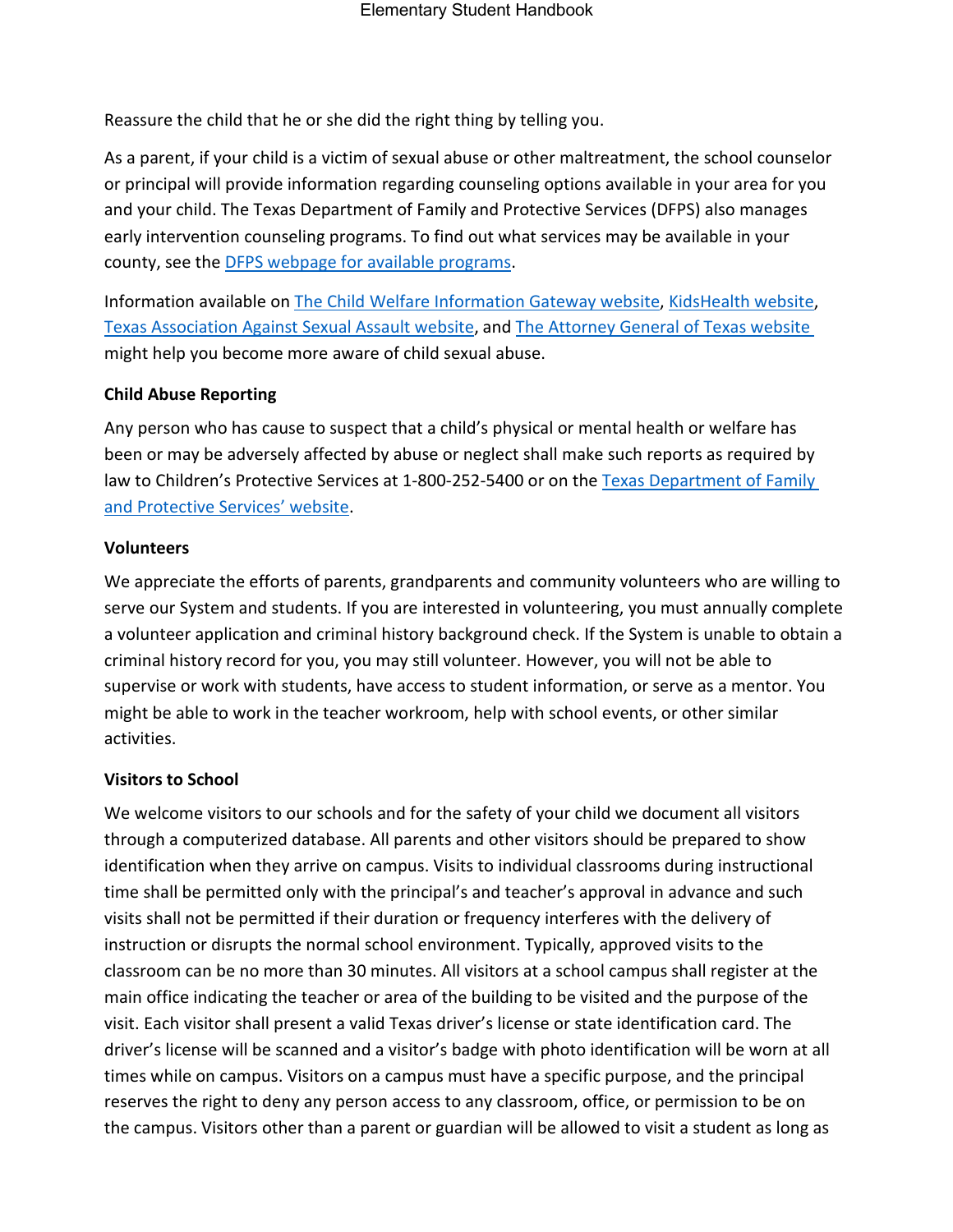the parent/guardian has sent in written permission to do so. In order to visit a child during the school day, including during lunchtime, a parent whose relationship with the child is governed by a court order must have written permission from the parent who has possession of the child during school hours in accordance with the order issued by the court.

#### <span id="page-26-0"></span>**Unauthorized Persons**

In accordance with Education Code 37.105, a school administrator, school resource officer (SRO), or System police officer has the authority to refuse entry or eject a person from System property if the person refuses to leave peaceably on request and the person poses a substantial risk or harm to any person, or the person behaves in a manner that is inappropriate for a school setting and the person persists in the behavior after being given a verbal warning that the behavior is inappropriate and may result in refusal of entry or rejection.

#### <span id="page-26-1"></span>**Visitors participating in Special Programs for Students**

Business, Civic and Youth Groups. The System may invite representative from patriotic societies listed in Title 36 of the United States Code to present information to interested students about membership in the society.

#### <span id="page-26-2"></span>**Outdoor Safety/Heat Precautions**

Historically the outdoor temperatures remain hot at the beginning and end of school each year. The heat index becomes an important factor with outdoor activities. Each campus considers the heat factors (temperature, humidity and sunshine) at their campus and will monitor all outdoor activities carefully. Opportunity to drink plenty of fluids will be provided as well as encouraging students to drink fluids during the evening hours at home. The staff of each campus is aware of the signs and symptoms of heat stress. Students will be taken to the school nurse if symptoms of heat stress are suspected. Dehydration is the most common cause and the effects are cumulative. If symptoms of heat stress become severe and persistent it is important to seek medical care immediately. Inclement weather is carefully monitored. Students will remain indoors if there are warnings of thunderstorms and lightning.

#### <span id="page-26-3"></span>**Preparedness Drills: Evacuation, Severe Weather and Other Emergencies**

The System will rely on contact information on file with the System to communicate with parents in an emergency, which may include real-time or automated messages. An emergency purpose may include early dismissal or delayed opening because of severe weather or another emergency, or if the campus must restrict access due to a security threat. It is crucial to notify your child's school when a phone number previously provided to the System has changed.

From time to time, students, teachers and other System employees will participate in preparedness drills of emergency procedures. When the command is given or alarm is sounded, students need to follow the direction of teachers or others in charge quickly, quietly, and in an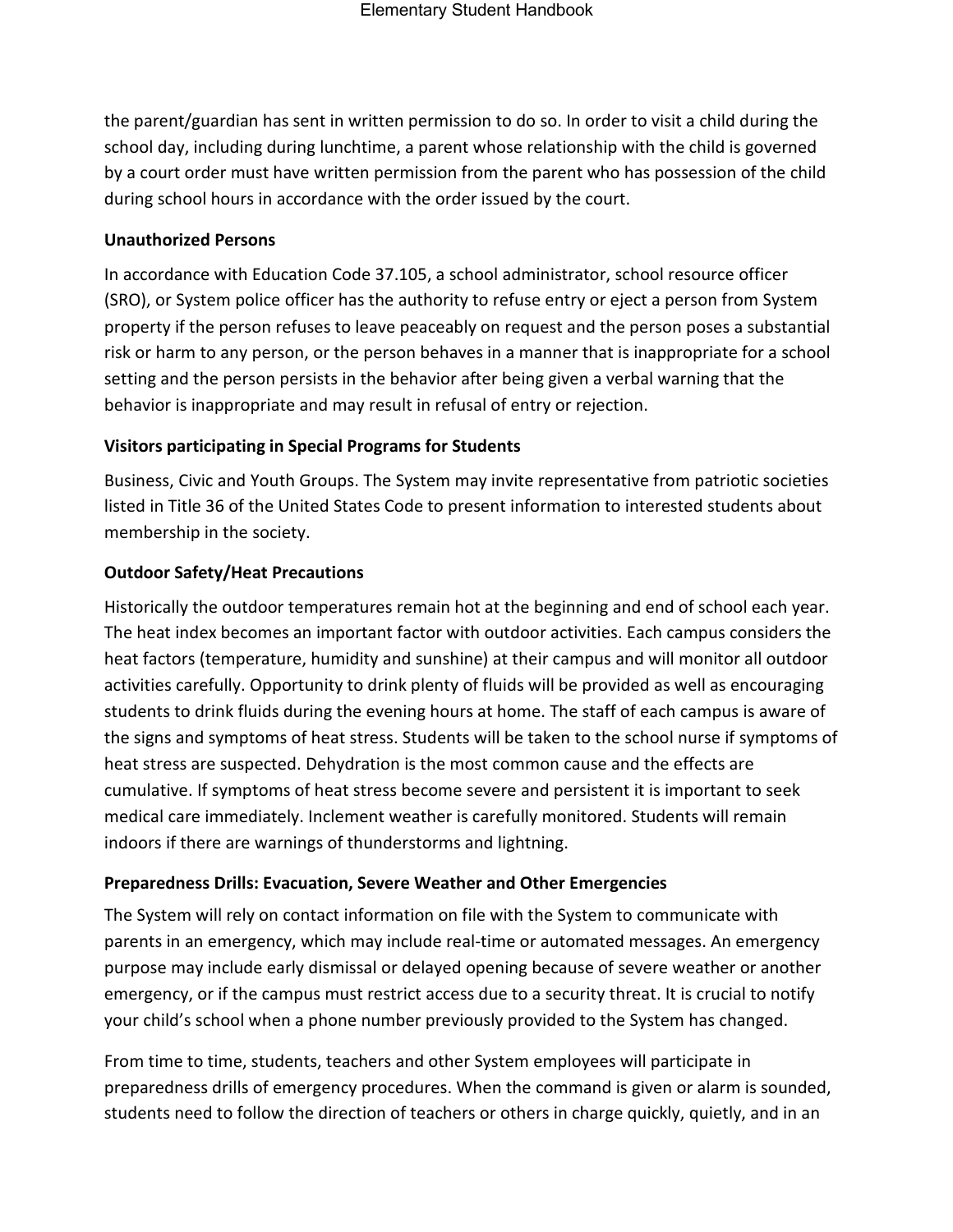Elementary Student Handbook

orderly manner.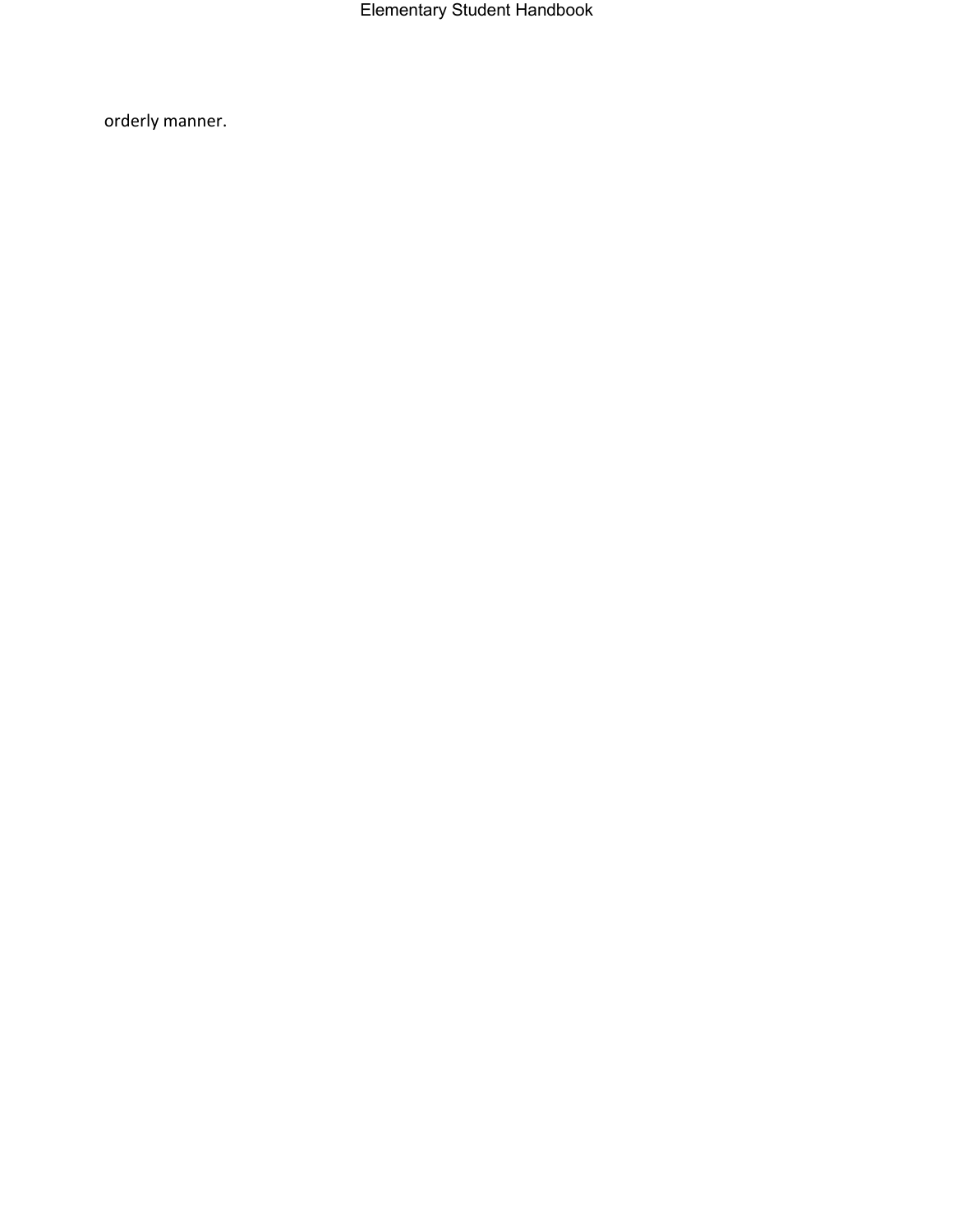# **General Campus Regulations**

## <span id="page-28-1"></span><span id="page-28-0"></span>**Textbooks, Electronic Textbooks, Technological Equipment, and Other Instructional Materials**

Textbooks and other System-approved instructional materials are provided free of charge for each subject or class. Any books must be covered by the student as directed by the teacher and treated with care. A student who is issued a damaged book should report the damage to the teacher. Any student failing to return an item in acceptable condition loses the right to free textbooks or technological equipment until the item is returned or paid for by the parent.

However, a student will be provided the necessary instructional resources and equipment for use at school during the school day. Students will be assessed a fee in accordance with System guidelines for damage occurring to any item assigned to them. Textbooks and library books that are lost or damaged must be paid for, returned, or replaced. Please feel free to contact the school for the price of a lost book. If the book is found at a later date, the money will be refunded to you.

#### <span id="page-28-2"></span>**Distribution of Materials**

Publications prepared by and for the System may be posted or distributed with prior approval by the principal, sponsor, or teacher. Such items may include school posters, brochures, flyers, etc.

School newspapers and yearbooks are available to students. All student school publications are under the supervision of a teacher, sponsor or principal.

#### <span id="page-28-3"></span>**Non-school Material from Students**

<span id="page-28-4"></span>Students must obtain prior approval from the principal before posting, circulating, or distributing copies of printed or written materials, handbills, photographs, pictures, films, tapes, or other visual or auditory materials that were not developed under the oversight of the school. To be considered, any non-school material must include the name of the sponsoring person or organization. The decision regarding approval will be made within two school days. Each campus will designate a location for approved nonschool materials to be placed for voluntary viewing by students. A student may appeal a principal's decision in accordance with policy 300.121. Any student who sells or posts non-school material without prior approval will be subject to disciplinary action in accordance with the Student Code of Conduct. Materials displayed without the principal's approval will be removed.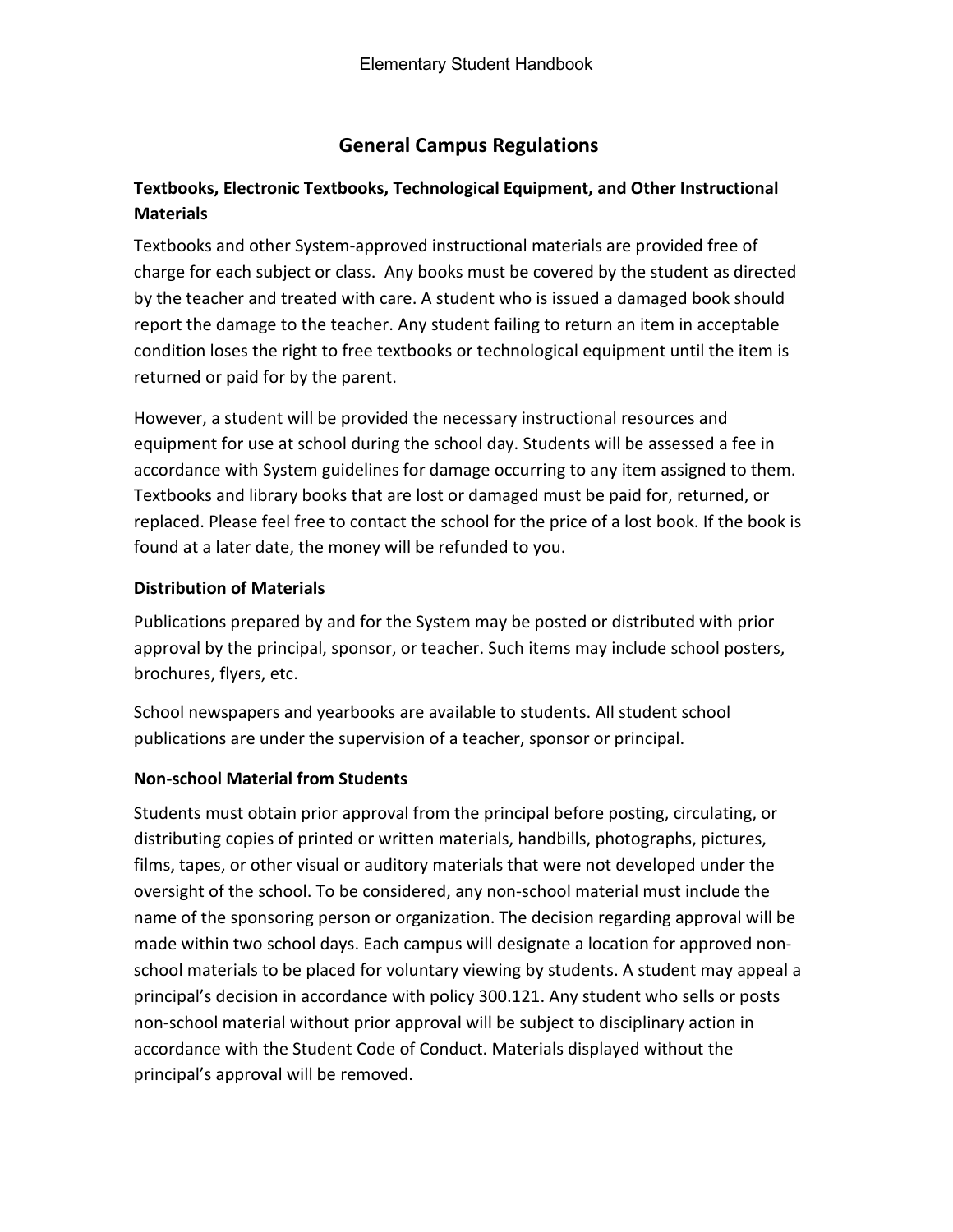#### **Non-school Material from Others**

Written or printed materials, handbills, photographs, pictures, films, tapes, or other visual or auditory materials not sponsored by the System or by a System-affiliated school- support organization will not be sold, circulated, distributed, or posted on any System premises by any System employee or by persons or groups not associated with the System, except as permitted by policy. To be considered for distribution, any nonschool material must meet the limitations on content established in the policy, include the name of the sponsoring person or organization, and be submitted to the principal for prior review. The principal will approve or reject the materials within two school days of the time the materials are received. The requestor may appeal a rejection in accordance with the appropriate System complaint policy. Prior review will not be required for distribution of materials by an attendee to other attendees of a school-sponsored meeting intended for adults and held after school hours; distribution of materials by an attendee to other attendees of a community group meeting held after school hours in accordance with policy. or a non-curriculum¬ related student group meeting. and distribution for electioneering purposes during the time a school facility is being used as a polling place, in accordance with state law. All non-school materials distributed under these circumstances must be removed from System property immediately following the event at which the materials are distributed. Non-school related organizations can make a request to post notices regarding special events, programs and activities designed for school age children on the System's website. These activities and materials are not related to or sponsored by the System.

#### <span id="page-29-0"></span>**Possession and Use of Electronic Devices**

The System is not responsible for any item brought to school by a student. A student bringing any electronic device including cell phones, smart phones, smart watches, radios, CD players, iPods, MP3 players, video/audio recorders, DVD players, electronic readers, cameras, Apple Watches, etc., does so at his or her own risk.

The System permits students to possess telecommunications devices including cell phones. Generally, these devices must remain turned off during the instructional day, including during all testing. The use of any device that has the capability to take pictures or audio or video record is prohibited in locker rooms and restroom areas. These items are also prohibited if used to cheat, audio/video record, or photograph another student or staff member without that person's permission, or when the use creates a disruption.

If a student does have an electronic device, it should be put away in a secured locker and turned off during the school day. Permission to use the device at school should come from the principal or classroom teacher. Without such permission, teachers will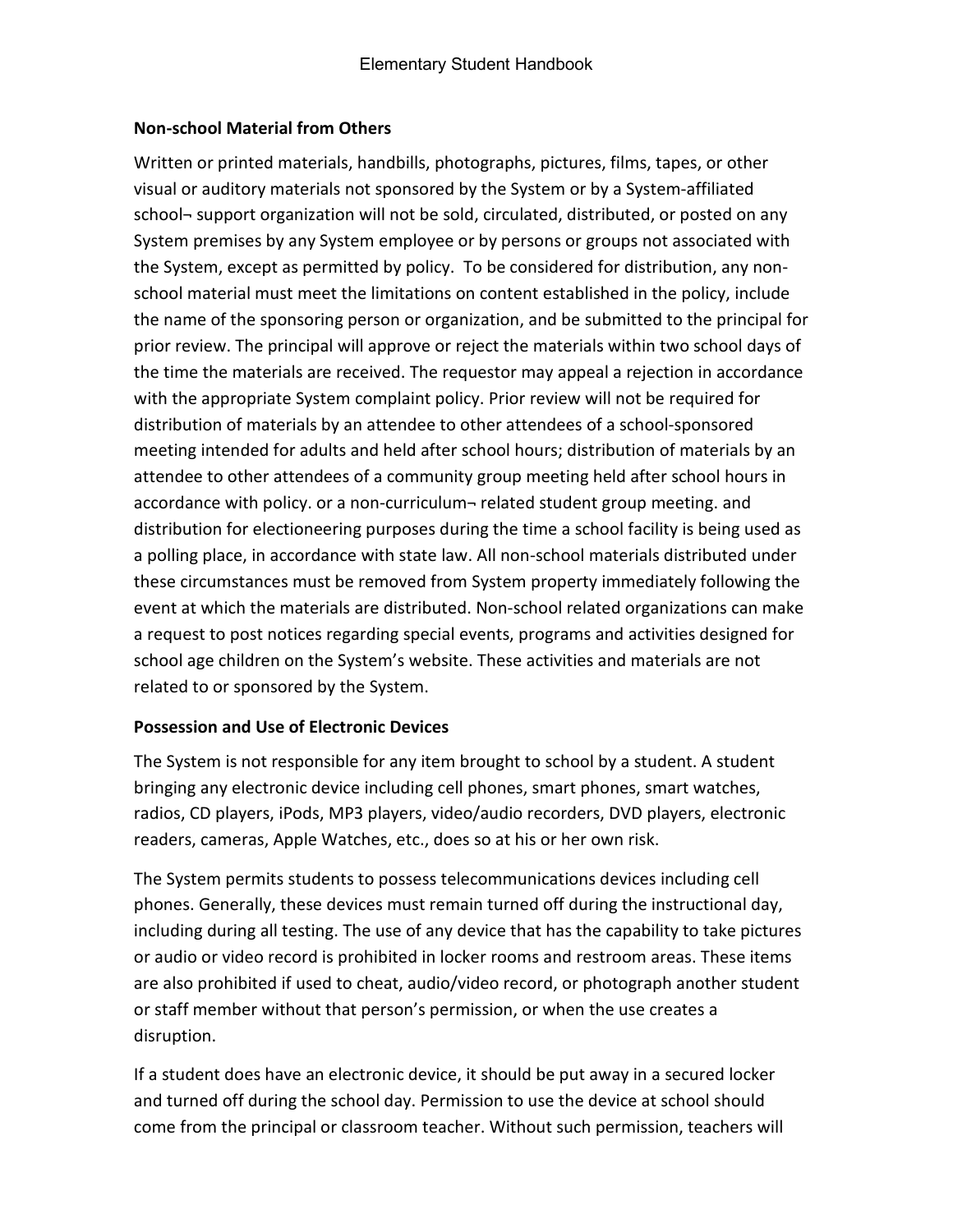collect the items and turn them in to the principal's office. The principal will determine whether to return items to students at the end of the day or to contact parents to pick up the items. The System is not responsible for any damaged, lost, or stolen electronic devices, or other items.

#### <span id="page-30-0"></span>**Unacceptable and Inappropriate Use of Technology Resources**

Students are prohibited from possessing, sending, forwarding, posting, accessing, or displaying electronic messages, images or videos that are abusive, obscene, sexually oriented, threatening, harassing, damaging to another's reputation, or illegal. This prohibition also applies to conduct off school property, whether the equipment used to send such messages is System-owned or personally owned, if it results in a substantial disruption to the educational environment. Any person taking, disseminating, transferring, possessing, or sharing obscene, sexually oriented, lewd, or otherwise illegal images or other content, commonly referred to as "sexting," will be disciplined according to the Student Code of Conduct and may be required to complete an educational program related to the dangers of this type of behavior, and, in certain circumstances, may be reported to law enforcement. If a device is believed to contain illegal contraband, the device will be turned over to law enforcement as required by state law. The device will not be returned to the student or his parent until the illegal contraband is removed from the device. This could take a substantial amount of time, particularly if the device is considered evidence of a crime. In addition, any student who engages in conduct that results in a breach of the System's computer security will be disciplined in accordance with the Student Code of Conduct, and, in some cases, the consequence may rise to the level of expulsion.

#### <span id="page-30-1"></span>**Instructional Use of Electronic Devices**

In some cases, students may find it beneficial or might be encouraged to use personal telecommunications or other personal electronic devices for instructional purposes while on campus. Students must obtain prior approval before using personal telecommunications or other personal electronic devices for instructional use. Students must also sign a user agreement that contains applicable rules for use. When students are not using the devices for approved instructional purposes, all devices must be turned off during the instructional day. Violations of the user agreement may result in withdrawal of privileges and other disciplinary action. The System is not responsible for any item brought to school by a student.

#### <span id="page-30-2"></span>**Items Not Permitted at School**

Physical education equipment is supplied by the school System and items such as footballs, baseballs, etc., should only be brought to school with the teacher's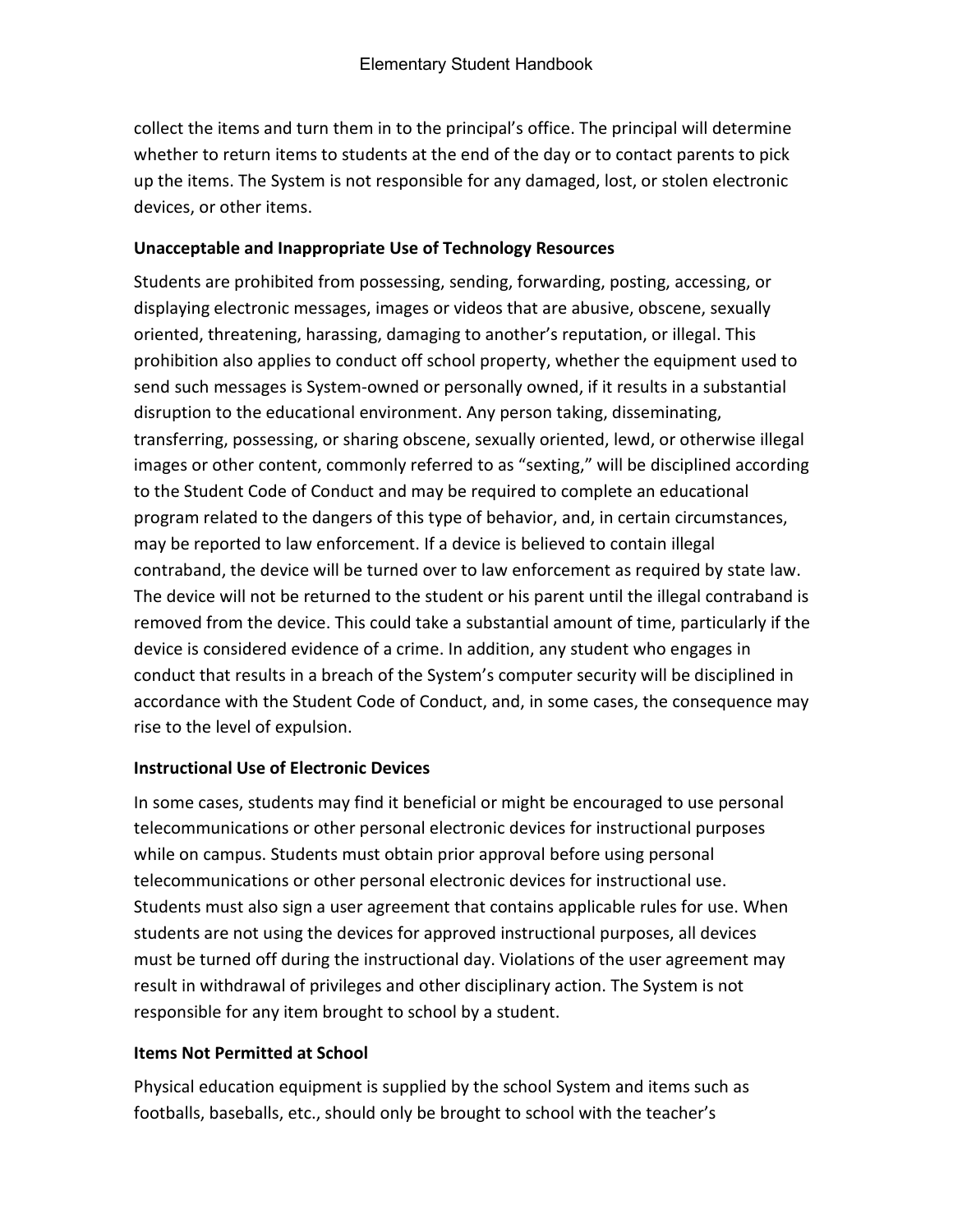permission. Radios, CD players, electronic devices and games, laser lights, toy guns, and other toys should not be brought on the school campus unless they are used as part of a classroom project or requested by the teacher. Knives or any other dangerous objects are not allowed. The System is not responsible for any item brought to school by a student.

#### <span id="page-31-0"></span>**Lost and Found**

It is advisable to label sweaters and coats that are worn to school. In cooler weather, the children tend to wear these to school and take them off as the day grows warmer. If you are missing an article of clothing, please ask in the front office as to the location of the Lost and Found.

#### <span id="page-31-1"></span>**Deliveries to School**

The delivery of food, flowers, balloons, etc. to students at school is not permitted. However, if a student forgets a lunch, an assignment or project, money to pay dues or fines, deliveries may be made to the front office for the student to pick up during the school day. Class instruction will not be interrupted to deliver items or messages to students, unless an emergency, as deemed by a school administrator, exists. All deliveries are subject to search at the discretion of the campus administrator.

#### <span id="page-31-2"></span>**Parent/Teacher Organizations**

Elementary schools may have a parent-faculty/teacher organization. Meeting times and dates vary with each campus. Contact your school principal or school secretary for more information and watch for information in the school newsletters or campus website.

#### <span id="page-31-3"></span>**Food at School Functions**

In 2010, the United States Department of Agriculture (USDA) established guidelines for all foods served during the school day. These guidelines are referred to as SmartSnacks. A complete list of these guidelines can be found at the USDA's Food and Nutrition [Service website.](http://www.fns.usda.gov/) SmartSnack guidelines apply during the school day from midnight to thirty minutes after the last class is dismissed. Exceptions to the SmartSnacks guidelines are allowed for up to four school-wide events during the school year, which are preapproved by school administrators. School- approved field trips are exempt from the nutrition policy. Birthday recognitions are also considered an exemption but should be served after the classroom has finished eating lunch.

Parents bringing birthday treats should receive prior approval from the classroom teacher and campus principal. Occasionally, special events are celebrated at your child's campus. Often punch or cold drinks, pizza from local restaurants, and/or baked goods from local grocers are part of these celebrations. If you do not want your child to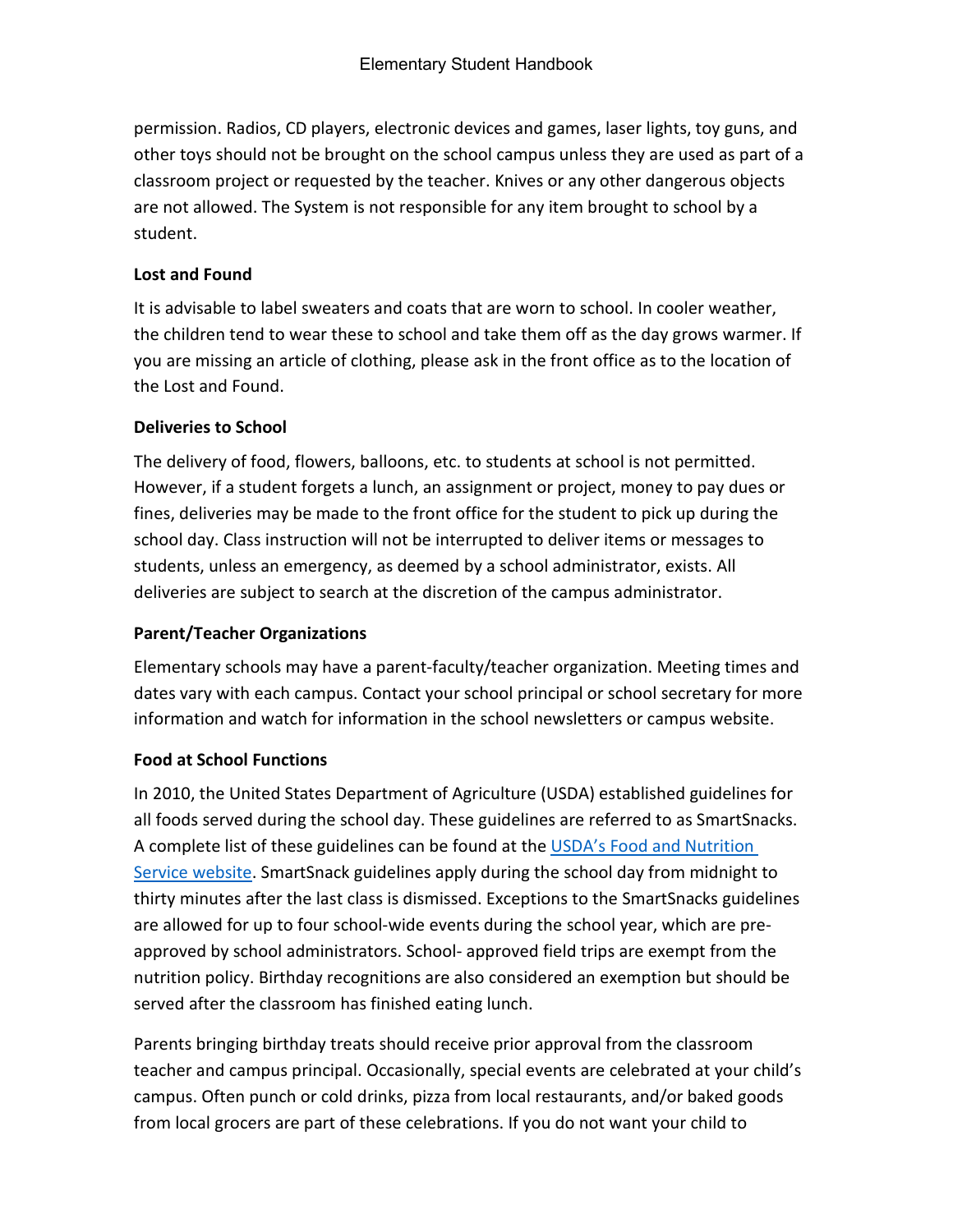consume these items, you must notify your child's teacher in writing no later September 1. Due to allergy, safety and sanitation concerns, any items served during the school day regardless of whether it is an exempt or non- exempt day should be limited to store bought items and served using food safe gloves when items are not packaged individually.

#### <span id="page-32-0"></span>**Celebrations**

Although a parent or grandparent is not prohibited from providing store bought food for a school-designated function, please be aware that students in the school may have severe allergies to certain food products. Therefore, it is imperative to discuss this with your student's teacher prior to bringing any food to the classroom. Occasionally, the school or a class may host certain functions or celebrations tied to the curriculum that will involve food. The school or teacher will notify students and parents of any known food allergies when soliciting potential volunteers for bringing food products.

A party prior to the winter break may be held prior to dismissal for the winter holidays. Each school will provide the details of the arrangements. Valentine's Day may be celebrated by exchanging valentines. Classroom birthdays may be recognized but must be scheduled after the end of the class lunch period with prior approval from the classroom teacher and campus principal. Please do not bring or send deliveries to your child at school that include balloons, flowers, or other potentially distracting items.

#### <span id="page-32-1"></span>**Student Dress/Grooming**

Students shall be dressed and groomed in a manner that is clean and neat and that will not be a health or safety hazard to themselves or others. The System prohibits any clothing or grooming that in the principal's judgment may reasonably be expected to cause disruption of or interference with normal school operations. The System prohibits pictures, emblems, or writings on clothing that are any of the following: lewd, violent, suggestive, offensive, vulgar or obscene, or advertise or depict tobacco products, alcoholic beverages, drugs, or any other substance prohibited under. Halter-tops, muscle shirts, and spaghetti-straps tops are not permitted unless covered by another shirt. Midriff shirts, or shirts exposing the midsection of the body, are not permitted. Blue jean cutoffs or unhemmed shorts are not appropriate dress for elementary school classes. Make-up/cosmetics may not be worn or applied at school. Hats are not to be worn inside a school. Hair and hairstyle should not be distractive. Pants/shorts may not be worn lower than undergarments. Students who choose to wear shorts to school must wear them at fingertip length when the student rests his/her arms at his/her side. Flip flops may not be worn during P.E. classes. Girls may wish to wear shorts under their dresses. Dresses and skirts should be of appropriate length (fingertip) and tights should accompany shorter dresses, skirts or shorts. A campus may have additional rules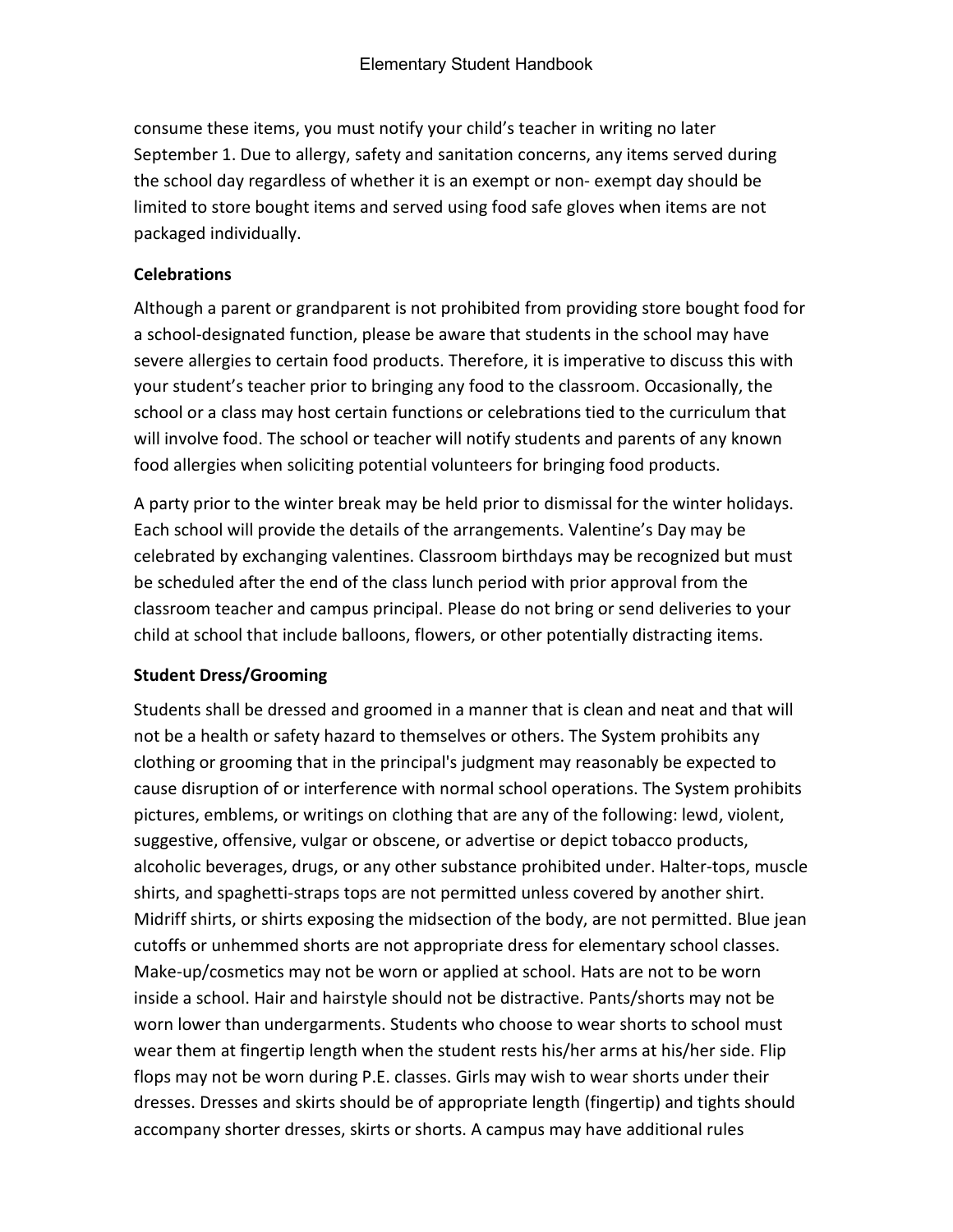<span id="page-33-0"></span>regarding dress code. The student and parent may determine the student's personal dress and grooming standards, provided that they comply with these general guidelines.

## **System Information**

#### <span id="page-33-1"></span>**Protecting Student and Parent Rights**

Students will not be required to participate without parental consent in any survey, analysis, or evaluation funded in whole or in part by the U.S. Department of Education that concerns:

- Political affiliations or beliefs of the student or the student's parent
- Mental or psychological problems of the student or the student's family
- Sexual behavior or attitudes
- Illegal, antisocial, self-incriminating, or demeaning behavior
- Critical appraisals of individuals with whom the student has a close family relationship
- Relationships privileged under law, such as relationships with lawyers, physicians, and ministers
- Religious practices, affiliations, or beliefs of the students or parents
- Income, except when the information is required by law, will be used to determine the student's eligibility to participate in a special program, or to receive financial assistance under such a program

Parents are able to inspect any survey or other instrument and any instructional material used in connection with such a survey, analysis, or evaluation. Parents also have a right to receive notice and opt their child out of participating in:

- Any survey concerning the private information listed above, regardless of funding;
- School activities involving the collection, disclosure or use of personal information collected from a child for the purpose of marketing, selling, or otherwise disclosing that information (Note that this does not apply to the collection, disclosure, or use of personal information collected from students for the exclusive purpose of developing, evaluating, or providing educational products or services for, or to, students or educational institutions);
- Any non-emergency, invasive physical examination or screening required as a condition of attendance, administered and scheduled by the school in advance and not necessary to protect the immediate health and safety of the student.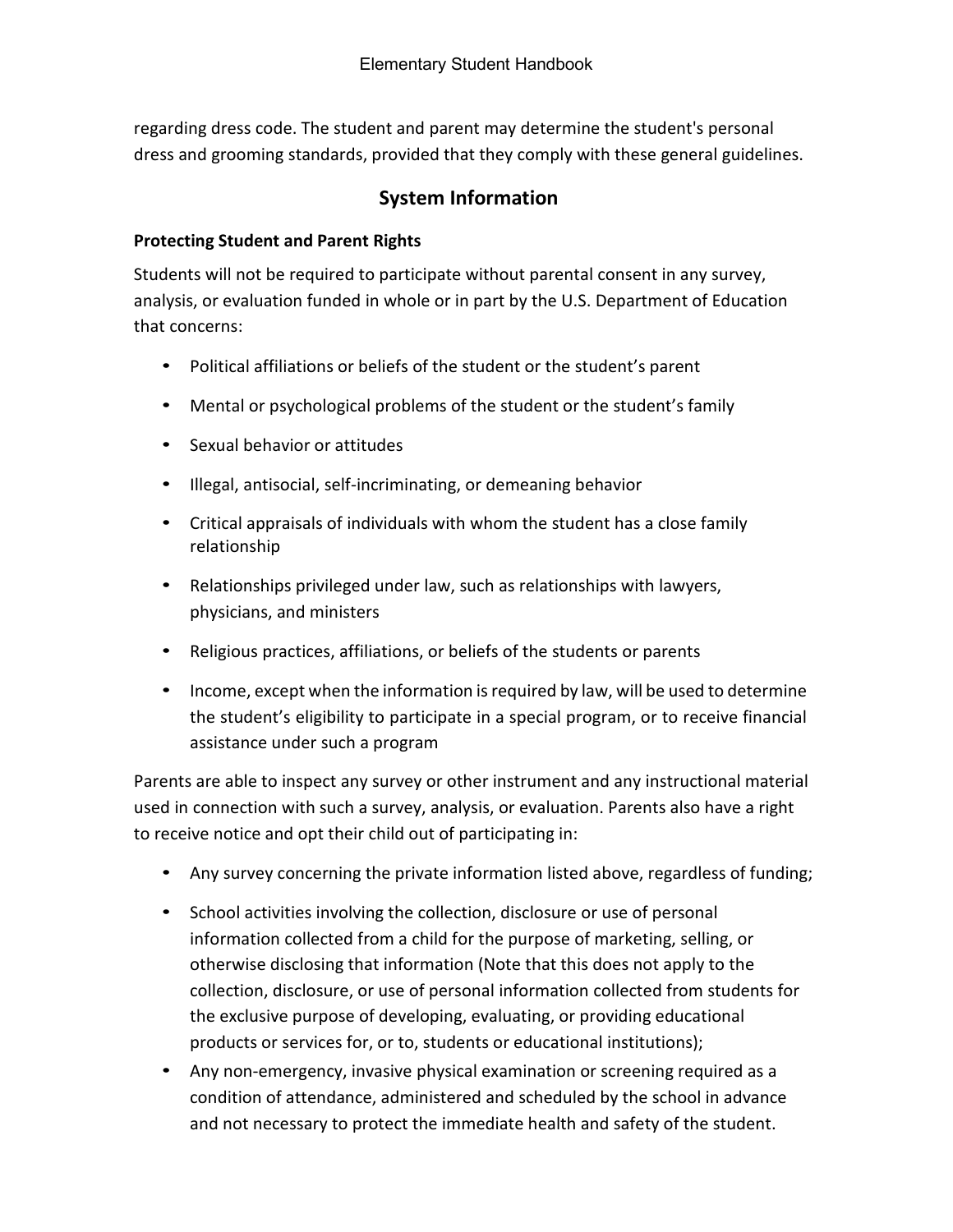Exceptions: hearing, vision, or scoliosis screenings, or any physical exam or screen permitted or required under the law These rights transfer from the parents to a student who is 18 years old or an emancipated minor under State law. Parents who believe their rights have been violated may file a complaint with: Family Policy Compliance Office U.S. Department of Education, 400 Maryland Avenue, SW • Washington, D.C. 20202-5901

Parents also have the right to:

- Request information regarding the professional qualifications of his or her child's teachers, including whether the teacher has met state qualifications and licensing criteria for the grade levels and subject areas in which the teacher provides instruction; whether the teacher has an emergency permit or other provisional status for which state requirements have been waived and whether the teacher is currently teaching in the field of discipline of his/her certification. This includes information about the qualifications of any paraprofessional providing services to your child;
- Review teaching materials, textbooks, and other teaching aids and instructional materials used in the curriculum and to examine tests that have been administered to their child. You are also allowed to request that the school allow your child to take home any instructional materials used by the student. If the school determines that sufficient availability exists to grant the request, the student must return the materials at the beginning of the next school day if requested to do so;
- Review their child's student records when needed. These records include: attendance records; test scores; grades; disciplinary records; counseling records; psychological records; applications for admission; health and immunization information; other medical records; teacher and school counselor evaluations; reports of behavior patterns; teaching materials and tests used in your child's classroom; and state assessment instruments that have been administered to their child;
- Request information regarding any state or System policy related to your child's participation in assessments required by federal law, state law, or System policy;
- Inspect a survey created by a third party before the survey is administered or distributed to their child;
- Grant or deny any written request from the System to make a videotape or voice recording of their child. State law does permit schools to make videotapes or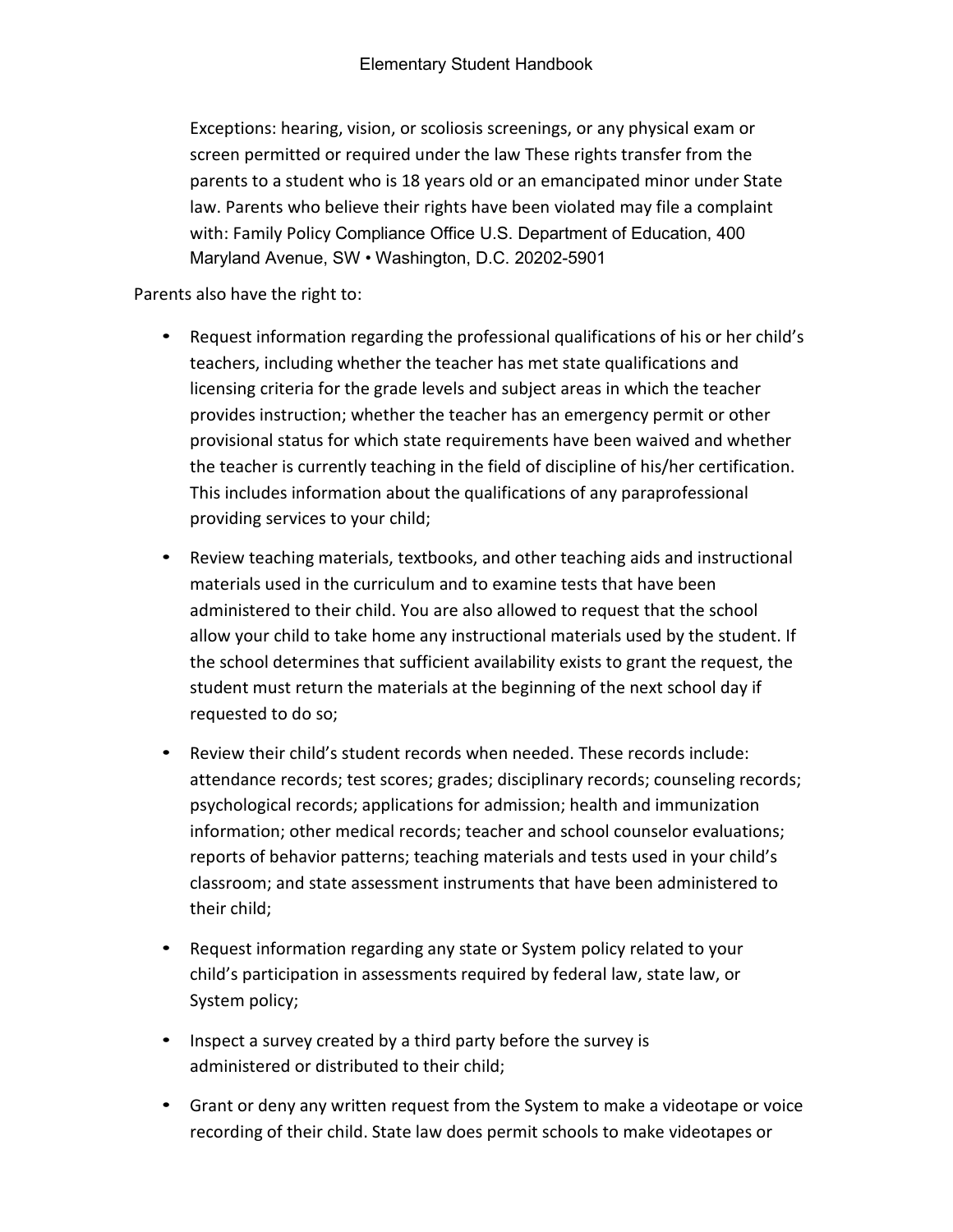voice recordings without parent permission if the recording is to be used for school purposes, if it relates to classroom instruction or a co-curricular or extracurricular activity, or if it relates to media coverage of the school;

- Remove his or her child temporarily from the classroom, if an instructional activity in which the child is scheduled to participate conflicts with his or her religious or moral beliefs. The removal cannot be for the purpose of avoiding a test and may not extend for an entire semester. Further, the child must satisfy grade-level and graduation requirements as determined by the System and by the state law;
- Request that their child be excused from daily participation in the recitation of the Pledge of Allegiance to the United States flag and the Pledge of Allegiance to the Texas flag. The request must be in writing. State law does not allow a child to be excused from participating in the required moment of silence or silent activity that follows;
- Request that their child be excused from recitation of a portion of the Declaration of Independence. State law requires students in social studies classes in grades 3-12 to recite a portion of the text of the Declaration of Independence during Celebrate Freedom Week unless (1) the parent or guardian provides a written statement requesting that their child be excused, (2) the System determines that the child has a conscientious objection to the recitation, or (3) the parent or guardian is a representative of a foreign government to whom the United States government extends diplomatic immunity;
- Request in writing, if the parent is the non-custodial parent that he or she is provided, for the remainder of the school year, a copy of any written notice usually provided to a parent related to misconduct that may involve placement in a Disciplinary Alternative Education Program (DAEP) or expulsion. [See the Student Code of Conduct.];
- Request a transfer to another classroom or campus if their child has been determined by the System to have been a victim of bullying, which includes cyberbullying, as defined by Texas Education Code §25.0341. Transportation is not provided for a transfer to another campus. Contact the System's Legal Office for more information;
- Request a transfer of their child to attend a safe public school in the System if their child attends a campus identified by TEA as persistently dangerous of if their child has been a victim of a violent criminal offense while at school or on school grounds.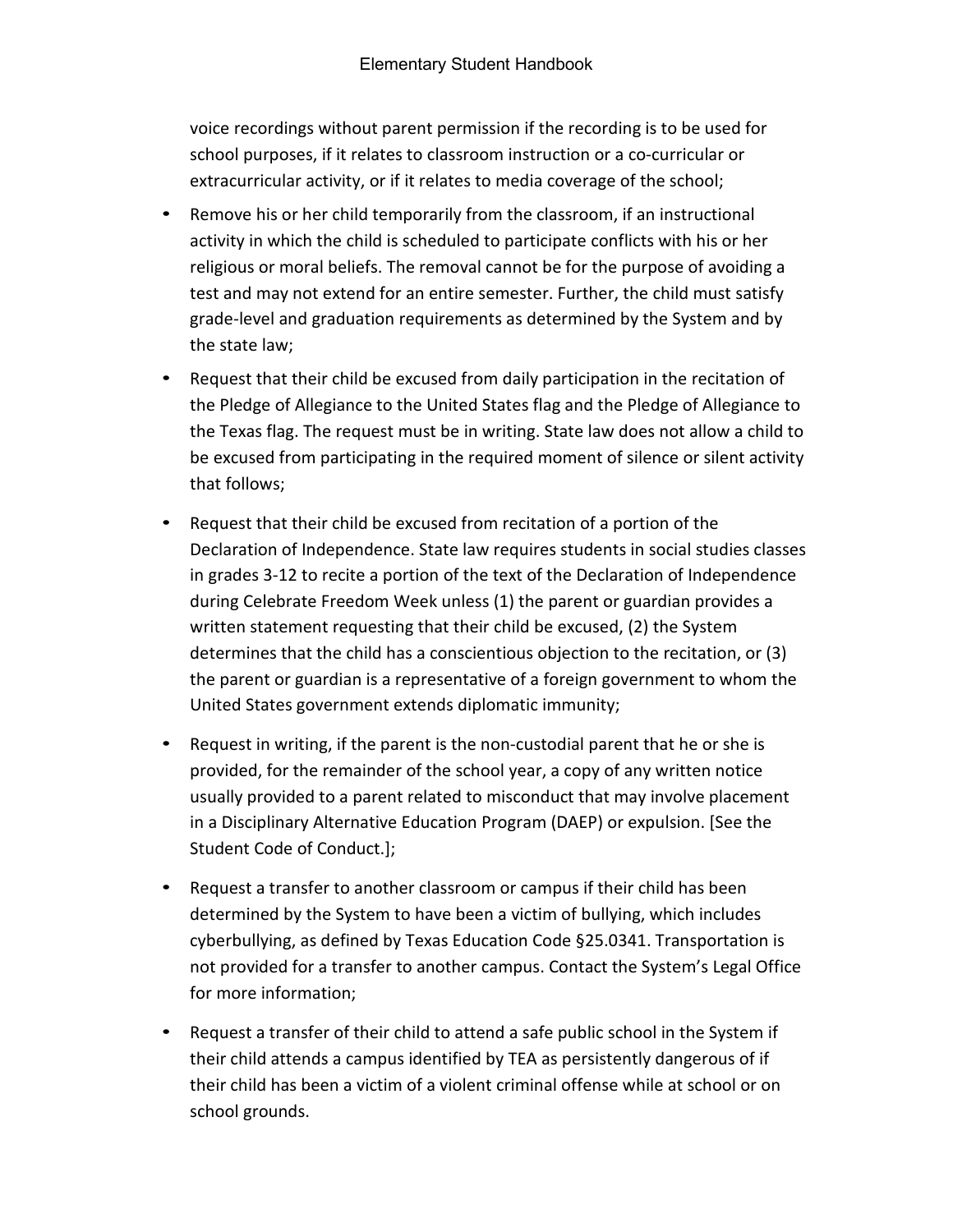- Request the transfer of their child to another campus if their child has been the victim of a sexual assault by another student on the same campus, whether that assault occurred on or off campus, and that student has been convicted of or placed on deferred adjudication for that assault.
- Request if your children are multiple birth siblings (e.g., twins, triplets, etc.) assigned to the same grade and campus that they be placed either in the same classroom or in separate classrooms if space allows. Your written request must be submitted no later than the 14th day after the enrollment of your children.

#### **Discrimination, Harassment, Retaliation, and Dating Violence**

The System believes that all students learn best in an environment free from dating violence, discrimination, harassment, and retaliation and that their welfare is best served when they are free from this prohibited conduct while attending school. Students are expected to treat other students and System employees with courtesy and respect; to avoid behaviors known to be offensive; and to stop those behaviors when asked or told to stop. System employees are expected to treat students with courtesy and respect. The Board has established policies and procedures to prohibit and promptly respond to inappropriate and offensive behaviors that are based on a person's race, color, religion, gender, national origin, disability, or any other basis prohibited by law.

#### **Discrimination**

Discrimination is defined as any conduct directed at a student on the basis of race, color, religion, gender, national origin, disability, or any other basis prohibited by law that negatively affects the student.

#### **Harassment**

Harassment, in general terms, is conduct so severe, persistent, or pervasive that it affects the student's ability to participate in or benefit from an educational program or activity; creates an intimidating, threatening, hostile, or offensive educational environment; or substantially interferes with the student's academic performance. Examples of harassment may include, but are not limited to, offensive or derogatory language directed at a person's religious beliefs or practices, accent, skin color, or need for accommodation; threatening, intimidating, or humiliating conduct; offensive jokes, name-calling, slurs, or rumors; physical aggression or assault; and graffiti or printed material promoting racial, ethnic, or other negative stereotypes; or other kinds of aggressive conduct such as theft or damage to property. Two types of prohibited harassment are described below.

#### **Sexual Harassment and Gender-Based Harassment**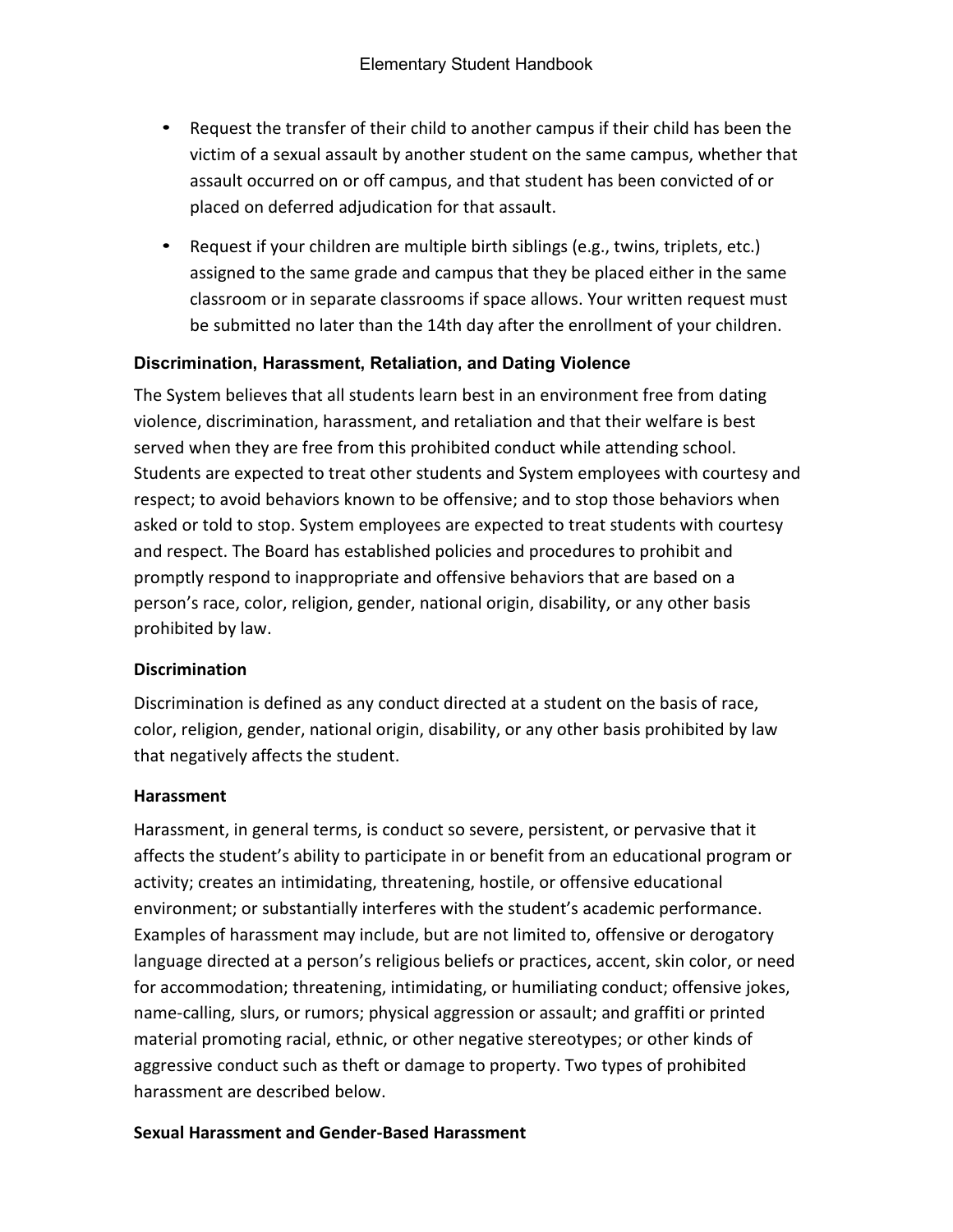Sexual harassment and gender-based harassment of a student by an employee, volunteer, or another student are prohibited. Examples of sexual harassment may include but not be limited to touching private body parts or coercive physical contact that is sexual in nature; jokes or conversations of a sexual nature; and other sexually motivated conduct, communications, or contact. Sexual harassment of a student by an employee or volunteer does not include necessary or permissible physical contact not reasonably construed as sexual in nature, such as comforting a child with a hug or taking a child's hand. However, romantic and other inappropriate social relationships, as well as all sexual relationships, between students and System employees are prohibited, even if consensual.

Gender-based harassment includes harassment based on a student's gender, expression by the student of stereotypical characteristics associated with the student's gender, or the student's failure to conform to stereotypical behavior related to gender. Examples of gender-based harassment directed against a student regardless of the student's or the harasser's actual or perceived sexual orientation or gender identity, may include, but not be limited to, offensive jokes, name-calling, slurs, or rumors; physical aggression or assault; threatening or intimidating conduct or other kinds of aggressive conduct such as theft or damage to property.

#### **Retaliation**

Retaliation against a person who makes a good faith report of discrimination or harassment, including dating violence, is prohibited. Retaliation against a person who is participating in an investigation of alleged discrimination or harassment is also prohibited. However, a person who makes a false claim or offers false statements or refuses to cooperate with a System investigation may be subject to appropriate discipline. Examples of retaliation may include threats, rumor spreading, ostracism, assault, destruction of property, unjustified punishments, or unwarranted grade reductions. Unlawful retaliation does not include petty slights or annoyances.

#### **Bullying**

Bullying is defined in Section 37.0832 of the Education Code as a single significant act or a pattern of acts by one or more students directed at another student that exploits an imbalance of power and involves engaging in written or verbal expression, expression through electronic means, physical conduct that has the effect of physically harming a student, damaging a student's property or placing a student in a reasonable fear of harm to the student's person or of damage to the student's property; is sufficiently severe, persistent, or pervasive enough that the action or threat creates an intimidating, threatening, or abusive educational environment for the student; materially and substantially disrupts the educational process or the orderly operation of a classroom or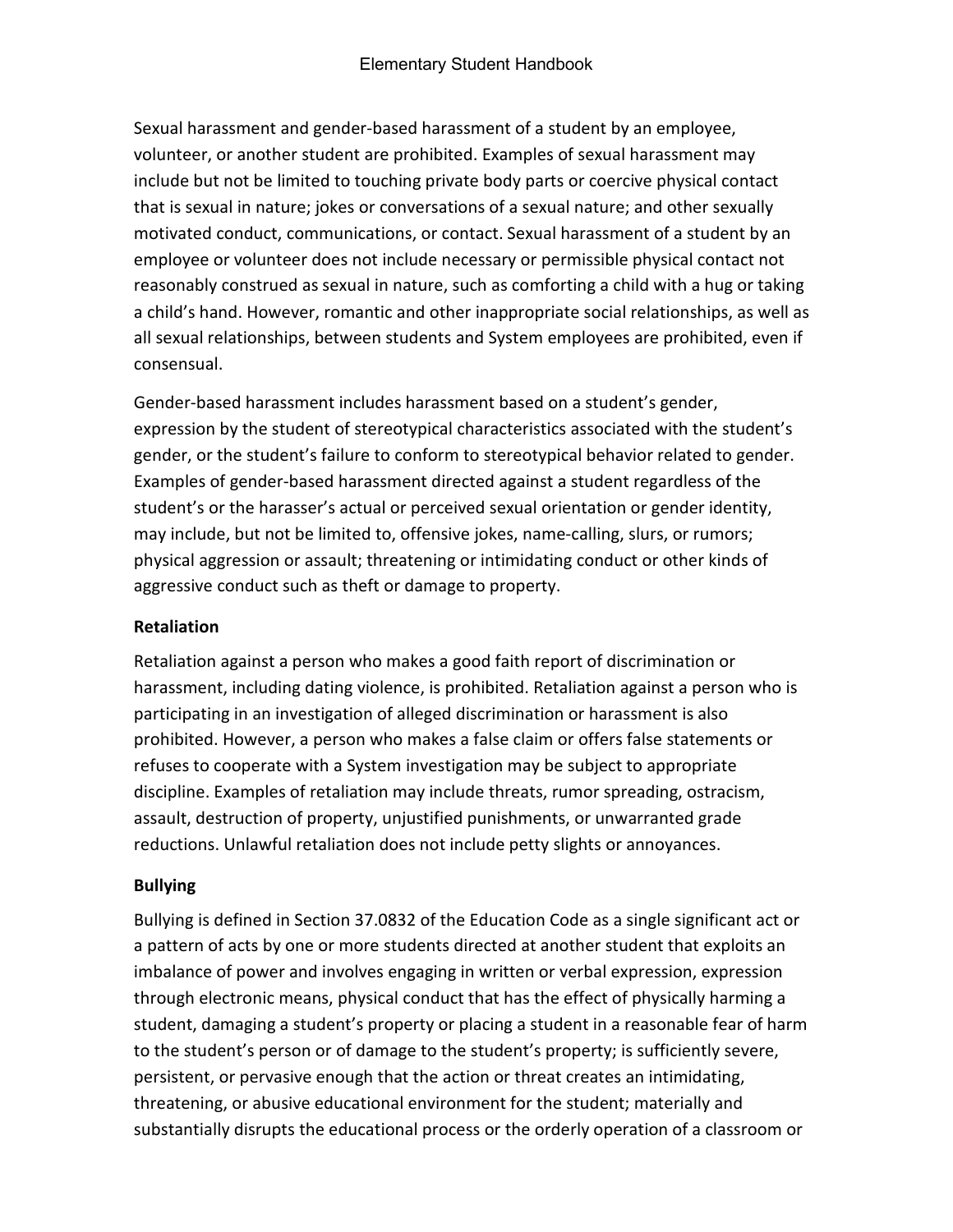school; or infringes on the rights of the victim at school.

Bullying includes cyberbullying. Cyberbullying is defined Section 37.0832 of the Education Cede as bullying that is done through the use of any electronic communication device, including through the use of a cellular or other type of telephone, a computer, a camera, electronic mail, instant messaging, text messaging, a social media application, an Internet website, or any other Internet-based communication tool. The System is required to adopt policies and procedures regarding: Bullying that occurs on or is delivered to school property or to the site of a school- sponsored or school-related activity on or off school property; bullying that occurs on a publicly or privately owned school bus or vehicle being used for transportation or students to or from school or a school sponsored or school-related activity; and cyberbullying that occurs off school property or outside of a school-sponsored or school-related activity if the cyberbullying interferes with a student's educational opportunities or substantially disrupts the orderly operation of a classroom, school, or school-sponsored or school-related activity.

Bullying is prohibited by the System and could include hazing, threats, taunting, teasing, assault, demands for money, confinement, destruction of property, theft of valued possessions, name- calling, rumor-spreading, or ostracism.

If a student believes that he or she has experienced bullying or has witnessed bullying of another student, it is important for the student or parent to notify a teacher, school counselor, principal, or another System employee to obtain assistance and intervention.

The administration will investigate any allegations of bullying or other related misconduct. The System will also provide notice to the parent of the alleged victim and the parent of the student alleged to have engaged in bullying. A student may anonymously report an alleged incident of bullying by completing the bullying form located on the System's webpage.

If the results of an investigation indicate that bullying has occurred, the administration will take appropriate disciplinary action and may notify law enforcement in certain circumstances.

Disciplinary or other action may be taken even if the conduct did not rise to the level of bullying. Available counseling options will be provided to these individuals, as well as to any students who have been identified as witnesses to the bullying. Any retaliation against a student who reports an incident of bullying is prohibited.

The principal, may, in response to an identified case of bullying, decide to transfer a student found to have engaged in bullying to another classroom at the campus. In consultation with the student's parent, the student may also be transferred to another campus in the System. The parent of student who has been determined by the System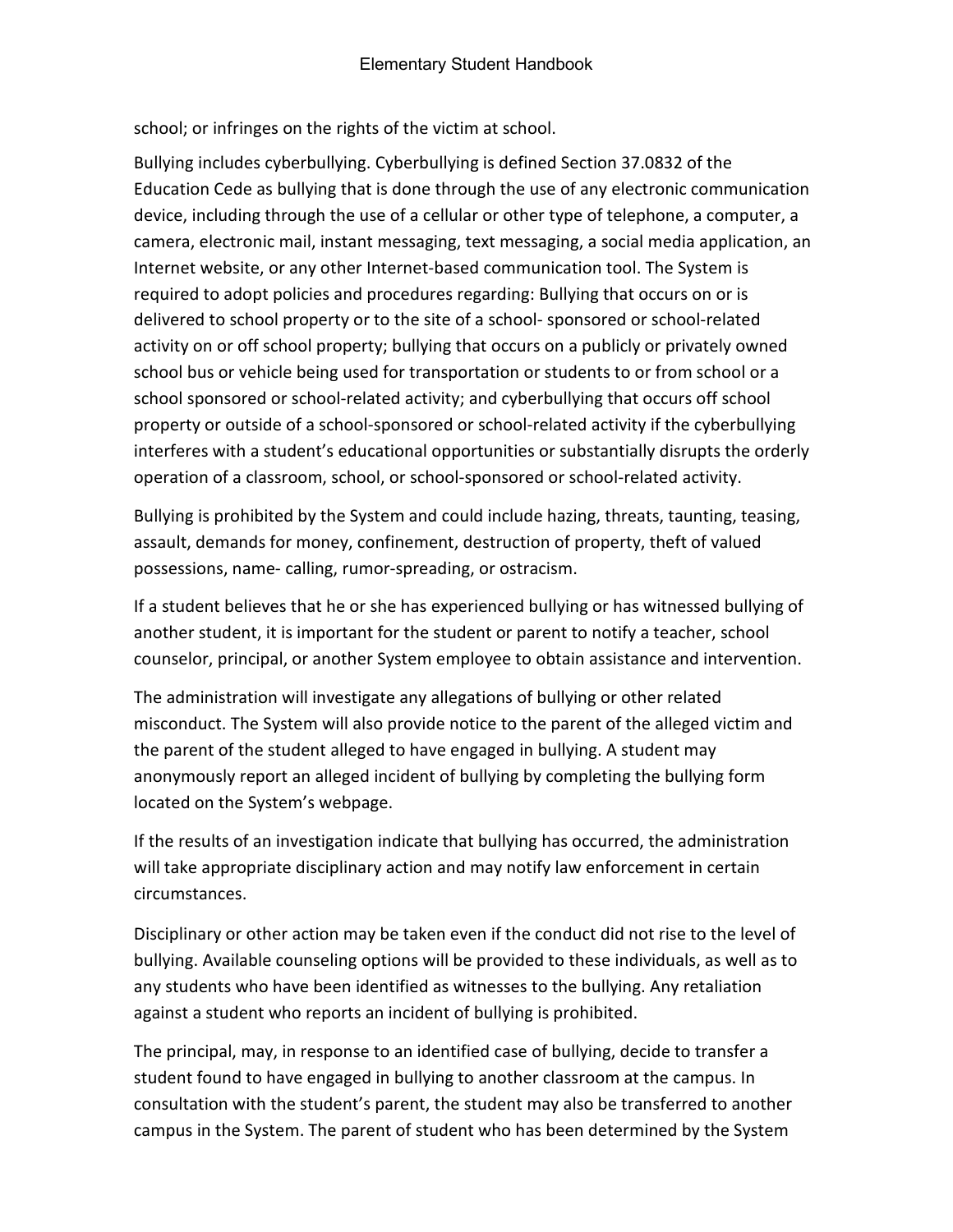to be a victim of bullying may request that his or her child be transferred to another classroom or campus with the System. A copy of the System's policy is available in the principal's office and on the System's website, and is included at the end of the Handbook in the appendix. A student or parent who is dissatisfied with the outcome of an investigation may appeal.

#### **Reporting Procedures**

Any student who believes that he or she has experienced dating violence, discrimination, harassment, bullying or retaliation should immediately report the problem to a teacher, school counselor, principal, or other System employee. The student's parent may make the report.

Upon receiving a report of prohibited conduct, the System will determine whether the allegations, if proven, would constitute prohibited conduct as defined by that policy. If not, the System will determine if the allegations, if proven, would constitute bullying, as defined by law and that policy. If the alleged prohibited conduct, if proven, would constitute prohibited conduct and would also be considered bullying as defined by law, an investigation of bullying will also be conducted. The System will promptly notify the parents of any student alleged to have experienced prohibited conduct involving an adult associated with the System. If the alleged prohibited conduct involves another student, the System will notify the parents of the student alleged to have experienced the prohibited conduct when the allegations, if proven, would constitute a violation.

#### **Investigation of Report**

To the extent possible, the System will respect the privacy of the student; however, limited disclosures may be necessary to conduct a thorough investigation and to comply with law. Allegations of prohibited conduct, which include dating violence, discrimination, harassment, bullying, and retaliation, will be promptly investigated.

If law enforcement or other regulatory agency notifies the System that it is investigating the matter and requests that the System delay its investigation, the System will resume the investigation at the conclusion of the agency's investigation.

During the course of an investigation and when appropriate, the System will take interim action to address the alleged prohibited conduct. If the System's investigation indicates that prohibited conduct occurred, appropriate disciplinary action, and in some cases corrective action will be taken to address the conduct. The System may take disciplinary and corrective action even if the conduct that is the subject of the complaint was not unlawful. All parties will be notified of the outcome of the System investigation within the parameters and limits allowed under the Family Educational Rights and Privacy Act. A student or parent who is dissatisfied with the outcome of the investigation may appeal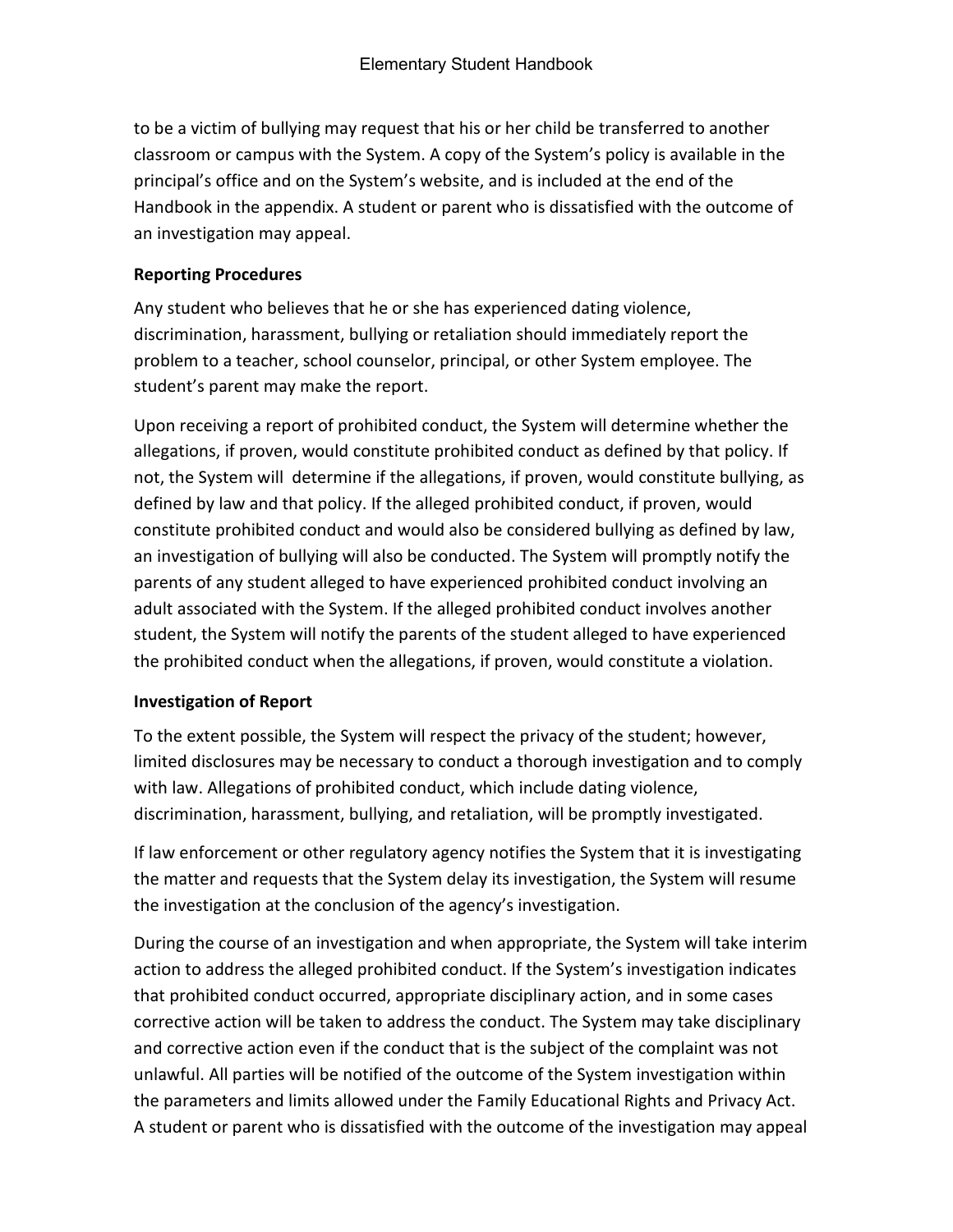in accordance with policy 300.121.

#### **Suicide Awareness and Mental Health Support**

The System is committed to partnering with parents to support the healthy mental, emotional, and behavioral development of its students. If you are concerned about your child, please contact the school counselor for more information related to suicide prevention and to find mental health services available in your area. You may also go to [the Texas Suicide Prevention](http://www.texassuicideprevention.org/) [website a](http://www.texassuicideprevention.org/)nd the [Texas Department of State Health](http://www.dshs.state.tx.us/mhservices-search/)  [Services website f](http://www.dshs.state.tx.us/mhservices-search/)or information.

#### **Non-Discrimination Statement**

The SHSU Charter School System does not discriminate on the basis of race, color, national origin, sex, gender, religion, age, or disability in providing education services, activities, and programs, and provides equal access to the Boy Scouts and other designated youth groups as required by law. The following System staff members have been designated to coordinate compliance with these requirements: Ronny D Knox, Ed.D., Title IX Coordinator, for concerns regarding discrimination on the basis of sex, including sexual harassment or gender-based harassment: Ronny D Knox, Ed.D. – Superintendent;1908 Bobby K Marks Drive, Box 2119, Huntsville TX 77341; (936) 294- 3347.

#### **Students Who Are Homeless**

Students who are homeless will be provided flexibility regarding certain System provisions including: proof of residency requirements; immunization requirements; educational program placement, if the student is unable to provide previous academic records, or misses an application deadline during a period of homelessness; credit-byexam opportunities; the award of partial credit (award credit proportionately when a student passes only one semester of a two semester course); eligibility requirements for participation in extracurricular activities; and graduation requirements.

Federal law allows a homeless student to remain enrolled in what is call the "school of origin" or to enroll in a new school in the attendance area where the student is currently residing. For more information, please contact the System's Homeless Liaison (Ronny D Knox, Ed.D.) at 936-294-3347.

# **Students in Conservatorship of the State (Foster Care)**

In an effort to provide educational stability, the System strives to assist any student who is currently placed or newly placed in foster care of the state, sometimes referred to as substitute care, or who is in conservatorship of the state with the enrollment and registration process, as well as other educational services throughout the student's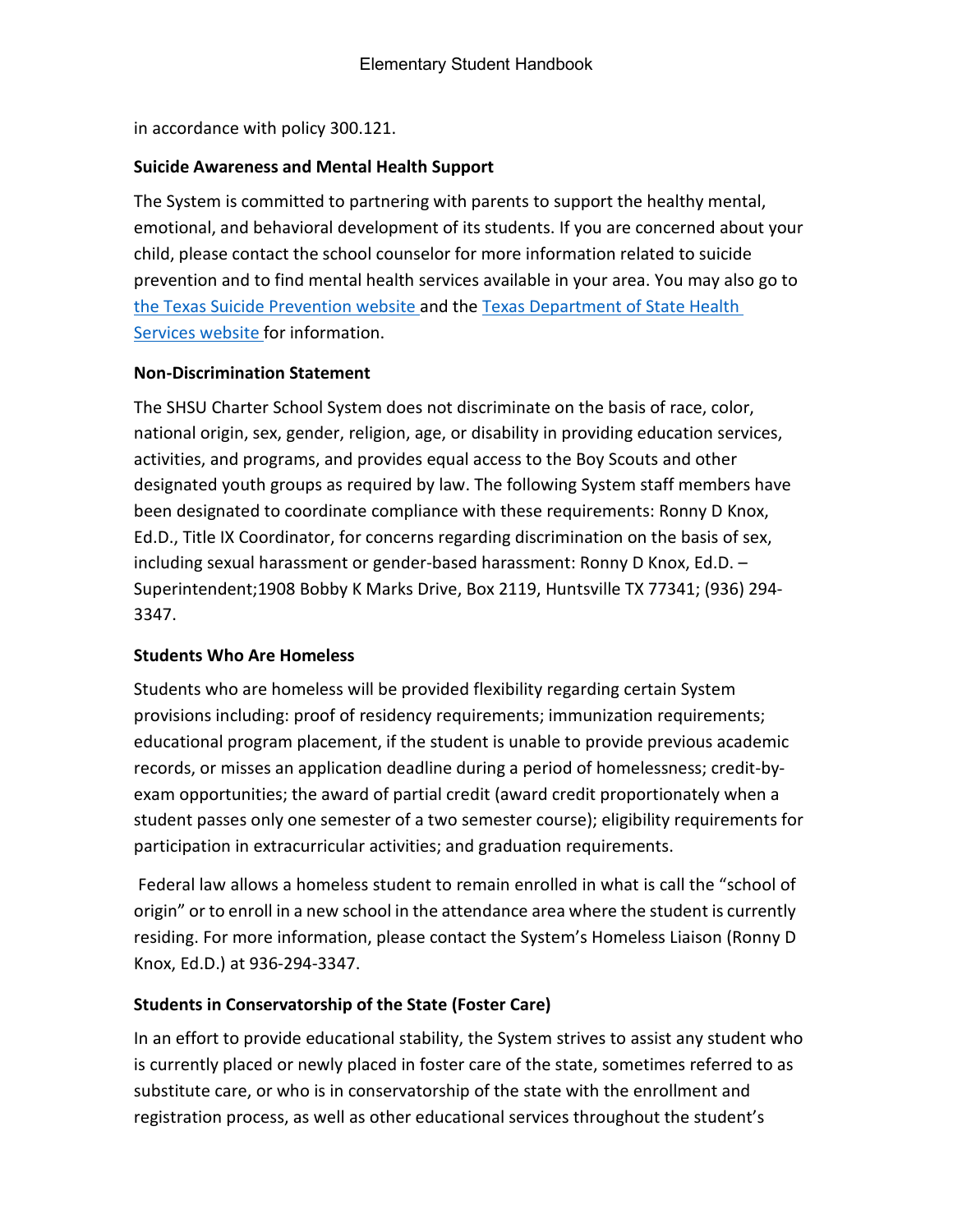enrollment in the System. A student who is placed in foster care and who is moved outside of the System's or school's attendance boundaries is entitled to continue in enrollment at the school he or she was attending prior to the placement or move until the student reaches the highest grade level at the particular school. Students who are in foster care and who enroll after the beginning of the school year will be allowed creditby-examination opportunities outside the System's established testing windows, and the System will grant proportionate course credit by semester. Please contact the Foster Care Liaison (Ronny D Knox, Ed.D.) at 936-294-3347 for more information.

### **School Safety Transfers**

As a parent you may request the transfer of your child to another classroom or campus if your child has been determined by the System to have been a victim of bullying as the term is defined by Education Code 37.0832. Transportation is not provided for a transfer to another campus. See the Superintendent for information.

You also have a right to consult with System administrators if your child has been determined by the System to have engaged in bullying and the System decides to transfer your child to another classroom or campus. Transportation is not provided in this circumstance. See the campus principal for more information.

Parents can request a transfer to attend a safe public school in the System if their child attends school at a campus identified by TEA as persistently dangerous or if their child has been a victim of a violent criminal offense while at school or on school grounds. Parents can request a transfer to another campus if their child has been the victim of a sexual assault by another student assigned to the same campus, whether the assault occurred on or off campus, and that student has been convicted of or placed on deferred adjudication for that assault.

# **Complaints and Concerns**

Usually student or parent complaints or concerns can be addressed informally —by a phone call or a conference with the teacher or principal. For those complaints and concerns that cannot be handled so easily, the System's Board of Trustees has adopted a standard complaint policy at 300.121, in the System's policy manual. Please be aware that this policy requires that the formal complaint process be initiated within 15 days of the time the person first knew or should have known of the event giving rise to the complaint.

# **Displays of Students' Artwork, Photos, Projects and other Original Work Products**

Students' names, photographs, artwork projects, other original work products and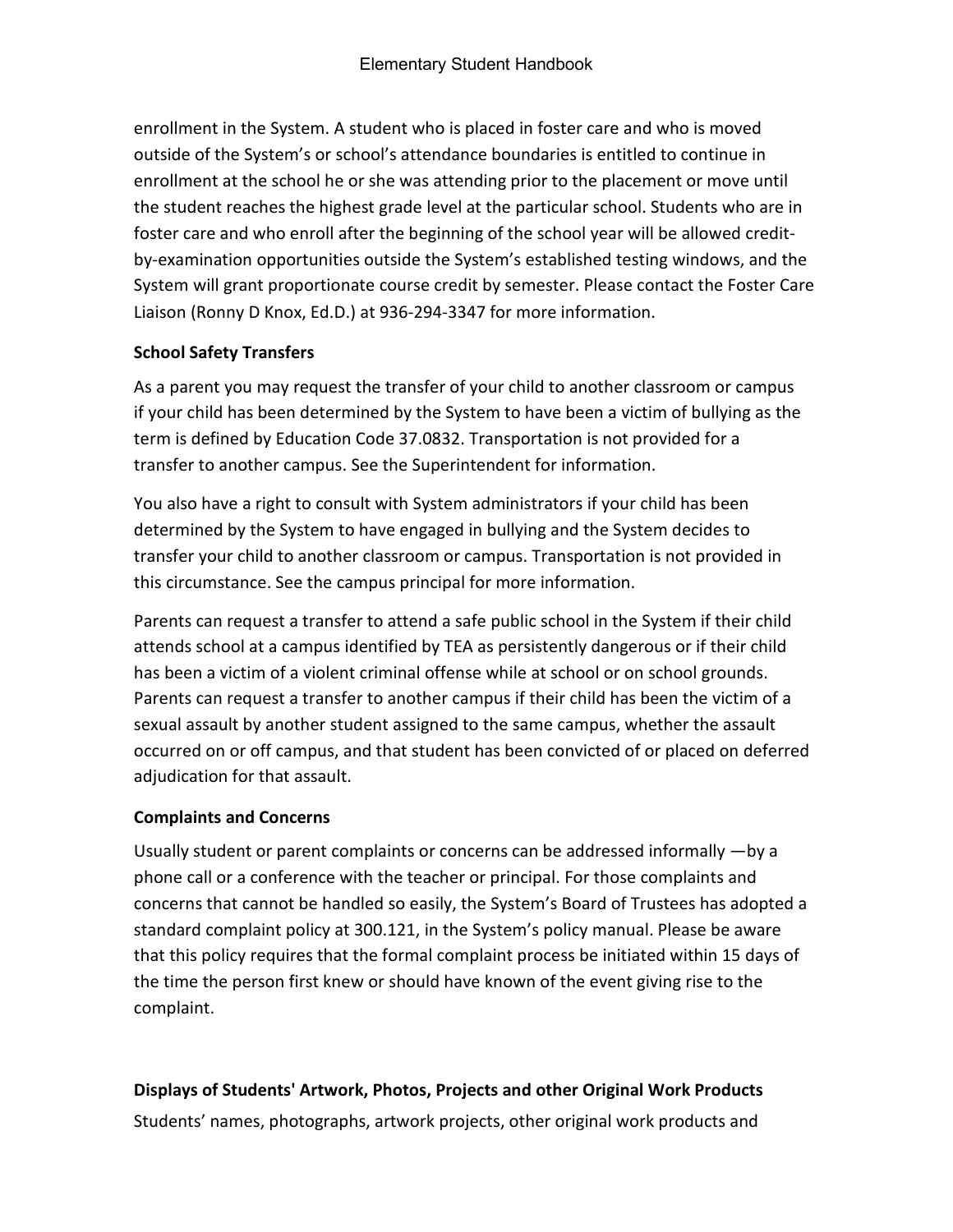special recognitions may be displayed in community newspapers, classrooms or other areas of the System, including on the System, campus, or classroom website, in printed material, video or any other method of mass communication. Parents may choose not to allow their child's personally identifiable student information or work product to be displayed. Parents wishing to exercise this option must notify the campus principal in writing.

#### **Patriotic Activities and Minute of Silence**

Each school day students will recite the Pledge of Allegiance to the United States flag and the Pledge of Allegiance to the Texas flag. Parents may submit a written request to the principal to excuse their child from reciting the pledges. State law also requires that one minute of silence follow recitation of the pledges. Each student may choose to reflect, pray, meditate, or engage in any other silent activity so long as the silent activity does not interfere or distract others. In addition, state law requires that each campus provide for the observance of one minute of silence at the beginning of the first class period when September 11 falls on a regular school day in remembrance of those who lost their lives on September 11, 2001. State law requires students in social studies classes in grades 3-12 to recite a portion of the text of the Declaration of Independence during Celebrate Freedom Week unless (1) you provide a written statement requesting that your child be excused, (2) the System determines that your child has a conscientious objection to the recitation, or (3) you are a representative of a foreign government to whom the United States government extends diplomatic immunity.

#### **Aerosols**

Students should not bring aerosol spray containers to school.

# **Asbestos Management Plan (2021-2022)**

The SHSU Charter School Asbestos Management Plan can be found in the Principal's office on each campus. Any questions regarding the management of asbestos or the plans should be directed to the Superintendent by calling (936) 294-3347. Dr. Ronny D. Knox serves as the Asbestos Designated Person for the SHSU Charter School System.

# **Pesticides**

The System is required to follow integrated pest management (IPM) procedures to control pests on school grounds. Although the System strives to use the safest and most effective methods to manage pests, including a variety of non-chemical control measures, pesticide use is sometimes necessary to maintain adequate pest control and ensure a safe, pest-free environment. All pesticides used are registered for their intended use by the United States Environmental Protection Agency and are applied only by certified pesticide applicators. Except in an emergency, signs will be posted 48 hours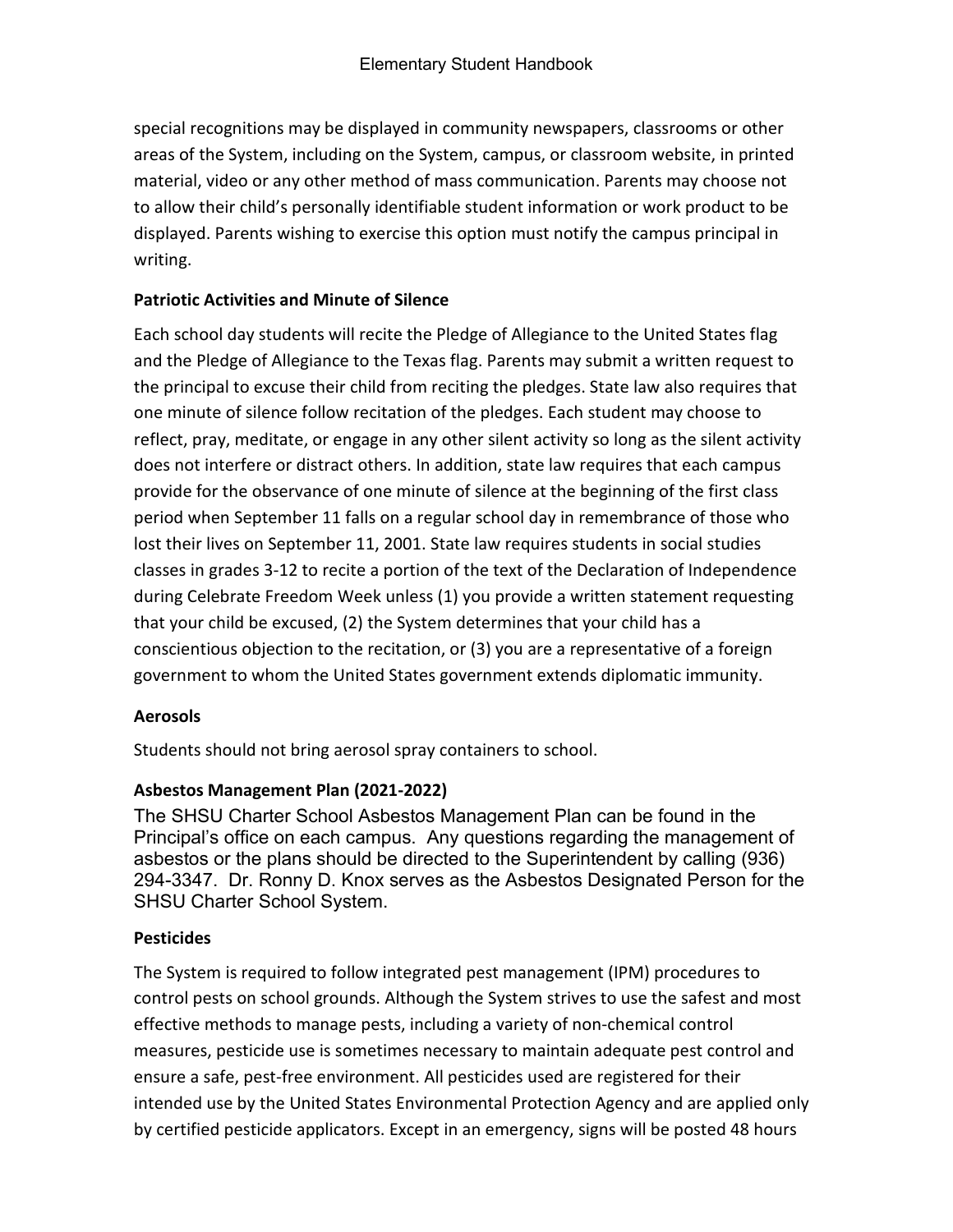before indoor application. All outdoor applications will be posted at the time of treatment, and signs will remain until it is safe to enter the area. Parents who have further questions or who want to be notified prior to pesticide application inside their child's school assignment area may contact the Superintendent at 936-294-3347.

### **Prayer**

Each student has a right to individually, voluntarily, and silently pray or meditate in school in a manner that does not disrupt instructional or other activities. The school will not encourage, require, or coerce a student to engage in or to refrain from such prayer or meditation during any school day.

# **System Services**

### **Special Programs**

The System provides special programs for gifted and talented students, homeless students, bilingual students, migrant students, students with limited English proficiency, or who are English language learners, students diagnosed with dyslexia, and students with disabilities. The coordinator of each program can answer questions about eligibility requirements, as well as programs and services offered in the System or by other organizations. A student or parent with questions about these programs can learn more about the programs through the SHSU Charter School Office by calling 936-294-3347.

# **Child Find**

The System shall ensure that all children residing within the System who have disabilities, regardless of the severity of their disabilities, who are in need of special education and related services are identified, located, and evaluated. The System shall have a practical method of determining which children are currently receiving needed special education and related services. This requirement applies to highly mobile children (including migrant and homeless children) and children who are suspected of being in need of special education but who are advancing from grade to grade. 20 U.S.C. 1412(a)(3), 1413(a); 34 CFR300.125.

# **Providing Assistance to Students Who Have Learning Difficulties or Who Need Special Education Services**

If a student is experiencing learning difficulties, his or her parent may contact the person listed below to learn about the System's overall general education referral or screening system for support services. This system links students to a variety of support options, including making a referral for a special education evaluation. For those students who are having difficulty in the regular classroom, schools must consider tutorial, compensatory, and other academic or behavior support services that are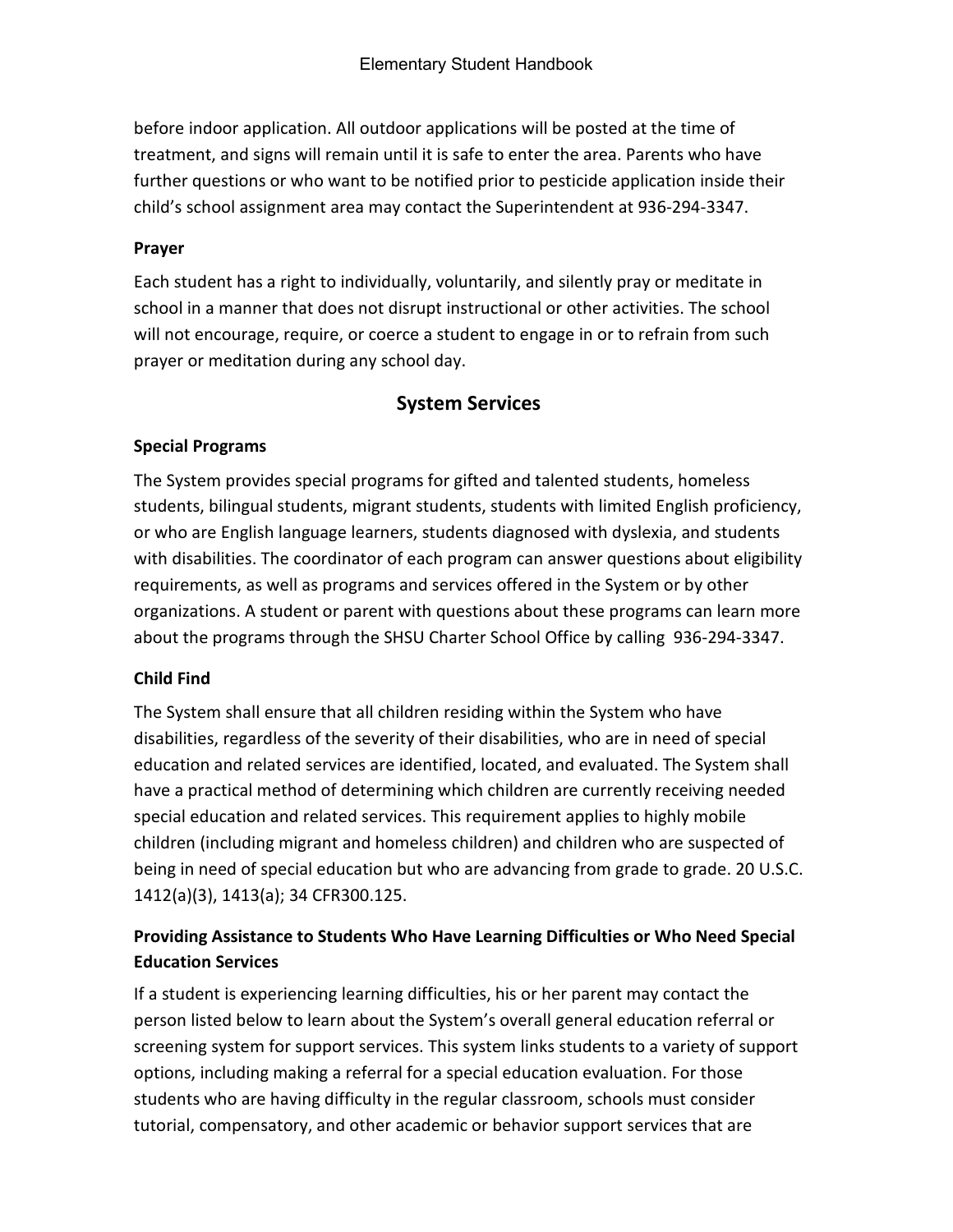available to all students, including a process based on Response to Intervention (RtI). The implementation of RtI has the potential to have a positive impact on the ability of Systems to meet the needs of all struggling students.

A parent may request an evaluation for special education services at any time. If a parent makes a written request to a school System's director of special education services or to a System administrative employee for an initial evaluation for special education services, the school must, not later than the 15th school day after the date the school receives the request, either give the parent prior written notice of its proposal to evaluate the student, a copy of the Notice of Procedural Safeguards, and the opportunity for the parent to give written consent for the evaluation or must give the parent prior written notice of its refusal to evaluate the student and a copy of the Notice of Procedural Safeguards.

If the school decides to evaluate the student, the school must complete the initial evaluation and the resulting report no later than 45 school days from the day the school receives a parent's written consent to evaluate the student. However, if the student is absent from school during the evaluation period for three or more school days, the evaluation period must be extended by the number of school days equal to the number of school days that the student is absent.

There is an exception to the 45 school day timeline. If the school receives a parent's consent for the initial evaluation at least 35 but less than 45 school days before the last instructional day of the school year, the school must complete the written report and provide a copy of the report to the parent by June 30 of that year. However, if the student is absent from school for three or more days during the evaluation period, the June 30th due date no longer applies. Instead, the general timeline of 45 school days plus extensions for absences of three or more days will apply.

Upon completion, the school must give you a copy of the evaluation report at no cost.

Additional information regarding special education is available from the school System in a companion document titled Parent's Guide to the Admission, Review, and Dismissal Process.

The following websites provide information to those who are seeking information and resources specific to students with disabilities and their families:

- [Texas Project FIRST](http://www.texasprojectfirst.org/)
- [Partners Resource Network](http://prntexas.org/)

The designated person to contact regarding options for a child experiencing learning difficulties or a referral for evaluation for special education services is your campus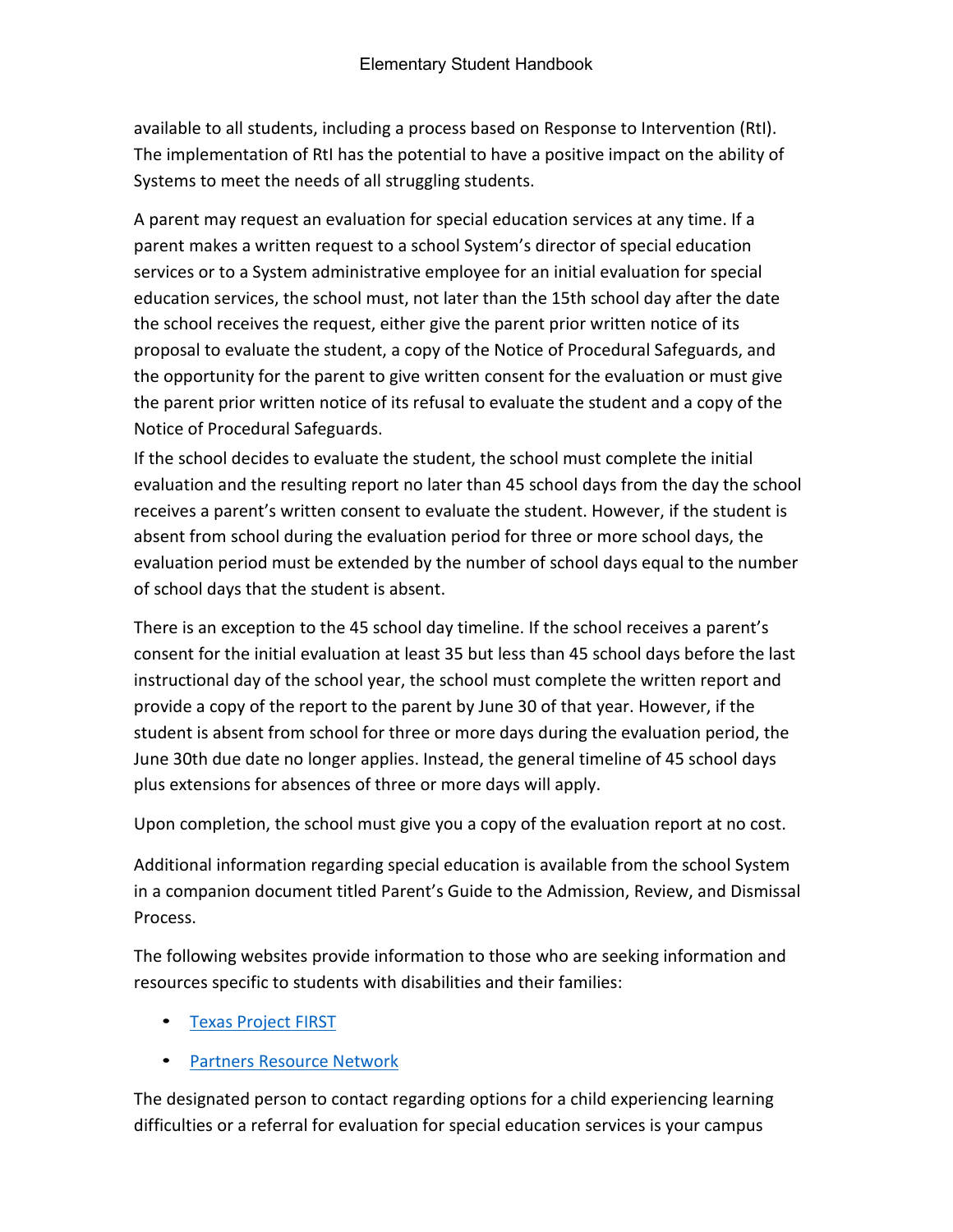administrator.

The System will notify the parent of a student, other than a student enrolled in a special education program, who receives assistance from the System for learning difficulties, including intervention strategies, that the System provides assistance to the student.

Please note that a request for a special education evaluation may be made verbally and does not need to be in writing. Districts and charter schools must still comply with all federal prior written notice and procedural safeguard requirements and the requirements for identifying, locating, and evaluating children who are suspected of being a child with a disability and in need of special education. However, a verbal request does not require the district or charter school to respond within the 15-schoolday timeline.

### **Students with Physical or Mental Impairments Protected under Section 504**

A child determined to have a physical or mental impairment that substantially limits a major life activity, as defined by law, and who does not otherwise qualify for special education services, may qualify for protections under Section 504 of the Rehabilitation Act. Section 504 is a federal law designed to prohibit discrimination against individuals with disabilities. When an evaluation is requested, a committee will be formed to determine if the child is in need of services and supports under Section 504 to receive a free appropriate public education (FAPE), as this is defined in federal law. The designated person to contact regarding a referral for evaluation applicable to Section 504 is the System's 504 Coordinator. The 504 Coordinator, Ronny D Knox, Ed.D. can be reached at 936-294-3347.

#### **Request for the Use of a Service/Assistance Animal**

A parent of a student who uses a service/assistance animal because of the student's disability must submit a written request to the campus principal before bringing the service/assistance animal on campus. The System will try to accommodate a request as soon as possible but will do so within 10 System business days.

#### **English Language Learner**

A student with limited English proficiency (LEP), sometimes referred to as an English language learner (ELL) in certain statutes and state rules, is entitled to receive specialized services from the System. To determine whether the student qualifies for services, a Language Proficiency Assessment Committee (LPAC) will be formed, which will consist of both System personnel and at least one parent representative. The student's parent must consent to any services recommended by the LPAC for a LEP student. However, pending the receipt of parental consent or denial of services, an eligible student will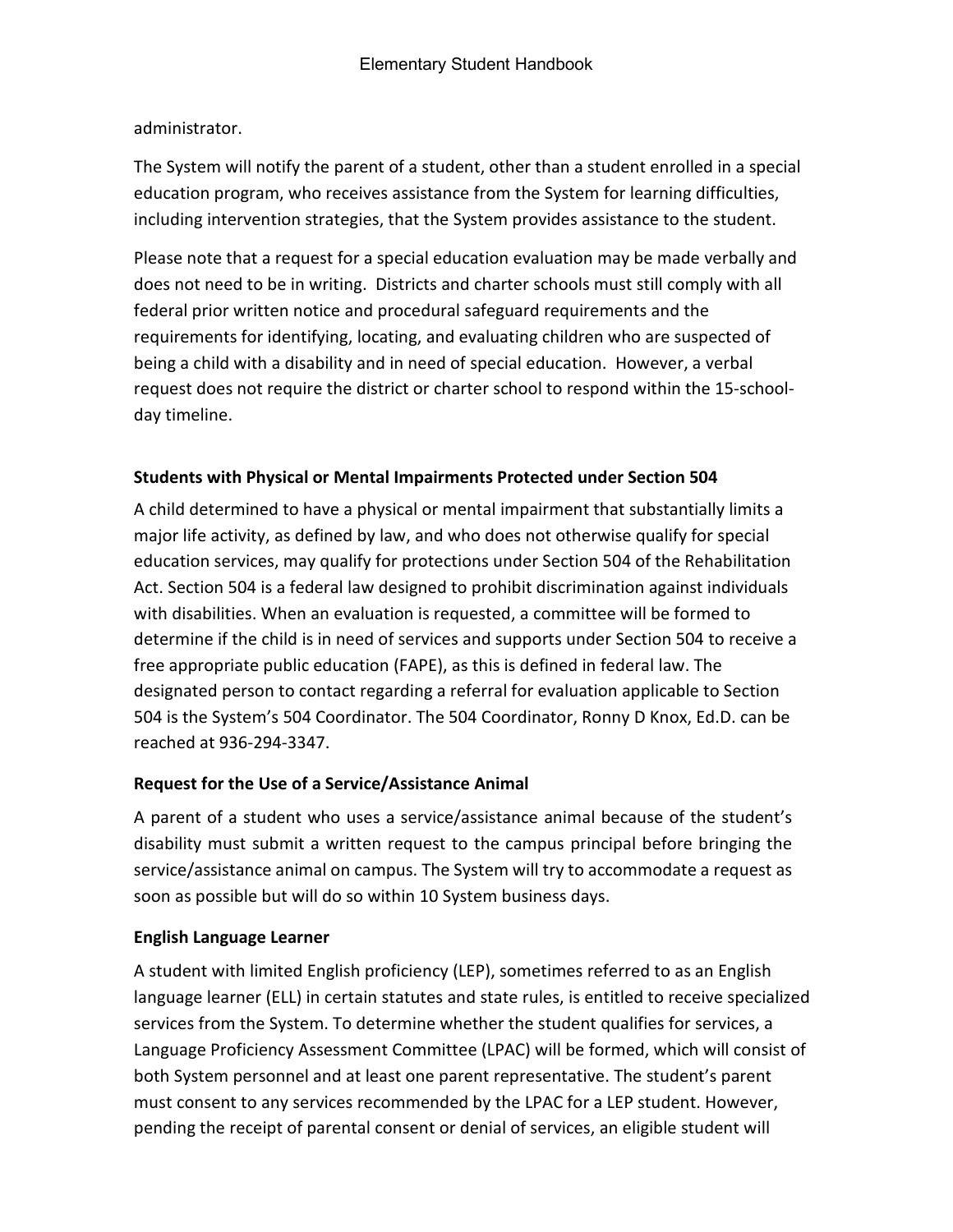receive the services to which the student is entitled. In order to determine a student's level of proficiency in English, the LPAC will use information from a variety of assessments. If the student qualifies for services and once a level of proficiency has been established, the LPAC will then designate instructional accommodations or additional special programs the student will require to eventually become proficient at grade level work in English. Ongoing assessments will be conducted to determine a student's continued eligibility for the program. The LPAC will also determine whether certain accommodations are necessary for any state-mandated assessments. The STAAR-L, may be administered to a LEP student, or for a student up to grade 5 a Spanish version of STAAR. In limited circumstances, a student's LPAC may exempt the student from otherwise required state-mandated assessments. The Texas English Language Proficiency Assessment System (TELPAS) will also be administered to LEP students who qualify for services. If a student is considered LEP and receives special education services because of a qualifying disability, the student's ARD committee will make instructional and assessment decisions in conjunction with the LPAC.

# **Health Services**

# **Health and Screening**

Health related services, under the guidelines of the Texas Department of Health, provides a screening program for vision and hearing for all new students and grades Kindergarten, 1st, 3rd, 5<sup>th</sup>. Scoliosis screening is required in grades 5. This screening is mandated by the Texas Department of Health. If you would prefer to have this done by your physician, please send the results to the SHSU Charter School Office @ [charterschool@shsu.edu](mailto:charterschool@shsu.edu)

Other areas which may be screened are growth and development (height and weight), dental, blood pressures (fourth grade) and pediculosis (head lice). Please communicate any information regarding a student's health condition or concern. The staff of this campus welcomes the opportunity to work closely with the parents of students to maintain a healthy, safe, successful experience in school.

# **Student Illness**

When your child is ill, please contact the school to let them know he or she won't be attending that day. It is important to remember that schools must exclude students with certain illnesses for periods of time as identified in state rules. For example, if your child has a fever over 100 degrees, he or she must stay out of school until they are fever free for 24 hours without fever- reducing medications. In addition, students with diarrheal illnesses must stay home until he/she is diarrhea free without diarrhea-suppressing medications for at least 24 hours. A full list of conditions for which the school must exclude children can be obtained from the school nurse.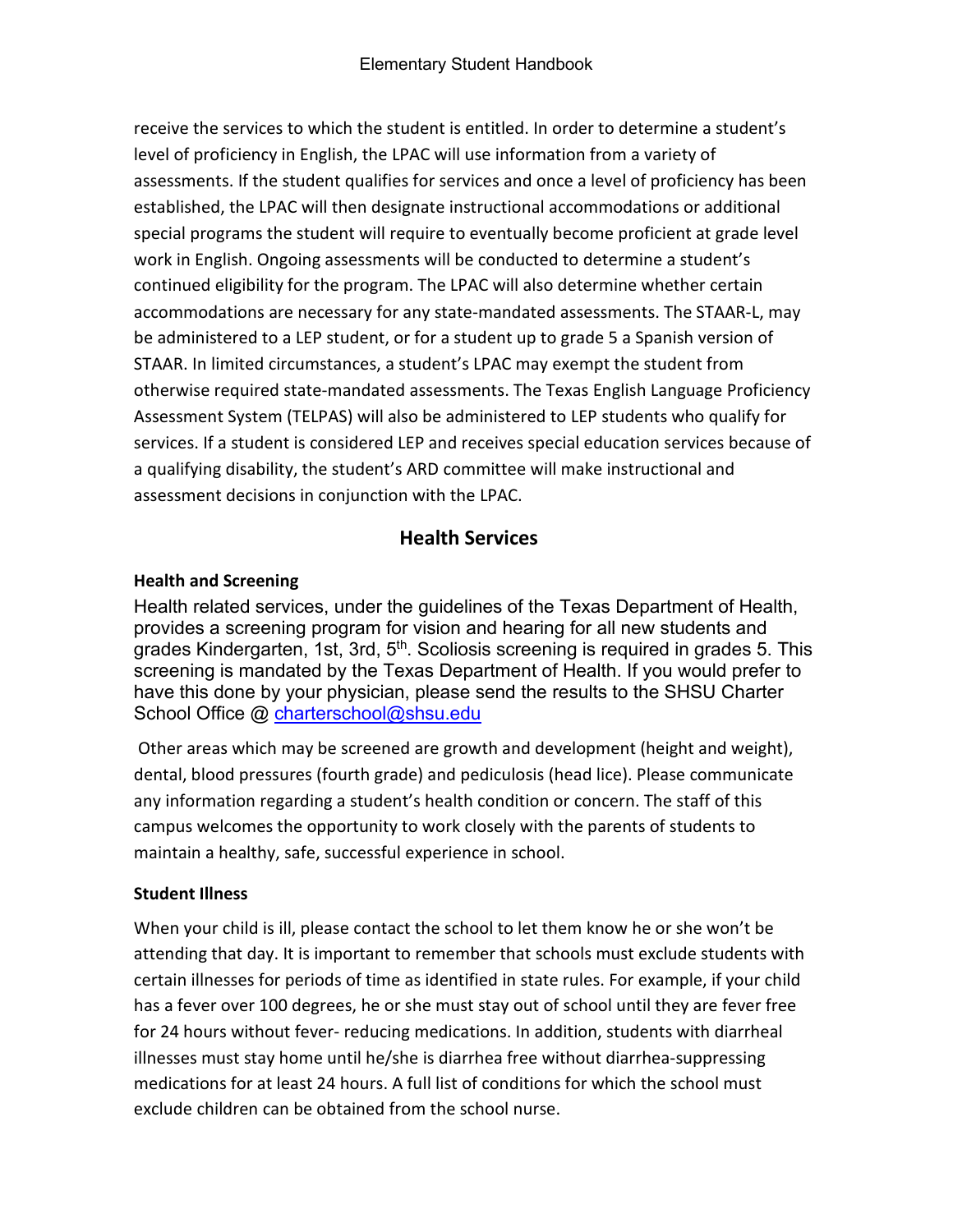If a student becomes ill during the school day, and it is determined that the student should go home, the parent will be contacted by the campus Lead Teacher. The System is also required to report certain contagious diseases or illnesses to the Texas Department of State Health Services (DSHS) or the local health authority.

In the case of an emergency requiring the care of a physician and school staff are unable to contact you or the person(s) you have designated as your emergency contact, school officials will determine what steps will be taken to protect the health of your child, including calling 911 and transporting your child to a medical facility. Note that the System has no financial responsibility for the emergency care or transportation of your child.

### **Medication at School**

The System will not purchase medication to give to a student. SHSU Charter School policy allows authorized school employees to administer medication to students during school hours. All medications dispensed at school should be necessary for the student's optimum health as well as maintain maximum school performance. The System encourages parents to administer medication at home before and/or after school whenever possible. Any medication must be brought to school and picked up by a parent or designated adult, when the student is withdrawn or before the last day of school, the parent should make arrangements to pick up the medication from school. Any unclaimed medications will be safely discarded in accordance with state and federal guidelines.

# **Prescription Drugs and Non-prescription Drugs**

The school must receive a written and dated request from the parent or legal guardian to administer any medication. Prescription and non-prescription drugs must be in the original container and properly labeled. Only the guidelines printed on the container will be followed unless a physician order is present. The Surgeon General, the Food and Drug Administration and the Center for Disease Control have recommended that due to the increased risk of developing "Reye's Syndrome", aspirin or products containing aspirin not be given to children under 18 years. If your physician orders aspirin for your child, please send a copy of the physician order. Additional guidelines for medication to be administered at school are:

- All medication must be kept in the secured vault during the school day.
- Over-the-counter medication dosage must not exceed the dose recommendation listed on the bottle. Exception: If your physician, dentist or orthodontist has directed a certain dosage to be given that is greater than that recommended on the bottle, a written order will need to be included with the written permission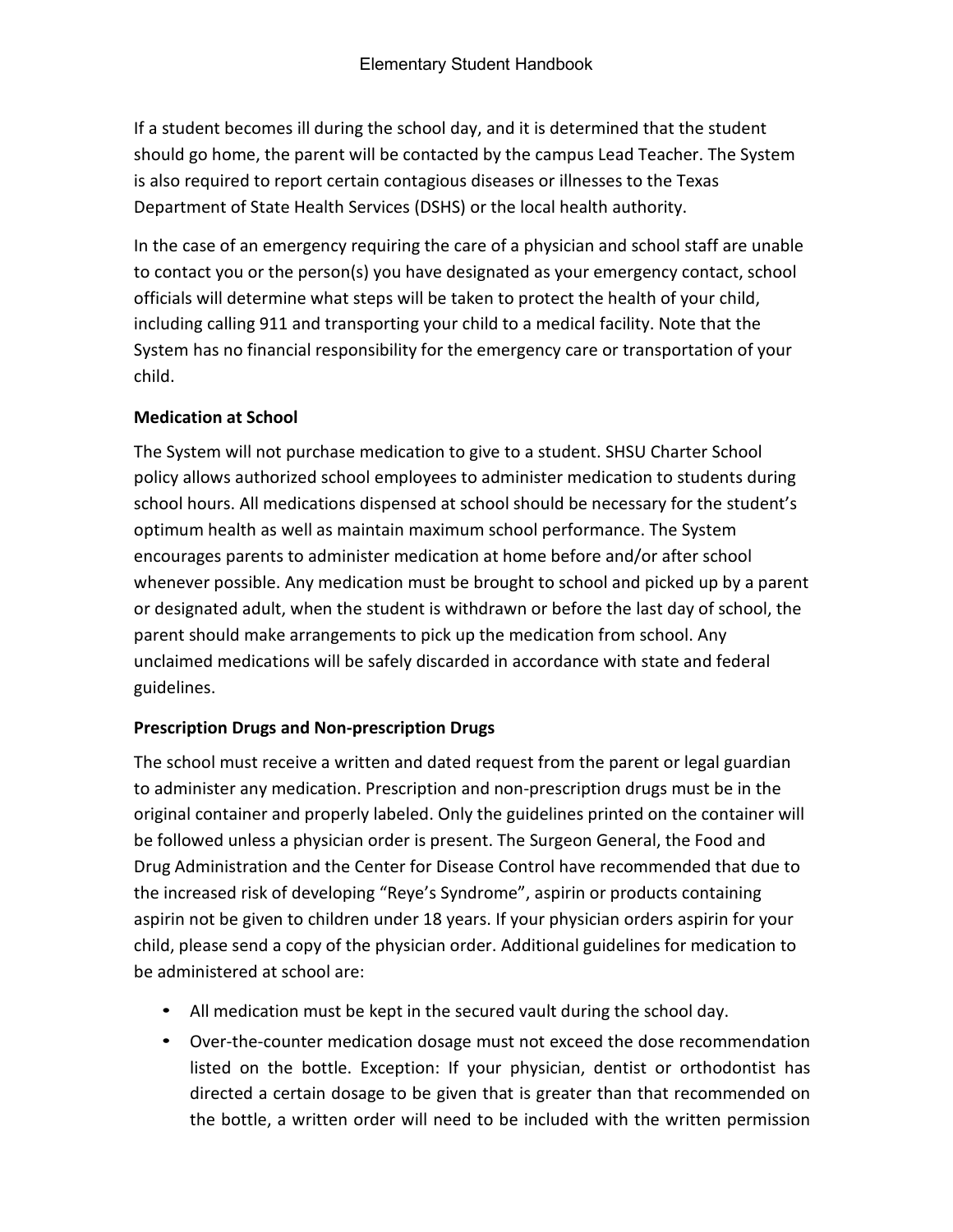from the parent.

- The use of "sample" medication from the physician, dentist, or orthodontist must have signed written instructions from that doctor accompanied by the parent written permission.
- In the interest of safety for all students, students may not bring their medication to school.
- Should your child need to have medication at school, please bring or make arrangements for the medication to be brought by a parent or a guardian. For your convenience, many of the local pharmacies will provide a second labeled container for medications needed at school. Please note: Medication required "daily", or "twice a day", should be administered at home. Many "three times a day" orders should also be given at home unless the doctor requests a specific time during the school day. Medication must be signed into the clinic by the parent or guardian.
- A record of each medication given at school is maintained in the clinic.
- Students that have asthma or anaphylaxis may experience times when the symptoms worsen and the physician requests the student carry an inhaler or anaphylaxis medication to be used when needed. Please provide a letter from the physician with complete instructions for use of the inhaler or anaphylaxis medication and permission for the student to carry the inhaler or anaphylaxis medication. It is strongly recommended that a spare inhaler or anaphylaxis medication be kept in the clinic for emergencies.
- Students with diabetes will provide a Diabetes Management Plan developed by the physician and parents.

#### **Insect Repellant**

Concerned parents are strongly encouraged to use a repellant on their child before they leave for school, especially young children who may have difficulty applying the repellant safely.

System staff will not provide or apply insect repellant during the school day. Parents who are concerned about mosquito exposure during the school day may send a lotion, wipe-on, or wristband type of repellant for use by their child. For safety reasons, pump spray repellants are discouraged and should not be used indoors. No aerosols are allowed due to the dangers with pressurized cans and aerosols stay airborne longer, thus exposing students with respiratory issues. Parents should label repellant product containers with student's name. Repellant products should be stored away when not in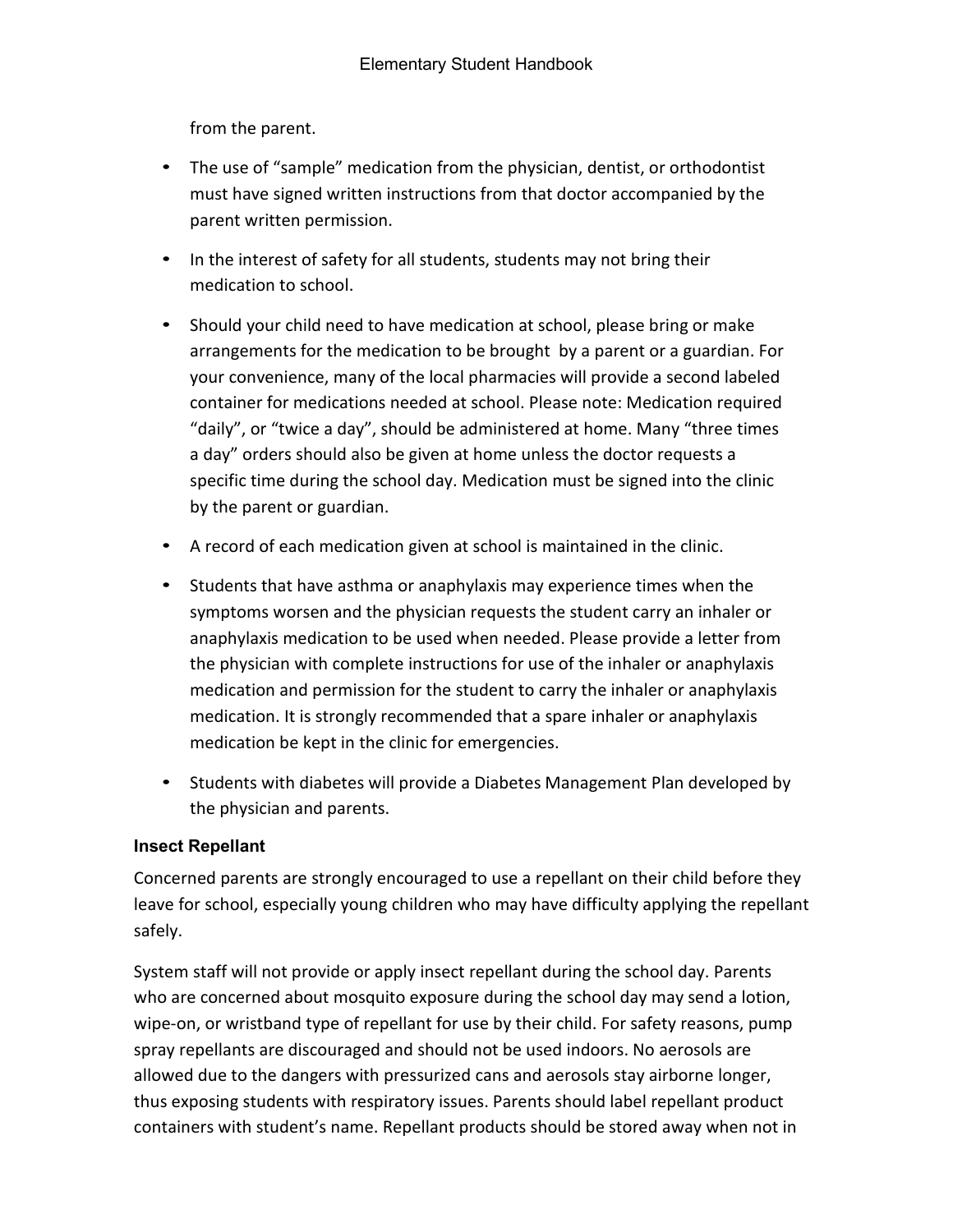use, such as in totes, lockers, backpacks, or some other reasonable location. Students with special needs will be given assistance, with parent permission, on a case by case basis.

#### **Sunscreen**

Students may possess and use an FDA approved topical sunscreen product while on school property or at a school-related event or activity to avoid overexposure to the sun. SHSU Charter School staff will not provide or apply any sunscreen product to a student without parent permission. Parents who are concerned about sun exposure during the school day may send a lotion, or wipe-on sunscreen product for use by their child. For safety reasons, pump spray sunscreen products are discouraged and should not be used indoors. No aerosols are allowed due to the dangers with pressurized cans and aerosols stay airborne longer, thus exposing students with respiratory issues. Parents should label sunscreen product container with student's name.

Sunscreen products should be stored away when not in use, such as in totes, lockers, backpacks, or some other reasonable location. Students with special needs will be given assistance, with parent permission, on a case by case basis.

#### **Emergencies and Illness at School**

A Student Health Information Form will be sent home with your child at the beginning of the school year. It is very important you complete and return this form immediately. This form will give you an opportunity to list any medical conditions, allergies, medications and concerns you may have. It also includes emergency information for the clinic staff. This information is used to contact you or a person you designate if needed for your child. If a student has a medical emergency at school or a school-related activity when the parent cannot be reached, the school may have to rely on previously provided written parental consent to obtain emergency medical treatment and information about allergies to medications, foods, insect bites, etc. Therefore, parents are asked each year to complete an emergency care consent form. Parents should keep emergency care information up-to-date (name of doctor, emergency phone numbers, allergies, etc.) Please contact the school nurse to update any information that the nurse or the teacher needs to know.

In the case of an emergency requiring the care of a physician and school staff are unable to contact you or the person(s) you have designated as your emergency contact, school officials will determine what steps will be taken to protect the health of your child, including calling 911 and transporting your child to a medical facility. Note that the System has no financial responsibility for the emergency care or transportation of your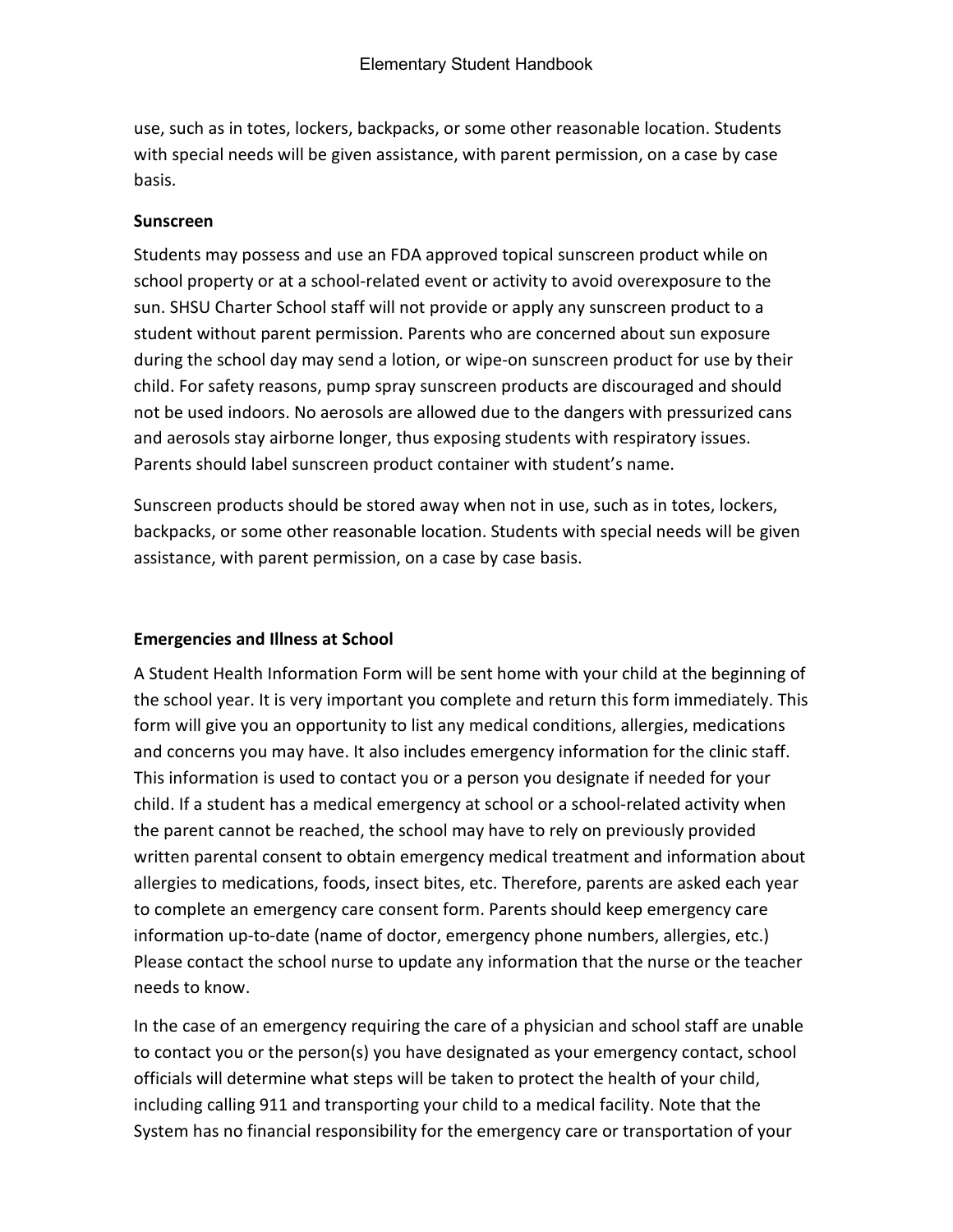child.

#### **Food Allergies**

The System requests to be notified when a student has been diagnosed with a food allergy, especially those allergies that could result in dangerous or possibly lifethreatening reactions either by inhalation, ingestion, or skin contact with the particular food. It is important to disclose the food to which the student is allergic, as well as the nature of the allergic reaction. Please contact the school and inform them of any known food allergy or as soon as possible after any diagnosis of a food allergy.

The System has developed and annually reviews a food allergy management plan, which addresses employee training, dealing with common food allergens, and specific strategies for dealing with students diagnosed with severe food allergies. When the System receives information that a student has a food allergy that puts the student at risk for anaphylaxis, individual care plans will be developed to assist the student in safely accessing the school environment.

#### **Head Lice**

Head lice, although not an illness or a disease is very common among children and is spread very easily through head-to-head contact during play, sports, and when students share things like brushes, combs, hats and headphones. If careful observation indicates that a student has head lice, the school will contact the student's parent to determine whether the child will need to be picked up from school and discuss a plan for treatment with an FDA-approved medicated shampoo or cream rinse that may be purchased from any drug or grocery store.

After the student has undergone a treatment, the parent should check in with the school to discuss the treatment used. The school can also offer additional recommendations, including subsequent treatments and how best to get rid of lice and prevent their return. More information on head lice can be obtained from the [DSHS website.](http://www.dshs.state.tx.us/schoolhealth/lice.shtm)

Notice will also be provided to parents of elementary school students in the affected classroom.

#### **Crutches and Wheelchairs**

Students who require the temporary use of crutches or a wheelchair at school must have an order from their physician.

#### **Communicable or Infectious Diseases**

To protect other students from contagious illnesses, students infected with certain diseases are not allowed to come to school while contagious. If a parent suspects that his or her child has a communicable or contagious disease, the parent should contact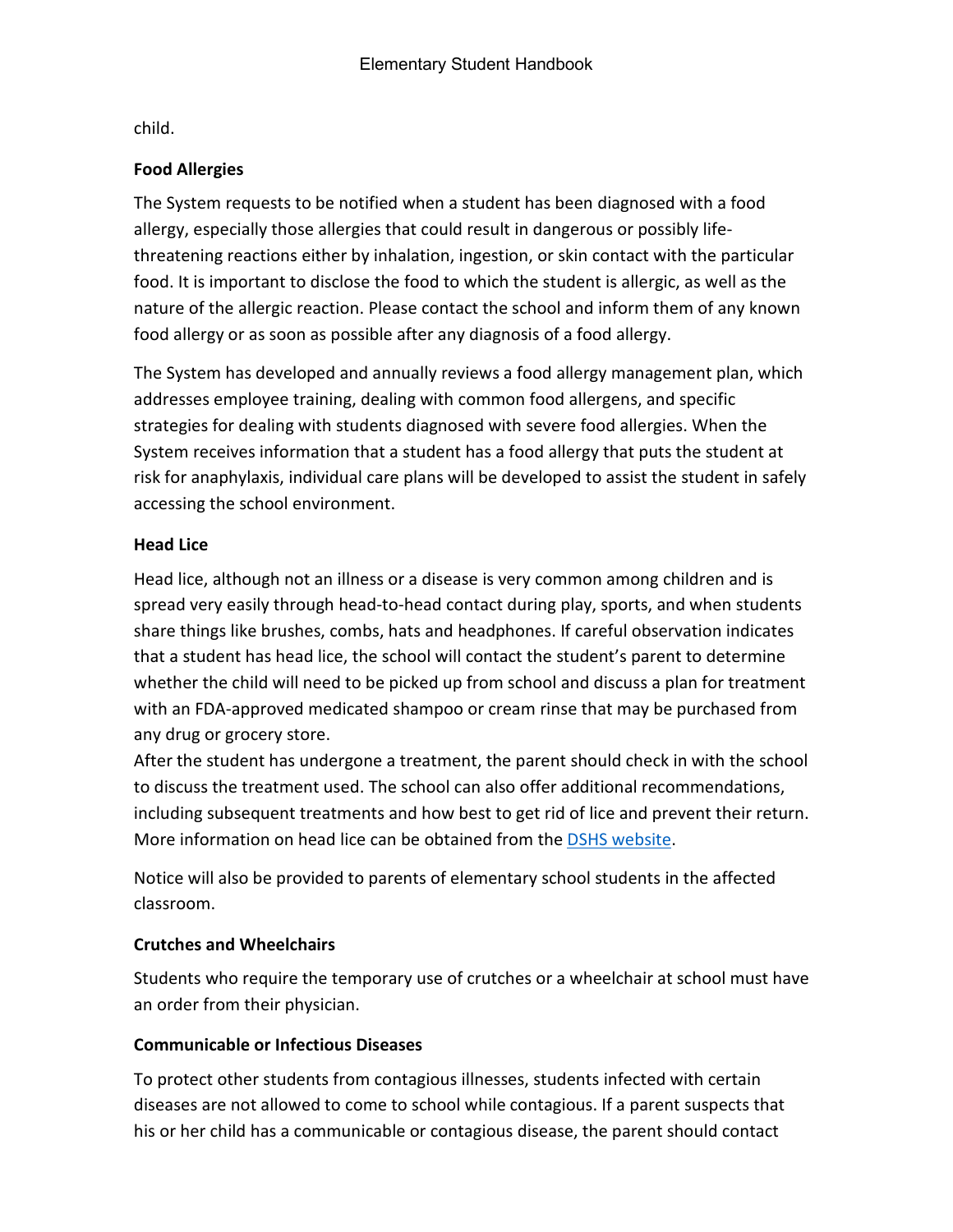the campus principal. The school can provide information from the Texas Department of Health regarding these diseases. The following is a list of conditions that are common communicable diseases and infections along with their specific requirements for readmission to school:

- Chicken Pox (Varicella): Incubation period is 2-3 weeks. Fever and vesicular rash over body. Exclude from school until final eruption of rash is dry and scabbed over. Child must have normal temperature.
- Fifth's Disease (erythema infectiosum): Incubation period is 4-20 days. Redness noted to both cheeks and smooth "lacy" rash appears over body. Fever usually does not occur. Exclude student from school if he/she has fever or does not feel well.
- Impetigo: Incubation period is usually 4-10 days. Open blisters on skin generally covered with yellowish crust. Fever does not usually occur. Exclude from school until after treatment has begun and keep lesions covered.
- Infectious Hepatitis: Incubation period can be 2-6 months. Type A Hepatitis has abrupt onset with fever, malaise, anorexia, nausea, vomiting, abdominal pain, jaundice (yellowing of skin) and dark urine. Exclude from school until physician allows student to return.
- Measles: Incubation period is 7-14 days. A blotchy red rash with runny nose, watery eyes, fever and cough. Exclude from school until 4 days after onset of rash. Serological evidence is required for diagnosis.
- Rubella: Incubation period is 14-23 days. Cold like symptoms. Swollen, tender glands at the back of the neck. Changeable pink rash on face and chest. Exclude from school seven days from onset of rash. Serological evidence is required for diagnosis.
- Mumps: Incubation period is 12-25 days. Acute swelling over jaw and in front of one or both ears. Serological evidence is required for diagnosis. Exclude from school nine days from onset of symptoms.
- Conjunctivitis (pink eye): Red itching eyes accompanied by crusting and discharge. Exclude from school until treatment is started or physician permission.
- Ringworm (scalp-body): Incubation is 4-21 days. Flat scaly, ring shaped lesions located anywhere on body or scalp. Balding in the lesions will be noted if located on scalp. May return to school if treatment is started and lesions are covered.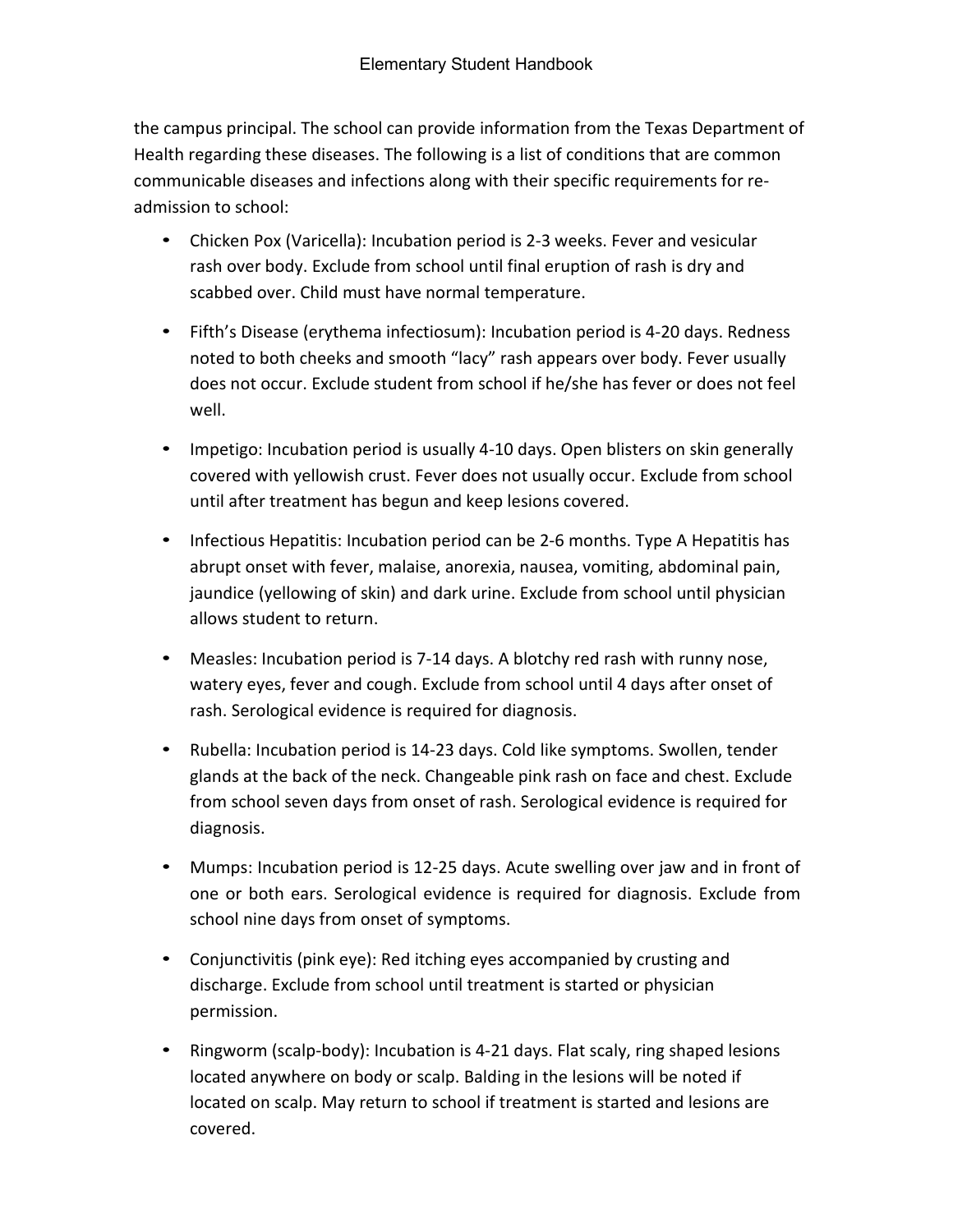- Streptococcal Infection (strep-throat): Incubation period 1-3 days. Fever, sore throat, often large tender lymph nodes on neck. Scarlet fever producing strains present with a fine red rash 1-3 days after sore throat. Exclude from school until fever subsides, treatment started and physician permission.
- Scabies: Small mite that burrows under the skin causing fine red bumps or blisters on skin accompanied by severe itching. Exclude from school until treatment given.
- Staphylococcal Infections: This is most commonly seen as an infection on the skin. It has the appearance of an insect bite with signs of infection such as redness, tenderness, and drainage. Physician evaluation is usually required to care for this infection. Physician indicates when student may return to school. Recently there has been an increase in the number of infections caused by Methicillin Resistant Staphylococcus Aureus. This is a strain of bacteria resistant to many antibiotics. This can occur with any break in the skin however this infection can appear as a bump (boil) with redness, swelling, pain and difficulty healing. A doctor can determine a MRSA infection by culturing the wound. It is very important to obtain and complete medical care with this infection.

#### **Bacterial Meningitis**

#### *What is meningitis?*

Meningitis is an inflammation of the covering of the brain and spinal cord. Viruses, parasites, fungi, and bacteria can cause it. Viral meningitis is common and most people recover fully.

Parasitic and fungal meningitis are very rare. Bacterial meningitis is very serious and may involve complicated medical, surgical, pharmaceutical, and life support management.

#### *What are the symptoms?*

Someone with meningitis will become very ill. The illness may develop over one or two days, but it can also rapidly progress in a matter of hours. Not everyone with meningitis will have the same symptoms. Children (over 2 years old) and adults with bacterial meningitis commonly have a severe headache, high fever, and neck stiffness. Other symptoms might include nausea, vomiting, discomfort looking into bright lights, confusion and sleepiness. In both children and adults, there may be a rash of tiny, redpurple spots. These can occur anywhere on the body.

The diagnosis of bacterial meningitis is based on a combination of symptoms and laboratory results.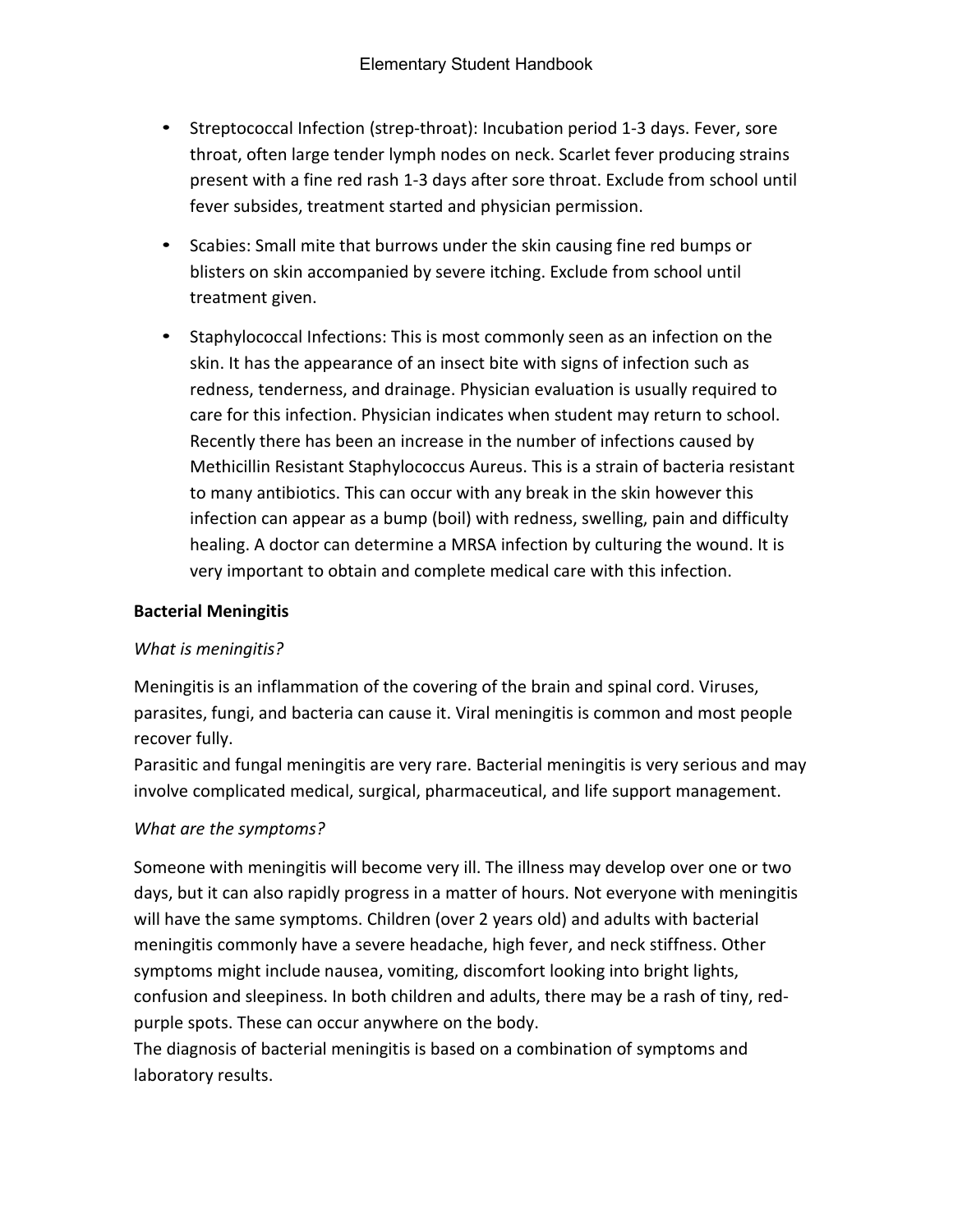# *How serious is bacterial meningitis?*

If it is diagnosed early and treated promptly, the majority of people make a complete recovery. In some cases it can be fatal or a person may be left with a permanent disability.

### *How is bacterial meningitis spread?*

Fortunately, none of the bacteria that cause meningitis are as contagious as diseases like the common cold or the flu, and they are not spread by casual contact or by simply breathing the air where a person with meningitis has been. They are spread when people exchange respiratory or throat secretions (such as by kissing; coughing, or sneezing).

### *How can bacterial meningitis be prevented?*

Maintaining healthy habits, like getting plenty of rest, can help prevent infection. Using good health practices such as covering your mouth and nose when coughing and sneezing and washing your hands frequently with soap and water can also help stop the spread of the bacteria. It is a good idea not to share food, drinks, utensils, toothbrushes, or cigarettes. Limit the number of persons you kiss. There are vaccines available to offer protection from some of the bacteria that can cause bacterial meningitis. Please note that the DSHS requires at least one dose of meningococcal vaccination on or after the student's 11th birthday, unless the student received the vaccine at age 10. Also note that entering college students must show, with limited exception, evidence of receiving a bacterial meningitis vaccination within the five-year period prior to enrolling in and taking courses at an institution of higher education. Please see the school nurse for more information, as this may affect a student who wishes to enroll in a dual credit course taken off campus.

#### *What should you do if you think you or a friend might have bacterial meningitis?*

Seek prompt medical attention.

Your school, family doctor, and the staff at your local or regional health department office are excellent sources for information on all communicable diseases. You may also call your local health department or Regional Texas Department of Health office to ask about meningococcal vaccine. Additional information may be found at the [Centers for](http://www.cdc.gov/)  [Disease Control](http://www.cdc.gov/) [and Prevention website o](http://www.cdc.gov/)r the [Texas Department of State Health](http://www.dshs.texas.gov/)  [Services website.](http://www.dshs.texas.gov/)

#### **Tobacco Prohibited**

Students are prohibited from possessing or using any type of tobacco product, including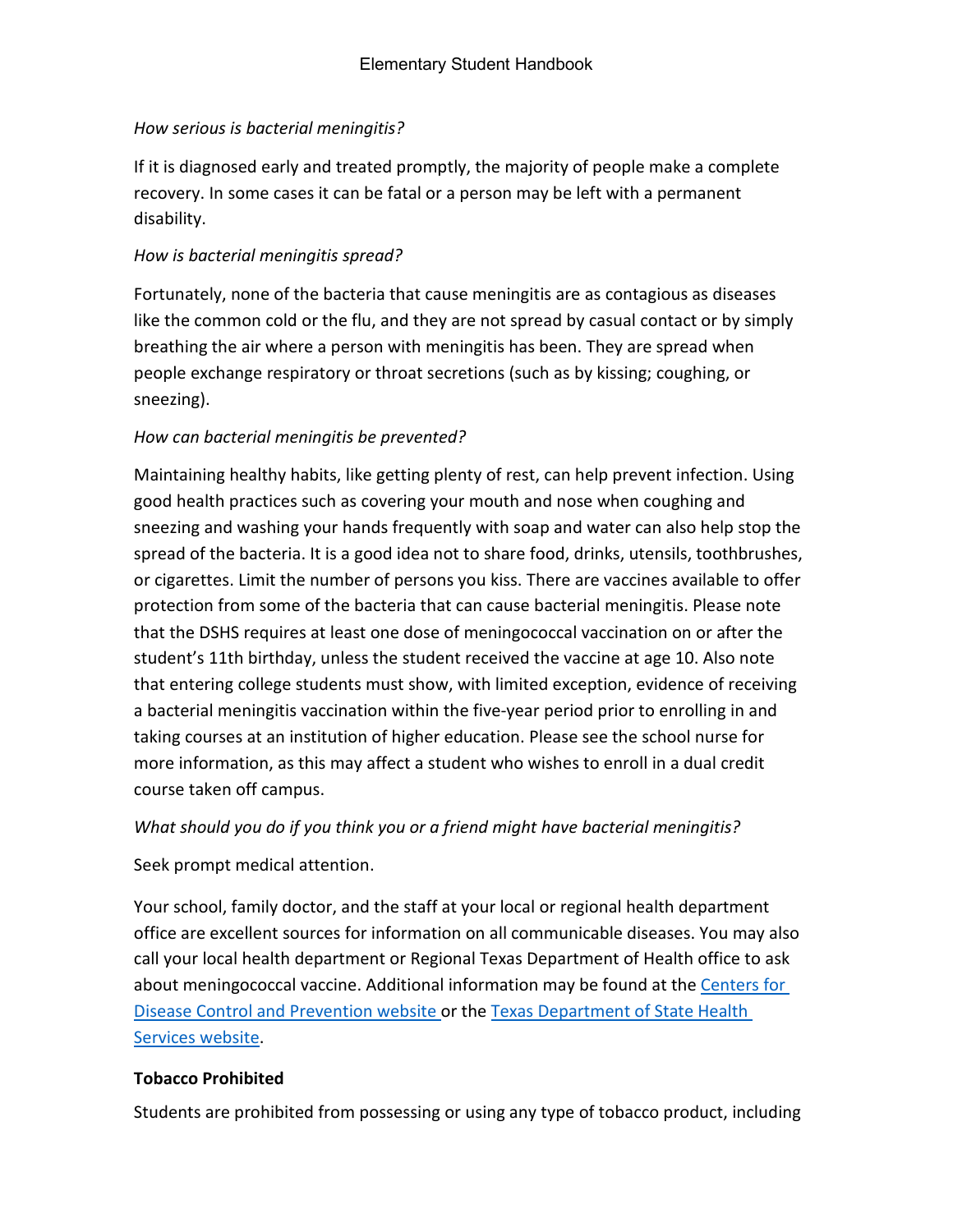electronic cigarettes or any other electronic vaporizing device, while on school property at any time or while attending an off campus school-related activity. The System and its staff strictly enforce these prohibitions.

#### **Substance Abuse Prevention and Intervention and Mental Health Support**

If you are worried that your child may be using or is in danger of experimenting, using, or abusing illegal drugs or other prohibited substances, please contact the school. The school can provide you with a list of community resources that may be of assistance to you. Information regarding children's mental health and substance abuse intervention services can be found on the DSHS website.

#### **Competitive Foods and Snacks**

Schools may allow one nutritious snack per day under the teacher's supervision. The snack may be in the morning or afternoon, but may not be at the same time as the regular lunch period.

Schools may not serve competitive foods (or provide access to them through direct or indirect sales) to students anywhere on school premises throughout the day until the end of the last scheduled lunch period.

#### **Technology**

To prepare students for an increasingly computerized society, the System has made a substantial investment in computer technology for instructional purposes. Use of these resources is restricted to students working under a teacher's supervision and for approved purposes only. Students will be permitted to use System computers and to appropriately access the Internet only if the student and parent comply with the Acceptable Use Guidelines. Violation of this agreement may result in withdrawal of privileges and other disciplinary action. Students and their parents should be aware that email to and from System computers is not private and may be monitored by System staff.

#### **Glossary**

STAAR Alternate 2 is an alternative state-mandated assessment designed for students with severe cognitive disabilities receiving special education services that meet the participation requirements, as determined by the student's ARD committee.

STAAR Spanish is available for eligible students for whom a Spanish version of STAAR is the most appropriate measure of their academic progress.

State-mandated assessments are required of students at certain grade levels and in specified subjects. Successful performance sometimes is a condition of promotion, and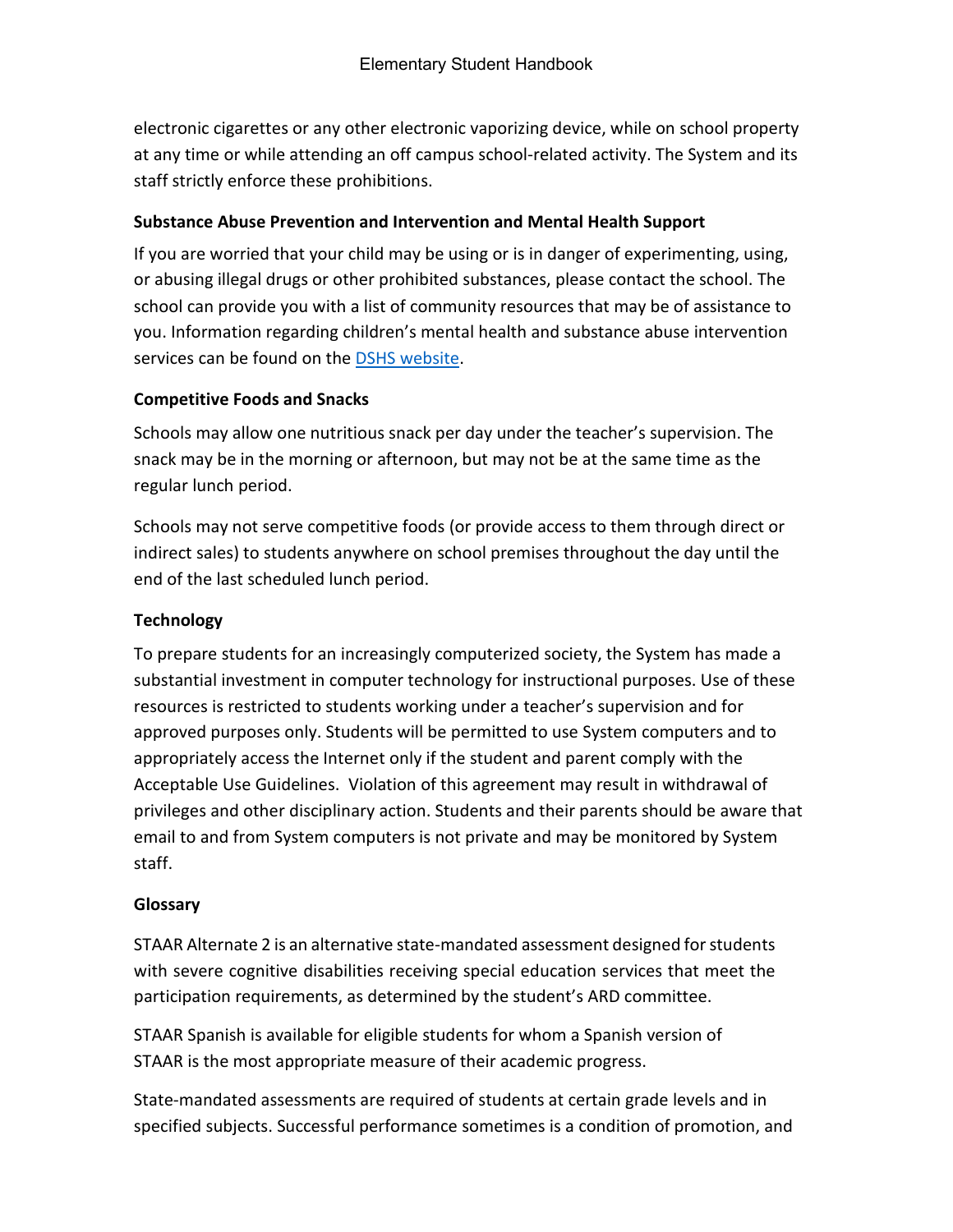passing the STAAR EOC assessments is a condition of graduation. Students have multiple opportunities to take the tests if necessary for promotion or graduation.

Student Code of Conduct is developed with the advice of the System-level committee and adopted by the Board and identifies the circumstances, consistent with law, when a student may be removed from the classroom or campus. It outlines conditions for outof-school suspension and for expulsion. The Student Code of Conduct also addresses notice to the parent regarding a student's violation of one of its provisions.

TELPAS stands for the Texas English Language Proficiency Assessment System, which assesses the progress that English language learners make in learning the English language and is administered for those who meet the participation requirements in kindergarten-grade 12.

To review the SHSU Charter School Return to school COVID protocols review the following link: [https://www.shsu.edu/charter-school/documents/2021-](https://www.shsu.edu/charter-school/documents/2021-2022+SHSU+Charter+School+Return+to+School+Plan+9.23.2021.pdf?language_id=1) [2022+SHSU+Charter+School+Return+to+School+Plan+9.23.2021.pdf?language\\_id=1](https://www.shsu.edu/charter-school/documents/2021-2022+SHSU+Charter+School+Return+to+School+Plan+9.23.2021.pdf?language_id=1)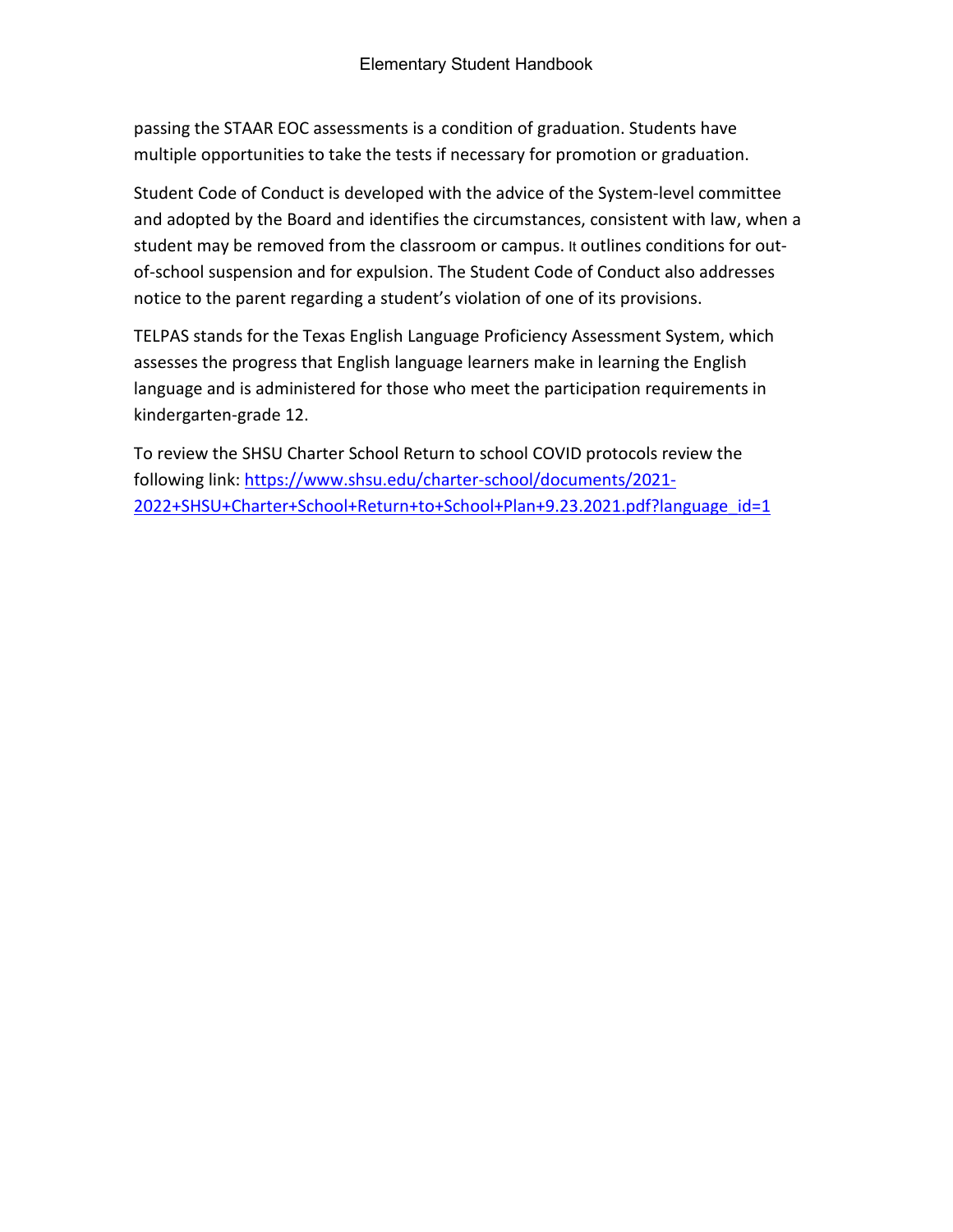**Appendix I: SHSU Charter School Student Code of Conduct**

# **Sam Houston State University Charter School**

# **2021-2022**

# **Student Code of Conduct**

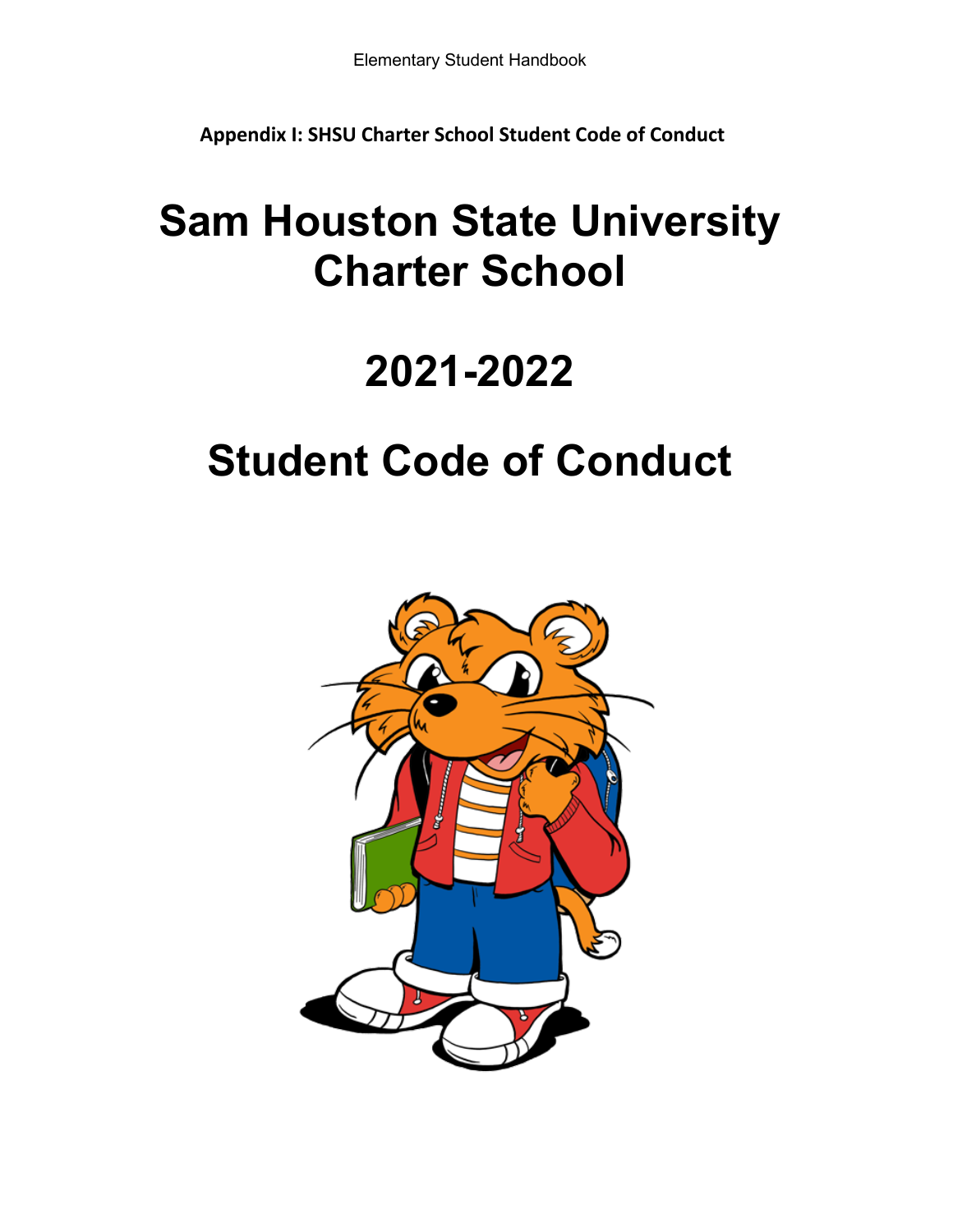# **Student Code of Conduct**

#### Purpose

The Student Code of Conduct (Code) is the SHSU Charter School System's response to the requirements of Chapter 37 of the Texas Education Code.

The Code provides methods and options for managing students in the classroom and on school grounds, disciplining students, and preventing and intervening in student discipline problems.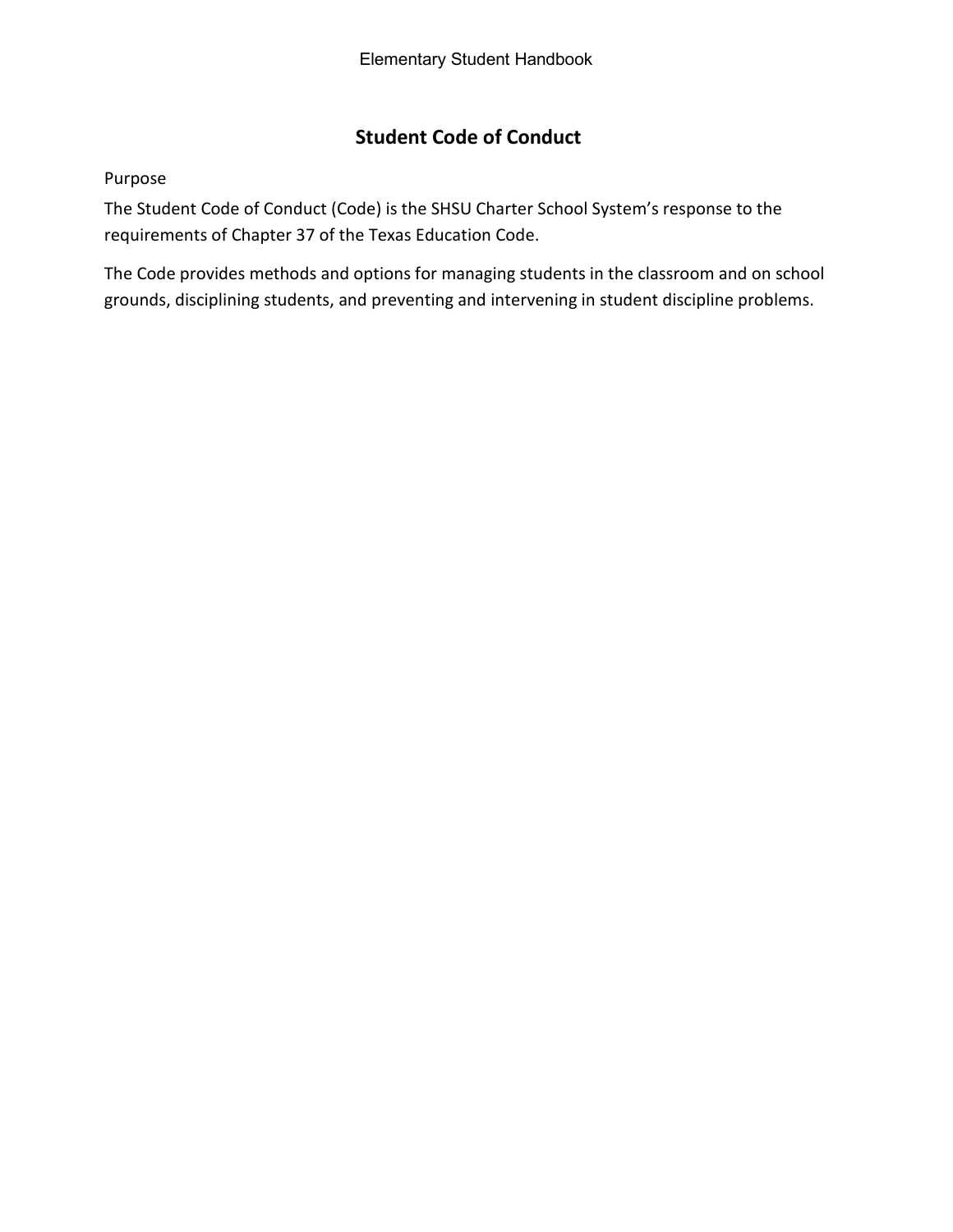The **Board** of the **Sam Houston State University Charter School** (the "School") has adopted this Student Code of Conduct (the "Code") in accordance with Section 12.131 of the Texas Education Code, in order to clearly communicate standards for expected student conduct, the disciplinary consequences which may be applied to students who violate those standards, and the applicable procedures for the implementation of disciplinary consequences. All students must comply with the Code. Definitions of words and phrases used throughout this Code are provided at the end of the Code.

Parents and students are encouraged to contact campus administration with any questions or concerns regarding the requirements and provisions of the Code. Parents and students are expected to review and be familiar with the provisions of the Code. Lack of knowledge or awareness about any School rules, including this Code, will not excuse violations of the Code. Parents and students will be required to sign a statement acknowledging receipt and understanding of the Code. A copy of this Code is available **at all Sam Houston State University Charter School sites, the Sam Houston State University Charter School administration office, as well as on the Charter School website (http://www.shsu.edu/charter-school/).**

The School has the authority to create and enforce rules related to student conduct and behavior while on School property, traveling to or in attendance at a school-sponsored or school-related event or activity, whether on or off campus. The School has the authority to issue disciplinary consequences for certain other student conduct that relates to, affects, or shares a nexus with the School, its students, or its employees regardless of when or where the conduct occurs. The School may also issue discipline based on a student's use of electronic media, whether on or off campus.

Other School rules, codes or policies may apply to a student's misconduct, and may result in multiple disciplinary consequences issued for the same conduct.

In considering a student's request for admission, the School may consider the student's history of a criminal offense(s), juvenile court adjudication(s), or disciplinary problems under subchapter A, Chapter 37 of the Education Code, as evidenced by records received from schools previously attended by the student, law enforcement, or any other relevant documentation, and may exclude the student from admission on this basis.

If a student who would otherwise be ineligible for admission to the School provides false information on an admissions application or other enrollment document and as a result of the false information is admitted to the School, the student shall be immediately withdrawn from enrollment from the School upon discovery of the falsification. Falsification of information for the purpose of gaining enrollment in a public school is a criminal offense under § 37.10 of the Texas Penal Code. The School may elect to report the falsification to law enforcement or take any other action permitted by law.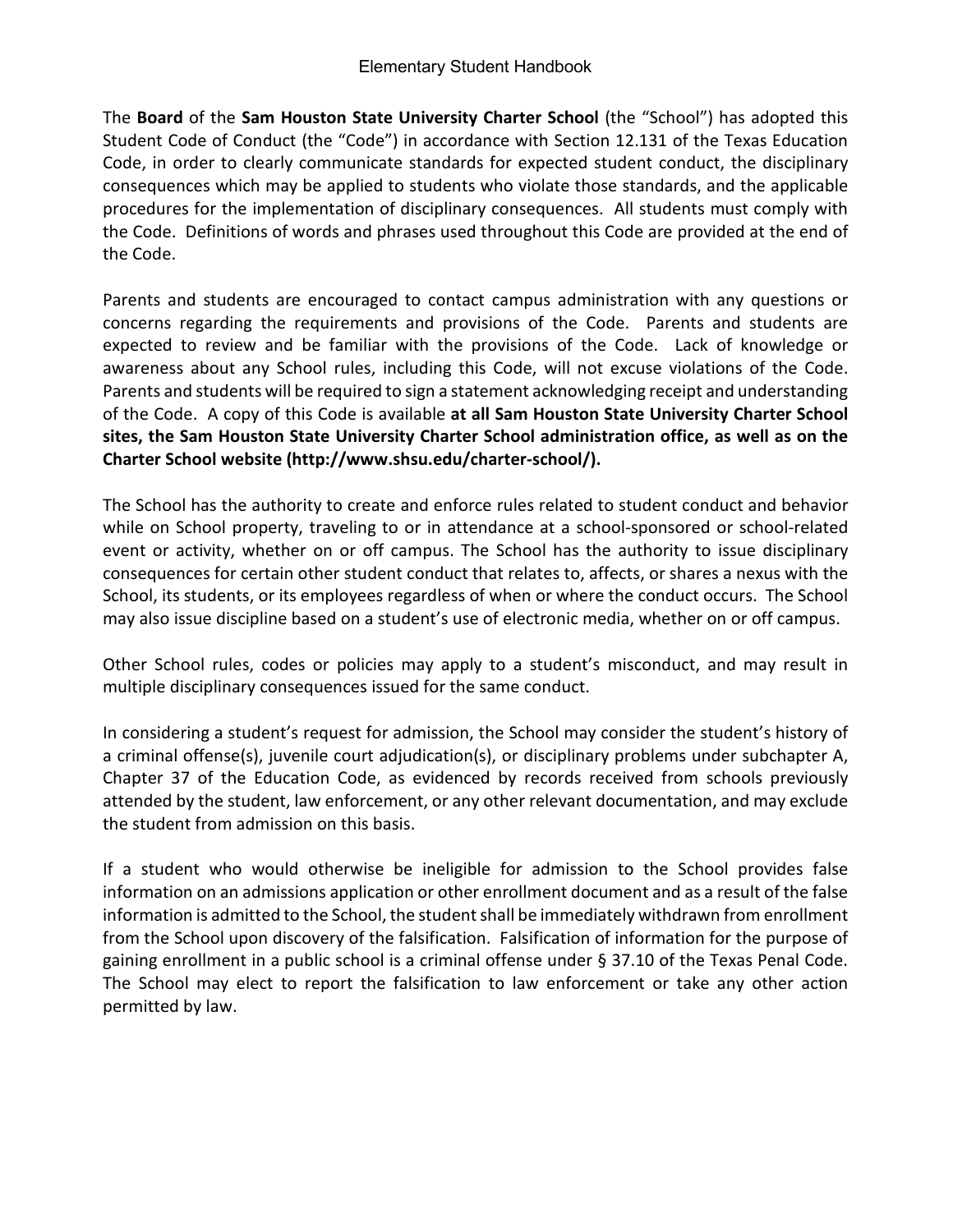#### **EXPECTATIONS FOR STUDENT CONDUCT**

The mission of **Sam Houston State University Charter School is to be the transformational learning model through a choice education system that can be replicated by Independent School Systems in Texas so young students experience an academic, emotional and social success while they pursue their life ambitions.** To achieve that mission, the School must be an environment safe, secure and free from disruption. Students are expected to demonstrate behavior appropriate to the School's learning environment, to treat other students, School personnel, and visitors to the School with respect. As such, each student is expected to:

- Behave in a responsible and respectful manner;
- Demonstrate courtesy and respect for others, especially other students and School personnel;
- Attend classes and required School activities and events regularly and on time;
- Prepare for each class and complete assignments on time;
- Respect the rights and privileges of other students and School personnel in person and online;
- Respect and care for School property and facilities;
- Turn off cell phones or other electronic media during instructional time, and otherwise follow policies related to use of technology;
- Cooperate with School personnel in maintaining safety, order and discipline;
- Dress appropriately, in accordance with School's dress code;
- Review and comply with the Student Handbook and other School and campus rules;
- Obey classroom rules and classroom expectations for behavior;
- Refrain from verbal or written acts of bullying whether in person or online;
- Avoid violations of this Code.

SHSU Charter School students are expected to adhere to dress and grooming standards that do not distract from learning. If at any time a student's appearance distracts from the learning environment, he or she will be asked to change the clothing, hairstyle, or grooming to be more conducive to the goal of learning. Students are expected to wear appropriate athletic shoes for PE and play. For increased safety, each student will need to wear an SHSU Charter School shirt on learning excursions/study trips.

Students are expected to comply with any technology and electronic media use policies and procedures approved by the Board. Students are also expected to demonstrate the same behavior online or while using electronic media as is expected in the classroom, on School property, or at school-related events. Sending, posting, or possessing electronic messages that are disrespectful, disruptive, abusive, obscene, illegal, threatening, harassing or damaging to another person disrupts the learning environment and will not be tolerated.

Parent cooperation is essential to achieving the School's mission and ensuring that students learn in a safe, secure and positive environment. Parental involvement and cooperation is vital in the discipline process. Parents should understand and be familiar with the Code, ensure that his or her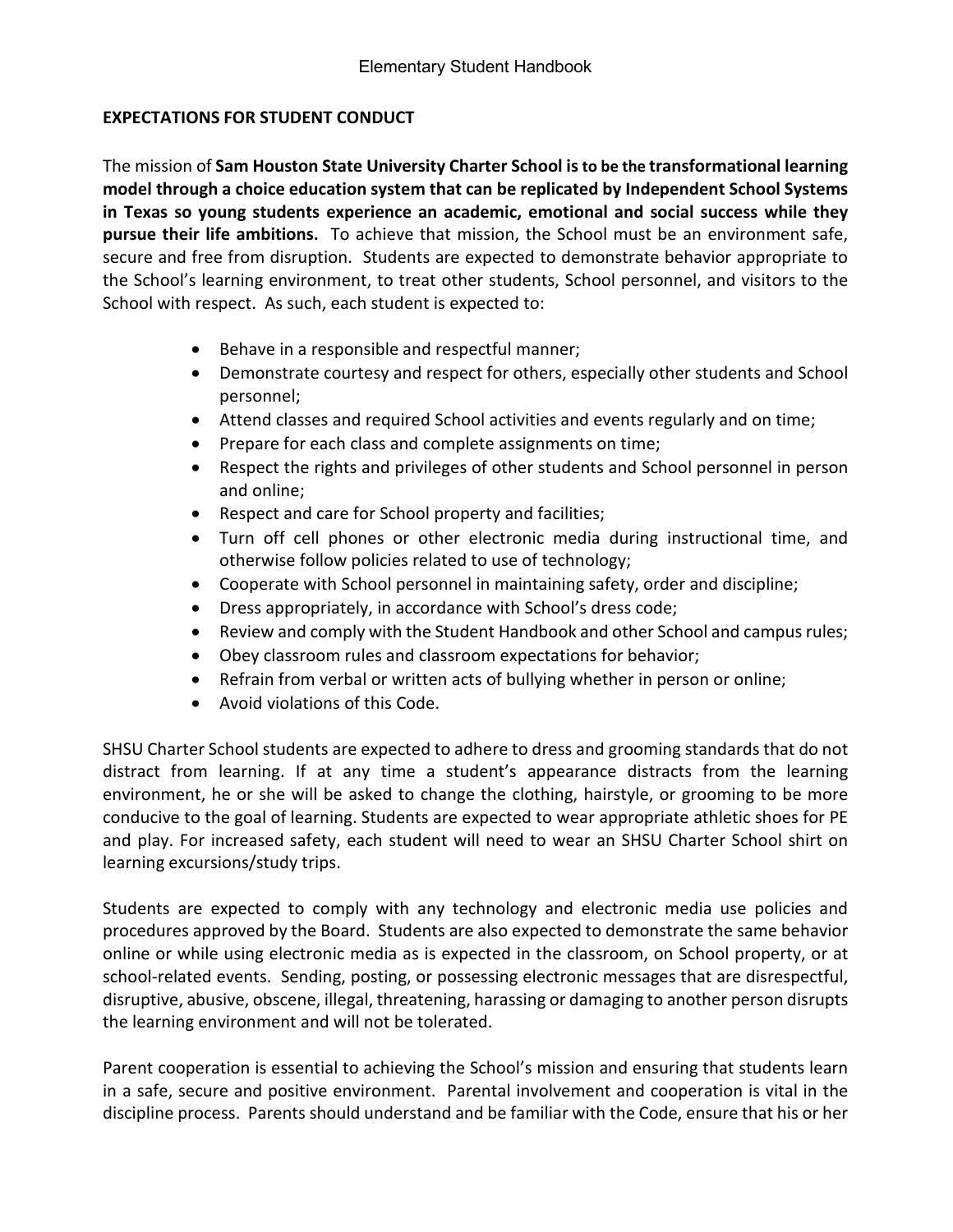child understands and seeks to comply with this Code, and assist the School in counseling students regarding appropriate behavior.

#### **PROHIBITED CONDUCT**

The following conduct constitutes a violation of the Code. Any student found to have engaged in such conduct shall be subject to one or more disciplinary consequences as identified within the Code.

### *General Student Behavior*

- 1. Cursing, using offensive language, name calling, ethnic, racial, religious, or gender slurs, other derogatory statements, or excessive volume;
- 2. Disrespectful behavior towards adults;
- 3. Failure to follow directives;
- 4. Disruption of instruction or other School activities or operations;
- 5. Unexcused or excessive tardiness;
- 6. False statements or false accusations;
- 7. Bullying (*including cyberbullying*), teasing, or targeting other students;
- 8. Inappropriate or disruptive cell phone or electronic media use;

#### *Violation of School Rules and Policies*

- 9. Failure to comply with any Student Handbook, or other School or campus rules;
- 10. Leaving the classroom, School building, mandatory School activities or events, or adult supervision without permission;
- 11. Skipping a class period or other mandatory activity, in whole or in part, without permission;
- 12. Violation of School or campus policies or rules related to the use of electronic media, including personal or School-owned electronic devices (*e.g.*, cell phones, tablets, game systems, computers, cameras), or the School's network or Internet connection;
- 13. Truancy or other failure to attend School without excuse;
- 14. Defacing, destroying or otherwise modifying School property without authorization;
- 15. Taking photographs or making video or audio recordings of students, employees, or other persons without the consent of the other person;
- 16. Soliciting or attempting to solicit another student to violate the Code, School policies and rules, or the law;
- 17. Taking steps toward violation of the Code even if the act is not completed, as determined by appropriate School administrator;
- 18. Failing to follow School directives and classroom rules and expectations;
- 19. Disobeying rules and expectations regarding School transportation;
- 20. Inappropriate or unauthorized use of School property, including posting or distributing literature or materials without School authorization;

*Violent, Illegal, and Other Serious Offenses*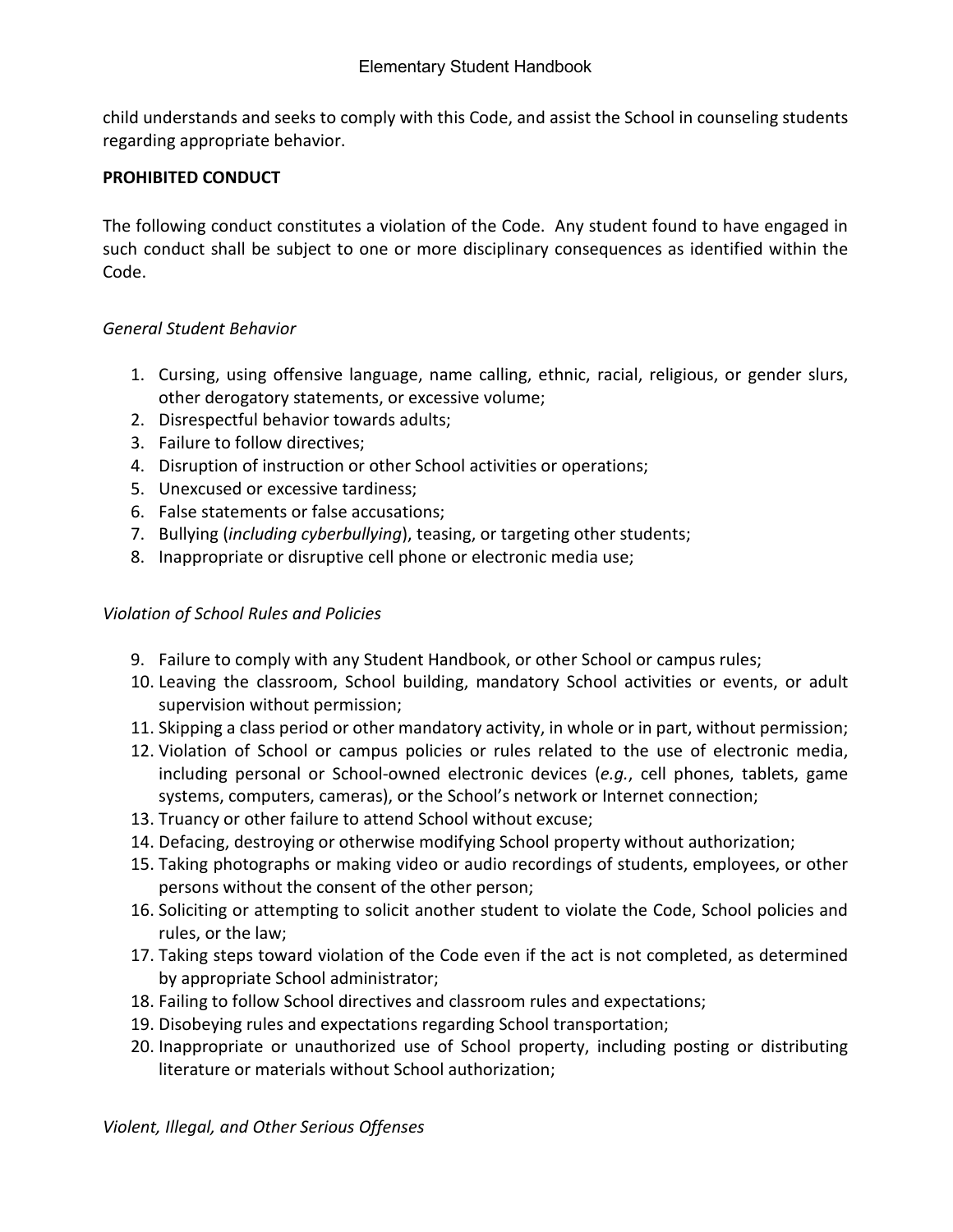- 21. Possession of prohibited items;
- 22. Conduct which meets the elements of a criminal offense, as determined by the School;
- 23. Physical, verbal or sexual harassment of others;
- 24. Inappropriate physical or sexual behavior, including jokes, comments, gestures or unwelcome physical conduct or contact;
- 25. False statements or false accusations;
- 26. Hazing or initiations;
- 27. Participation in a gang, soliciting or attempt to solicit participation in a gang;
- 28. Possessing, distributing, using or being under the influence of tobacco products, electronic cigarettes, drugs, alcohol, or controlled substances, including prescription drugs if the student has not been prescribed the drugs or is taking the drugs in excess of the dosage specified by the prescription;
- 29. Possessing drug paraphernalia;
- 30. Stealing, lying, cheating, or copying the work of another without authorization (plagiarism);
- 31. Deliberately, and without School authorization, accessing, damaging, or altering School data and records, including but not limited to confidential records, electronic data, networks or systems;
- 32. Violence of any kind, including dating violence;
- 33. Fighting;
- 34. Gambling;
- 35. Setting or attempting to set a fire;
- 36. Inappropriate or indecent exposure of body parts;
- 37. Retaliation of any form against other students or School personnel;
- 38. Conduct which requires the student's registration as a sex offender;
- 39. Possession or distribution of pictures, text messages, electronic messages or other material of a sexual or obscene nature;
- 40. Endangering the health or safety of others;
- 41. Other conduct as identified within this Code.

#### **DETERMINING APPROPRIATE DISCIPLINE**

Depending on the nature and severity of the offense, discipline may be issued by the student's classroom teacher, campus administrator, or administrator's designee, in accordance with this Code. In order to make a determination of misconduct or issue disciplinary consequences under this Code, the authorized School employee must have a reasonable belief that the student engaged in the suspected conduct. The employee's conclusion may be based on any relevant evidence including, but not limited to, observation, other personal knowledge, verbal or written witness statements, other forms of documentation, or information received from law enforcement.

In reaching a decision regarding a student discipline matter, the School may consider the specific facts and circumstances of the situation, including but not limited to:

• The student's intent;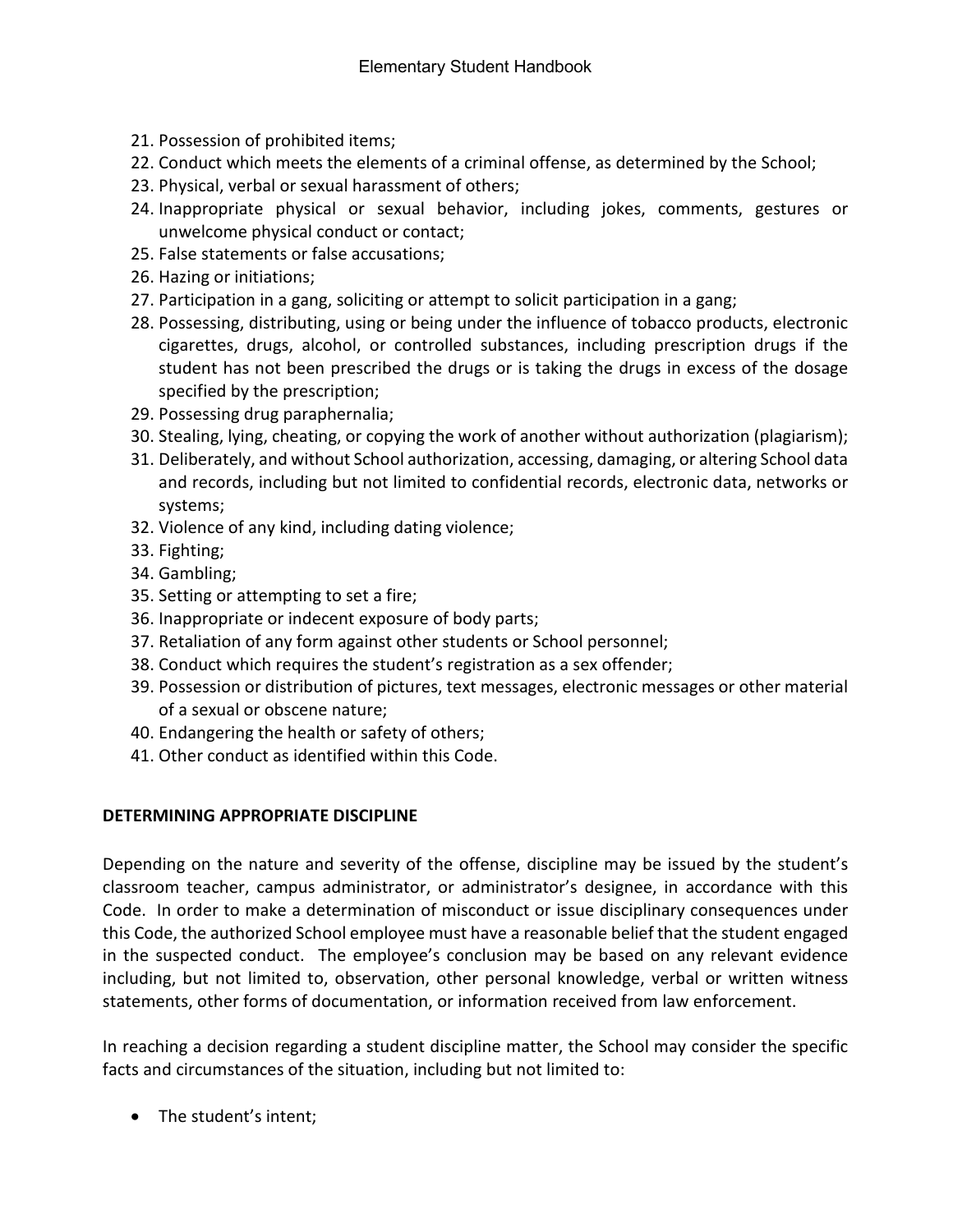- The student's age and grade level;
- The student's past disciplinary history;
- Whether the student's conduct may have been the manifestation of a disability;
- The extent of the student's cooperation during the investigation of the matter;
- The nature and severity of the alleged conduct;
- Whether the student has previously engaged in similar conduct;
- Whether self-defense was involved;
- The student's remorsefulness for the conduct;
- The severity of the effect or harm of the conduct on other persons or property;
- The frequency of the conduct.

The School may issue discipline based on a determination that a student has engaged in conduct which meets the elements of a criminal offense. The School has the authority to make such a determination without regard for whether the student is arrested, charged, or otherwise processed by the criminal justice system for the criminal offense. The School may consider information received from law enforcement or other entities within the criminal justice system in issuing discipline under this Code.

Actions will not be based on a student's race, ethnicity, national origin, gender, sex, religion, disability, or any other unlawful consideration.

#### **INVESTIGATION OF DISCIPLINE ISSUES**

In order to determine whether a violation of the Code has occurred, campus administrators or other authorized individuals may conduct an investigation. Investigations of student misconduct may involve, but are not limited to, interviews of other students, employees and adults, review of School surveillance footage, review of relevant documents, review of information on School-owned computers, verification of tips received from other individuals, gathering of physical evidence, contact of or cooperation with law enforcement agencies and officials. Law enforcement may be contacted and informed of student conduct which may constitute a criminal offense.

Students have no expectation of privacy with respect to School-owned property. Lockers, desks, and other items provided for student use remain School property, and students do not have a reasonable expectation of privacy in School property or in personal items placed inside School property. School administrators or other authorized personnel may monitor and search student desks and lockers for any reason. School officials may search any School property, including School property that is within a student's possession or otherwise being used by a student, at any time, with or without notice to the student and without consent. School officials may confiscate any items found during a search, including prohibited items, dangerous items or other items that violate School policy.

A student's person or property may be searched by authorized School officials if the official has a reasonable belief that the search will result in the discovery of evidence of a violation of the Code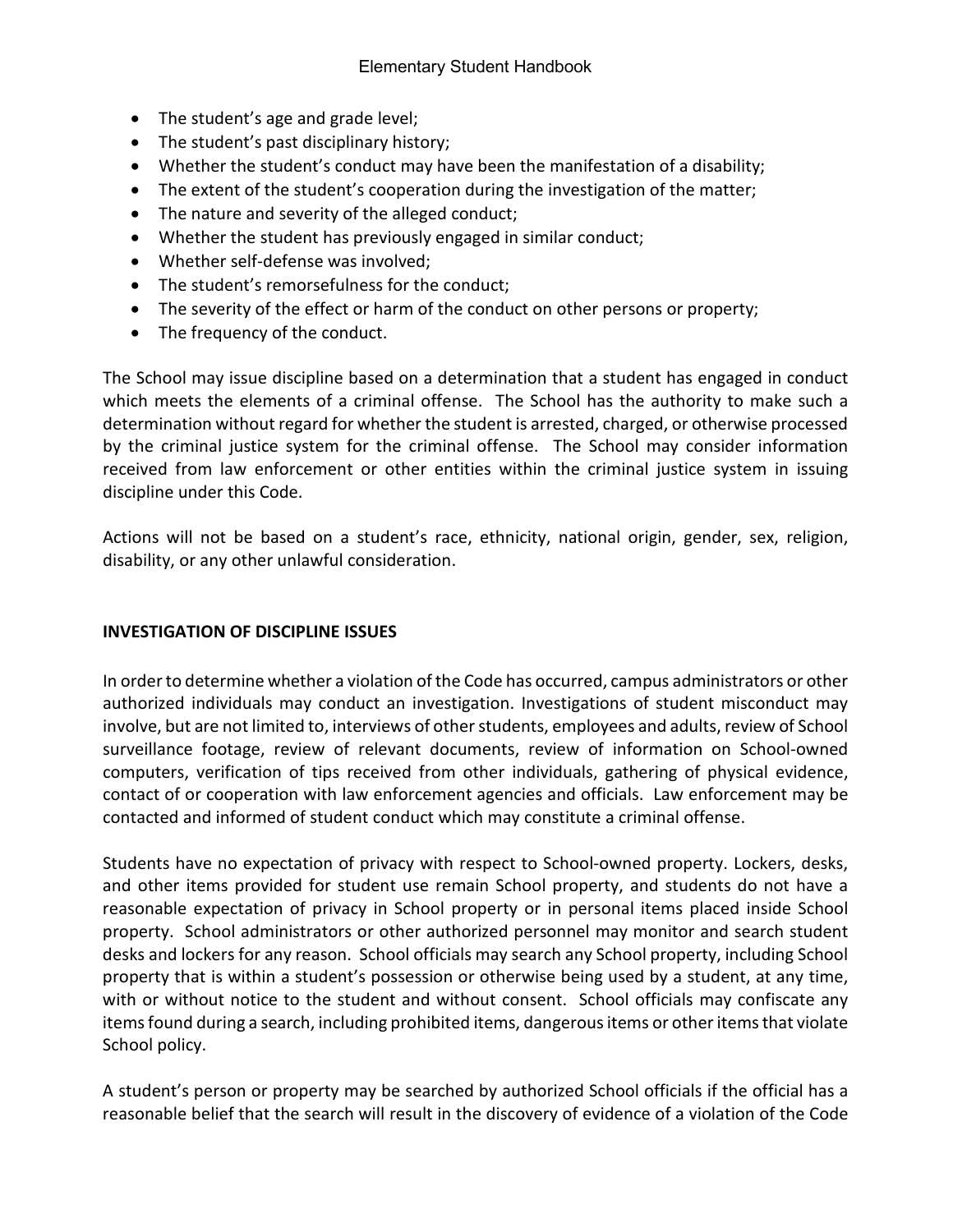or of the law. Any personal property which is brought onto School property or to a Schoolsponsored or School-related activity or event, on or off School property, may be subject to search (*e.g.*, student cell phone, backpack, personal computer, purse, car, etc.).

#### **DISCIPLINE OF STUDENTS WITH SPECIAL NEEDS**

Students eligible for services under the Individuals with Disabilities in Education Act (IDEA) or Section 504 of the Rehabilitation Act of 1973 (Section 504) are subject to discipline under those laws and in accordance with the provisions of this Code.

The School may take disciplinary action pertaining to the use or possession of illegal drugs or alcohol against any student with a disability under Section 504 who is currently engaging in the illegal use of drugs or in the use of alcohol to the same extent that the School would take disciplinary action against nondisabled students. The due process procedures afforded under Section 504 do not apply to disciplinary action for the use or possession of illegal drugs or alcohol. However, a student who is eligible for special education under the IDEA should have a manifestation determination review conducted to address any use or possession of illegal drugs or alcohol if such conduct could result in a change of placement.

Any disciplinary action that would constitute a "change in the placement" of a student receiving special education services may be taken only after the student's Admission, Review, and Dismissal (ARD) committee conducts a manifestation determination review in order to determine whether the student's conduct was a manifestation of his or her disability.

A change in placement occurs if a student is:

- 1. Removed from the student's current educational placement for more than ten consecutive School days; or
- 2. Subjected to a series of removals that constitute a pattern because:
	- a. The series of removals total more than ten school days in a school year;
	- b. The student's behavior is substantially similar to the student's behavior in the previous incidents that resulted in the series of removals; and
	- c. Additional factors exist, such as the length of each removal, the total amount of time the student is removed, and the proximity of the removals to one another.

The School will determine, on a case-by-case basis, whether a pattern of removals constitutes a change in placement.

A student who has not been determined eligible for special education services and who has engaged in behavior that violates the Code is entitled to the protections under the IDEA regarding discipline of a student with special needs described above if the School has knowledge that the student was a student with a disability before the behavior that precipitated the disciplinary action occurred. Prior knowledge of a disability may occur when (1) the parent has expressed concern in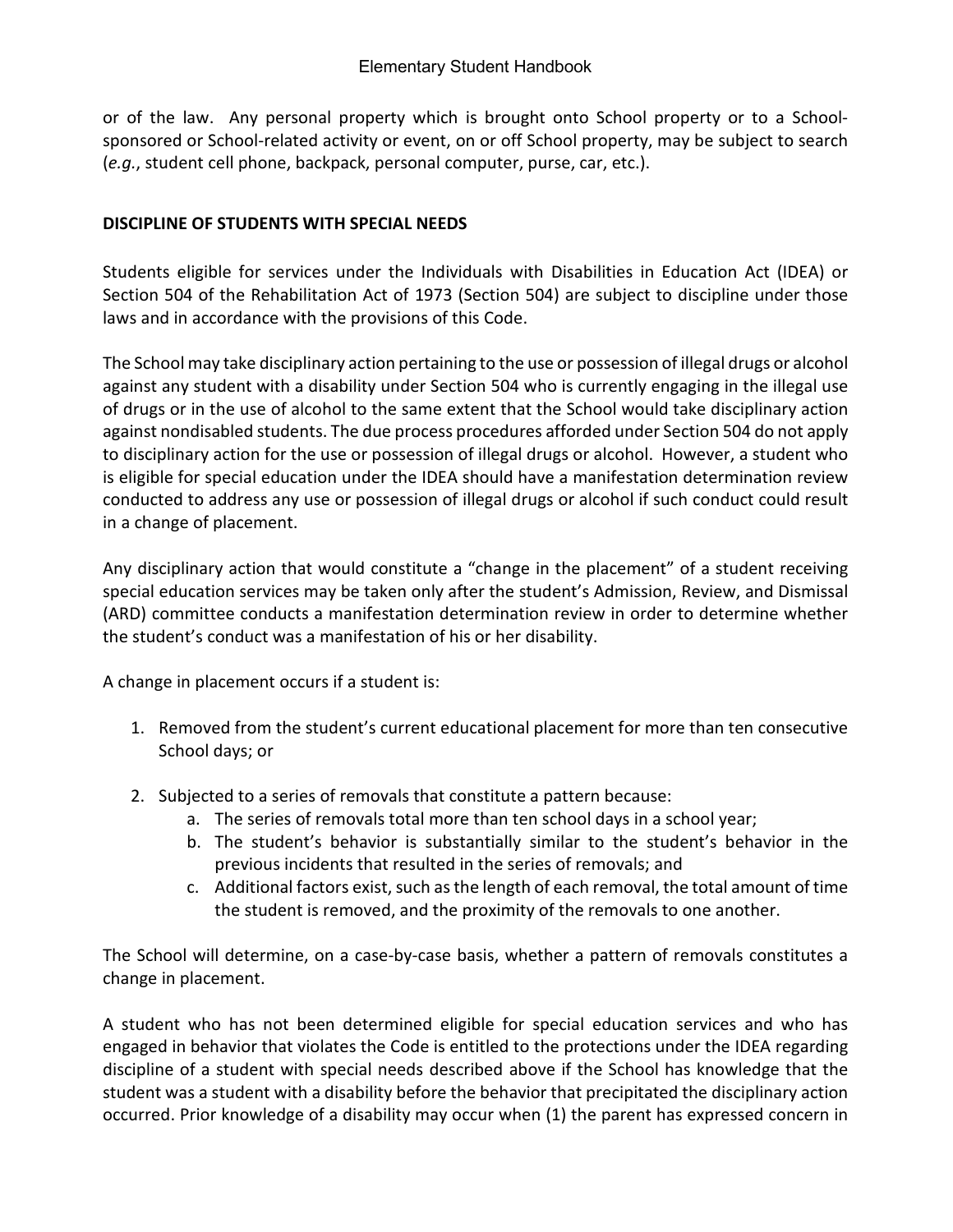writing that the student is in need of special education or related services, (2) the parent has requested an evaluation of the student in writing, or (3) the School personnel has expressed specific, written concerns to supervisory personnel about the student's need for special education or related services. If the School does not have knowledge that a student is a student with a disability prior to taking disciplinary action, the student may be subject to the disciplinary actions applied to students without disabilities. If a request is made for an evaluation of a student during the time period in which the student is subjected to disciplinary action, the evaluation shall be conducted in an expedited manner.

# **TYPES OF DISCIPLINE**

Available disciplinary consequences include:

- Parent conference;
- Verbal correction;
- Counseling;
- Conference with teacher or administrator;
- Education/training;
- Improvement plan;
- School-related assigned tasks or duties;
- Loss or restriction of privileges
- Consequences related to student participation in extracurricular activities, including removal, suspension, or restriction of participation;
- Removal from class to campus office;
- Issuance of demerits;
- Confiscation of items;
- Detention;
- Out-of-School Suspension;
- Expulsion.

One or more of these disciplinary consequences may be issued to a student found to have violated the Code. If the Code does not specify the appropriate disciplinary consequence for a particular type of student conduct, the School may issue the disciplinary consequence deemed reasonable and appropriate, with the exception of expulsion. A teacher may have additional rules and consequences for student conduct in the classroom which may result in discipline under this Code or may be enforced in addition to any discipline issued under this Code.

If a student withdraws from the School before completing assigned Out-of-School Suspension, or Expulsion, the School shall send documentation of the discipline to the next school that enrolls the student. When expulsion is an appropriate punishment for a violation and a student withdraws from the School before the expulsion process is completed, the School may choose to complete the expulsion process and send documentation of the expulsion decision to the next school that enrolls the student. If the student returns to enroll in the School at a later date and has not been required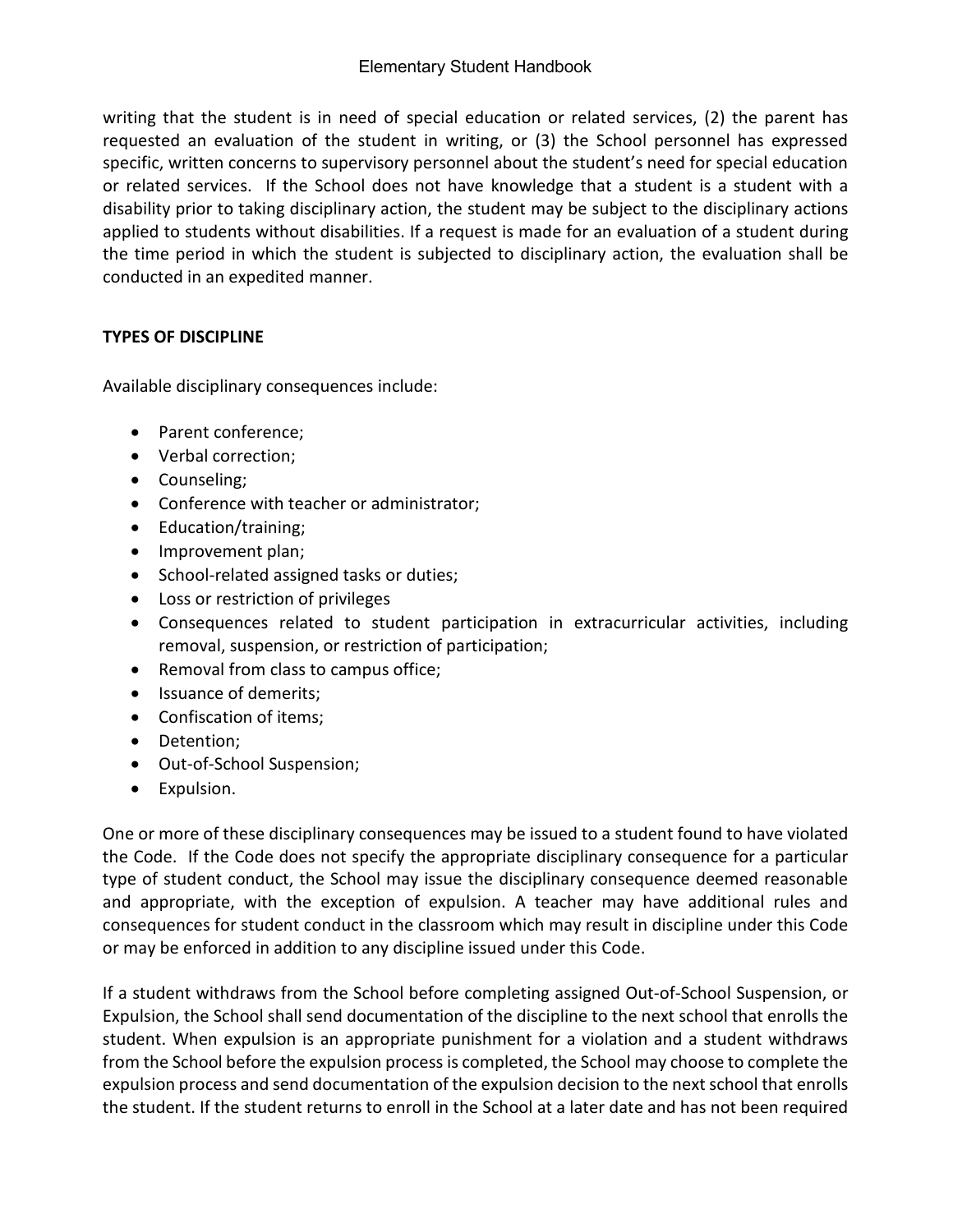to complete the disciplinary consequences previously required, the School may require the student to complete the discipline upon return.

The Code shall be applied and enforced consistently and equitably among students, with the understanding that every disciplinary situation will differ and decisions will be made based on the individual facts and circumstances of a given situation.

### **DETENTION**

A student may be assigned to one or more sessions of detention for engaging in prohibited conduct under this Code. The student's parent or guardian will be notified by phone and in writing of the student's conduct and assignment to detention. Detention will be held outside of the instructional day, either before or after school, during lunch period, or during recess. While in detention, the student will be provided the appropriate class assignments and will be expected to complete those assignments as if the student were in the regular classroom.

### **OUT-OF-SCHOOL SUSPENSION**

A student may be suspended for one or more school days for engaging in prohibited conduct under this Code. The student's parent or guardian will be notified by phone and in writing of the student's conduct and the length of the period of suspension. A student may not be suspended for more than three consecutive school days. During a period of suspension, the suspended student may not enter onto school property or participate in or attend school-sponsored or school-related events or activities. The student's teachers will provide assignments that the student will be expected to complete during the period of suspension. Student assignments or other class work completed during a period of suspension will be accepted for grading if completed in a timely fashion.

#### **REASONS FOR EXPULSION**

A student **may** be expelled from the School if he or she is found to have committed any of the acts listed below.

- 1. **Weapons.** The student used, exhibited, or possessed any of the following while on School property or while attending a School-sponsored or School-related activity on or off School property:
	- a. A firearm;
	- b. An illegal knife;
	- c. A club; or
	- d. A prohibited weapon.
- 2. **Violent Conduct.** The student engaged in conduct that contains the elements of the following offenses within the Texas Penal Code, regardless of location: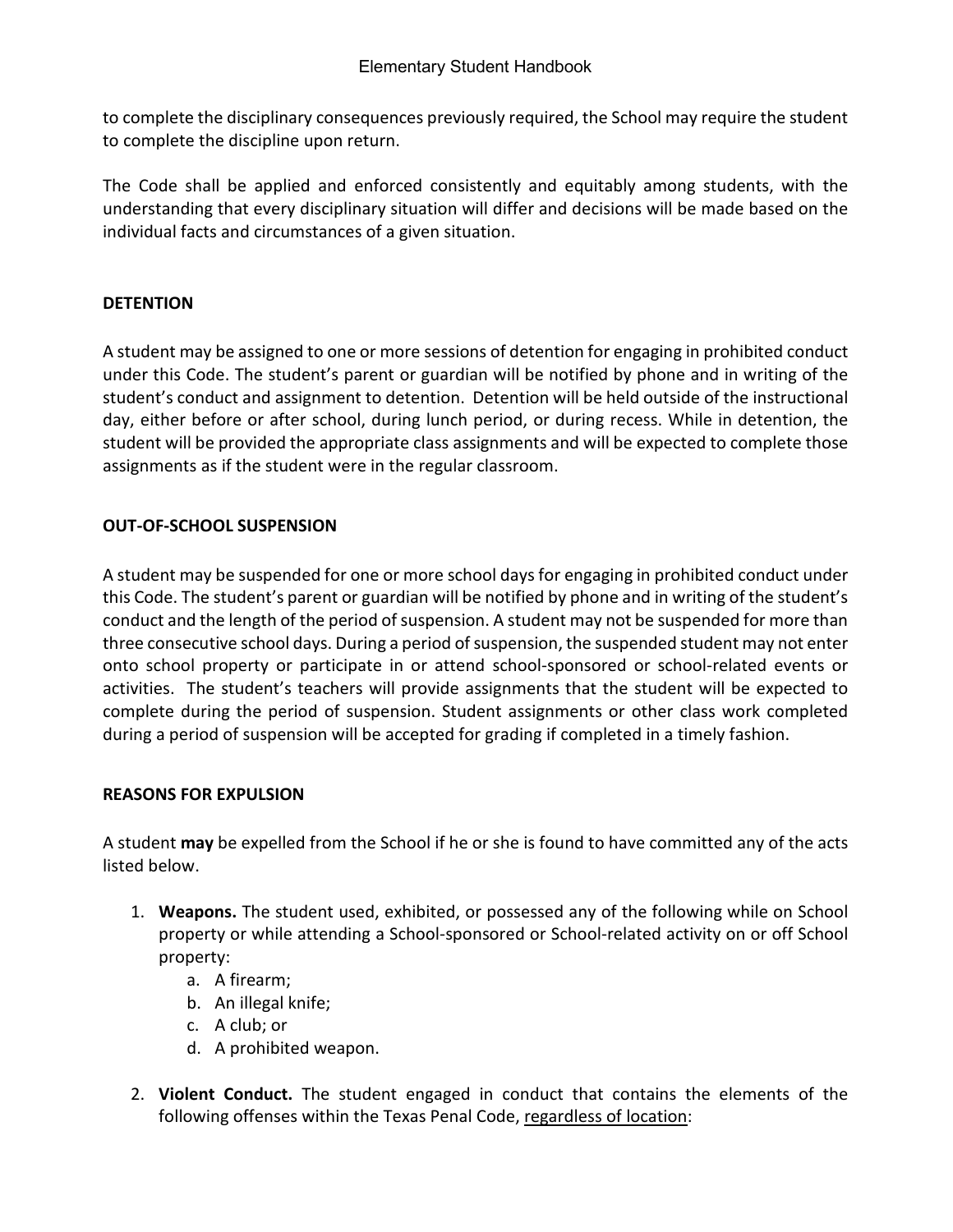- a. Aggravated assault, sexual assault, aggravated sexual assault, arson, murder, capital murder, criminal attempt to commit murder or capital murder, indecency with a child, aggravated kidnapping, aggravated robbery, manslaughter, criminally negligent homicide, or continuous sexual abuse of a child or children;
- b. Assault against another student, an employee, or a volunteer of the School;
- c. Deadly conduct;
- d. A Title V felony under the Penal Code.
- 3. **Disruptions.** The student engaged in conduct that contains the elements of the following offenses within the Texas Penal Code, regardless of location:
	- a. False alarm or report or terroristic threat involving a public school;
	- b. An offense related to an abusable volatile chemical;
	- c. Breach of computer security if the conduct involves accessing a computer network, or computer system owned by or operated on behalf of a public school and the student knowingly alters, damages, or deletes School System property or information or commits a breach of any other computer, computer network, or computer system;
	- d. Criminal mischief if the conduct is punishable as a felony;
	- e. Public lewdness or indecent exposure.
- 4. **Drugs and Alcohol.** The student engaged in conduct that contains the elements of the following offenses within the Texas Penal Code:
	- a. On School property, at School-sponsored or School-related event, or within 300 feet of School property:
		- i. Sells, gives, or delivers to another person or possesses, uses, or is under the influence of any amount of marijuana, dangerous drug, or alcoholic beverage.
	- b. Regardless of location:
		- i. Sells, gives, delivers to another person or possesses or uses or is under the influence of marijuana or a dangerous drug, as defined by the Health and Safety Code, if the conduct is punishable as a felony.
		- ii. Sells, gives, delivers to another person an alcoholic beverage, as defined by the Alcoholic Beverage Code, commits a serious act or offense while under the influence of alcohol or possesses, uses, or is under the influence of an alcoholic beverage, and the conduct is punishable as a felony.
- 5. **Other.** The student, while on campus or at a School-sponsored or School-related event, on or off campus:
	- a. Engages in conduct that constitutes a felony;
	- b. Commits an assault;
	- c. Commits frequent violations of this Code that cause significant disruption to the School environment or substantial interference with the instructional process.

#### **EXPULSION PROCESS**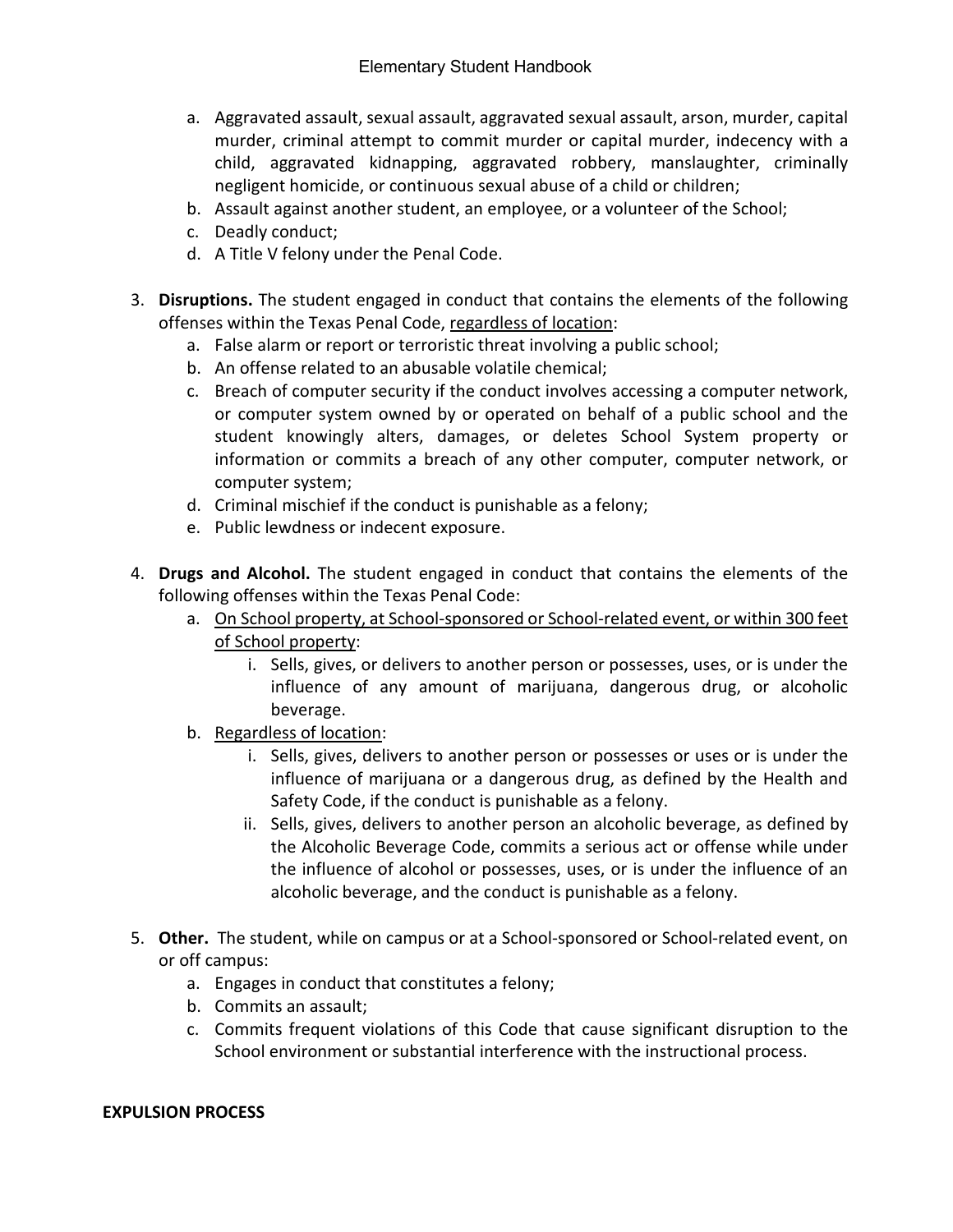If the school administrator or administrator's designee determines that the student's conduct warrants expulsion, the administrator shall provide written notice to the parent, guardian, or adult student of the proposed expulsion of the student. The written notice shall also include the reason(s) for the proposed expulsion and the date, time, location and procedure for the expulsion hearing. The student is entitled to a hearing with the Superintendent, or the Superintendent's designee, during which the student and/or the student's representative (*e.g.*, parent, guardian, attorney, other) will have the opportunity to review and respond. The Superintendent, or the Superintendent's designee, may place reasonable restrictions on the conduct of the hearing, including the length of the presentations. At the end of the hearing, the Superintendent, or the Superintendent's designee, may issue a decision immediately or may wait until a later date to communicate a decision. The administrator shall send written communication of the decision to the parent or guardian. If the Superintendent, or the Superintendent's designee, determines that expulsion is appropriate, the written decision ("Expulsion Order") shall include the length of the term of expulsion.

The parent, guardian or adult student may choose to **voluntarily** waive the right to an expulsion hearing by signing a hearing waiver form provided with the notice of proposed expulsion. If the hearing is waived, the Superintendent, or the Superintendent's designee, will review the relevant evidence and issue a written decision to the parent as described above.

The School will notify the independent school System in which the student resides of the student's expulsion within three business days of the Expulsion Order.

# **TERMS OF EXPULSION**

The period of expulsion may be determined by many factors, including the severity of the conduct and the existence of a continuing risk of harm to other students and employees.

**PERMANENT EXCLUSION FROM ADMISSION PERMITTED:** A student expelled from the School is not eligible for readmission to the School at any time.

During a period of expulsion, the student is prohibited from entering onto any School property and attending any School-sponsored or School-related events. Failure to comply with this prohibition will result in the filing of criminal trespass charges against the student. Except as otherwise required by law, students will not receive educational services or receive course credits during a period of expulsion.

#### **DISCIPLINE APPEAL PROCESS**

With the exception of expulsions, student discipline decisions at the campus level are final and not appealable. A parent or legal guardian may appeal an expulsion decision by filing a written appeal with the Superintendent within 5 business days of the date of the Expulsion Order. The Superintendent or Superintendent's designee will review the record of the expulsion proceedings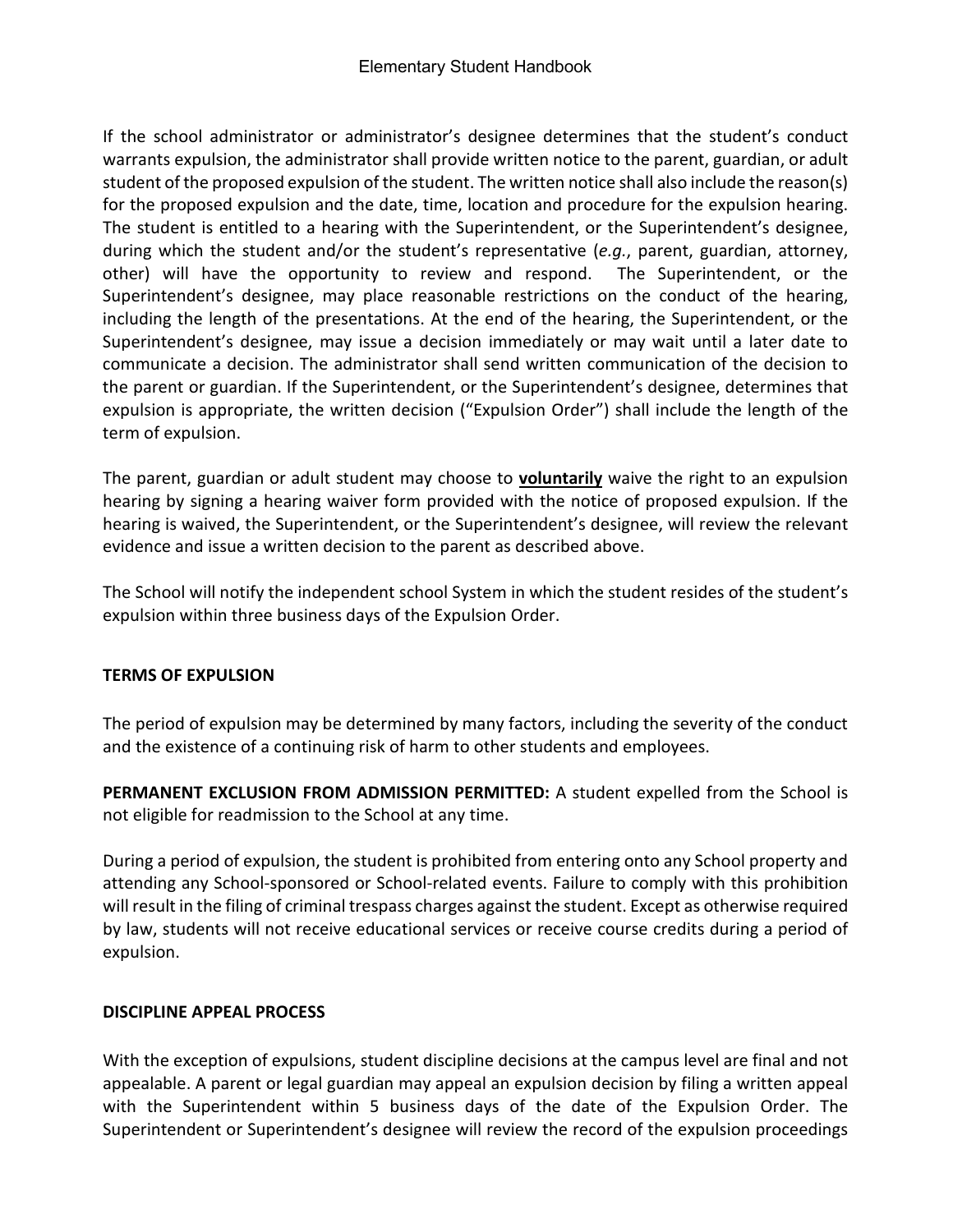at the campus level, along with any other relevant information, and will issue a written decision to the appealing party within 10 business days of receiving the request for review.

If the appealing party is not satisfied with the decision of the Superintendent or Superintendent's designee, he or she may appeal that decision to the **Sam Houston State University Charter School Board** by filing a request for review with the Superintendent's office within 5 business days of the date of the decision. The Superintendent shall notify the **Board Chair** and arrange for the **Board** to hear the complaints of the appealing party at the next available board meeting. The Superintendent shall notify the appealing party of the location, date and time of the hearing in front of the **Sam Houston State University Charter School Board**. The decision of the governing body is final. An expulsion action will not be delayed during the appeal process.

### **TRUANCY**

State compulsory attendance law requires that every child at least 6 and younger than 19 years of age attend school. The School enforces the compulsory attendance laws by ensuring the regular attendance of currently enrolled students through the application of truancy prevention measures and, if necessary, referral of students to truancy court.

A student's absence is excused if the absence is specifically authorized by School policy or rule, or is otherwise approved by the campus administrator. Any absence that is not excused shall be considered an "unexcused" absence.

The School will provide written notice to parents if their student has incurred three unexcused absences (including partial day absences) in a four-week period, and will begin the implementation of truancy prevention measures, which shall include one of the following:

- 1. The creation of a behavior improvement plan that includes a specific description of required or prohibited behavior, the period of the plan's effectiveness (not to exceed 45 days), and penalties for additional absences;
- 2. Referral to counseling, mentoring, community-based services, or other services to address the student's truancy.

A student will be considered "truant" if the student fails to attend school, without excuse, on 10 or more days or parts of days within a six-month period in the same school year. In rare occasions, parents may also be subject to prosecution for criminal negligence if the parent fails to secure the student's attendance.

Before the School makes a referral to truancy court, the Principal, as the School's Truancy Prevention Facilitator, will create and oversee the implementation of truancy prevention measures for the student. The School will not refer a student to truancy court if the student's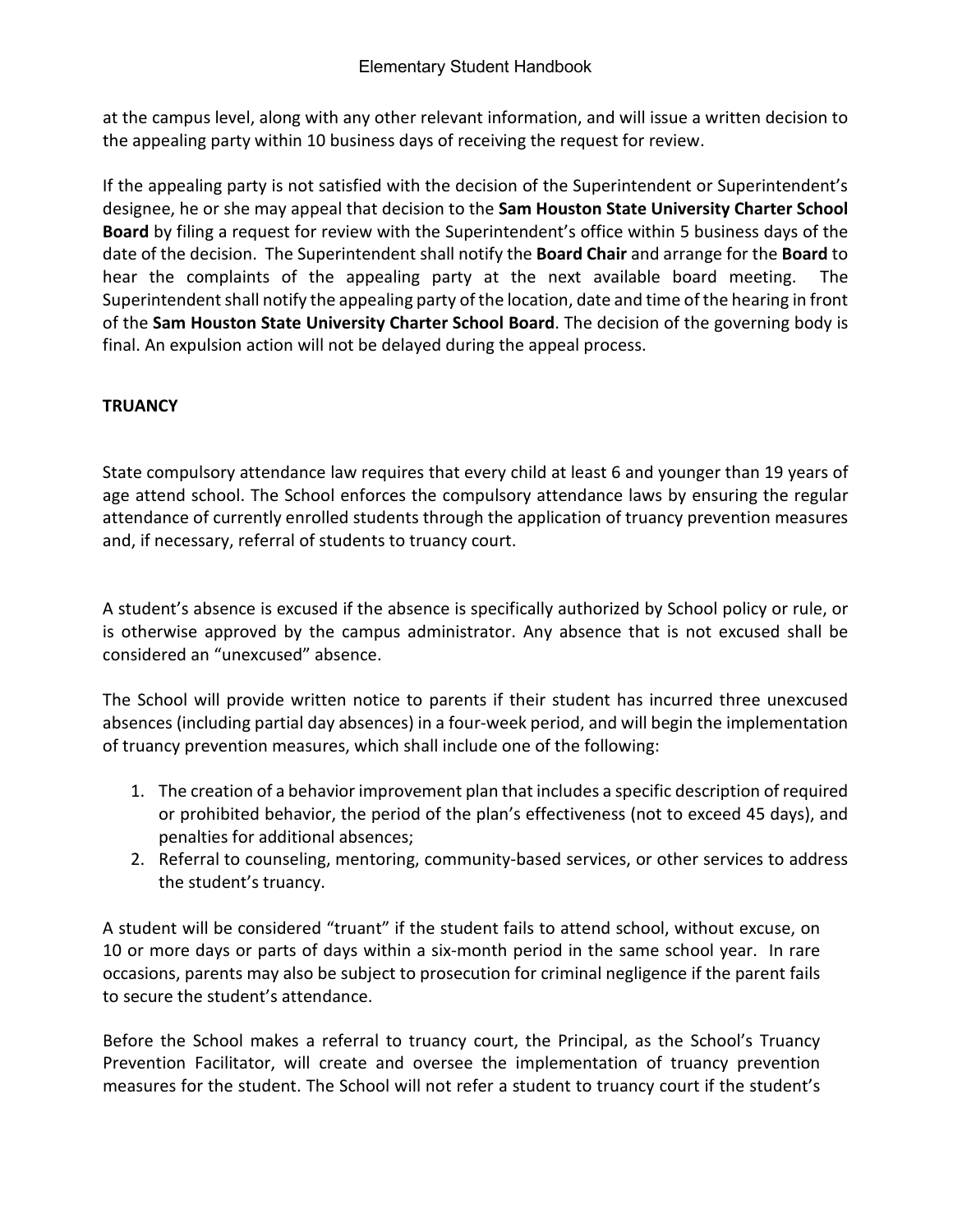truancy is the result of pregnancy, foster care, homelessness, and instead may offer additional counseling for the student.

As an alternative to revoking enrollment, the School may require the student to comply with a behavior improvement plan to address the student's lack of attendance. If the student fails to comply with the behavior improvement plan, the School may revoke the student's enrollment.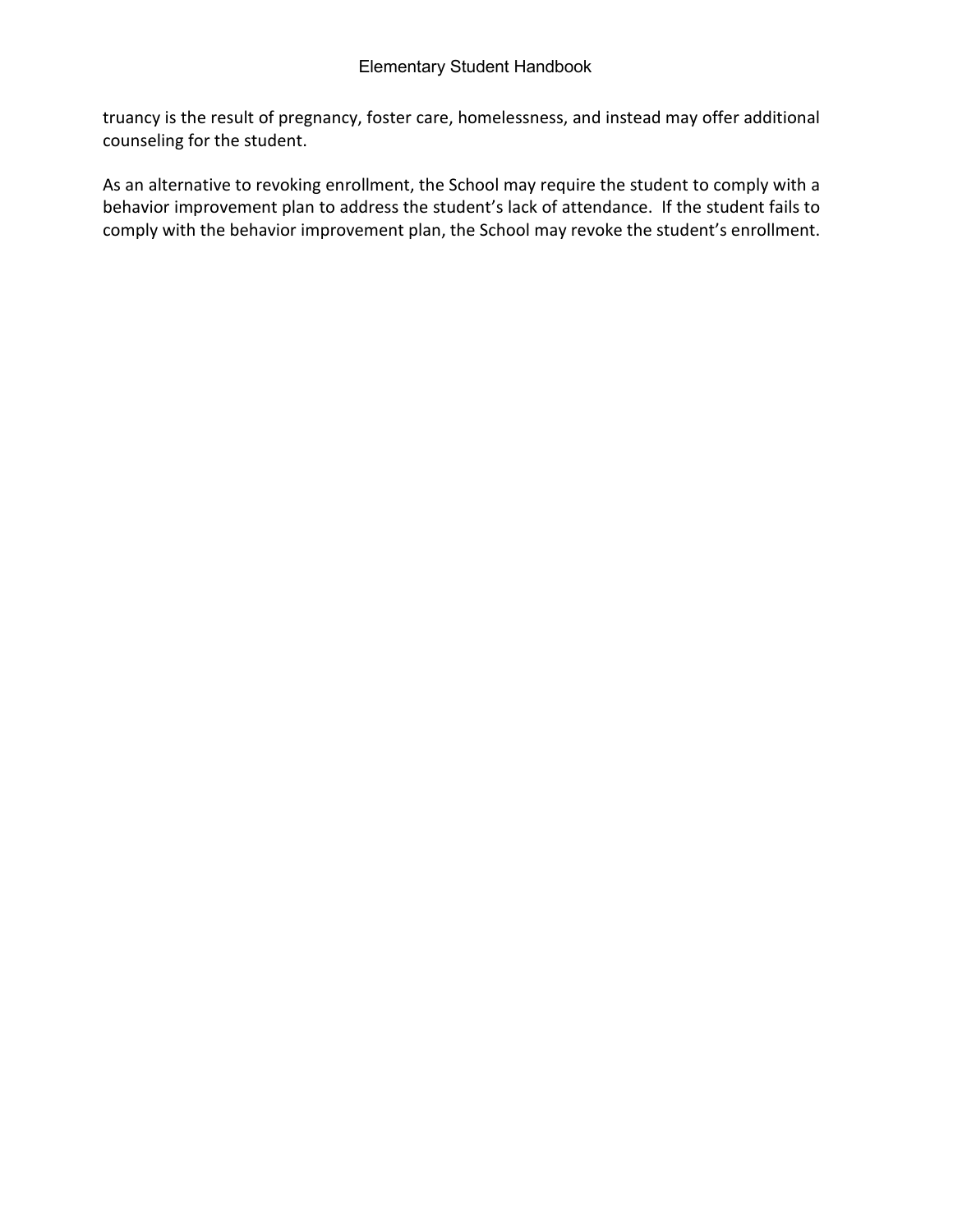#### **DEFINITIONS**

The following definitions are provided to further detail and define the terms of this Code. The **Sam Houston State University Charter School Board** shall have final authority to interpret or amend any terms or provisions within this Code.

**Abusable volatile chemicals:** Those substances as defined in Texas Health and Safety Code § 485.001.

**Alcoholic Beverage:** Those substances as defined in Texas Alcoholic Beverage Code § 1.04.

**Assault**: Intentionally, knowingly, or recklessly causing bodily injury to another.

**Bullying:** Written or verbal expression or physical conduct that (1) has the effect of physically harming a student, damaging a student's property, or placing a student in reasonable fear of harm to the student's person or of damage to the student's property; or (2) is sufficiently severe, persistent, or pervasive enough that the action or threat creates an intimidating, threatening, or abusive educational environment for a student.

**Club:** An instrument specially designed, made, or adapted for the purpose of inflicting serious bodily injury or death by striking a person with the instrument, including a blackjack, nightstick, mace, and tomahawk.

**Controlled substance:** Substances as defined in Chapter 481 of the Texas Health & Safety Code or 21 U.S.C. § 801 et seq.

**Cyberbullying:** Cyberbullying is bullying that takes place using electronic technology. Electronic technology includes devices and equipment such as cell phones, computers, and tablets as well as communication tools including social media sites, text messages, chat, and websites.

**Deadly conduct:** Recklessly engaging in conduct that places another in imminent danger of serious bodily injury or knowingly discharging a firearm in the direction of an individual, habitation, building, or vehicle.

**Electronic media:** Refers to all forms, kinds and types of electronic devices, communication systems, networks, software, websites, and any other technology resources including, but not limited to, social media, text messaging, instant messaging, electronic mail (e-mail), Web logs (blogs), electronic forums (chat rooms), video-sharing or file sharing Web sites, cellular telephones, portable electronic devices, computers.

**False alarm or report:** Knowingly initiating, communicating, or circulating a report of a present, past, or future bombing, fire, offense, or other emergency that is known to be false or baseless and that would ordinarily: (1) cause action by an official or volunteer agency organized to deal with emergencies; (2) place a person in fear of imminent serious bodily injury; or (3) prevent or interrupt the occupation of a building, room, or place of assembly.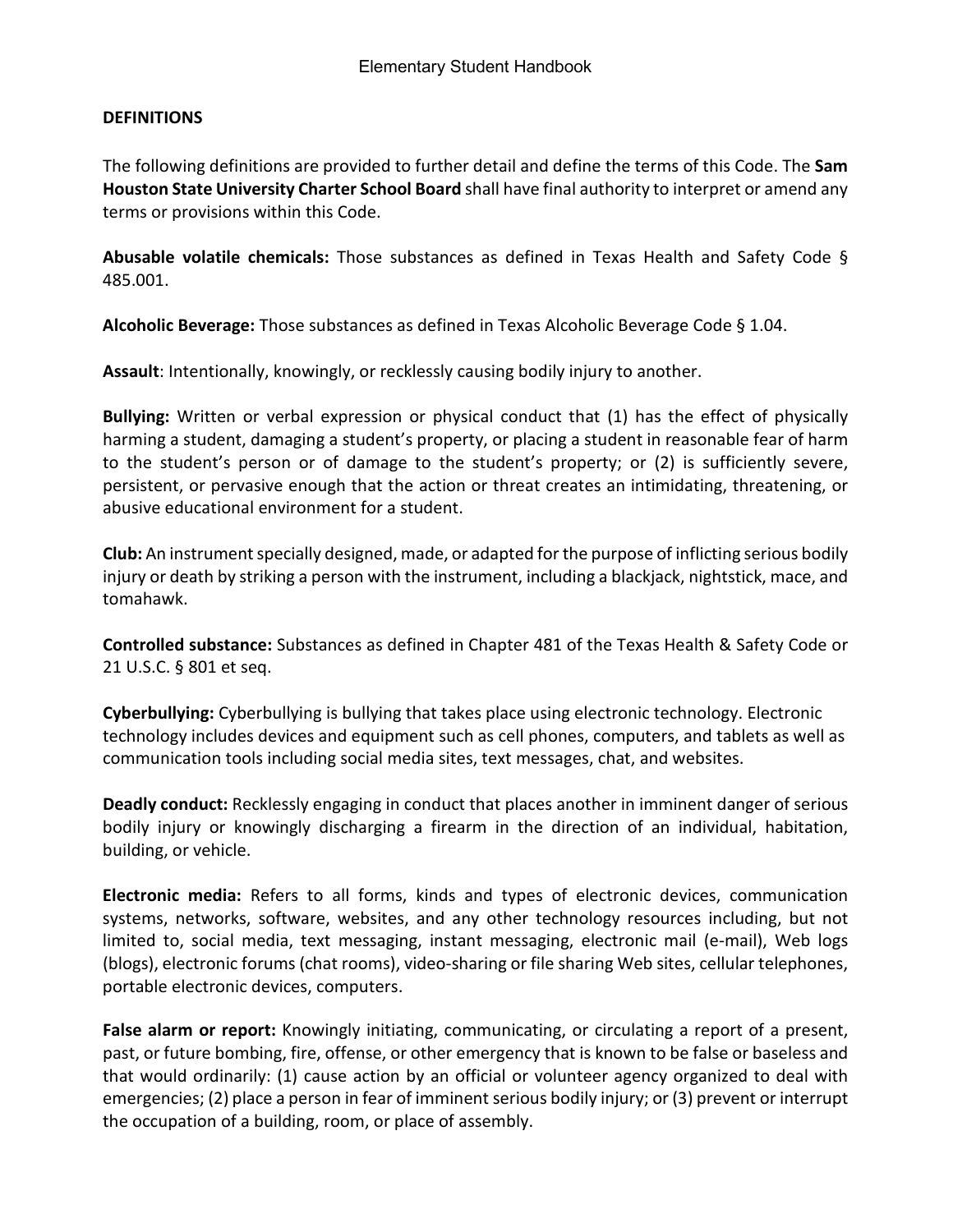**Firearm (federal):** (1) any weapon, including a starter gun that will, is designed to, or may readily be converted to expel a projectile by the action of an explosive; (2) the frame or receiver of any such weapon; (3) any firearm muffler or firearm weapon; or (4) any destructive device, such as an explosive, incendiary, or poison gas bomb, or grenade.

**Firearm (state):** Any device designed, made, or adapted to expel a projectile through a barrel by using the energy generated by an explosion or burning substance or any device readily convertible to that use.

**Gang:** An organization, combination, or association of persons composed wholly or in part of students that: (1) seeks to perpetuate itself by taking in additional members on the basis of the decision of the membership rather than on the free choice of the individual, or (2) that engages in illegal and/or violent activities. In identifying gangs and associated gang attire, signs, or symbols, the School will consult with law enforcement authorities.

**Harassment:** Threatening to cause harm or bodily injury to another, engaging in sexually intimidating conduct, causing physical damage to the property of another, subjecting another to physical confinement or restraint, maliciously taking any action that substantially harms another's physical or emotional health or safety, or is sufficiently severe, persistent, or pervasive enough that the action or threat creates an intimidating, threatening, or abusive educational environment for a student. alone or in combination with other conduct prohibited by School policy, rules or the Code.

**Hazing:** Any act, occurring on or off campus, by one person alone or acting with others, directed against a student, that endangers the mental or physical health or safety of a student for the purposes of pledging, initiation into, affiliation with, holding office in, or maintaining membership in an organization or group. Consent to or acquiescence in the hazing activity does not excuse the student of responsibility for the misconduct.

**Illegal knife:** A knife with a blade over 5 ½ inches; hand instrument designed to cut or stab another by being thrown; dagger, including but not limited to a dirk, stiletto, and poniard; bowie knife; sword; or spear.

**Paraphernalia:** Any article or device used or intended for use to inject, ingest, inhale, or otherwise introduce marijuana, a controlled substance, or a dangerous drug into the human body, including but not limited to roach clips, rolling papers, needles, baggies with residue, razor blades, bongs and pipes.

**Possession:** Regardless of the student's knowledge or intent to possess the item, to have in or on: (1) a student's person or in the student's personal property, such as the student's clothing, purse, or backpack; (2) in any vehicle used by the student for transportation to or from School or schoolrelated activities, such as an automobile, truck, motorcycle, or bicycle; or (3) any other school property used by the student, such as a locker or desk.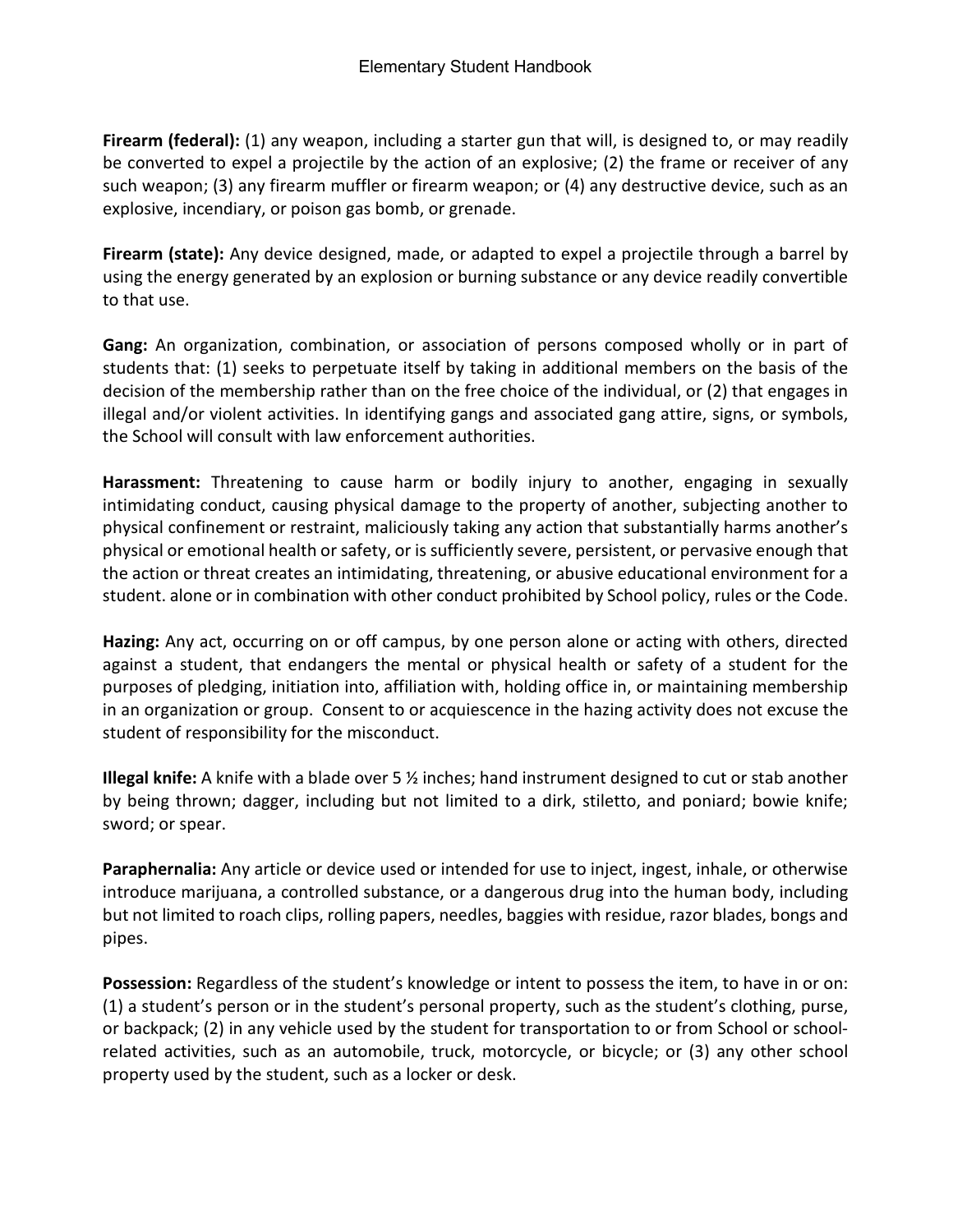**Prohibited item:** Includes but is not limited to (1) alcoholic beverages, marijuana, controlled substances, or dangerous drugs; (2) paraphernalia; (3) prohibited weapons; (4) any other item prohibited by this Code.

**Prohibited weapons:** Includes the following items: armor-piercing ammunition, chemical dispensing device, explosive weapon, firearm silencer, knuckles, machine gun, short-barrel firearm, switchblade knife, or zip gun, taser gun.

**Retaliation:** Harming or threatening to harm another: (1) on account of their service as a School employee or volunteer, (2) to prevent or delay another's service to the School, or (3) because the person intends to report a crime or violation of this Code.

**Self-defense:** When the person who is not the aggressor in an encounter uses the minimum force required to remove himself or herself from immediate danger of harm. Actions that escalate or continue the encounter will not be considered self-defense.

**Sexual harassment:** Unwelcome sexual advances, requests for sexual favors, and other verbal or physical conduct of a sexual nature that has the purpose or effect of unreasonably interfering with a student's performance or creates an intimidating, hostile, or offensive educational environment.

**Soliciting:** Requesting, commanding, or attempting to induce another student to engage in specific conduct that would constitute a violation of the Code, and with the intent that a violation of the Code be committed.

**Short-barrel firearm:** A rifle with a barrel length of less than 16 inches or a shotgun with a barrel length of less than 18 inches, or any weapon made from a rifle or shotgun if, as altered, it has an overall length of less than 26 inches.

**Switchblade knife:** Any knife with a blade that folds, closes, or retracts into the handle or sheath and that opens automatically by pressing a button or other device located on the handle or opens or releases a blade from the handle or sheath by the force of gravity or centrifugal force.

**Terroristic threat:** Threats to commit an offense involving violence to any person or property with intent to: (1) cause a reaction by an official or volunteer agency organized to deal with emergencies; (2) place any person in fear of imminent serious bodily injury; (3) prevent or interrupt the occupation or use of a building, room, place of assembly, place to which the public has access, place of employment or occupation, aircraft, automobile, or other form of conveyance, or other public place; (4) cause impairment or interruption of public communications, public transportation, public water, gas, or power supply or other public service; (5) place the public or a substantial group of the public in fear of serious bodily injury; or (6) influence the conduct or activities of a branch or agency of the federal government, the state, or a political subdivision of the state (including the School).

**Title 5 felony offenses:** Offenses against the person that, depending on the circumstances, may include, but not be limited to the following offenses under the Penal Code: murder; capital murder;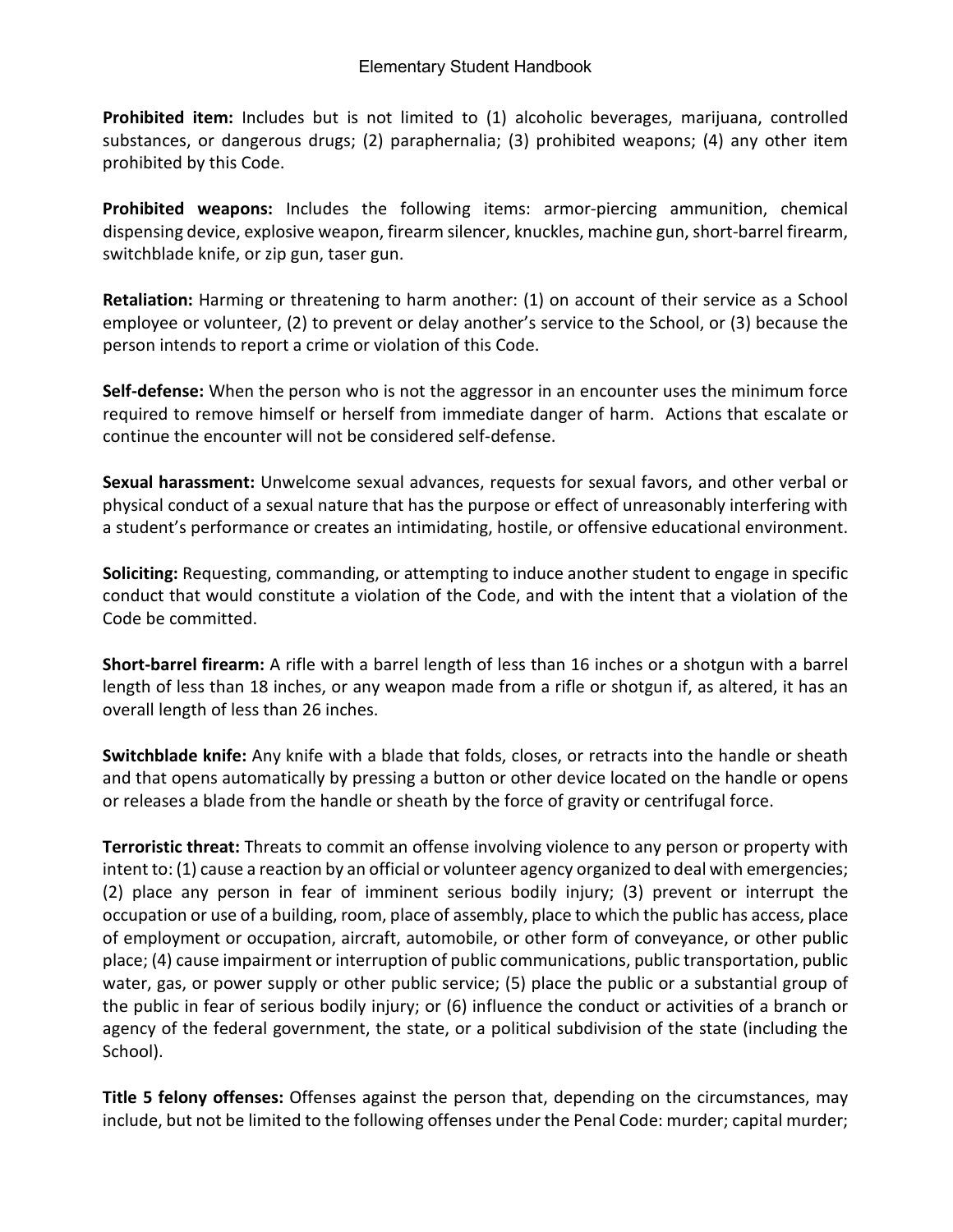transport; assault; aggravated assault; sexual assault; aggravated sexual assault; improper relationship between educator and student; indecency with a child; injury to a child, an elderly person, or a disabled person; abandoning or endangering a child; improper photography or visual recording; coercing, soliciting, or inducing gang membership; deadly conduct; terroristic threat; aiding a person to commit suicide; harassment by a person in a correctional facility; continuous sexual abuse of a young child or children; and tampering with a consumer product.

**Under the influence:** When in an employee's professional judgment, the student does not have the normal use of mental or physical faculties likely attributable to the student's use of marijuana, a controlled substance, dangerous drug or alcoholic beverage. Such impairment may be evidenced by the symptoms typically associated with drug or alcohol use or other abnormal or erratic behavior. The student need not be legally intoxicated.

**Use:** With respect to substances, voluntarily injecting, ingesting, inhaling, or otherwise introducing a prohibited substance into the body. With respect to objects or devices, putting into action or service or carrying out an action or purpose with the object or device.

**Zip gun:** A device or combination of devices that was not originally a firearm and is adapted to expel a projectile through a smooth-bore or rifled-bore barrel by using the energy generated by an explosion **Appendix VI: Student Welfare-Freedom from Discrimination, Harassment, and Retaliation**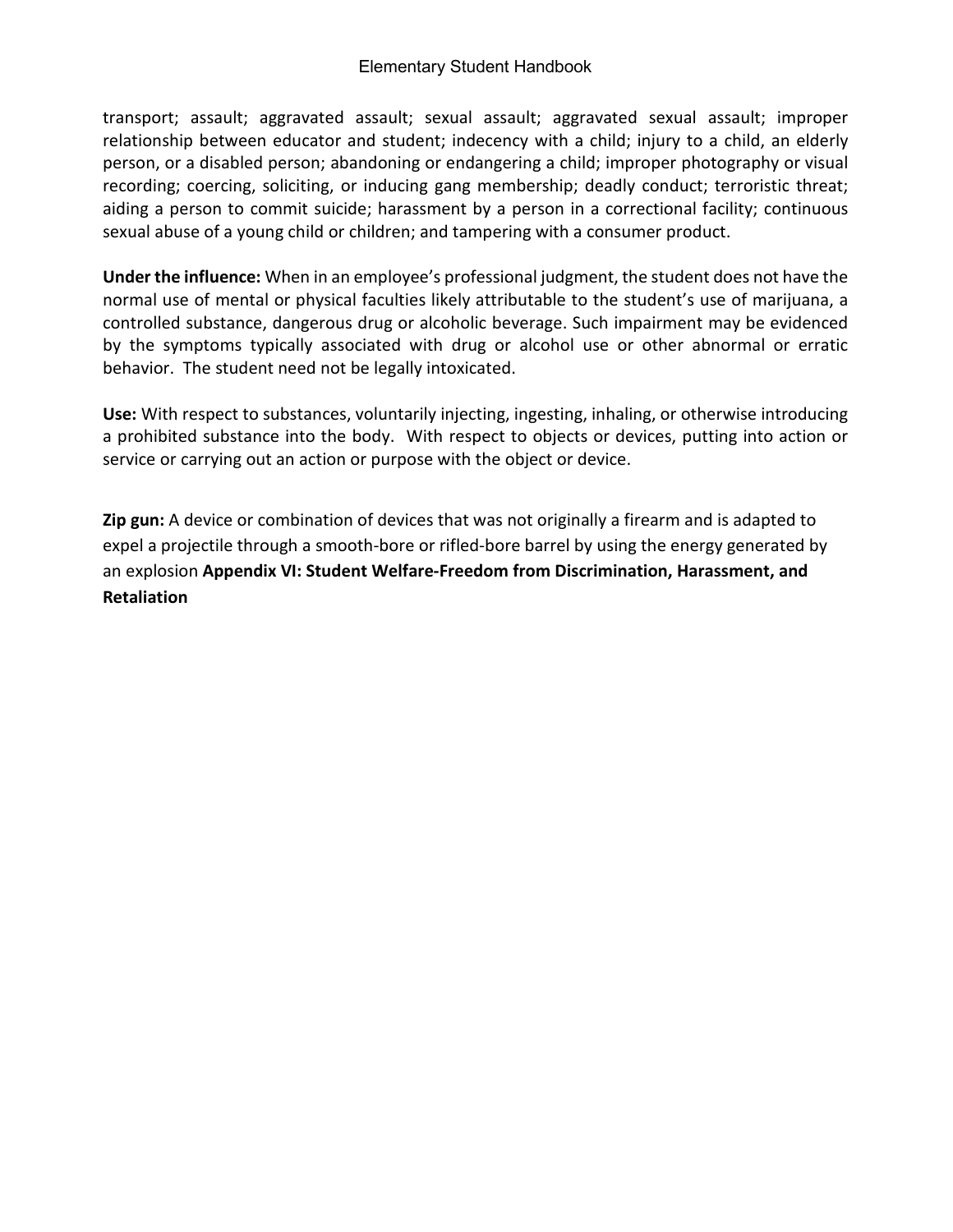# **Appendix VI: Student Welfare-Freedom from Discrimination, Harassment, and Retaliation**

Note that school board policies may be revised at any time.

Student Welfare: Freedom from Discrimination, Harassment, and Retaliation

Note: This policy addresses discrimination, harassment, and retaliation involving System students. For provisions regarding discrimination, harassment, and retaliation involving System employees, see DIA. For reporting requirements related to child abuse and neglect, see FFG. Note that FFH shall be used in conjunction with FFI (bullying) for certain prohibited conduct.

## *Statement of Nondiscrimination*

The System prohibits discrimination, including harassment, against any student on the basis of race, color, religion, sex, gender, nation-al origin, disability, age, or any other basis prohibited by law. The System prohibits dating violence, as defined by this policy. Retaliation against anyone involved in the complaint process is a violation of System policy and is prohibited.

## *Discrimination*

Discrimination against a student is defined as conduct directed at a student on the basis of race, color, religion, sex, gender, national origin, disability, age, or on any other basis prohibited by law, that adversely affects the student.

## **Prohibited Harassment**

Prohibited harassment of a student is defined as physical, verbal, or nonverbal conduct based on the student's race, color, religion, sex, gender, national origin, disability, age, or any other basis prohibited by law that is so severe, persistent, or pervasive that the conduct:

- 1. Affects a student's ability to participate in or benefit from an educational program or activity, or creates an intimidating, threatening, hostile, or offensive educational environment;
- 2. Has the purpose or effect of substantially or unreasonably interfering with the student's academic performance; or
- 3. Otherwise adversely affects the student's educational opportunities. Prohibited harassment includes dating violence as defined by this policy.

## *Examples*

Examples of prohibited harassment may include offensive or derogatory language directed at another person's religious beliefs or practices, accent, skin color, or need for accommodation; threatening, intimidating, or humiliating conduct; offensive jokes, name calling, slurs, or rumors; physical aggression or assault; display of graffiti or printed material promoting racial, ethnic, or other negative stereotypes; or other kinds of aggressive conduct such as theft or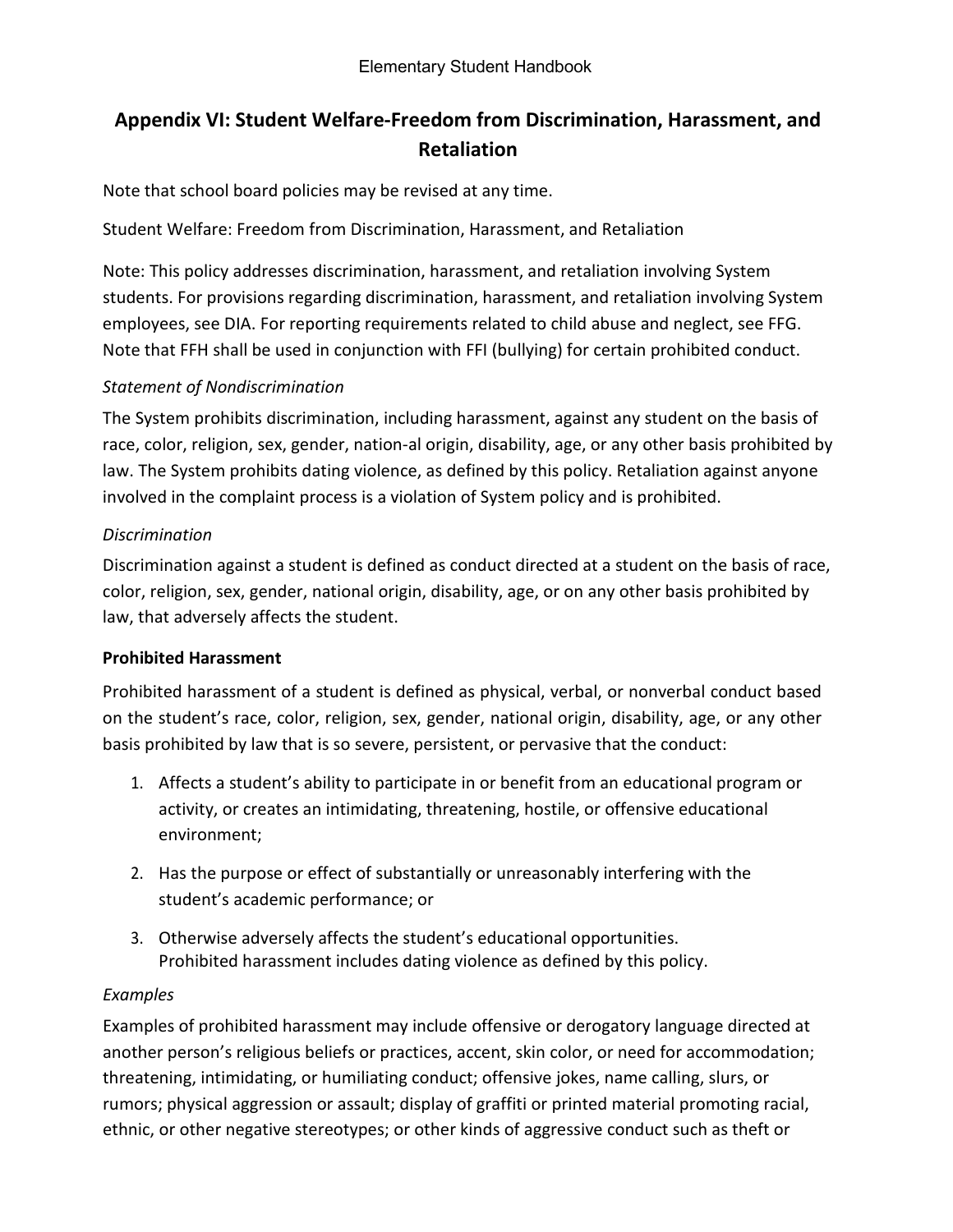damage to property.

### **Sexual Harassment by an Employee**

Sexual harassment of a student by a System employee includes both welcome and unwelcome sexual advances; requests for sexual favors; sexually motivated physical, verbal, or nonverbal con-duct; or other conduct or communication of a sexual nature when:

- 1. A System employee causes the student to believe that the student must submit to the conduct in order to participate in a school program or activity, or that the employee will make an educational decision based on whether or not the student submits to the conduct; or
- 2. The conduct is so severe, persistent, or pervasive that it:
	- a. Affects the student's ability to participate in or benefit from an educational program or activity, or otherwise adversely affects the student's educational opportunities; or
	- b. Creates an intimidating, threatening, hostile, or abusive educational environment.

Romantic or inappropriate social relationships between students and System employees are prohibited. Any sexual relationship be-tween a student and a System employee is always prohibited, even if consensual.

#### **By Others**

Sexual harassment of a student, including harassment committed by another student, includes unwelcome sexual advances; requests for sexual favors; or sexually motivated physical, verbal, or non-verbal conduct when the conduct is so severe, persistent, or pervasive that it:

- 1. Affects a student's ability to participate in or benefit from an educational program or activity, or creates an intimidating, threatening, hostile, or offensive educational environment;
- 2. Has the purpose or effect of substantially or unreasonably interfering with the student's academic performance; or
- 3. Otherwise adversely affects the student's educational opportunities.

## *Examples*

Examples of sexual harassment of a student may include sexual advances; touching intimate body parts or coercing physical con-tact that is sexual in nature; jokes or conversations of a sexual nature; and other sexually motivated conduct, communications, or contact.

Necessary or permissible physical contact such as assisting a child by taking the child's hand,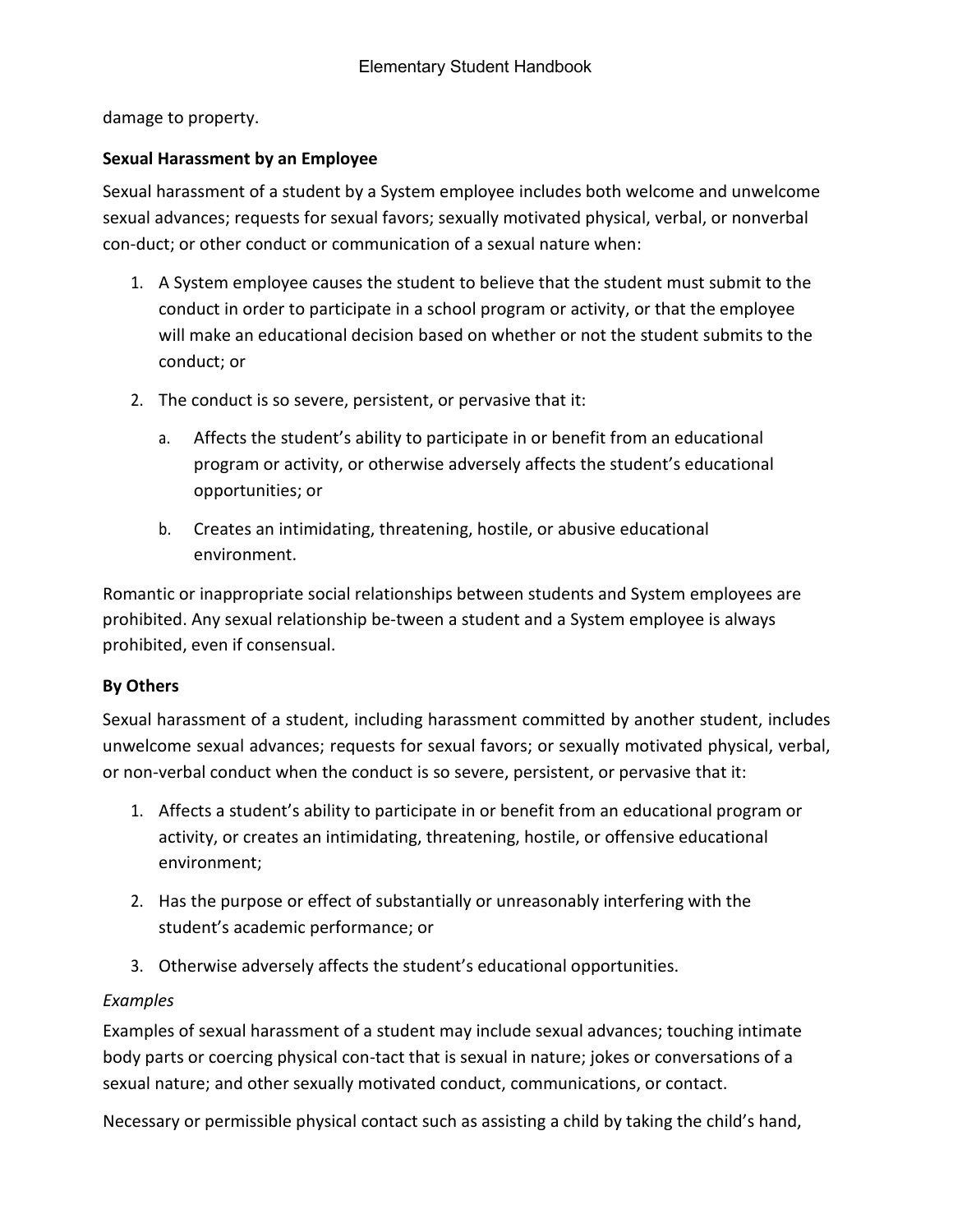comforting a child with a hug, or other physical contact not reasonably construed as sexual in nature is not sexual harassment.

### **Gender-Based Harassment**

Gender-based harassment includes physical, verbal, or nonverbal conduct based on the student's gender, the student's expression of characteristics perceived as stereotypical for the student's gender, or the student's failure to conform to stereotypical notions of masculinity or femininity. For purposes of this policy, gender-based harassment is considered prohibited harassment if the conduct is so severe, persistent, or pervasive that the conduct:

- 1. Affects a student's ability to participate in or benefit from an educational program or activity, or creates an intimidating, threatening, hostile, or offensive educational environment;
- 2. Has the purpose or effect of substantially or unreasonably interfering with the student's academic performance; or
- 3. Otherwise adversely affects the student's educational opportunities.

## *Examples*

Examples of gender-based harassment directed against a student, regardless of the student's or the harasser's actual or perceived sexual orientation or gender identity, may include offensive jokes, name-calling, slurs, or rumors; physical aggression or assault; threatening or intimidating conduct; or other kinds of aggressive conduct such as theft or damage to property.

## **Dating Violence**

Dating violence occurs when a person in a current or past dating relationship uses physical, sexual, verbal, or emotional abuse to harm, threaten, intimidate, or control the other person in the relationship. Dating violence also occurs when a person commits these acts against a person in a marriage or dating relationship with the individual who is or was once in a marriage or dating relationship with the person committing the offense.

For purposes of this policy, dating violence is considered prohibited harassment if the conduct is so severe, persistent, or pervasive that the conduct:

1. Affects a student's ability to participate in or benefit from an educational program or activity, or creates an intimidating, threatening, hostile, or offensive educational environment;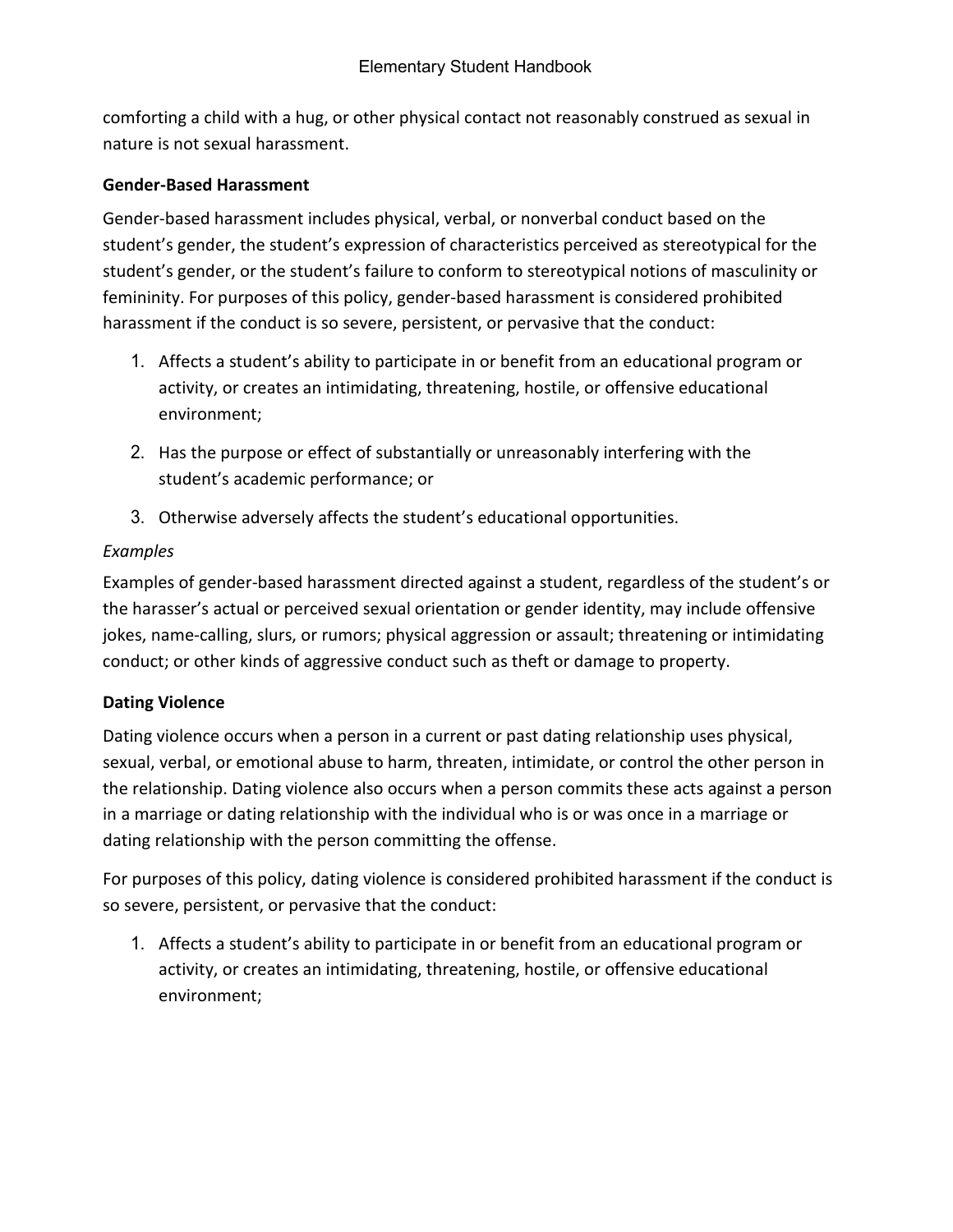- 2. Has the purpose or effect of substantially or unreasonably interfering with the student's academic performance; or
- 3. Otherwise adversely affects the student's educational opportunities.

### *Examples*

Examples of dating violence against a student may include physical or sexual assaults; namecalling; put-downs; or threats directed at the student, the student's family members, or members of the student's household. Additional examples may include destroying property belonging to the student, threatening to commit suicide or homicide if the student ends the relationship, attempting to isolate the student from friends and family, stalking, threatening a student's spouse or current dating partner, or encouraging others to engage in these behaviors.

#### **Retaliation**

The System prohibits retaliation by a student or System employee against a student alleged to have experienced discrimination or harassment, including dating violence, or another student who, in good faith, makes a report of harassment or discrimination, serves as a witness, or participates in an investigation.

#### *Examples*

Examples of retaliation may include threats, rumor spreading, ostracism, assault, destruction of property, unjustified punishments, or unwarranted grade reductions. Unlawful retaliation does not include petty slights or annoyances.

#### **False Claim**

A student who intentionally makes a false claim, offers false statements, or refuses to cooperate with a System investigation regarding discrimination or harassment, including dating violence, shall be subject to appropriate disciplinary action.

#### **Prohibited Conduct**

In this policy, the term "prohibited conduct" includes discrimination, harassment, dating violence, and retaliation as defined by this policy, even if the behavior does not rise to the level of unlawful con-duct.

#### **Reporting Procedures**

#### *Student Report*

Any student who believes that he or she has experienced prohibited conduct or believes that another student has experienced prohibited conduct should immediately report the alleged acts to a teacher, school counselor, principal, other System employee, or the appropriate System official listed in this policy.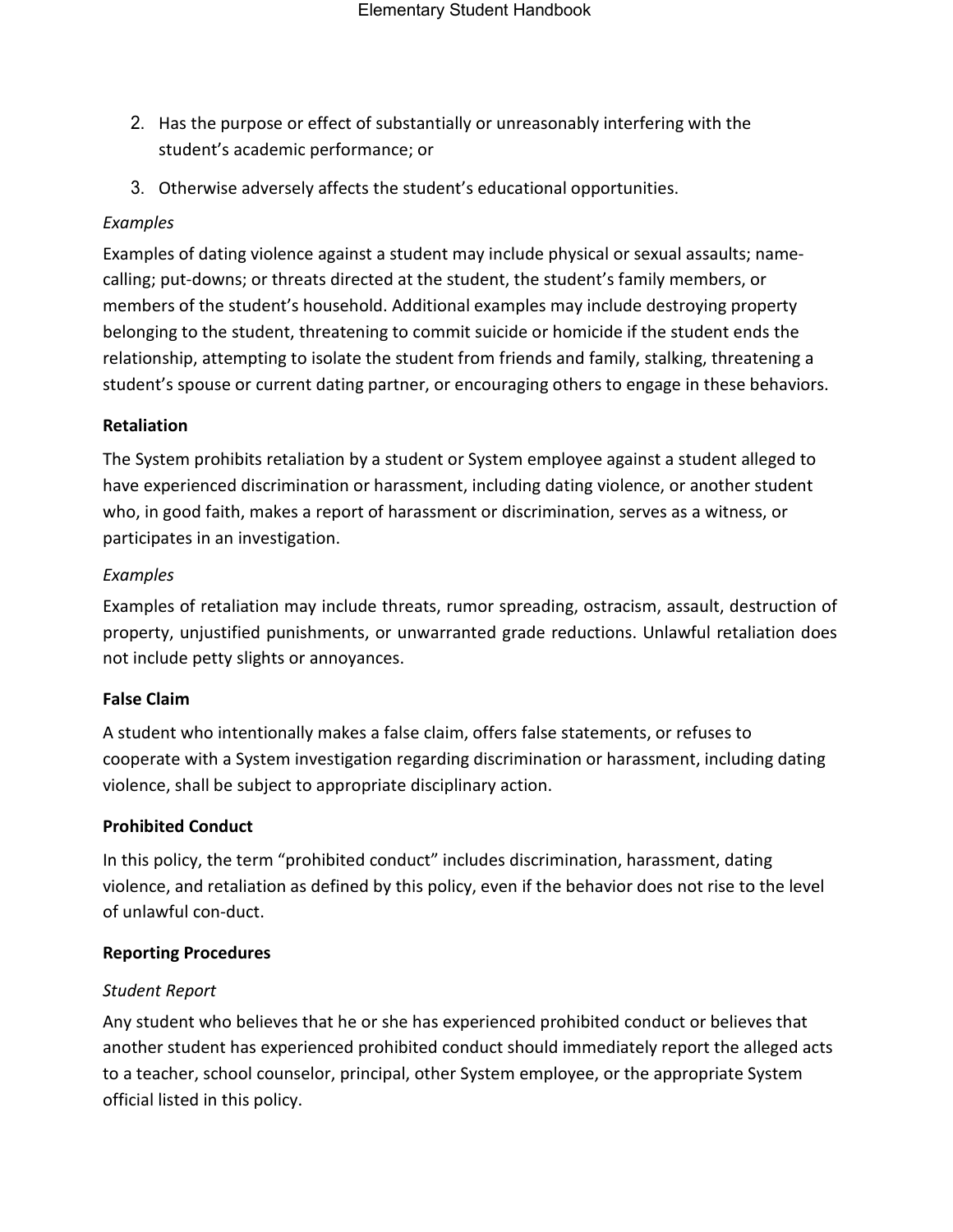## *Employee Report*

Any System employee who suspects or receives notice that a student or group of students has or may have experienced prohibited conduct shall immediately notify the appropriate System official listed in this policy and take any other steps required by this policy.

## **Definition of System Officials**

For the purposes of this policy, System officials are the Title IX coordinator, the ADA/Section 504 coordinator, and the Superintendent.

## Title IX Coordinator

Reports of discrimination based on sex, including sexual harassment or gender-based harassment, may be directed to the designated Title IX coordinator for students.

## ADA / Section 504 Coordinator

Reports of discrimination based on disability may be directed to the designated ADA/Section 504 coordinator for students.

## Superintendent

The Superintendent shall serve as coordinator for purposes of System compliance with all other nondiscrimination laws.

## **Alternative Reporting Procedures**

A student shall not be required to report prohibited conduct to the person alleged to have committed the conduct. Reports concerning prohibited conduct, including reports against the Title IX coordinator or ADA/Section 504 coordinator, may be directed to the Superintendent.

A report against the Superintendent may be made directly to the Board. If a report is made directly to the Board, the Board shall appoint an appropriate person to conduct an investigation.

## **Timely Reporting**

Reports of prohibited conduct shall be made as soon as possible after the alleged act or knowledge of the alleged act. A failure to immediately report may impair the System's ability to investigate and address the prohibited conduct.

## **Notice to Parents**

The System official or designee shall promptly notify the parents of any student alleged to have experienced prohibited conduct by a System employee or another adult.

## **Investigation of the Report**

The System may request, but shall not require, a written report. If a report is made orally, the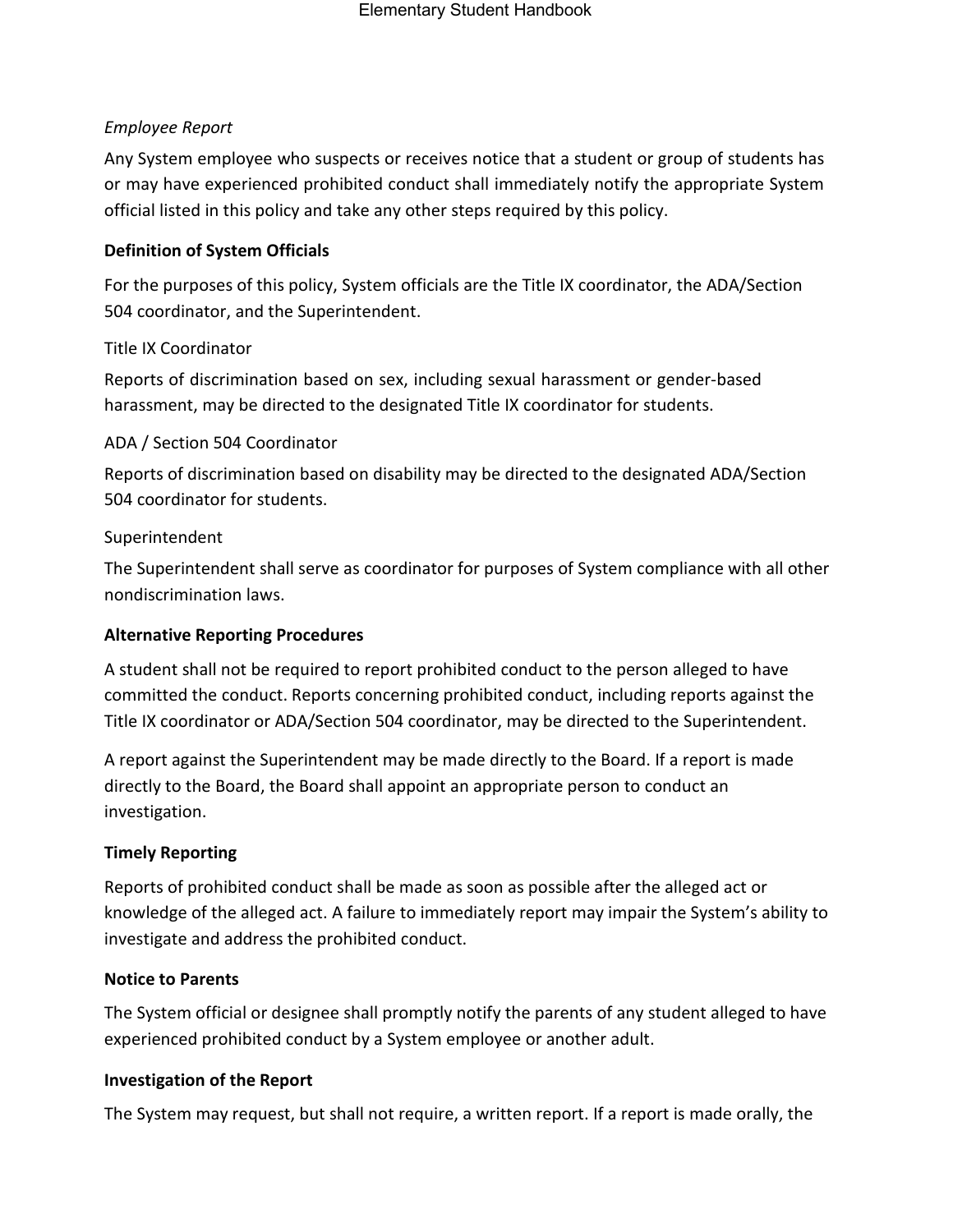System official shall reduce the report to written form.

### *Initial Assessment*

Upon receipt or notice of a report, the System official shall deter-mine whether the allegations, if proven, would constitute prohibited conduct as defined by this policy. If so, the System shall immediately undertake an investigation, except as provided below at Criminal Investigation.

If the System official determines that the allegations, if proven, would not constitute prohibited conduct as defined by this policy, the System official shall refer the complaint to the Superintendent.

### *Interim Action*

If appropriate and regardless of whether a criminal or regulatory investigation regarding the alleged conduct is pending, the System shall promptly take interim action calculated to address prohibited conduct or bullying prior to the completion of the System's investigation.

### *System Investigation*

The investigation may be conducted by the System official or a designee, such as the principal, or by a third party designated by the System, such as an attorney. When appropriate, the principal shall be involved in or informed of the investigation.

The investigation may consist of personal interviews with the person making the report, the person against whom the report is filed, and others with knowledge of the circumstances surrounding the allegations. The investigation may also include analysis of other information or documents related to the allegations.

## *Criminal Investigation*

If a law enforcement or regulatory agency notifies the System that a criminal or regulatory investigation has been initiated, the System shall confer with the agency to determine if the System investigation would impede the criminal or regulatory investigation. The System shall proceed with its investigation only to the extent that it does not impede the ongoing criminal or regulatory investigation. After the law enforcement or regulatory agency has finished gathering its evidence, the System shall promptly resume its investigation.

## *Concluding The Investigation*

Absent extenuating circumstances, such as a request by a law enforcement or regulatory agency for the System to delay its investigation, the investigation should be completed within ten System business days from the date of the report; however, the investigator shall take additional time if necessary to complete a thorough investigation.

The investigator shall prepare a written report of the investigation. The report shall include a determination of whether prohibited conduct or bullying occurred. The report shall be filed with the System official overseeing the investigation.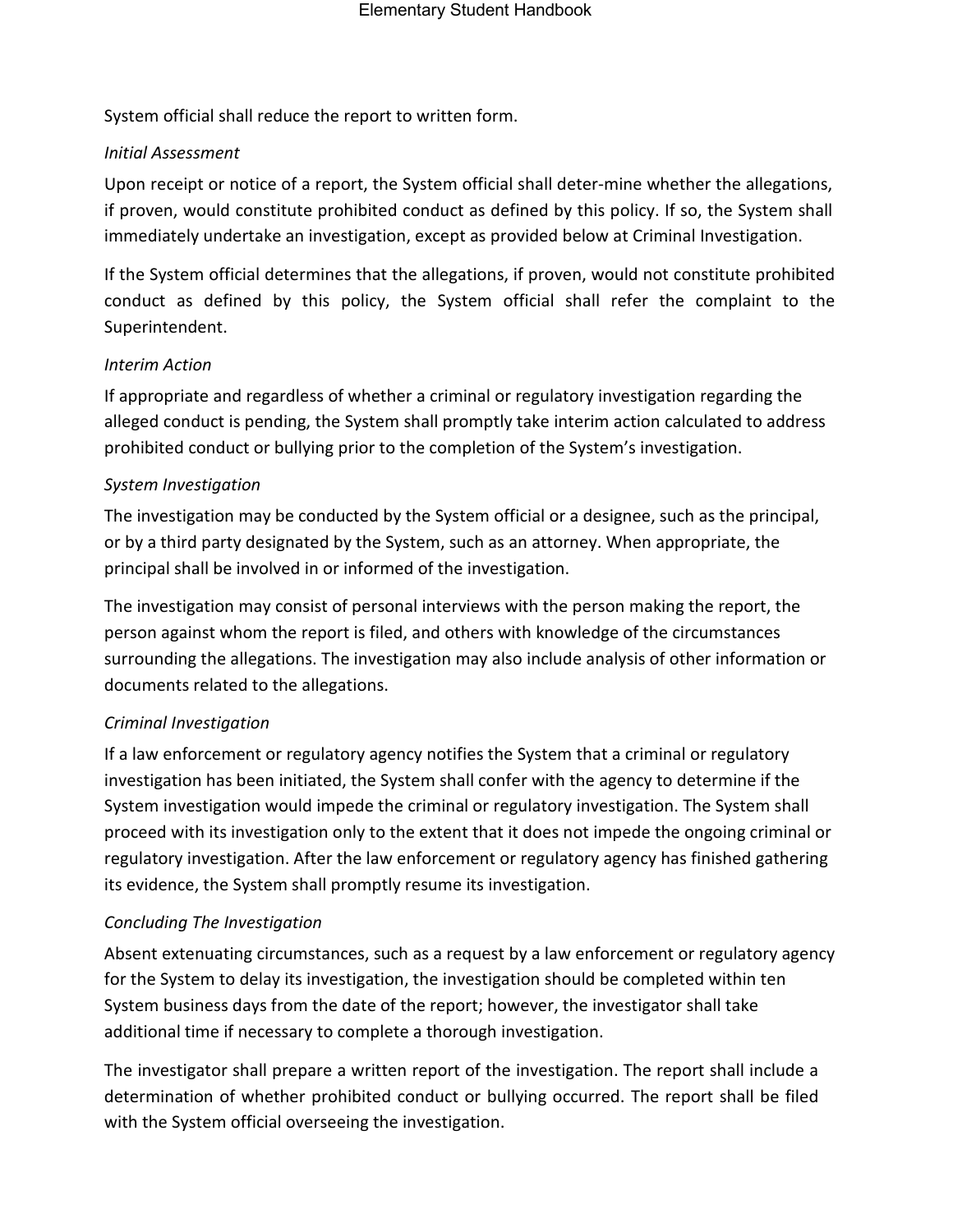## *Notification of Outcome*

Notification of the outcome of the investigation shall be provided to both parties in compliance with FERPA.

## *System Action*

## Prohibited Conduct

If the results of an investigation indicate that prohibited conduct occurred, the System shall promptly respond by taking appropriate disciplinary action in accordance with the Student Code of Conduct and may take corrective action reasonably calculated to address the conduct.

## Corrective Action

Examples of corrective action may include a training program for those involved in the complaint, a comprehensive education program for the school community, counseling to the victim and the student who engaged in prohibited conduct, follow-up inquiries to determine if any new incidents or any instances of retaliation have occurred, involving parents and students in efforts to identify problems and improve the school climate, increasing staff monitoring of areas where prohibited conduct has occurred, and reaffirming the System's policy against discrimination and harassment.

## Bullying

If the results of an investigation indicate that bullying occurred, the System official shall refer to Policy for appropriate notice to parents and System action. The System official shall refer to Policy for transfer provisions.

## Improper Conduct

If the investigation reveals improper conduct that did not rise to the level of prohibited conduct or bullying, the System may take disciplinary action in accordance with the Student Code of Conduct or other corrective action reasonably calculated to address the conduct.

## Confidentiality

To the greatest extent possible, the System shall respect the privacy of the complainant, persons against whom a report is filed, and witnesses. Limited disclosures may be necessary in order to conduct a thorough investigation and comply with applicable law.

## Appeal

A student or parent who is dissatisfied with the outcome of the investigation may appeal through Policy 300.121, beginning at the appropriate level. A student or parent shall be informed of his or her right to file a complaint with the United States Department of Education Office for Civil Rights.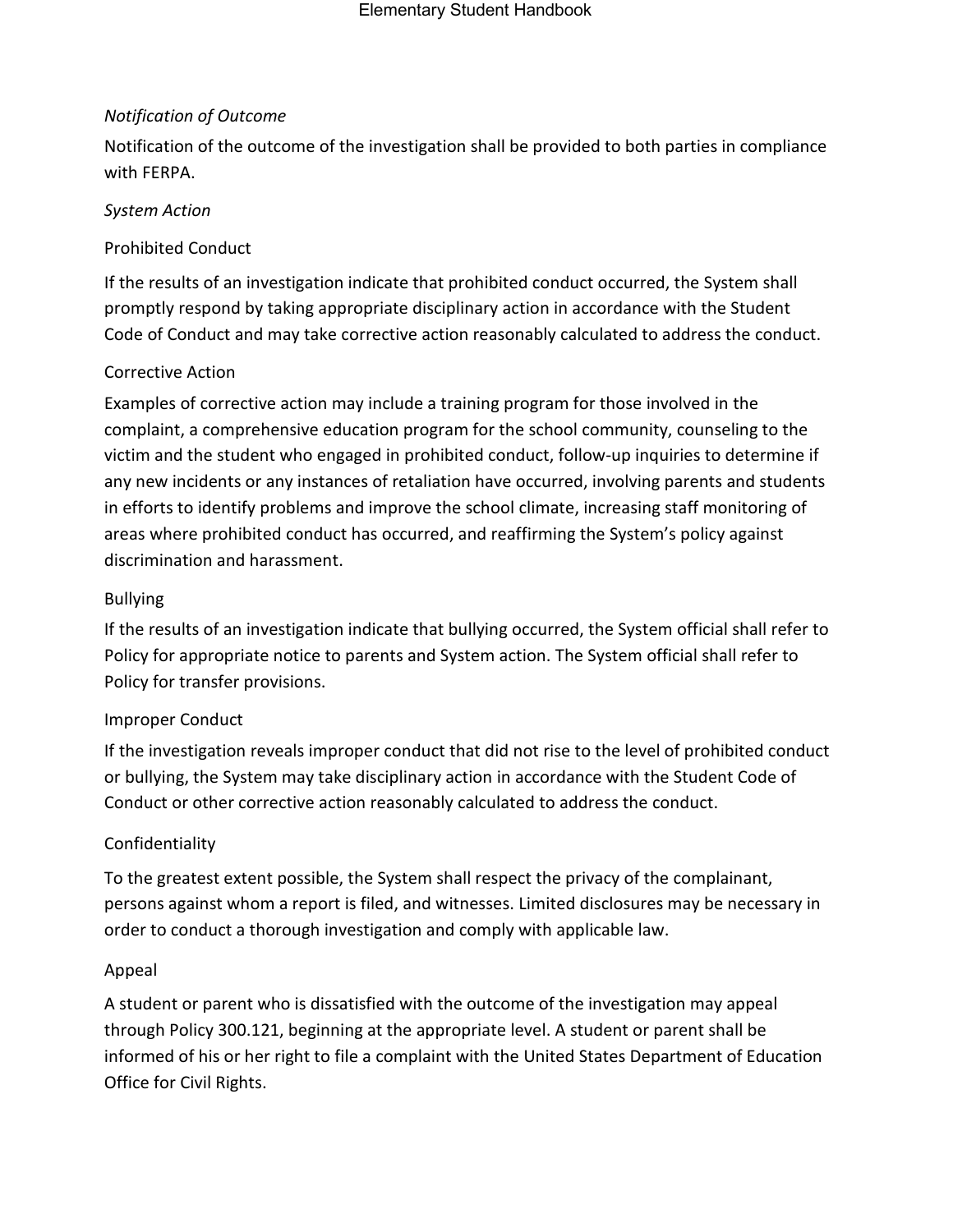## **Records Retention**

The System shall retain copies of allegations, investigation reports, and related records regarding any prohibited conduct in accordance with the System's records retention schedules, but for no less than the minimum amount of time required by law.

### **Access to Policy and Procedures**

Information regarding this policy and any accompanying procedures shall be distributed annually in the employee and student handbooks. Copies of the policy and procedures shall be posted on the System's website, to the extent practicable, and readily available at each campus and the System's administrative offices.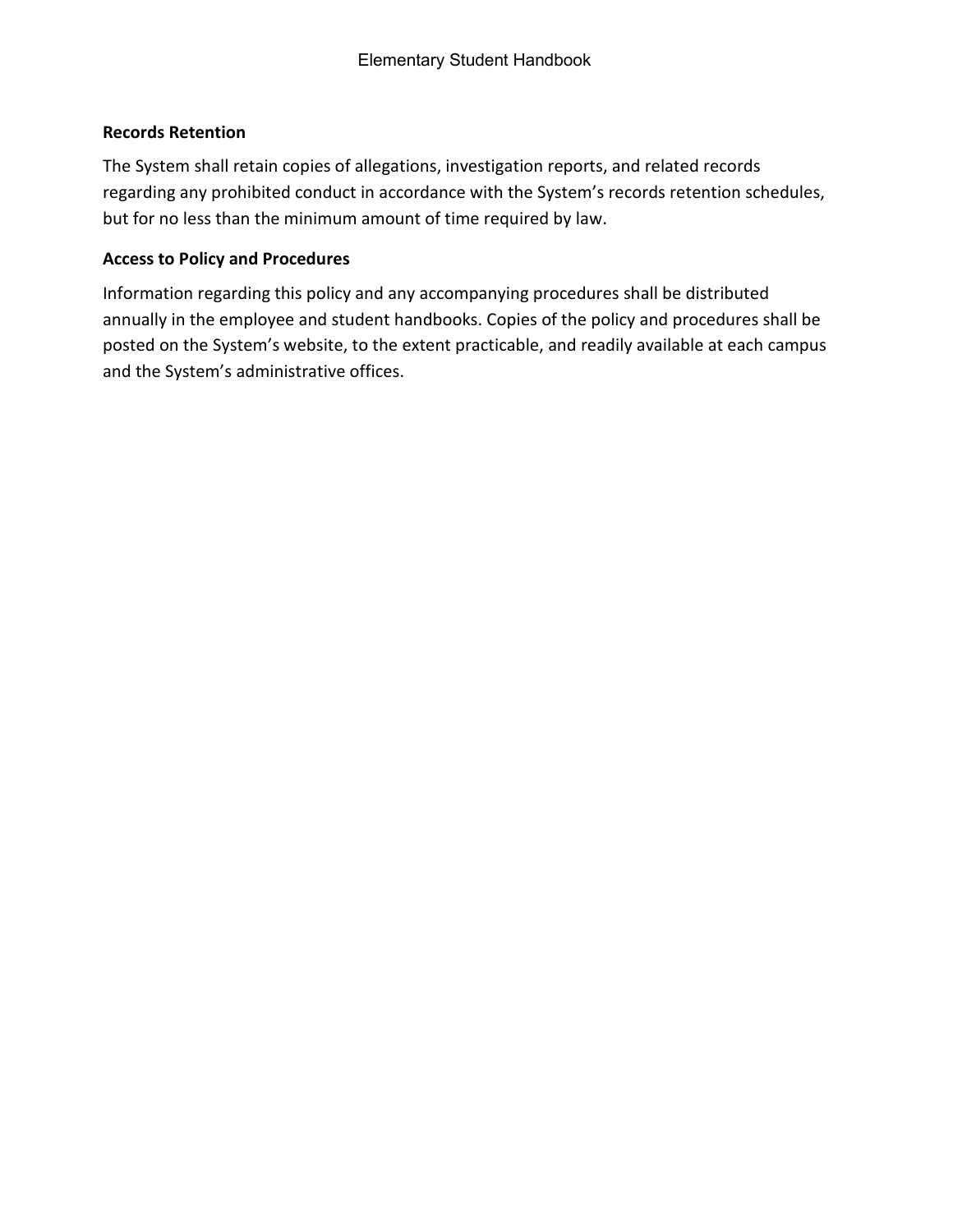# **Appendix VII: Freedom from Bullying Policy**

Note that school board policies may be revised at any time.

## **Student Welfare: Freedom from Bullying**

## *Bullying Prohibited*

The System prohibits bullying as defined by this policy. Retaliation against anyone involved in the complaint process is a violation of System policy and is prohibited.

## Definition

Bullying occurs when a student or group of students engages in written or verbal expression, expression through electronic means, or physical conduct that occurs on school property, at a school-sponsored or school-related activity, or in a vehicle operated by the System and that:

- 1. Has the effect or will have the effect of physically harming a student, damaging a student's property, or placing a student in reasonable fear of harm to the student's person or of damage to the student's property; or
- 2. Is sufficiently severe, persistent, and pervasive enough that the action or threat creates an intimidating, threatening, or abusive educational environment for a student.

This conduct is considered bullying if it:

- 1. Exploits an imbalance of power between the student perpetrator and the student victim through written or verbal expression or physical conduct; and
- 2. Interferes with a student's education or substantially disrupts the operation of a school.

## Examples

Bullying of a student may include hazing, threats, taunting, teasing, confinement, assault, demands for money, destruction of property, theft of valued possessions, name calling, rumor spreading, or ostracism.

## **Retaliation**

The System prohibits retaliation by a student or System employee against any person who in good faith makes a report of bullying, serves as a witness, or participates in an investigation.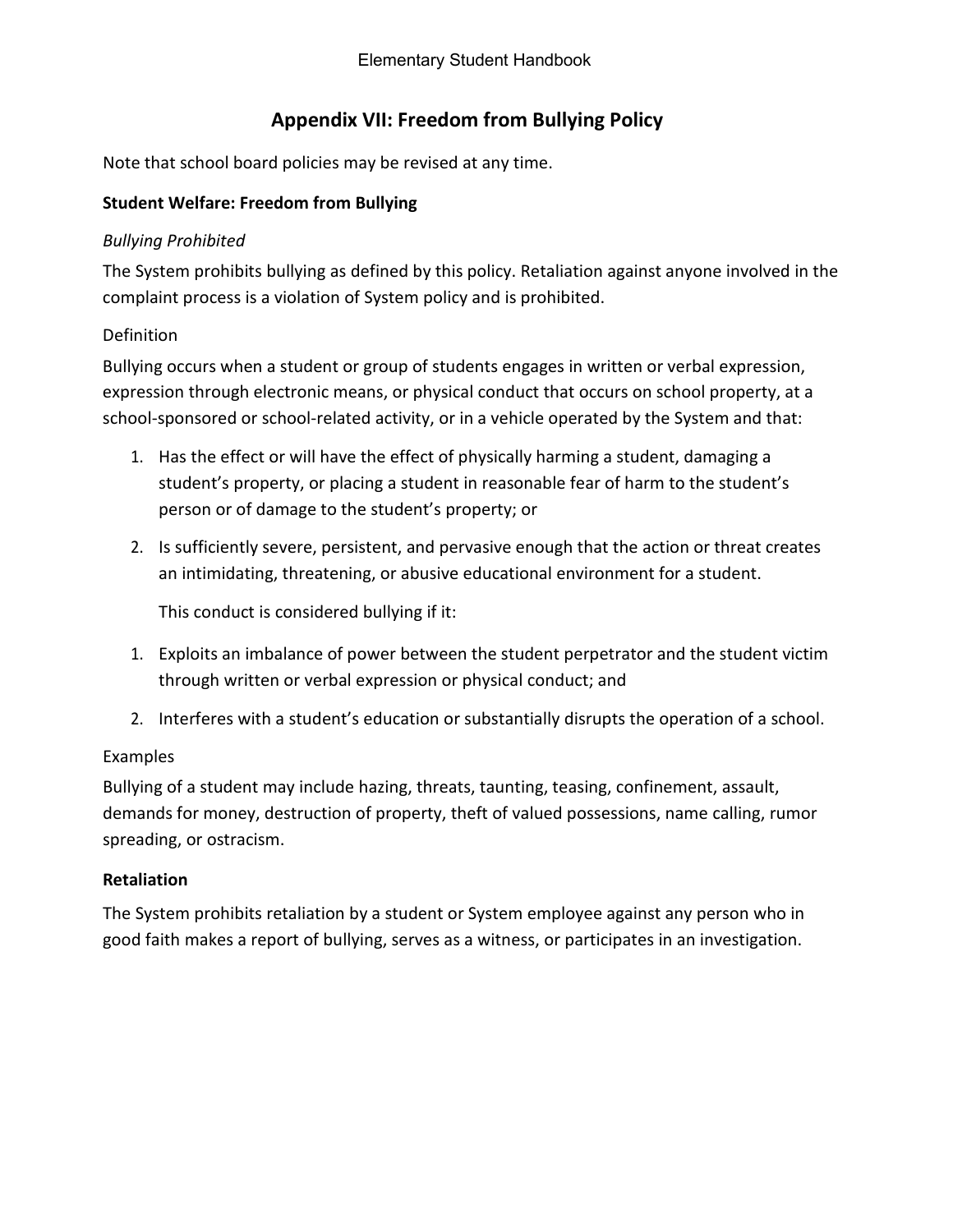### *Examples*

Examples of retaliation may include threats, rumor spreading, ostracism, assault, destruction of property, unjustified punishments, or unwarranted grade reductions. Unlawful retaliation does not include petty slights or annoyances.

### **False Claim**

A student who intentionally makes a false claim, offers false statements, or refuses to cooperate with a System investigation regarding bullying shall be subject to appropriate disciplinary action.

### **Timely Reporting**

Reports of bullying shall be made as soon as possible after the alleged act or knowledge of the alleged act. A failure to immediately report may impair the System's ability to investigate and address the prohibited conduct.

### **Reporting Procedures**

### *Student Report*

To obtain assistance and intervention, any student who believes that he or she has experienced bullying or believes that another student has experienced bullying should immediately report the alleged acts to a teacher, principal, or other System employee.

## *Employee Report*

Any System employee who suspects or receives notice that a student or group of students has or may have experienced bullying shall immediately notify the principal or designee.

#### *Report Format*

A report may be made orally or in writing. The principal or designee shall reduce any oral reports to written form.

## *Prohibited Conduct*

The principal or designee shall determine whether the allegations in the report, if proven, would constitute prohibited conduct as defined by policy, including dating violence and harassment or discrimination on the basis of race, color, religion, gender, national origin, or disability. If so, the System shall proceed under policy. If the allegations could constitute both prohibited conduct and bullying, the investigation shall include a determination on each type of conduct.

## *Investigation of Report*

The principal or designee shall conduct an appropriate investigation based on the allegations in the report. The principal or designee shall promptly take interim action calculated to prevent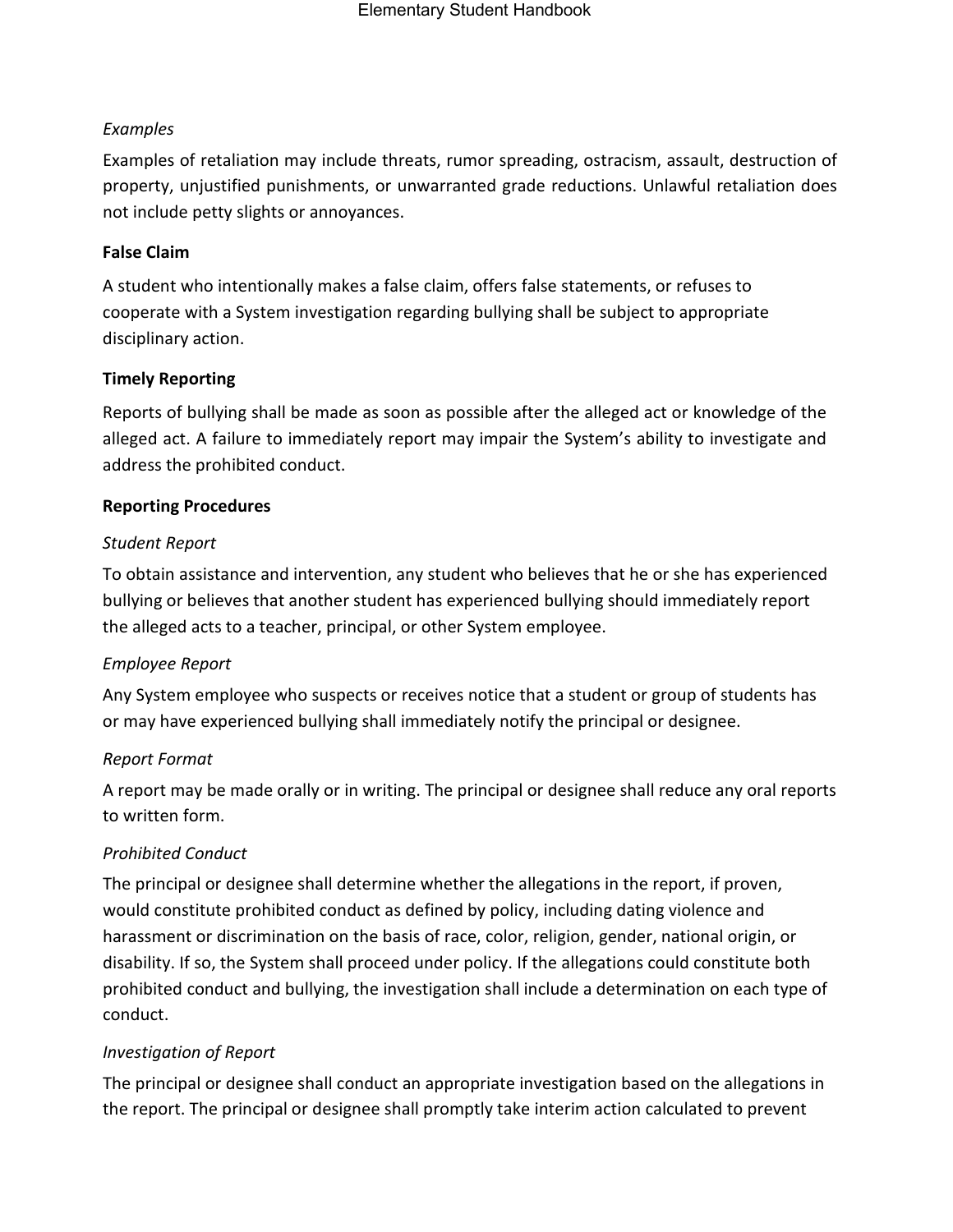bullying during the course of an investigation, if appropriate.

### *Concluding the Investigation*

Absent extenuating circumstances, the investigation should be completed within ten System business days from the date of the initial report alleging bullying; however, the principal or designee shall take additional time if necessary to complete a thorough investigation.

The principal or designee shall prepare a final, written report of the investigation. The report shall include a determination of whether bullying occurred, and if so, whether the victim used reasonable self-defense. A copy of the report shall be sent to the Superintendent or designee.

#### *Notice to Parents*

If an incident of bullying is confirmed, the principal or designee shall promptly notify the parents of the victim and of the student who engaged in bullying.

### **System Action**

### *Bullying*

If the results of an investigation indicate that bullying occurred, the System shall promptly respond by taking appropriate disciplinary action in accordance with the System's Student Code of Conduct and may take corrective action reasonably calculated to address the conduct.

#### *Discipline*

A student who is a victim of bullying and who used reasonable self-defense in response to the bullying shall not be subject to disciplinary action.

The discipline of a student with a disability is subject to applicable state and federal law in addition to the Student Code of Conduct.

#### *Corrective Action*

Examples of corrective action may include a training program for the individuals involved in the complaint, a comprehensive education program for the school community, follow-up inquiries to determine if any new incidents or any instances of retaliation have occurred, involving parents and students in efforts to identify problems and improve the school climate, increasing staff monitoring of areas where bullying has occurred, and reaffirming the System's policy against bullying.

#### **Transfers**

The principal or designee shall refer to the SHSU Board Policy for transfer provisions.

#### **Counseling**

The principal or designee shall notify the victim, the student who engaged in bullying, and any students who witnessed the bullying of available counseling options.